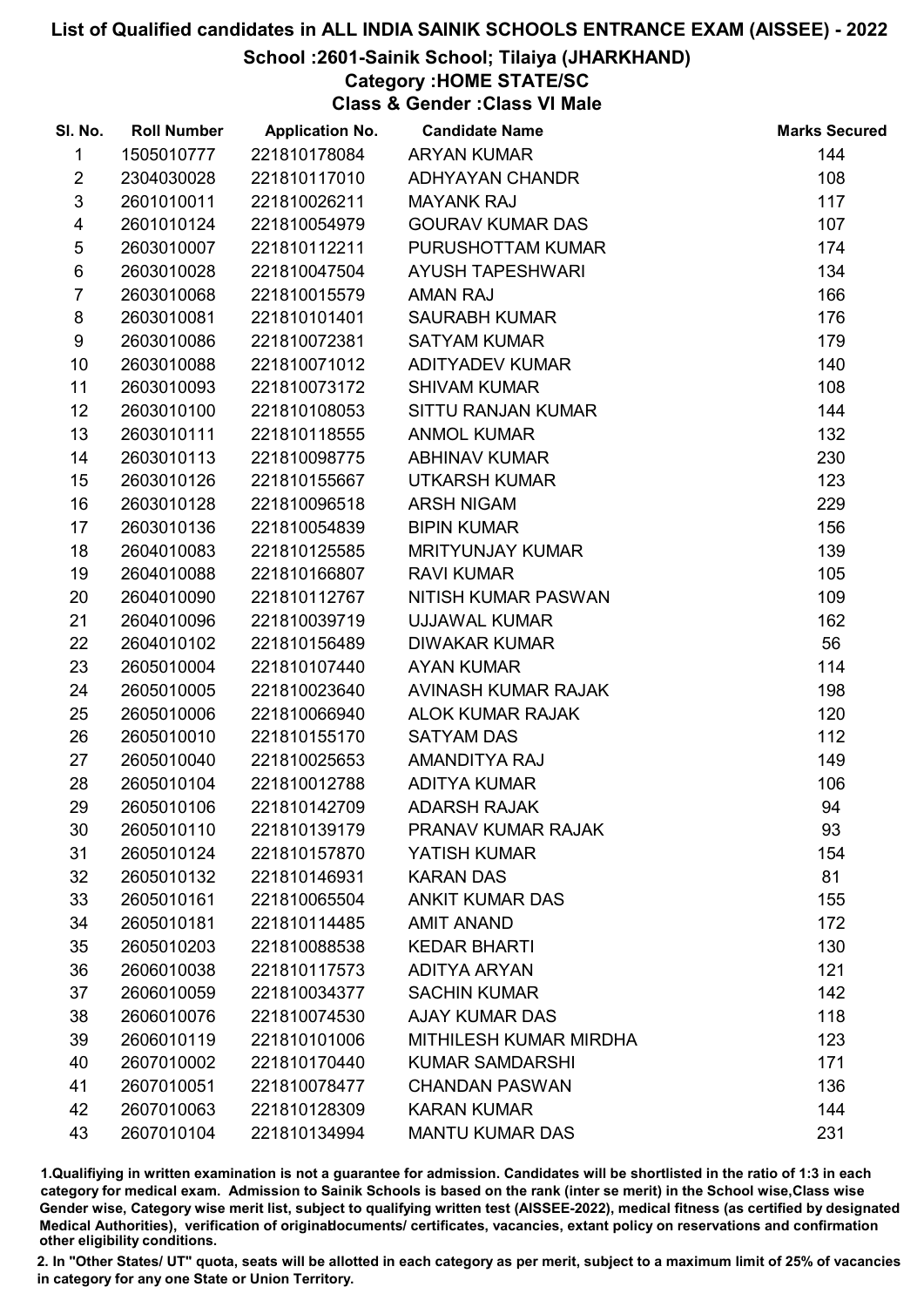### School :2601-Sainik School; Tilaiya (JHARKHAND)

## Category :HOME STATE/SC

Class & Gender :Class VI Male

| SI. No. | <b>Roll Number</b> | <b>Application No.</b> | <b>Candidate Name</b>         | <b>Marks Secured</b> |
|---------|--------------------|------------------------|-------------------------------|----------------------|
| 44      | 2607010110         | 221810151775           | <b>VISHAL KUMAR</b>           | 186                  |
| 45      | 2607010111         | 221810070685           | <b>ARYAN KUMAR</b>            | 89                   |
| 46      | 2607010115         | 221810142656           | <b>GOVIND PRABHAKAR</b>       | 169                  |
| 47      | 2607010117         | 221810006886           | ASHISH KUMAR CHOUDHARY        | 149                  |
| 48      | 2607010134         | 221810052388           | <b>PIYUSH RAJAK</b>           | 255                  |
| 49      | 2607010139         | 221810151519           | <b>ASHISH KUMAR RAJAK</b>     | 180                  |
| 50      | 2608010077         | 221810075987           | <b>ARUN KUMAR TURI</b>        | 222                  |
| 51      | 2608010089         | 221810172029           | <b>GOLDEN NAYAK</b>           | 148                  |
| 52      | 2609010002         | 221810193400           | SIDDHARTH AARYAN              | 66                   |
| 53      | 2609010006         | 221810143430           | <b>ARYAN KUMAR</b>            | 183                  |
| 54      | 2609010019         | 221810103151           | <b>SHIVAM KUMAR</b>           | 72                   |
| 55      | 2609010029         | 221810124112           | <b>ASHISH KUMAR RAJ</b>       | 210                  |
| 56      | 2609010039         | 221810148372           | <b>SUDARSHAN RAJ</b>          | 155                  |
| 57      | 2609010041         | 221810095972           | <b>ANSHIT ANURAG</b>          | 159                  |
| 58      | 2609010050         | 221810124233           | <b>SANDIP GANJHU</b>          | 158                  |
| 59      | 2609010062         | 221810121644           | <b>BALVIR KUMAR PASWAN</b>    | 68                   |
| 60      | 2609010106         | 221810096227           | ADITIYA DHANRAJ               | 218                  |
| 61      | 2609010135         | 221810173609           | <b>ANKIT RAJ</b>              | 144                  |
| 62      | 2609010138         | 221810103729           | UJJWAL PRAKASH                | 125                  |
| 63      | 2609010149         | 221810166379           | <b>ROSHAN RAJAK</b>           | 82                   |
| 64      | 2609010154         | 221810139410           | <b>SHIVAM KUMAR RAJAK</b>     | 201                  |
| 65      | 2609010160         | 221810196540           | ABHIRAJ CHAUHAN               | 106                  |
| 66      | 2609010172         | 221810161321           | <b>KRISHNA KUMAR</b>          | 186                  |
| 67      | 2609010176         | 221810123841           | PRATYAKSH RAJ                 | 87                   |
| 68      | 2609010182         | 221810114391           | <b>SHUBHAM KUMAR RAJAK</b>    | 211                  |
| 69      | 2609010214         | 221810115164           | <b>ANISH ARYAN</b>            | 204                  |
| 70      | 2609010236         | 221810069025           | ANIKET RAJ GAUTAM             | 146                  |
| 71      | 2609010245         | 221810039555           | <b>ISHWARDEV KUMAR BHOKTA</b> | 182                  |
| 72      | 2609010247         | 221810149065           | PRINCE KUMAR RAJAK            | 110                  |
| 73      | 2609010256         | 221810111126           | <b>KUMAR BHASKAR</b>          | 203                  |
| 74      | 2609010260         | 221810123726           | ASHISH KUMAR PASWAN           | 136                  |
| 75      | 2609010263         | 221810151946           | <b>MADHUKANT KUMAR</b>        | 172                  |
| 76      | 2609010264         | 221810125056           | <b>ROUSHAN KUMAR</b>          | 181                  |
| 77      | 2609010274         | 221810194157           | <b>GAUTAM KUMAR PASWAN</b>    | 217                  |
| 78      | 2609010281         | 221810151997           | <b>RAJ KUMAR DAS</b>          | 195                  |
| 79      | 2609010288         | 221810148148           | <b>SHUBHAM KUMAR RAJAK</b>    | 191                  |
| 80      | 2610010009         | 221810013470           | ANUKALP KUMAR RAJAK           | 97                   |
| 81      | 2610010180         | 221810037988           | <b>DAKSH KUMAR</b>            | 99                   |
| 82      | 2611010036         | 221810035421           | <b>NAVIN KUMAR</b>            | 196                  |
| 83      | 2611010044         | 221810175851           | <b>KRISH RAJ</b>              | 185                  |
| 84      | 2611010060         | 221810154732           | <b>HARSH RAJ</b>              | 166                  |
| 85      | 2611010078         | 221810168333           | <b>NITISH KUMAR</b>           | 152                  |
| 86      | 2611010087         | 221810015573           | <b>DHIRAJ KUMAR</b>           | 120                  |

1.Qualifiying in written examination is not a guarantee for admission. Candidates will be shortlisted in the ratio of 1:3 in each category for medical exam. Admission to Sainik Schools is based on the rank (inter se merit) in the School wise,Class wise Gender wise, Category wise merit list, subject to qualifying written test (AISSEE-2022), medical fitness (as certified by designated Medical Authorities), verification of originablocuments/ certificates, vacancies, extant policy on reservations and confirmation other eligibility conditions.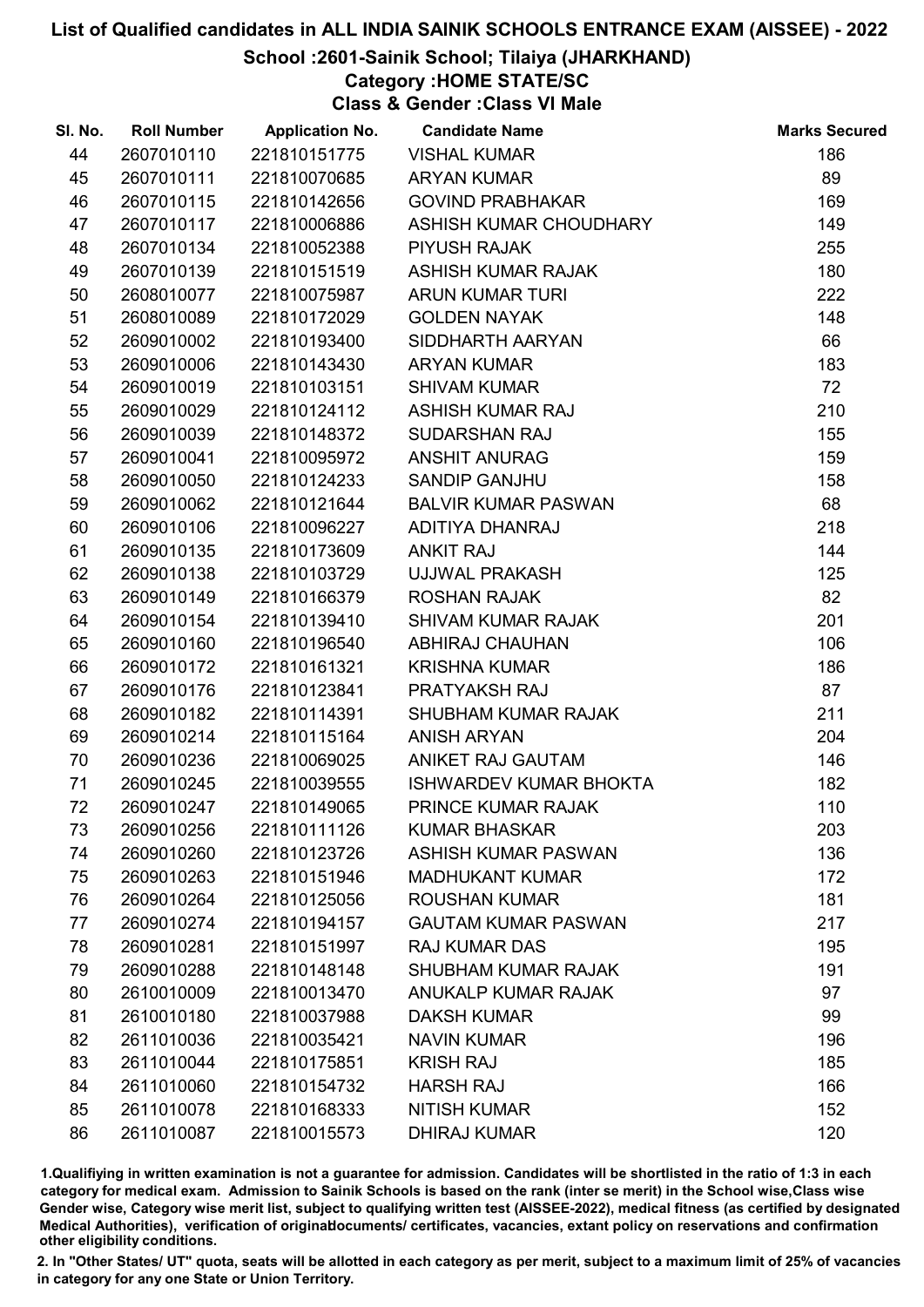### School :2601-Sainik School; Tilaiya (JHARKHAND)

## Category :HOME STATE/SC

Class & Gender :Class VI Male

| SI. No. | <b>Roll Number</b> | <b>Application No.</b> | <b>Candidate Name</b>       | <b>Marks Secured</b> |
|---------|--------------------|------------------------|-----------------------------|----------------------|
| 87      | 2611010112         | 221810009925           | <b>ALOK PRAKASH</b>         | 249                  |
| 88      | 2611010115         | 221810116835           | <b>RITIK KUMAR</b>          | 188                  |
| 89      | 2611010164         | 221810088777           | <b>PIYUSH KUMAR</b>         | 225                  |
| 90      | 2611010180         | 221810108438           | <b>MANISH KUMAR BHASKAR</b> | 86                   |
| 91      | 2611010187         | 221810157868           | <b>PRINCE KUMAR</b>         | 130                  |
| 92      | 2611010192         | 221810073998           | <b>PRINCE RAJAK</b>         | 204                  |
| 93      | 2611010218         | 221810154511           | <b>SUNNY BHUIYAN</b>        | 117                  |
| 94      | 2611010227         | 221810172532           | <b>SUNNY KUMAR DAS</b>      | 209                  |
| 95      | 2611010240         | 221810064114           | <b>ABHINAV KUMAR</b>        | 112                  |
| 96      | 2611010248         | 221810155294           | <b>RISHU RAJ</b>            | 181                  |
| 97      | 2611010250         | 221810196515           | <b>ASHISH KUMAR</b>         | 150                  |
| 98      | 2611010273         | 221810122357           | <b>RAVI SHANKAR KUMAR</b>   | 230                  |
| 99      | 2611010275         | 221810138767           | <b>ANKIT KUMAR</b>          | 175                  |
| 100     | 2611010276         | 221810146877           | <b>PREM KUMAR RAJAK</b>     | 145                  |
| 101     | 2611010287         | 221810140309           | <b>SAHIL KUMAR DAS</b>      | 258                  |
| 102     | 2612010021         | 221810015360           | ADITYA RAJ                  | 152                  |
| 103     | 2612010056         | 221810189761           | AYUSH KUMAR RAVI            | 74                   |
| 104     | 2612010099         | 221810178082           | <b>ADITYA RANJAN</b>        | 177                  |
| 105     | 2612010390         | 221810065505           | UPENDRA KUMAR TURI          | 196                  |
| 106     | 2612010399         | 221810016146           | <b>RISHAV RAJ</b>           | 181                  |
| 107     | 2612010404         | 221810117807           | <b>CHAHAT RANJAN</b>        | 152                  |
| 108     | 4601010124         | 221810108316           | <b>ANURAG KRISHNA</b>       | 163                  |
|         |                    |                        |                             |                      |

1.Qualifiying in written examination is not a guarantee for admission. Candidates will be shortlisted in the ratio of 1:3 in each category for medical exam. Admission to Sainik Schools is based on the rank (inter se merit) in the School wise,Class wise Gender wise, Category wise merit list, subject to qualifying written test (AISSEE-2022), medical fitness (as certified by designated Medical Authorities), verification of originablocuments/ certificates, vacancies, extant policy on reservations and confirmation other eligibility conditions.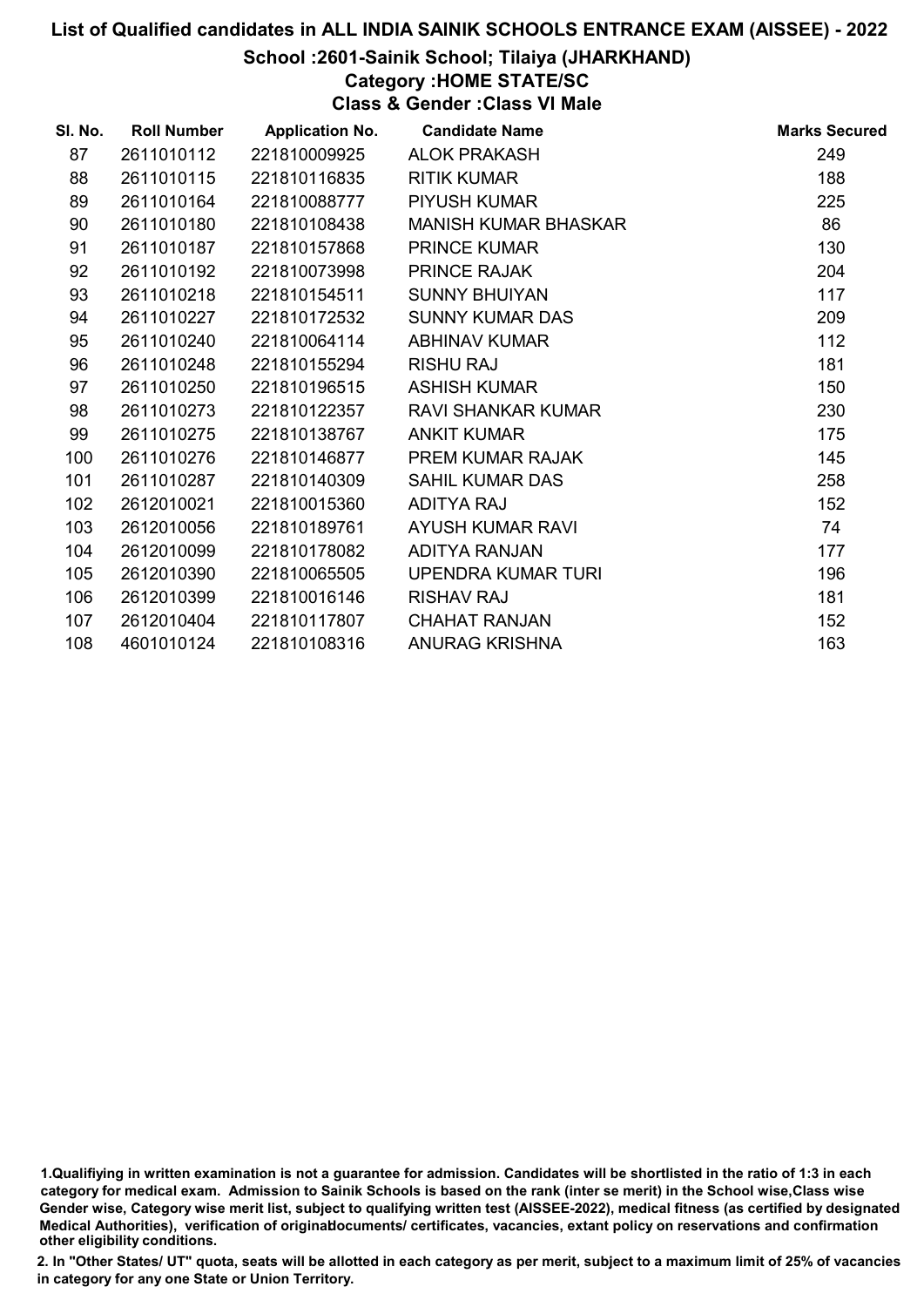### School :2601-Sainik School; Tilaiya (JHARKHAND)

## Category :HOME STATE/ST

Class & Gender :Class VI Male

| SI. No. | <b>Roll Number</b> | <b>Application No.</b> | <b>Candidate Name</b>       |           | <b>Marks Secured</b> |
|---------|--------------------|------------------------|-----------------------------|-----------|----------------------|
| 109     | 1502010201         | 221810005969           | <b>SHUBHAM KUMAR</b>        |           | 129                  |
| 110     | 1511040004         | 221810007200           | <b>GYAN HEMBRAM</b>         |           | 203                  |
| 111     | 1511040144         | 221810107190           | <b>MANISH ORAON</b>         |           | 188                  |
| 112     | 2301020782         | 221810003389           | SIDHARTH BHAGAT             |           | 175                  |
| 113     | 2601010044         | 221810000925           | <b>KAUSHAL MUNDA</b>        |           | 198                  |
| 114     | 2603010044         | 221810082956           | <b>ADARSH KUMAR</b>         |           | 195                  |
| 115     | 2603010103         | 221810140704           | HARSH ROSHAN BHAGAT         |           | 102                  |
| 116     | 2603010129         | 221810034728           | <b>RAHUL ORAON</b>          |           | 93                   |
| 117     | 2603010134         | 221810061319           | PRIYANSHU RAJ               |           | 133                  |
| 118     | 2603010139         | 221810163899           | AVINASH KUMAR SINGH         |           | 154                  |
| 119     | 2604010048         | 221810135647           | <b>SRESTH MARANDI</b>       |           | 87                   |
| 120     | 2604010072         | 221810154192           | <b>MOTILAL TUDU</b>         |           | 95                   |
| 121     | 2605010121         | 221810055230           | <b>ANKUR KUMAR</b>          |           | 84                   |
| 122     | 2605010125         | 221810123970           | NAND KISHORE MURMU          |           | 226                  |
| 123     | 2605010135         | 221810147161           | <b>DIWAKAR MARANDI</b>      |           | 258                  |
| 124     | 2605010141         | 221810075132           | <b>RISHU BHAGAT</b>         |           | 238                  |
| 125     | 2605010146         | 221810089492           | <b>BIRENDRA SINGH BIRUA</b> |           | 196                  |
| 126     | 2605010160         | 221810180404           | <b>ALEK ORAON</b>           |           | 235                  |
| 127     | 2605010172         | 221810118905           | <b>ASHMIT SOREN MANJHI</b>  |           | 188                  |
| 128     | 2605010179         | 221810180765           | <b>ROSAN ORAON</b>          |           | 188                  |
| 129     | 2605010206         | 221810121278           | <b>BIRJU HEMBRAM</b>        |           | 165                  |
| 130     | 2605010210         | 221810144639           | <b>VIKASH KISKU</b>         |           | 252                  |
| 131     | 2605010211         | 221810180839           | <b>ROSHAN ORAON</b>         |           | 168                  |
| 132     | 2605010212         | 221810179949           | NIKHIL BHAGAT               |           | 251                  |
| 133     | 2605010213         | 221810118459           | <b>ABHISHEK MARANDI</b>     |           | 175                  |
| 134     | 2605010214         | 221810147069           | <b>BISHAL HANSDA</b>        |           | 205                  |
| 135     | 2606010011         | 221810030790           | <b>SAM SOREN</b>            |           | 217                  |
| 136     | 2606010012         | 221810140990           | <b>ROMEN TUDU</b>           |           | 109                  |
| 137     | 2606010019         | 221810072741           | <b>SHASHI SOREN</b>         |           | 155                  |
| 138     | 2606010021         | 221810104671           | <b>HIMANSHU HEMBROM</b>     |           | 223                  |
| 139     | 2606010050         | 221810030306           | <b>RISHABH RAJ KISKU</b>    | CG        | 167                  |
| 140     | 2606010055         | 221810083717           | <b>DEEPAK MARANDI</b>       |           | 89                   |
| 141     | 2606010064         | 221810152309           | AMAN PAPPU MURMU            |           | 72                   |
| 142     | 2606010090         | 221810061803           | <b>SUMAN SAURAV</b>         |           | 169                  |
| 143     | 2606010101         | 221810103193           | <b>SHASHIKANT MARANDI</b>   |           | 210                  |
| 144     | 2606010103         | 221810124404           | <b>MOHAN HEMBROM</b>        |           | 146                  |
| 145     | 2606010114         | 221810154735           | <b>KRISH MURMU</b>          |           | 137                  |
| 146     | 2606010123         | 221810126746           | <b>SUMAL MAL</b>            |           | 204                  |
| 147     | 2606010135         | 221810118197           | <b>BADAL KUMAR</b>          |           | 219                  |
| 148     | 2606010147         | 221810174659           | <b>ABHAY ASHISH TUDU</b>    |           | 88                   |
| 149     | 2607010045         | 221810189226           | UTSAV TOPNO                 | <b>AR</b> | 150                  |
| 150     | 2607010081         | 221810189301           | <b>RAVI RANJAN BASKI</b>    |           | 112                  |
| 151     | 2608010003         | 221810036541           | AARUSH KUMAR BHAGAT         |           | 135                  |

1.Qualifiying in written examination is not a guarantee for admission. Candidates will be shortlisted in the ratio of 1:3 in each category for medical exam. Admission to Sainik Schools is based on the rank (inter se merit) in the School wise,Class wise Gender wise, Category wise merit list, subject to qualifying written test (AISSEE-2022), medical fitness (as certified by designated Medical Authorities), verification of originablocuments/ certificates, vacancies, extant policy on reservations and confirmation other eligibility conditions.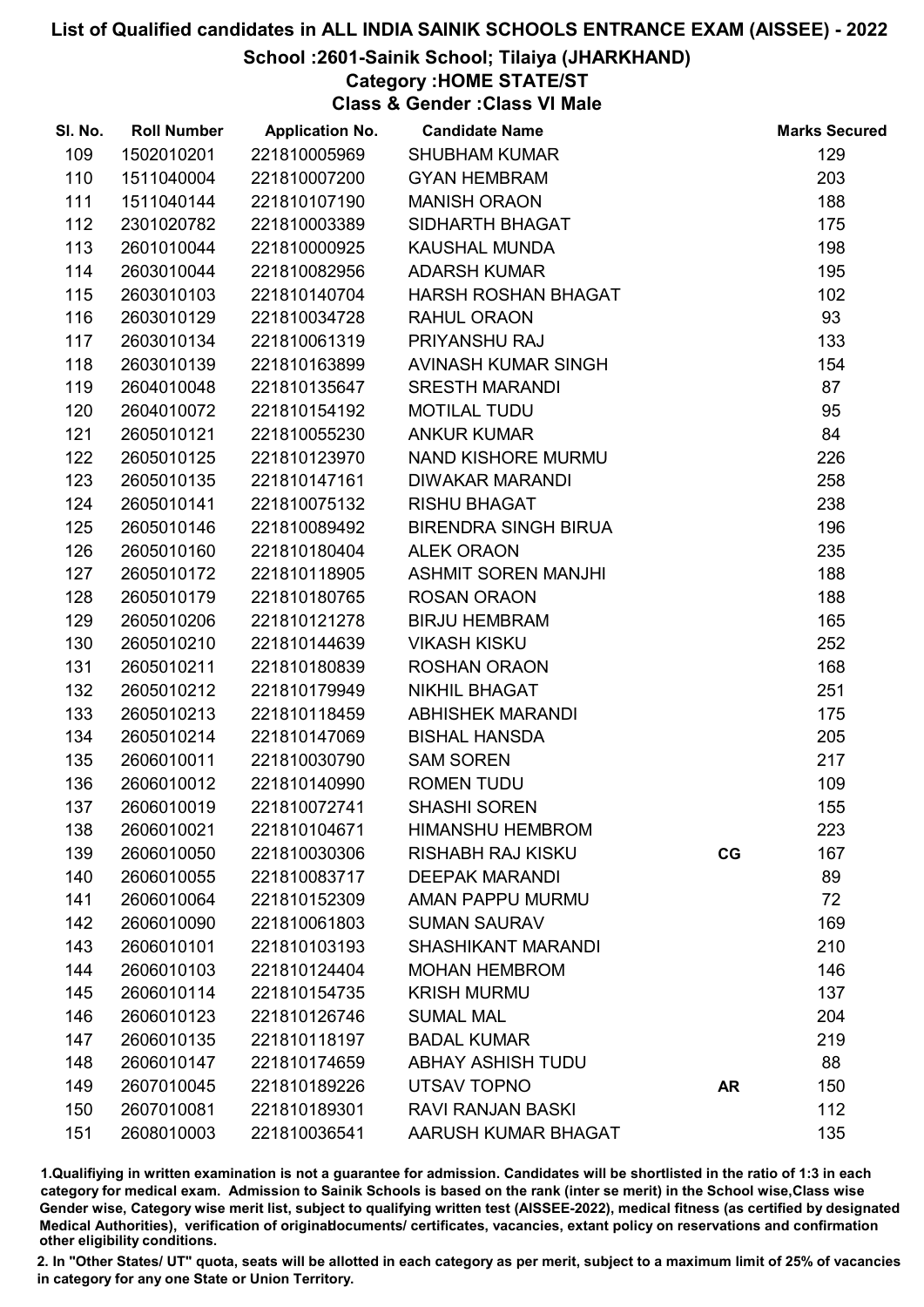### School :2601-Sainik School; Tilaiya (JHARKHAND)

### Category :HOME STATE/ST

Class & Gender :Class VI Male

| SI. No. | <b>Roll Number</b> | <b>Application No.</b> | <b>Candidate Name</b>         |           | <b>Marks Secured</b> |
|---------|--------------------|------------------------|-------------------------------|-----------|----------------------|
| 152     | 2608010009         | 221810036892           | ROSHAN LAKRA                  |           | 153                  |
| 153     | 2608010013         | 221810100605           | <b>ANMOL TIRKEY</b>           |           | 52                   |
| 154     | 2608010033         | 221810179641           | <b>ANAND BHAGAT</b>           |           | 182                  |
| 155     | 2608010039         | 221810011822           | <b>ROHIT ORAON</b>            |           | 162                  |
| 156     | 2608010041         | 221810004152           | PRASHANT MAHLI                |           | 147                  |
| 157     | 2608010049         | 221810088093           | <b>TELESFOR TOPPO</b>         |           | 110                  |
| 158     | 2608010060         | 221810155575           | <b>MANISH ORAON</b>           |           | 100                  |
| 159     | 2608010072         | 221810035447           | <b>OASIS TOPPO</b>            |           | 121                  |
| 160     | 2608010092         | 221810172869           | NITESH ORAON                  |           | 119                  |
| 161     | 2609010054         | 221810096853           | <b>SUMIT KACHHAP</b>          |           | 229                  |
| 162     | 2609010117         | 221810173697           | <b>HEMANT ORAON</b>           |           | 82                   |
| 163     | 2609010278         | 221810131097           | <b>SHIVAM BEDIYA</b>          |           | 74                   |
| 164     | 2610010023         | 221810195031           | <b>VED PRAKASH TUDU</b>       |           | 163                  |
| 165     | 2610010027         | 221810048831           | <b>AYUSH KUMAR SOY</b>        |           | 123                  |
| 166     | 2610010058         | 221810048592           | AYUSHMAN PAT PINGUA           |           | 135                  |
| 167     | 2610010068         | 221810020253           | <b>NESKAN HEMBROM</b>         |           | 125                  |
| 168     | 2610010094         | 221810040145           | <b>KHRIST KAMAL BURIULI</b>   |           | 139                  |
| 169     | 2610010114         | 221810082136           | SANJAY SINGH KUDADA           |           | 96                   |
| 170     | 2610010117         | 221810096936           | <b>SATISH GODSORA</b>         |           | 101                  |
| 171     | 2610010150         | 221810096967           | KUNAL KISHOR HANSDA           |           | 76                   |
| 172     | 2610010151         | 221810072987           | <b>GYANODAY MURMU</b>         |           | 186                  |
| 173     | 2610010155         | 221810077108           | <b>HIMANSHU TUBID</b>         |           | 102                  |
| 174     | 2610010192         | 221810100229           | PIYUSH BODRA                  |           | 105                  |
| 175     | 2610010205         | 221810010391           | <b>ANKURA KUNKAL</b>          |           | 102                  |
| 176     | 2610010214         | 221810162698           | <b>SIRJAN TUDU</b>            |           | 100                  |
| 177     | 2611010141         | 221810100166           | <b>KAMAL KISHOR PINGUA</b>    |           | 193                  |
| 178     | 2612010004         | 221810015010           | SHREYASH BHAGAT               |           | 95                   |
| 179     | 2612010015         | 221810194340           | <b>SHLOK SWARIT KHAKHA</b>    |           | 77                   |
| 180     | 2612010027         | 221810175960           | AAYUSHMAAN RAJ LINDA          |           | 82                   |
| 181     | 2612010037         | 221810165980           | <b>SAURABH ORAON</b>          | <b>AR</b> | 94                   |
| 182     | 2612010042         | 221810187301           | PRINCE AIND                   |           | 91                   |
| 183     | 2612010054         | 221810157461           | <b>SUSHANT KUMAR</b>          |           | 105                  |
| 184     | 2612010068         | 221810127702           | <b>MANJEET MUNDA</b>          |           | 88                   |
| 185     | 2612010097         | 221810057872           | <b>BIPUL ORAON</b>            |           | 192                  |
| 186     | 2612010102         | 221810105382           | PRINCE KUDADA                 |           | 156                  |
| 187     | 2612010107         | 221810069092           | ANISH NESHAN MINJ             |           | 91                   |
| 188     | 2612010118         | 221810095913           | ELOYEE ANJELO TOPPO           |           | 145                  |
| 189     | 2612010124         | 221810114333           | <b>ANSHUL KUJUR</b>           |           | 74                   |
| 190     | 2612010129         | 221810059743           | <b>VISHAL ORAON</b>           |           | 133                  |
| 191     | 2612010143         | 221810100573           | <b>RONIT VAIBHAV TETE</b>     |           | 174                  |
| 192     | 2612010176         | 221810024464           | <b>HARSH KUMAR MAHLI</b>      |           | 180                  |
| 193     | 2612010196         | 221810147905           | <b>AINSTEEN PRASUN TIRKEY</b> |           | 124                  |
| 194     | 2612010201         | 221810115735           | <b>ANISH BHAGAT</b>           |           | 123                  |

1.Qualifiying in written examination is not a guarantee for admission. Candidates will be shortlisted in the ratio of 1:3 in each category for medical exam. Admission to Sainik Schools is based on the rank (inter se merit) in the School wise,Class wise Gender wise, Category wise merit list, subject to qualifying written test (AISSEE-2022), medical fitness (as certified by designated Medical Authorities), verification of originablocuments/ certificates, vacancies, extant policy on reservations and confirmation other eligibility conditions.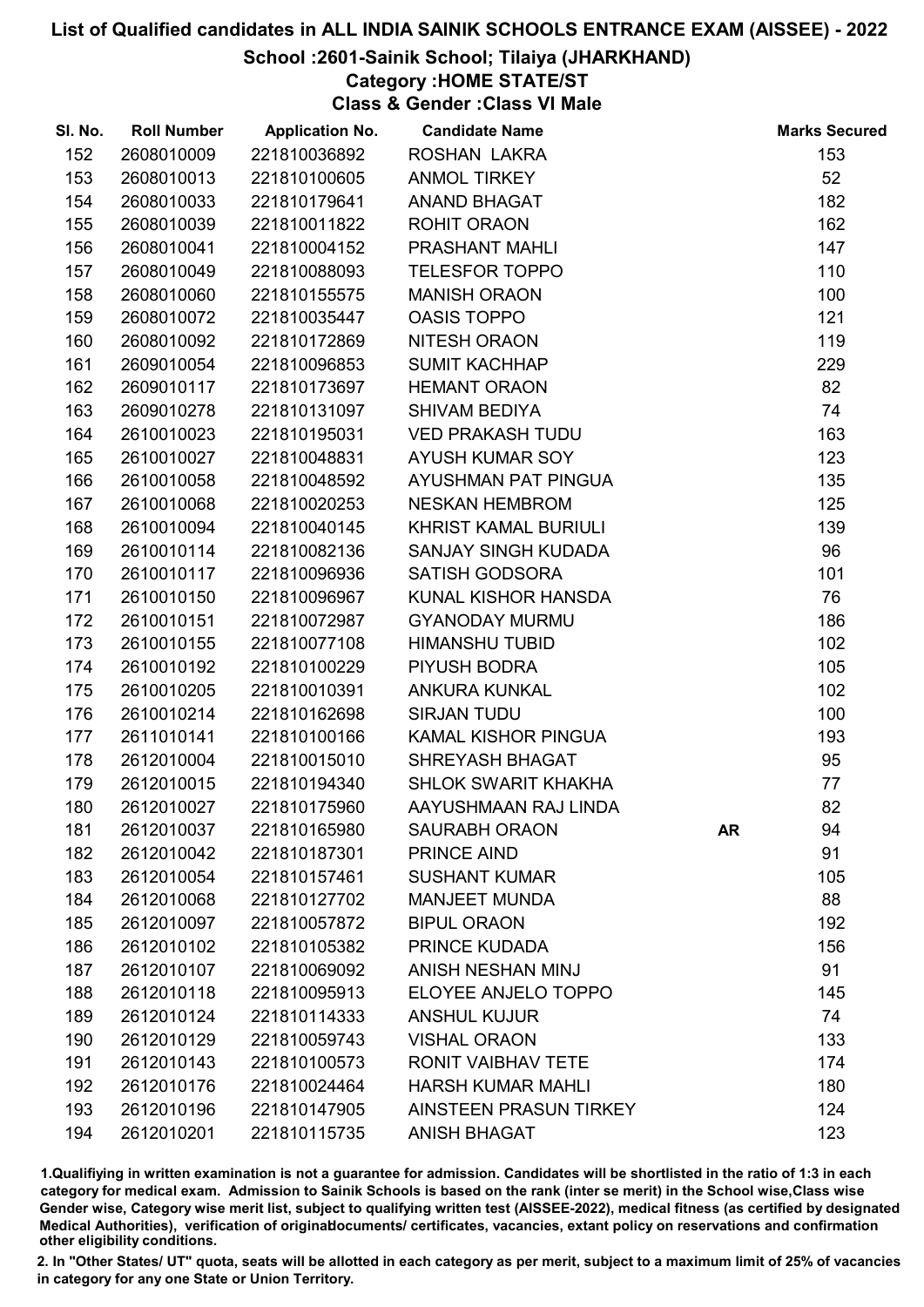### School :2601-Sainik School; Tilaiya (JHARKHAND)

### Category :HOME STATE/ST

Class & Gender :Class VI Male

| SI. No. | <b>Roll Number</b> | <b>Application No.</b> | <b>Candidate Name</b>     |           | <b>Marks Secured</b> |
|---------|--------------------|------------------------|---------------------------|-----------|----------------------|
| 195     | 2612010203         | 221810078835           | NAVNEET PRANAV TIGGA      |           | 99                   |
| 196     | 2612010228         | 221810055216           | <b>ARVIND MINZ</b>        |           | 103                  |
| 197     | 2612010247         | 221810010286           | <b>RAMESH BARLA</b>       | <b>AR</b> | 106                  |
| 198     | 2612010271         | 221810014547           | AMAN DEEP TIRKEY          |           | 188                  |
| 199     | 2612010274         | 221810080757           | <b>ROCKEY TIRKEY</b>      |           | 81                   |
| 200     | 2612010275         | 221810024467           | <b>SUMIT ORAON</b>        |           | 146                  |
| 201     | 2612010280         | 221810005967           | <b>ALEX TOPPO</b>         |           | 98                   |
| 202     | 2612010283         | 221810158087           | <b>ADITYA BHAGAT</b>      |           | 83                   |
| 203     | 2612010308         | 221810104068           | PRIYANSHU KERKETTA        |           | 79                   |
| 204     | 2612010312         | 221810069178           | ARNOV ANSH KACHHAP        |           | 85                   |
| 205     | 2612010315         | 221810177388           | <b>AMUL KINDO</b>         |           | 114                  |
| 206     | 2612010353         | 221810028699           | <b>GAURAV KUMAR MAHLI</b> |           | 150                  |
| 207     | 2612010358         | 221810162760           | <b>AVINASH ORAON</b>      |           | 49                   |
| 208     | 2612010360         | 221810057180           | NIRMAL JYOTI TIGGA        |           | 149                  |
| 209     | 2612010361         | 221810164211           | AYUSH SINGH MUNDA         |           | 93                   |
| 210     | 2612010363         | 221810102081           | PRIYANSHU ORAON           |           | 115                  |
| 211     | 2612010370         | 221810191132           | <b>BANTI ORAON</b>        |           | 89                   |
| 212     | 2612010373         | 221810028362           | <b>ABHINOV BHAGAT</b>     |           | 200                  |
| 213     | 2612010374         | 221810028482           | <b>BISHES ORAON</b>       |           | 187                  |
| 214     | 2612010378         | 221810015043           | PRANAY PRATIK MUNDA       |           | 104                  |
| 215     | 2612010381         | 221810088434           | YASH BHAGAT               |           | 249                  |
| 216     | 2612010384         | 221810020264           | <b>ANISH ORAON</b>        |           | 174                  |
| 217     | 2612010385         | 221810014364           | <b>ASHMIK BHAGAT</b>      |           | 181                  |
| 218     | 2612010409         | 221810093167           | <b>NIKHIL KERKETTA</b>    |           | 77                   |
| 219     | 2612010410         | 221810040487           | <b>HRIDAY ORAON</b>       |           | 225                  |
| 220     | 2612010411         | 221810004487           | NISHANT BHAGAT            |           | 173                  |
| 221     | 2612010420         | 221810014198           | <b>ABHIJIT ORAON</b>      |           | 93                   |
| 222     | 2612010421         | 221810009498           | <b>VIVEK ORAON</b>        |           | 133                  |
| 223     | 2612010425         | 221810009719           | ROHIT ORAON BARA          |           | 191                  |
| 224     | 2612010430         | 221810022559           | <b>SUJIT ORAON</b>        |           | 115                  |
| 225     | 2612010434         | 221810151869           | <b>NAVIN ORAON</b>        |           | 193                  |
| 226     | 2612010436         | 221810081689           | <b>MANISH ORAON</b>       |           | 134                  |
| 227     | 2612010437         | 221810188599           | <b>TANMAY NUPUL TIGGA</b> |           | 102                  |
| 228     | 3905050045         | 221810040344           | <b>GAGANDEEP PAHAN</b>    |           | 156                  |

<sup>1.</sup>Qualifiying in written examination is not a guarantee for admission. Candidates will be shortlisted in the ratio of 1:3 in each category for medical exam. Admission to Sainik Schools is based on the rank (inter se merit) in the School wise,Class wise Gender wise, Category wise merit list, subject to qualifying written test (AISSEE-2022), medical fitness (as certified by designated Medical Authorities), verification of originablocuments/ certificates, vacancies, extant policy on reservations and confirmation other eligibility conditions.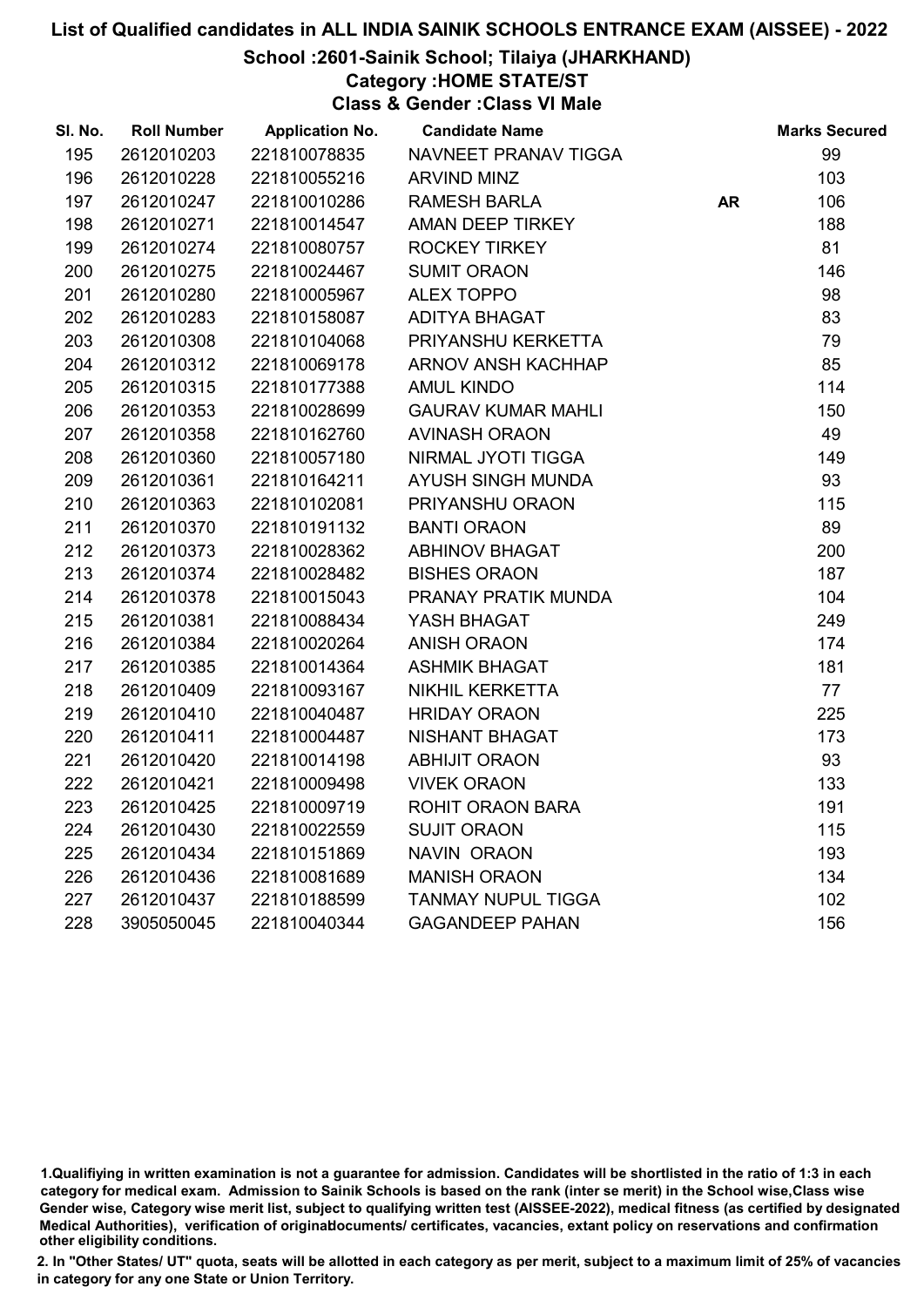### School :2601-Sainik School; Tilaiya (JHARKHAND)

Category :HOME STATE/OBC

Class & Gender :Class VI Male

| SI. No. | <b>Roll Number</b> | <b>Application No.</b> | <b>Candidate Name</b>      | <b>Marks Secured</b> |
|---------|--------------------|------------------------|----------------------------|----------------------|
| 229     | 1502010161         | 221810134887           | <b>MD JULKAR</b>           | 161                  |
| 230     | 1502010197         | 221810129749           | <b>MD MASIH AZAM</b>       | 138                  |
| 231     | 1502010268         | 221810123302           | <b>SRIJAL RAJ</b>          | 205                  |
| 232     | 1505010131         | 221810144172           | <b>BITTU KUMAR</b>         | 188                  |
| 233     | 1505010393         | 221810063358           | <b>PRINCE KUMAR</b>        | 255                  |
| 234     | 1505010499         | 221810095370           | <b>ADITYA RAJ</b>          | 137                  |
| 235     | 1505010578         | 221810061281           | <b>SHUBHAM KUMAR</b>       | 222                  |
| 236     | 1505010656         | 221810064682           | RAHUL KUMAR YADAV          | 188                  |
| 237     | 1505010707         | 221810158383           | <b>ARYAN AMISH</b>         | 230                  |
| 238     | 1505010720         | 221810126004           | RAKESH KUMAR YADAV         | 161                  |
| 239     | 1505010878         | 221810168066           | <b>SAHIL RAJ</b>           | 144                  |
| 240     | 1505011009         | 221810177438           | <b>ANSH RAJ</b>            | 244                  |
| 241     | 1505011097         | 221810105089           | <b>ABHINAV RAJ</b>         | 166                  |
| 242     | 1505011108         | 221810022599           | <b>RAJIV RANJAN</b>        | 226                  |
| 243     | 1511020189         | 221810093671           | <b>MOHIT MAN</b>           | 266                  |
| 244     | 1511020270         | 221810163552           | <b>AMIT KUMAR</b>          | 275                  |
| 245     | 1511020387         | 221810150643           | <b>AKHILESH KUMAR</b>      | 261                  |
| 246     | 1511020423         | 221810150863           | <b>SHUBHAM KUMAR</b>       | 216                  |
| 247     | 1511020485         | 221810149814           | <b>SAURAV SUMAN</b>        | 246                  |
| 248     | 1511030286         | 221810151007           | PRATIK ANAND               | 240                  |
| 249     | 1511030288         | 221810113107           | <b>PRATIK KUMAR</b>        | 243                  |
| 250     | 1511040289         | 221810071781           | <b>PRATEEK KUMAR</b>       | 170                  |
| 251     | 1511040382         | 221810150609           | <b>AMAN KUMAR</b>          | 232                  |
| 252     | 1702010118         | 221810174403           | <b>PIYUSH RAJ</b>          | 134                  |
| 253     | 2001050011         | 221810135823           | <b>SIDDHARTH KUMAR</b>     | 137                  |
| 254     | 2001050571         | 221810135505           | <b>KRITH MAHATO</b>        | 211                  |
| 255     | 2001060606         | 221810088168           | <b>NIMESH KUMAR</b>        | 234                  |
| 256     | 2301020617         | 221810042228           | <b>KARAN KUMAR YADAV</b>   | 164                  |
| 257     | 2601010009         | 221810012901           | <b>SANSKAR KUMAR</b>       | 183                  |
| 258     | 2601010014         | 221810151251           | <b>SHYAM SUNDAR MAHATO</b> | 212                  |
| 259     | 2601010025         | 221810150472           | ROUSHAN KUMAR YADAV        | 244                  |
| 260     | 2601010030         | 221810130703           | <b>TRIDASH RANJAN</b>      | 161                  |
| 261     | 2601010032         | 221810048853           | <b>AJIT KUMAR</b>          | 168                  |
| 262     | 2601010065         | 221810085937           | <b>VIKASH KUMAR YADAV</b>  | 254                  |
| 263     | 2601010074         | 221810171318           | <b>MAYANK KUMAR SAW</b>    | 186                  |
| 264     | 2601010097         | 221810150800           | <b>RISHAV KUMAR</b>        | 236                  |
| 265     | 2601010103         | 221810111672           | <b>SAHIL KUMAR</b>         | 256                  |
| 266     | 2601010104         | 221810111772           | <b>PRINCE RAJ</b>          | 268                  |
| 267     | 2601010106         | 221810128063           | <b>BHASHKAR</b>            | 268                  |
| 268     | 2601010107         | 221810124814           | <b>AYUSH RAJ</b>           | 241                  |
| 269     | 2601010108         | 221810125984           | <b>AMARJEET KUMAR</b>      | 242                  |
| 270     | 2601010112         | 221810167506           | <b>AYUSH RAJ</b>           | 194                  |
| 271     | 2601010113         | 221810059976           | <b>ALOK KUMAR MAHTO</b>    | 135                  |

1.Qualifiying in written examination is not a guarantee for admission. Candidates will be shortlisted in the ratio of 1:3 in each category for medical exam. Admission to Sainik Schools is based on the rank (inter se merit) in the School wise,Class wise Gender wise, Category wise merit list, subject to qualifying written test (AISSEE-2022), medical fitness (as certified by designated Medical Authorities), verification of originablocuments/ certificates, vacancies, extant policy on reservations and confirmation other eligibility conditions.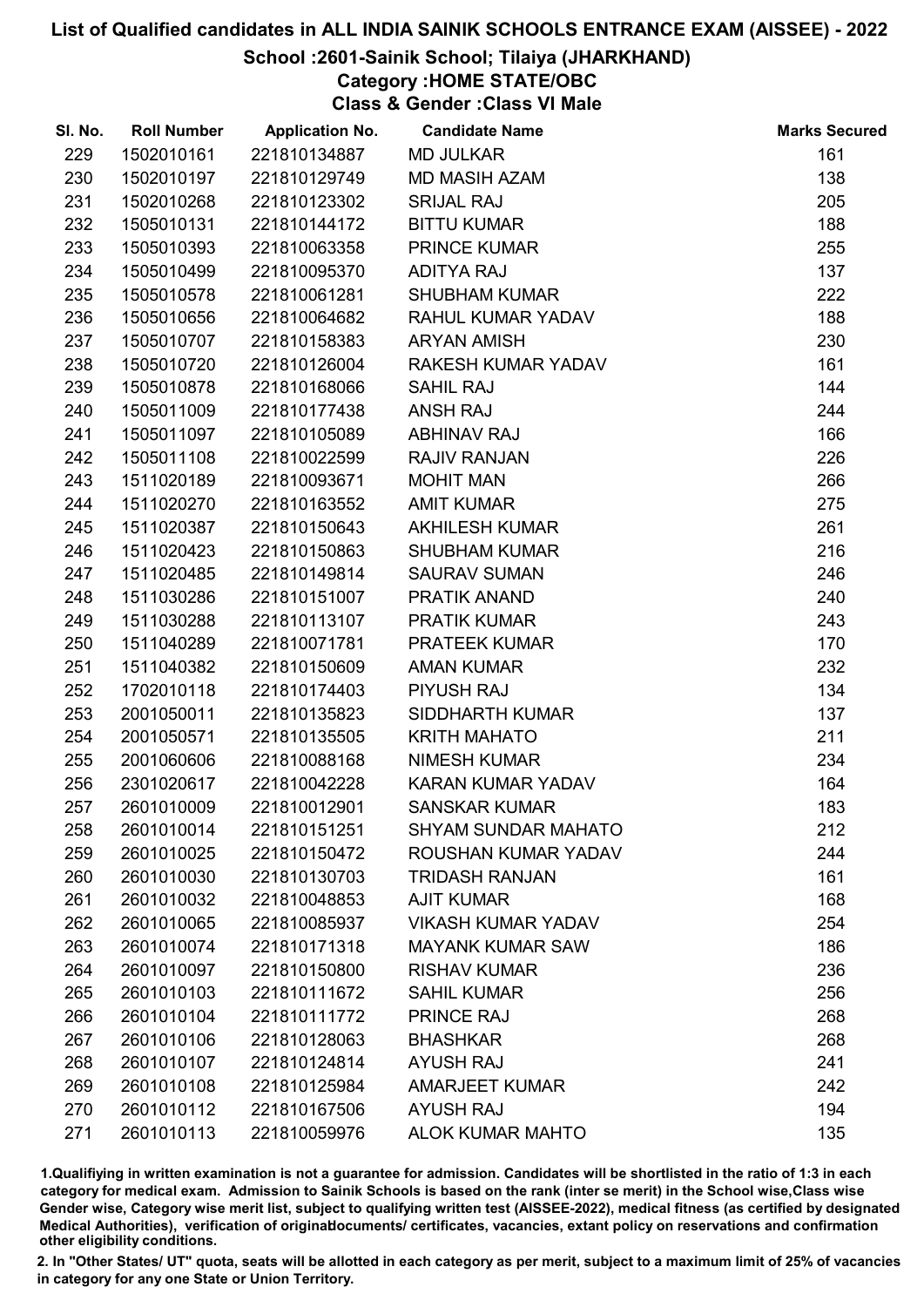### School :2601-Sainik School; Tilaiya (JHARKHAND)

Category :HOME STATE/OBC

Class & Gender :Class VI Male

| SI. No. | <b>Roll Number</b> | <b>Application No.</b> | <b>Candidate Name</b>      | <b>Marks Secured</b> |
|---------|--------------------|------------------------|----------------------------|----------------------|
| 272     | 2601010115         | 221810024977           | PRATYUSH KUMAR             | 200                  |
| 273     | 2601010116         | 221810142287           | <b>HIMANSHU KUMAR</b>      | 169                  |
| 274     | 2601010118         | 221810111697           | <b>VIVEK KUMAR</b>         | 258                  |
| 275     | 2601010120         | 221810111928           | <b>ANKIT RAJ</b>           | 256                  |
| 276     | 2601010122         | 221810111879           | <b>VIKASH KUMAR</b>        | 193                  |
| 277     | 2603010006         | 221810061601           | YASH RAJ                   | 262                  |
| 278     | 2603010009         | 221810079241           | <b>SHASHIKANT KUMAR</b>    | 227                  |
| 279     | 2603010010         | 221810059941           | PRITHVI PRAKASH            | 190                  |
| 280     | 2603010014         | 221810024112           | <b>HARSHWARDHAN SINGH</b>  | 204                  |
| 281     | 2603010037         | 221810070155           | LUCKY KUMAR SHARMA         | 212                  |
| 282     | 2603010039         | 221810068606           | <b>RYTHM RAJ</b>           | 186                  |
| 283     | 2603010050         | 221810062947           | <b>SAKCHAM KUMAR</b>       | 128                  |
| 284     | 2603010052         | 221810175957           | <b>MANI SHARMA</b>         | 191                  |
| 285     | 2603010059         | 221810014268           | <b>RISHABH RAJ</b>         | 122                  |
| 286     | 2603010060         | 221810158288           | <b>PRASAN KUMAR</b>        | 174                  |
| 287     | 2603010065         | 221810143559           | <b>ANKIT KUMAR</b>         | 229                  |
| 288     | 2603010072         | 221810073610           | <b>HIMANSHU GUPTA</b>      | 218                  |
| 289     | 2603010076         | 221810180130           | PRINCE RAJ                 | 123                  |
| 290     | 2603010077         | 221810149240           | <b>RAUSHAN KUMAR</b>       | 255                  |
| 291     | 2603010082         | 221810167501           | SATYAM KUMAR MEHTA         | 146                  |
| 292     | 2603010083         | 221810166901           | DEEPAK VISHWAKARMA         | 213                  |
| 293     | 2603010092         | 221810150462           | <b>ROHIT KUMAR</b>         | 192                  |
| 294     | 2603010094         | 221810147582           | <b>SHIVAM SAGAR</b>        | 195                  |
| 295     | 2603010095         | 221810156413           | <b>ANKIT RAJ</b>           | 241                  |
| 296     | 2603010107         | 221810163384           | <b>ASIM ANAND</b>          | 256                  |
| 297     | 2603010110         | 221810054445           | <b>TEJASH YADAV</b>        | 167                  |
| 298     | 2603010117         | 221810196326           | <b>ROHIT KUMAR</b>         | 212                  |
| 299     | 2603010120         | 221810169576           | ABHAY PRAKASH YADAV        | 265                  |
| 300     | 2603010122         | 221810195986           | <b>SAKET KUMAR</b>         | 201                  |
| 301     | 2603010123         | 221810069327           | <b>VISHAL KUMAR PAL</b>    | 141                  |
| 302     | 2603010127         | 221810149587           | <b>ANKIT KUMAR</b>         | 257                  |
| 303     | 2603010130         | 221810131968           | <b>ARYAN RAJ</b>           | 232                  |
| 304     | 2603010133         | 221810112019           | <b>ONIL RAJ</b>            | 204                  |
| 305     | 2603010135         | 221810106619           | <b>PIYUSH RAJ</b>          | 173                  |
| 306     | 2604010006         | 221810108880           | <b>PUSHPESH KUMAR RANA</b> | 185                  |
| 307     | 2604010007         | 221810037190           | <b>RAJNANDAN KUMAR</b>     | 153                  |
| 308     | 2604010016         | 221810151391           | <b>RISHIK KUMAR</b>        | 243                  |
| 309     | 2604010065         | 221810155910           | <b>ANSHU RAJ ARYAN</b>     | 216                  |
| 310     | 2604010070         | 221810077532           | <b>AMIT KUMAR</b>          | 188                  |
| 311     | 2604010071         | 221810015092           | <b>ARYAN RAJ</b>           | 247                  |
| 312     | 2604010081         | 221810156845           | RAMESHWAR PRASAD MAHTO     | 142                  |
| 313     | 2604010093         | 221810070038           | <b>ANKIT RAJ</b>           | 137                  |
| 314     | 2604010099         | 221810030059           | <b>TUSHAR VERMA</b>        | 131                  |

1.Qualifiying in written examination is not a guarantee for admission. Candidates will be shortlisted in the ratio of 1:3 in each category for medical exam. Admission to Sainik Schools is based on the rank (inter se merit) in the School wise,Class wise Gender wise, Category wise merit list, subject to qualifying written test (AISSEE-2022), medical fitness (as certified by designated Medical Authorities), verification of originablocuments/ certificates, vacancies, extant policy on reservations and confirmation other eligibility conditions.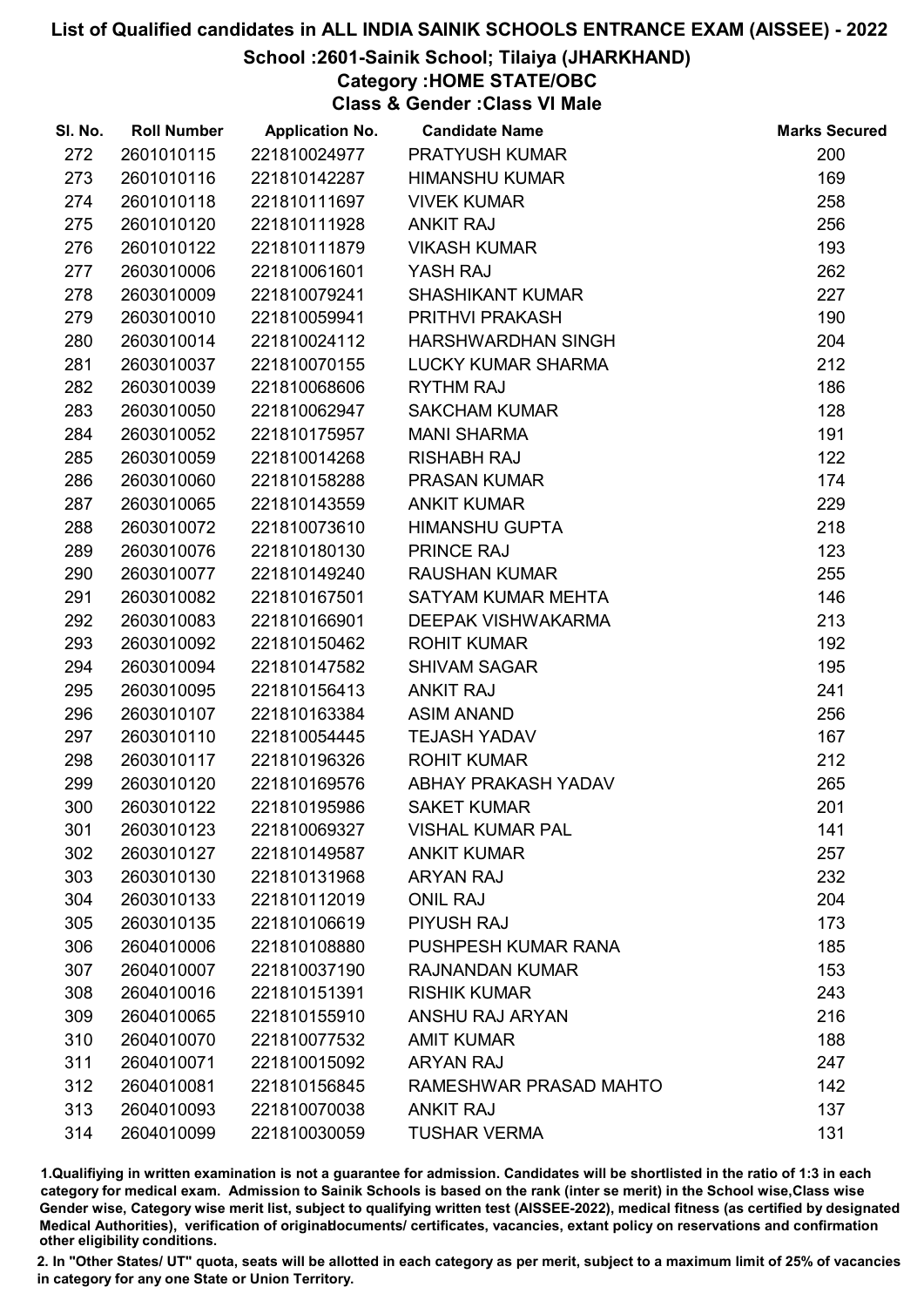### School :2601-Sainik School; Tilaiya (JHARKHAND)

Category :HOME STATE/OBC

Class & Gender :Class VI Male

| SI. No. | <b>Roll Number</b> | <b>Application No.</b> | <b>Candidate Name</b>       | <b>Marks Secured</b> |
|---------|--------------------|------------------------|-----------------------------|----------------------|
| 315     | 2605010003         | 221810144340           | <b>ANSH KUMAR</b>           | 231                  |
| 316     | 2605010013         | 221810123680           | <b>DEBASHISH GORAI</b>      | 129                  |
| 317     | 2605010026         | 221810039202           | NIMAY KUMAR MAHATO          | 215                  |
| 318     | 2605010037         | 221810026233           | RANVIJAY MAHATO             | 231                  |
| 319     | 2605010070         | 221810060985           | <b>SAGAR GORAI</b>          | 220                  |
| 320     | 2605010099         | 221810119758           | SOMNATH CHANDRA             | 167                  |
| 321     | 2605010115         | 221810124200           | <b>ANIKET KUMAR</b>         | 120                  |
| 322     | 2605010116         | 221810177500           | <b>KUMAR YUVARAJ</b>        | 223                  |
| 323     | 2605010122         | 221810161840           | <b>PRANAV KAUSHAL</b>       | 252                  |
| 324     | 2605010123         | 221810117050           | <b>ASHISH KUMAR YADAV</b>   | 217                  |
| 325     | 2605010131         | 221810119511           | YASH KUMAR                  | 236                  |
| 326     | 2605010133         | 221810121341           | <b>MD SAKIR HUSSAIN</b>     | 196                  |
| 327     | 2605010136         | 221810173761           | <b>SUMIT KUMAR ROY</b>      | 221                  |
| 328     | 2605010137         | 221810173581           | <b>ALOK RAJ MAHTO</b>       | 228                  |
| 329     | 2605010138         | 221810168291           | RAJESH KUMAR MAHATO         | 217                  |
| 330     | 2605010142         | 221810132352           | <b>PRAVIN KUMAR</b>         | 196                  |
| 331     | 2605010143         | 221810119462           | <b>KUNDAN MANDAL</b>        | 224                  |
| 332     | 2605010153         | 221810120873           | <b>SAGAR ANAND</b>          | 249                  |
| 333     | 2605010154         | 221810118973           | <b>LAV RAJ</b>              | 193                  |
| 334     | 2605010156         | 221810197483           | ANSHU KUMAR SAW             | 195                  |
| 335     | 2605010163         | 221810118034           | <b>ANIKET KUMAR</b>         | 234                  |
| 336     | 2605010164         | 221810180144           | SHIVAM KUMAR MANDAL         | 265                  |
| 337     | 2605010165         | 221810151544           | <b>MANISH KUMAR</b>         | 153                  |
| 338     | 2605010168         | 221810124184           | ANKIT KUMAR VERMA           | 228                  |
| 339     | 2605010174         | 221810119715           | <b>SOHAIL AKHTAR</b>        | 186                  |
| 340     | 2605010180         | 221810124075           | <b>ANKIT VERMA</b>          | 211                  |
| 341     | 2605010184         | 221810147616           | <b>SUSHANT KUMAR MANDAL</b> | 208                  |
| 342     | 2605010185         | 221810148166           | <b>VIKASH VERMA</b>         | 178                  |
| 343     | 2605010189         | 221810117527           | <b>ASHISH KUMAR YADAV</b>   | 223                  |
| 344     | 2605010196         | 221810152387           | <b>GAURAV KUMAR VERMA</b>   | 227                  |
| 345     | 2605010198         | 221810177887           | <b>ABHISHEK KUMAR</b>       | 241                  |
| 346     | 2605010200         | 221810147818           | <b>RITIK KUMAR VERMA</b>    | 234                  |
| 347     | 2605010201         | 221810120028           | <b>SHIVAM KUMAR RAM</b>     | 208                  |
| 348     | 2605010202         | 221810150338           | <b>LORD KARAN</b>           | 190                  |
| 349     | 2605010207         | 221810120378           | <b>RAVI RAJ MITRA</b>       | 154                  |
| 350     | 2606010001         | 221810152420           | <b>MISBAHUL HOQUE</b>       | 194                  |
| 351     | 2606010004         | 221810047330           | <b>NIRAJ KUMAR</b>          | 157                  |
| 352     | 2606010005         | 221810071730           | <b>ARYAN RAJ</b>            | 174                  |
| 353     | 2606010006         | 221810189930           | <b>CHINMAY</b>              | 209                  |
| 354     | 2606010015         | 221810160621           | <b>HARSH KUMAR</b>          | 210                  |
| 355     | 2606010016         | 221810119621           | <b>ANSH KUMAR</b>           | 165                  |
| 356     | 2606010018         | 221810172231           | PIYUSH ANAND                | 249                  |
| 357     | 2606010026         | 221810106902           | <b>NITESH KUMAR</b>         | 180                  |

1.Qualifiying in written examination is not a guarantee for admission. Candidates will be shortlisted in the ratio of 1:3 in each category for medical exam. Admission to Sainik Schools is based on the rank (inter se merit) in the School wise,Class wise Gender wise, Category wise merit list, subject to qualifying written test (AISSEE-2022), medical fitness (as certified by designated Medical Authorities), verification of originablocuments/ certificates, vacancies, extant policy on reservations and confirmation other eligibility conditions.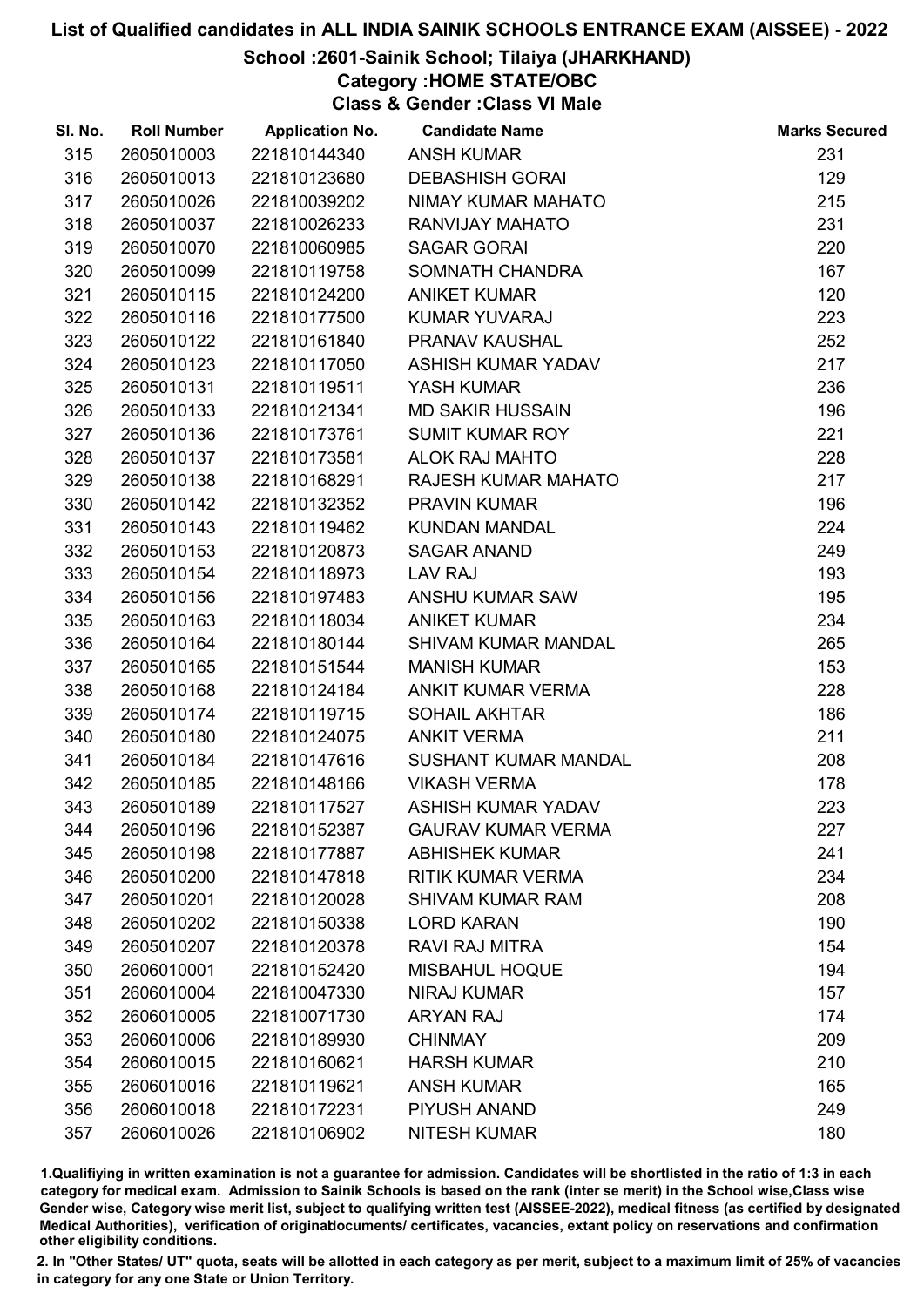### School :2601-Sainik School; Tilaiya (JHARKHAND)

# Category :HOME STATE/OBC

Class & Gender :Class VI Male

| SI. No. | <b>Roll Number</b> | <b>Application No.</b> | <b>Candidate Name</b>         | <b>Marks Secured</b> |
|---------|--------------------|------------------------|-------------------------------|----------------------|
| 358     | 2606010028         | 221810165432           | <b>AMAN KUMAR</b>             | 217                  |
| 359     | 2606010030         | 221810190852           | <b>AARUSH VERMA</b>           | 199                  |
| 360     | 2606010032         | 221810158672           | NISHIKANT MAHTO               | 223                  |
| 361     | 2606010033         | 221810100782           | <b>CHANDRAMOULI SAHA</b>      | 183                  |
| 362     | 2606010036         | 221810141133           | <b>AYUSH KUMAR</b>            | 152                  |
| 363     | 2606010043         | 221810140184           | PRIYANSHU RAJ                 | 195                  |
| 364     | 2606010048         | 221810159065           | PRINCE MAHTO                  | 139                  |
| 365     | 2606010052         | 221810102956           | <b>RISHAV RAJ</b>             | 151                  |
| 366     | 2606010053         | 221810053376           | <b>SHRESTH ARYAN</b>          | 235                  |
| 367     | 2606010056         | 221810177567           | SHUBHAM KUMAR DUTTA           | 150                  |
| 368     | 2606010058         | 221810189967           | <b>KSHITIJ RAJ</b>            | 140                  |
| 369     | 2606010072         | 221810102579           | KRISHNA KUMAR YADAV           | 169                  |
| 370     | 2606010074         | 221810089589           | <b>MAYANK KUMAR</b>           | 237                  |
| 371     | 2606010078         | 221810041770           | <b>AJINKYA GANDHI</b>         | 157                  |
| 372     | 2606010080         | 221810099380           | <b>ANKIT KUMAR</b>            | 253                  |
| 373     | 2606010081         | 221810079701           | <b>RAVI KUMAR</b>             | 196                  |
| 374     | 2606010082         | 221810082901           | <b>DEVRAJ</b>                 | 164                  |
| 375     | 2606010084         | 221810091921           | <b>GURUDEV KUMAR</b>          | 229                  |
| 376     | 2606010085         | 221810107471           | <b>GANESH KUMAR</b>           | 139                  |
| 377     | 2606010088         | 221810090882           | <b>AYUSH KUMAR</b>            | 163                  |
| 378     | 2606010091         | 221810090233           | <b>KHAGESH KUMAR</b>          | 209                  |
| 379     | 2606010093         | 221810088443           | <b>SHIVCHANDAN KUMAR</b>      | 233                  |
| 380     | 2606010094         | 221810164843           | OM PRAKASH YADAV              | 140                  |
| 381     | 2606010095         | 221810098963           | <b>ANSHU KUMAR</b>            | 197                  |
| 382     | 2606010096         | 221810090773           | <b>AMIT KUMAR</b>             | 158                  |
| 383     | 2606010097         | 221810024773           | SHASHWAT KUMAR PANDIT         | 174                  |
| 384     | 2606010099         | 221810191883           | <b>SARTHAK RAJ</b>            | 215                  |
| 385     | 2606010104         | 221810193704           | ANURAG SINGH                  | 200                  |
| 386     | 2606010106         | 221810087724           | <b>ABHINAV ANAND</b>          | 225                  |
| 387     | 2606010107         | 221810090464           | <b>DEEPAK KUMAR</b>           | 249                  |
| 388     | 2606010108         | 221810105374           | <b>BABU RAGHAV</b>            | 194                  |
| 389     | 2606010110         | 221810087905           | <b>SANJIV KUMAR</b>           | 199                  |
| 390     | 2606010116         | 221810091045           | <b>SHIDARTH KUMAR</b>         | 155                  |
| 391     | 2606010118         | 221810032655           | <b>ABHISHEK PRASAD BHAGAT</b> | 230                  |
| 392     | 2606010122         | 221810113726           | <b>ROSHAN KUMAR</b>           | 177                  |
| 393     | 2606010124         | 221810092566           | <b>VISHNU KUMAR</b>           | 253                  |
| 394     | 2606010125         | 221810105286           | <b>DIVYANSHU RANJAN</b>       | 141                  |
| 395     | 2606010128         | 221810098907           | <b>SHIVAM KUMAR MANDAL</b>    | 203                  |
| 396     | 2606010129         | 221810158917           | <b>PIYUSH KUMAR</b>           | 226                  |
| 397     | 2606010130         | 221810091047           | <b>KRISHN KUMAR</b>           | 193                  |
| 398     | 2606010131         | 221810057547           | <b>AMAN SHARMA</b>            | 189                  |
| 399     | 2606010132         | 221810160647           | <b>ADITYA RAJ</b>             | 181                  |
| 400     | 2606010137         | 221810121908           | <b>KUMAR GAURAV</b>           | 213                  |

1.Qualifiying in written examination is not a guarantee for admission. Candidates will be shortlisted in the ratio of 1:3 in each category for medical exam. Admission to Sainik Schools is based on the rank (inter se merit) in the School wise,Class wise Gender wise, Category wise merit list, subject to qualifying written test (AISSEE-2022), medical fitness (as certified by designated Medical Authorities), verification of originablocuments/ certificates, vacancies, extant policy on reservations and confirmation other eligibility conditions.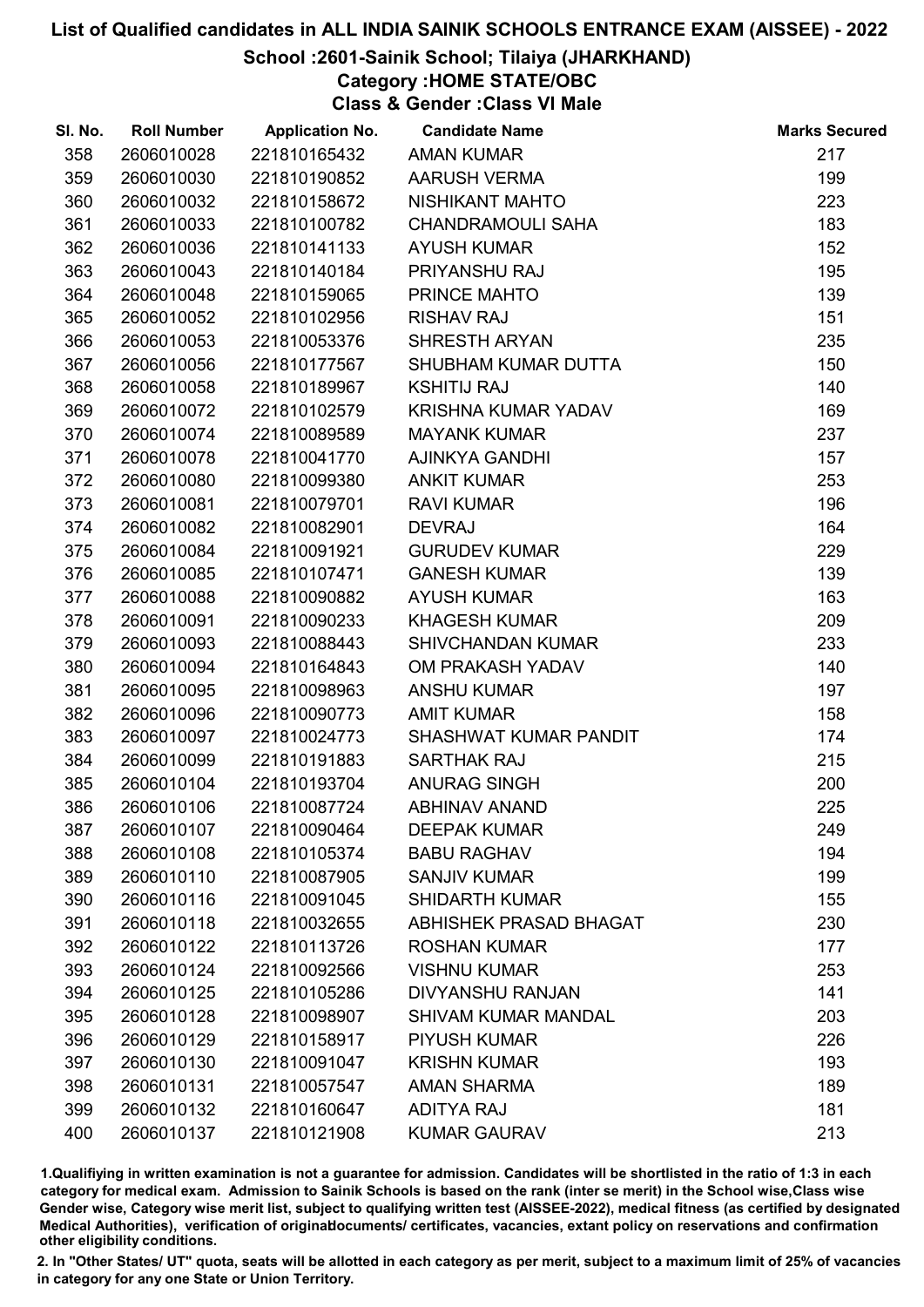### School :2601-Sainik School; Tilaiya (JHARKHAND)

# Category :HOME STATE/OBC

Class & Gender :Class VI Male

| SI. No. | <b>Roll Number</b> | <b>Application No.</b> | <b>Candidate Name</b>      | <b>Marks Secured</b> |
|---------|--------------------|------------------------|----------------------------|----------------------|
| 401     | 2606010138         | 221810099158           | <b>SUNNY KUMAR</b>         | 225                  |
| 402     | 2606010144         | 221810023329           | <b>ADITYA KUMAR</b>        | 262                  |
| 403     | 2606010145         | 221810088749           | <b>ASHISH KUMAR</b>        | 224                  |
| 404     | 2606010146         | 221810091659           | <b>SHUBHAM KUMAR</b>       | 237                  |
| 405     | 2607010010         | 221810078321           | <b>CHANDAN KUMAR MEHTA</b> | 250                  |
| 406     | 2607010011         | 221810078641           | <b>KRISH KUMAR</b>         | 188                  |
| 407     | 2607010016         | 221810077832           | <b>SRINATH KUMAR</b>       | 242                  |
| 408     | 2607010017         | 221810190242           | <b>BIPUL KUMAR MANDAL</b>  | 134                  |
| 409     | 2607010018         | 221810078052           | <b>SHRAWAN KUMAR</b>       | 179                  |
| 410     | 2607010021         | 221810172082           | <b>ABHISHEK KUMAR</b>      | 221                  |
| 411     | 2607010024         | 221810176593           | <b>ARNAV BHUSHAN</b>       | 213                  |
| 412     | 2607010025         | 221810098693           | ROHIT KUMAR YADAV          | 162                  |
| 413     | 2607010026         | 221810163893           | RANJAN KUMAR YADAV         | 161                  |
| 414     | 2607010027         | 221810072314           | YASHPAL SHARMA             | 185                  |
| 415     | 2607010033         | 221810165274           | <b>ABHINAV BHARTI</b>      | 188                  |
| 416     | 2607010034         | 221810120474           | <b>ROHIT SAW</b>           | 143                  |
| 417     | 2607010036         | 221810079215           | <b>YUVRAJ SAW</b>          | 229                  |
| 418     | 2607010037         | 221810086625           | <b>NAMAN ABHISHEK</b>      | 164                  |
| 419     | 2607010040         | 221810078945           | <b>RAJ KUMAR</b>           | 259                  |
| 420     | 2607010043         | 221810011195           | RUDRA NANDAN               | 220                  |
| 421     | 2607010056         | 221810182438           | <b>HARSHIT KUMAR</b>       | 177                  |
| 422     | 2607010058         | 221810092088           | <b>AMAN KUMAR SAW</b>      | 180                  |
| 423     | 2607010060         | 221810078788           | <b>ANKIT KUMAR</b>         | 224                  |
| 424     | 2607010068         | 221810167439           | <b>SANI KUMAR</b>          | 237                  |
| 425     | 2607010073         | 221810177100           | <b>AADIL ANSARI</b>        | 141                  |
| 426     | 2607010077         | 221810068150           | <b>SHOKAR KUMAR</b>        | 182                  |
| 427     | 2607010079         | 221810064270           | <b>SHIV RANJAN</b>         | 239                  |
| 428     | 2607010080         | 221810032370           | <b>MAYANK VERMA</b>        | 160                  |
| 429     | 2607010082         | 221810063811           | <b>RAJEEV RANJAN</b>       | 209                  |
| 430     | 2607010083         | 221810169921           | <b>SAHIL KUMAR</b>         | 243                  |
| 431     | 2607010084         | 221810120441           | <b>SUJAL KUMAR</b>         | 234                  |
| 432     | 2607010089         | 221810089691           | <b>SHIVAM PANDIT</b>       | 208                  |
| 433     | 2607010090         | 221810116702           | <b>KUNDAN SHARMA</b>       | 232                  |
| 434     | 2607010093         | 221810039733           | <b>SUSHANT KUMAR</b>       | 208                  |
| 435     | 2607010095         | 221810109463           | <b>SHIVAM VERMA</b>        | 210                  |
| 436     | 2607010098         | 221810137793           | <b>ROUNAK KUMAR</b>        | 175                  |
| 437     | 2607010099         | 221810141204           | <b>ANAND KUMAR VERMA</b>   | 214                  |
| 438     | 2607010100         | 221810069814           | <b>SAHNAWAZ ANSARI</b>     | 210                  |
| 439     | 2607010105         | 221810094605           | <b>SHASHI PRAKASH SAW</b>  | 223                  |
| 440     | 2607010106         | 221810176515           | <b>ANISH RAZA</b>          | 182                  |
| 441     | 2607010107         | 221810192825           | <b>PRINCE KUMAR</b>        | 127                  |
| 442     | 2607010108         | 221810110765           | <b>GAUTAM KUMAR</b>        | 182                  |
| 443     | 2607010112         | 221810006795           | <b>NAMAN KUMAR</b>         | 183                  |

1.Qualifiying in written examination is not a guarantee for admission. Candidates will be shortlisted in the ratio of 1:3 in each category for medical exam. Admission to Sainik Schools is based on the rank (inter se merit) in the School wise,Class wise Gender wise, Category wise merit list, subject to qualifying written test (AISSEE-2022), medical fitness (as certified by designated Medical Authorities), verification of originablocuments/ certificates, vacancies, extant policy on reservations and confirmation other eligibility conditions.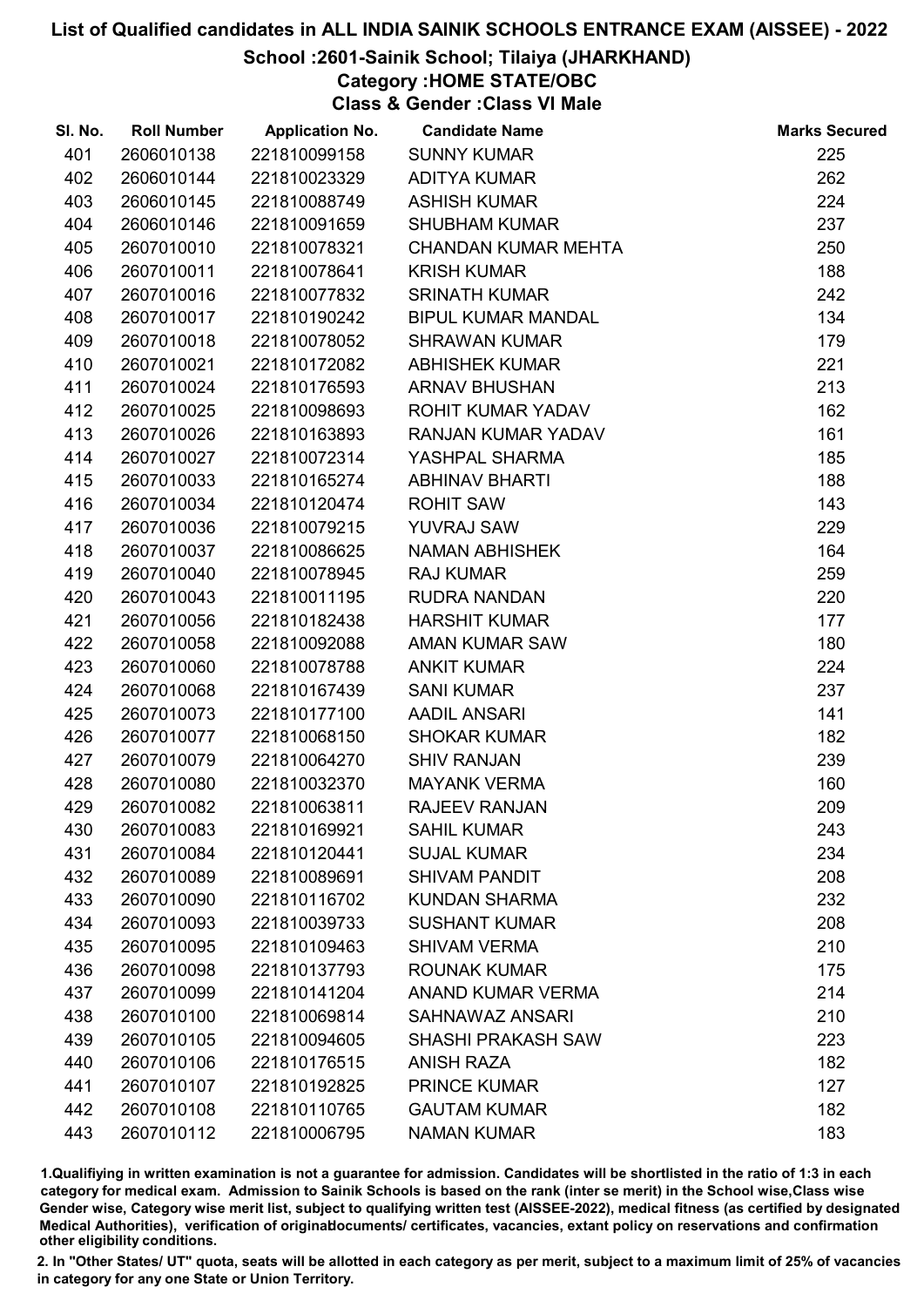### School :2601-Sainik School; Tilaiya (JHARKHAND)

Category :HOME STATE/OBC

Class & Gender :Class VI Male

| SI. No. | <b>Roll Number</b> | <b>Application No.</b> | <b>Candidate Name</b>     | <b>Marks Secured</b> |
|---------|--------------------|------------------------|---------------------------|----------------------|
| 444     | 2607010114         | 221810170336           | <b>BITTU KUMAR</b>        | 193                  |
| 445     | 2607010116         | 221810019786           | <b>KRISHNAN KUMAR</b>     | 188                  |
| 446     | 2607010119         | 221810194337           | <b>SATYAM KUMAR</b>       | 241                  |
| 447     | 2607010120         | 221810058347           | <b>AMAN KUMAR</b>         | 249                  |
| 448     | 2607010121         | 221810068267           | <b>SAHIL KUMAR GUPTA</b>  | 204                  |
| 449     | 2607010122         | 221810070467           | AADIL HAMZA               | 187                  |
| 450     | 2607010124         | 221810135077           | <b>PIYUSH BHASHKAR</b>    | 164                  |
| 451     | 2607010125         | 221810110477           | PURUSHOTAM KUMAR SAW      | 210                  |
| 452     | 2607010126         | 221810067997           | <b>MD MEHTAB ALAM</b>     | 155                  |
| 453     | 2607010129         | 221810071528           | <b>SATYAM KUMAR RAM</b>   | 252                  |
| 454     | 2607010131         | 221810138438           | <b>ADITYA KUMAR</b>       | 246                  |
| 455     | 2607010133         | 221810163748           | <b>PIYUSH KUMAR</b>       | 210                  |
| 456     | 2607010135         | 221810192588           | ARUN KUMAR VERMA          | 166                  |
| 457     | 2607010136         | 221810175498           | <b>ABHISHEK KUMAR</b>     | 197                  |
| 458     | 2607010138         | 221810167019           | <b>ARYAN KUMAR</b>        | 162                  |
| 459     | 2607010141         | 221810152639           | ABHINANDAN KUMAR          | 174                  |
| 460     | 2607010143         | 221810152179           | <b>BHAVISHY YADAV</b>     | 129                  |
| 461     | 2607010144         | 221810172199           | SUBHASH KUMAR VERMA       | 220                  |
| 462     | 2608010012         | 221810022763           | <b>ANSH BHARTI</b>        | 137                  |
| 463     | 2608010020         | 221810137488           | ARUSH SANSKAR JAISWAL     | 140                  |
| 464     | 2608010024         | 221810076620           | ROUSHAN RAJ KUMAR         | 188                  |
| 465     | 2608010025         | 221810076450           | SATYAM KUMAR MEHTA        | 203                  |
| 466     | 2608010028         | 221810075980           | <b>AKASH KUMAR</b>        | 220                  |
| 467     | 2608010029         | 221810076001           | <b>AYUSH KUMAR</b>        | 260                  |
| 468     | 2608010032         | 221810076341           | <b>SHAYAM KUMAR MEHTA</b> | 206                  |
| 469     | 2608010034         | 221810076651           | PRIYANSHU RAJ             | 232                  |
| 470     | 2608010035         | 221810004261           | NISHANT PRASAD            | 147                  |
| 471     | 2608010036         | 221810074071           | <b>OM SHANKAR</b>         | 218                  |
| 472     | 2608010037         | 221810130471           | <b>BHASKAR BHARAT</b>     | 199                  |
| 473     | 2608010038         | 221810076112           | <b>PAWAN KUMAR</b>        | 213                  |
| 474     | 2608010040         | 221810076242           | <b>SHUBHAM GOSWAMI</b>    | 254                  |
| 475     | 2608010042         | 221810076072           | <b>AYARN KUAMR</b>        | 198                  |
| 476     | 2608010044         | 221810075992           | <b>ARYAN RAJ</b>          | 222                  |
| 477     | 2608010045         | 221810076033           | KISHOR KUMAR MAHTO        | 227                  |
| 478     | 2608010048         | 221810075983           | AMARJEET PRASAD           | 232                  |
| 479     | 2608010050         | 221810076014           | <b>JAY SHANKAR</b>        | 233                  |
| 480     | 2608010051         | 221810123514           | HARSHIT KUMAR RANA        | 247                  |
| 481     | 2608010052         | 221810076324           | PRADIP YADAV              | 243                  |
| 482     | 2608010053         | 221810123434           | <b>MOHIT KUMAR</b>        | 224                  |
| 483     | 2608010054         | 221810076274           | <b>PRINCE KUMAR</b>       | 185                  |
| 484     | 2608010055         | 221810076135           | <b>RITESH YADAV</b>       | 243                  |
| 485     | 2608010056         | 221810076145           | <b>SHUBHAM KUAMR</b>      | 231                  |
| 486     | 2608010057         | 221810076165           | <b>SURAJ KUMAR</b>        | 240                  |

1.Qualifiying in written examination is not a guarantee for admission. Candidates will be shortlisted in the ratio of 1:3 in each category for medical exam. Admission to Sainik Schools is based on the rank (inter se merit) in the School wise,Class wise Gender wise, Category wise merit list, subject to qualifying written test (AISSEE-2022), medical fitness (as certified by designated Medical Authorities), verification of originablocuments/ certificates, vacancies, extant policy on reservations and confirmation other eligibility conditions.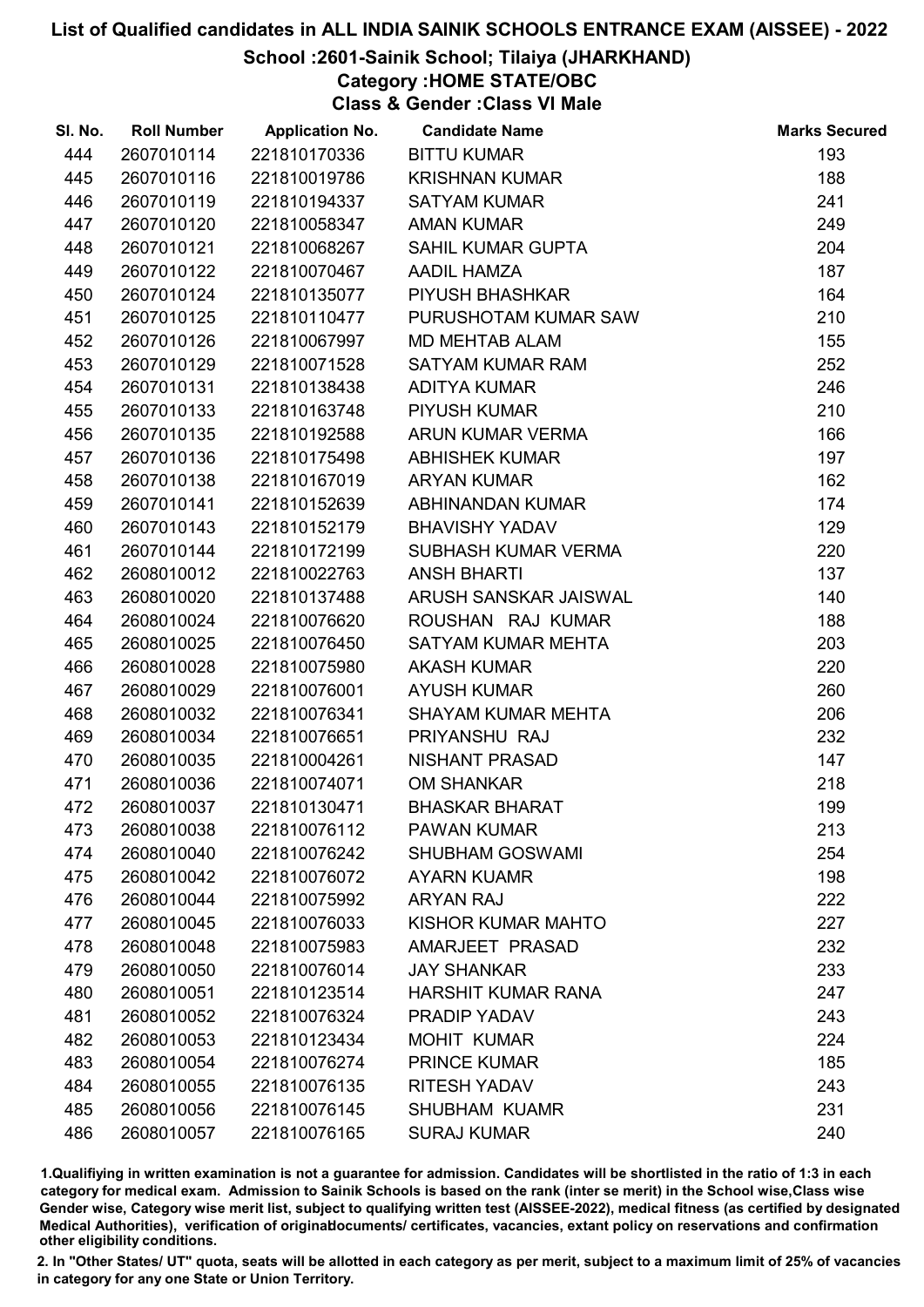### School :2601-Sainik School; Tilaiya (JHARKHAND)

# Category :HOME STATE/OBC

Class & Gender :Class VI Male

| SI. No. | <b>Roll Number</b> | <b>Application No.</b> | <b>Candidate Name</b>     | <b>Marks Secured</b> |
|---------|--------------------|------------------------|---------------------------|----------------------|
| 487     | 2608010058         | 221810076365           | <b>RAJ KUMAR MEHTA</b>    | 256                  |
| 488     | 2608010059         | 221810092575           | ASHISH KUMAR              | 206                  |
| 489     | 2608010061         | 221810076085           | <b>MANISH RAJ</b>         | 181                  |
| 490     | 2608010062         | 221810026385           | <b>LAKSHYA KUMAR</b>      | 203                  |
| 491     | 2608010063         | 221810076056           | KUSH KUMAR MEHTA          | 200                  |
| 492     | 2608010065         | 221810076186           | <b>SURAJ PATEL</b>        | 220                  |
| 493     | 2608010066         | 221810076486           | <b>SHIVAM KUMAR</b>       | 192                  |
| 494     | 2608010068         | 221810038627           | UJJWAL KUMAR              | 212                  |
| 495     | 2608010069         | 221810076037           | <b>KUNDAN KUMAR</b>       | 233                  |
| 496     | 2608010070         | 221810076537           | <b>SAURABH KUMAR</b>      | 164                  |
| 497     | 2608010071         | 221810058147           | SHUBHAM KUMAR MAHTO       | 164                  |
| 498     | 2608010073         | 221810076257           | RAM ASHISH KUMAR DANGI    | 176                  |
| 499     | 2608010075         | 221810076287           | PRIYANSHU KUMAR MEHTA     | 218                  |
| 500     | 2608010076         | 221810076387           | <b>SUSHANT KUMAR RANA</b> | 231                  |
| 501     | 2608010079         | 221810076048           | <b>KUNDAN KUMAR</b>       | 182                  |
| 502     | 2608010080         | 221810076158           | <b>SURAJ KUMAR</b>        | 219                  |
| 503     | 2608010082         | 221810113658           | <b>NAYAN KUMAR</b>        | 214                  |
| 504     | 2608010083         | 221810076468           | <b>SHIV KUMAR</b>         | 171                  |
| 505     | 2608010084         | 221810075978           | <b>ABHAY KUMAR</b>        | 200                  |
| 506     | 2608010086         | 221810076409           | TANMAY KUMAR RANA         | 154                  |
| 507     | 2608010087         | 221810076509           | <b>SHIVAM KUMAR</b>       | 139                  |
| 508     | 2608010091         | 221810076429           | PRITAM RAJ                | 239                  |
| 509     | 2608010093         | 221810076689           | <b>SAURABH KUMAR</b>      | 206                  |
| 510     | 2608010094         | 221810076199           | <b>SHIVAM KUMAR</b>       | 242                  |
| 511     | 2608010095         | 221810075999           | <b>ARYAN RAJ</b>          | 240                  |
| 512     | 2609010004         | 221810123520           | <b>SHIVANSHU KUMAR</b>    | 203                  |
| 513     | 2609010005         | 221810111030           | SHIVAM KUMAR YADAV        | 249                  |
| 514     | 2609010008         | 221810195660           | RAHUL KUMAR YADAV         | 208                  |
| 515     | 2609010010         | 221810123770           | <b>SUMIT KUMAR</b>        | 201                  |
| 516     | 2609010018         | 221810123531           | <b>BUNTY KUMAR</b>        | 132                  |
| 517     | 2609010023         | 221810176191           | <b>AARAV</b>              | 131                  |
| 518     | 2609010026         | 221810096502           | <b>PRINCE RAJ</b>         | 141                  |
| 519     | 2609010028         | 221810181802           | <b>ARYAN RANJAN</b>       | 178                  |
| 520     | 2609010035         | 221810139442           | <b>MUNNA KUMAR YADAV</b>  | 128                  |
| 521     | 2609010037         | 221810015952           | <b>SHAURYA SHARMA</b>     | 121                  |
| 522     | 2609010038         | 221810132262           | <b>RAJ KUMAR</b>          | 134                  |
| 523     | 2609010040         | 221810055772           | <b>VIPIN KUMAR</b>        | 178                  |
| 524     | 2609010043         | 221810110282           | <b>ADITYA KUMAR</b>       | 179                  |
| 525     | 2609010044         | 221810122682           | <b>RISHI KUMAR MAHTO</b>  | 179                  |
| 526     | 2609010048         | 221810074492           | <b>ALOK KUMAR</b>         | 224                  |
| 527     | 2609010049         | 221810095213           | <b>ANKUR KUMAR BHARTI</b> | 143                  |
| 528     | 2609010052         | 221810103443           | <b>MD OWAIS</b>           | 180                  |
| 529     | 2609010064         | 221810073354           | <b>ANSH RAJ</b>           | 154                  |

1.Qualifiying in written examination is not a guarantee for admission. Candidates will be shortlisted in the ratio of 1:3 in each category for medical exam. Admission to Sainik Schools is based on the rank (inter se merit) in the School wise,Class wise Gender wise, Category wise merit list, subject to qualifying written test (AISSEE-2022), medical fitness (as certified by designated Medical Authorities), verification of originablocuments/ certificates, vacancies, extant policy on reservations and confirmation other eligibility conditions.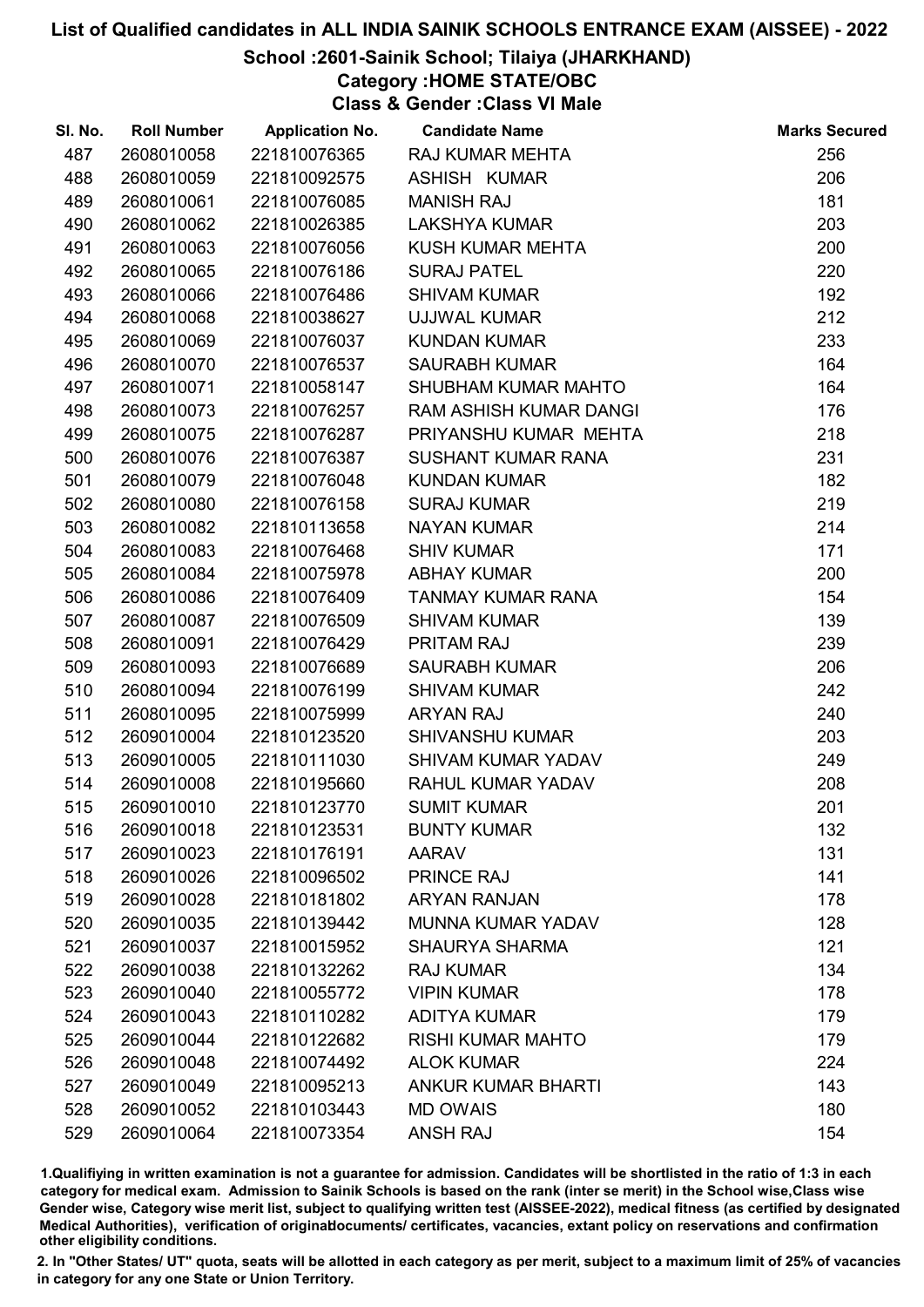### School :2601-Sainik School; Tilaiya (JHARKHAND)

# Category :HOME STATE/OBC

Class & Gender :Class VI Male

| SI. No. | <b>Roll Number</b> | <b>Application No.</b> | <b>Candidate Name</b>       | <b>Marks Secured</b> |
|---------|--------------------|------------------------|-----------------------------|----------------------|
| 530     | 2609010070         | 221810110584           | <b>AYUSH KUMAR</b>          | 176                  |
| 531     | 2609010079         | 221810123725           | <b>SHIVRAJ PATEL</b>        | 182                  |
| 532     | 2609010093         | 221810153916           | <b>PIYUSH KUMAR</b>         | 235                  |
| 533     | 2609010094         | 221810121136           | <b>MD SOHAIB SHAKIL</b>     | 156                  |
| 534     | 2609010107         | 221810169527           | <b>ANKIT KUMAR</b>          | 190                  |
| 535     | 2609010115         | 221810086097           | <b>SACHIN KUMAR</b>         | 136                  |
| 536     | 2609010116         | 221810123497           | <b>ASHISH KUMAR</b>         | 240                  |
| 537     | 2609010124         | 221810104148           | <b>LUCKY RAJ</b>            | 152                  |
| 538     | 2609010128         | 221810180278           | <b>NAMAN KUMAR RAJ</b>      | 198                  |
| 539     | 2609010134         | 221810029509           | <b>VIKRAM KUMAR DANGI</b>   | 214                  |
| 540     | 2609010136         | 221810123519           | <b>VIKRAM KUMAR</b>         | 184                  |
| 541     | 2609010137         | 221810075429           | <b>RISHI KUMAR</b>          | 209                  |
| 542     | 2609010139         | 221810027729           | ROUSHAN KUMAR DANGI         | 247                  |
| 543     | 2609010140         | 221810097039           | <b>MUKESH PATEL</b>         | 160                  |
| 544     | 2609010143         | 221810166849           | <b>JALAJ KUMAR KUSHWAHA</b> | 226                  |
| 545     | 2609010144         | 221810139849           | RAJESHWAR YADAV             | 224                  |
| 546     | 2609010152         | 221810081700           | <b>GAUTAM KUMAR</b>         | 230                  |
| 547     | 2609010155         | 221810110420           | <b>SAWAN KUMAR YADAV</b>    | 226                  |
| 548     | 2609010157         | 221810168430           | <b>PREM KUMAR</b>           | 129                  |
| 549     | 2609010159         | 221810151240           | <b>CHANDAN KUMAR</b>        | 222                  |
| 550     | 2609010162         | 221810119650           | <b>JAINANDAN KUMAR</b>      | 157                  |
| 551     | 2609010163         | 221810055060           | <b>AYAN KUMAR</b>           | 126                  |
| 552     | 2609010166         | 221810110880           | <b>PREM KUMAR</b>           | 148                  |
| 553     | 2609010168         | 221810110211           | ANUJ KUMAR YADAV            | 184                  |
| 554     | 2609010170         | 221810143711           | <b>SANJIT YADAV</b>         | 176                  |
| 555     | 2609010171         | 221810126811           | <b>SACHIN KUMAR SAW</b>     | 260                  |
| 556     | 2609010175         | 221810120841           | NITESH KUMAR YADAV          | 234                  |
| 557     | 2609010179         | 221810024571           | <b>ADARSH KUMAR</b>         | 205                  |
| 558     | 2609010180         | 221810110481           | <b>AMIT YADAV</b>           | 253                  |
| 559     | 2609010183         | 221810127691           | <b>ABHAY KUMAR YADAV</b>    | 238                  |
| 560     | 2609010185         | 221810004312           | <b>SAURABH KUMAR</b>        | 222                  |
| 561     | 2609010187         | 221810017022           | <b>RAJNISH KUMAR</b>        | 246                  |
| 562     | 2609010188         | 221810095822           | <b>PRINCE KUMAR</b>         | 218                  |
| 563     | 2609010190         | 221810124732           | <b>VINAY KUMAR</b>          | 234                  |
| 564     | 2609010192         | 221810163862           | <b>VISHAL KUMAR</b>         | 238                  |
| 565     | 2609010197         | 221810137023           | <b>ABHISHEK KUMAR YADAV</b> | 177                  |
| 566     | 2609010201         | 221810132543           | <b>MAYANK KUMAR GUPTA</b>   | 136                  |
| 567     | 2609010205         | 221810132673           | <b>AMAN KUMAR</b>           | 180                  |
| 568     | 2609010210         | 221810109944           | <b>NIL KUMAR</b>            | 261                  |
| 569     | 2609010213         | 221810049754           | <b>SHUBHAM KUMAR</b>        | 260                  |
| 570     | 2609010215         | 221810148464           | <b>PRINCE KUMAR</b>         | 241                  |
| 571     | 2609010216         | 221810178464           | <b>SHIVRAJ</b>              | 138                  |
| 572     | 2609010217         | 221810070564           | <b>SHIVENDU KUMAR</b>       | 191                  |

1.Qualifiying in written examination is not a guarantee for admission. Candidates will be shortlisted in the ratio of 1:3 in each category for medical exam. Admission to Sainik Schools is based on the rank (inter se merit) in the School wise,Class wise Gender wise, Category wise merit list, subject to qualifying written test (AISSEE-2022), medical fitness (as certified by designated Medical Authorities), verification of originablocuments/ certificates, vacancies, extant policy on reservations and confirmation other eligibility conditions.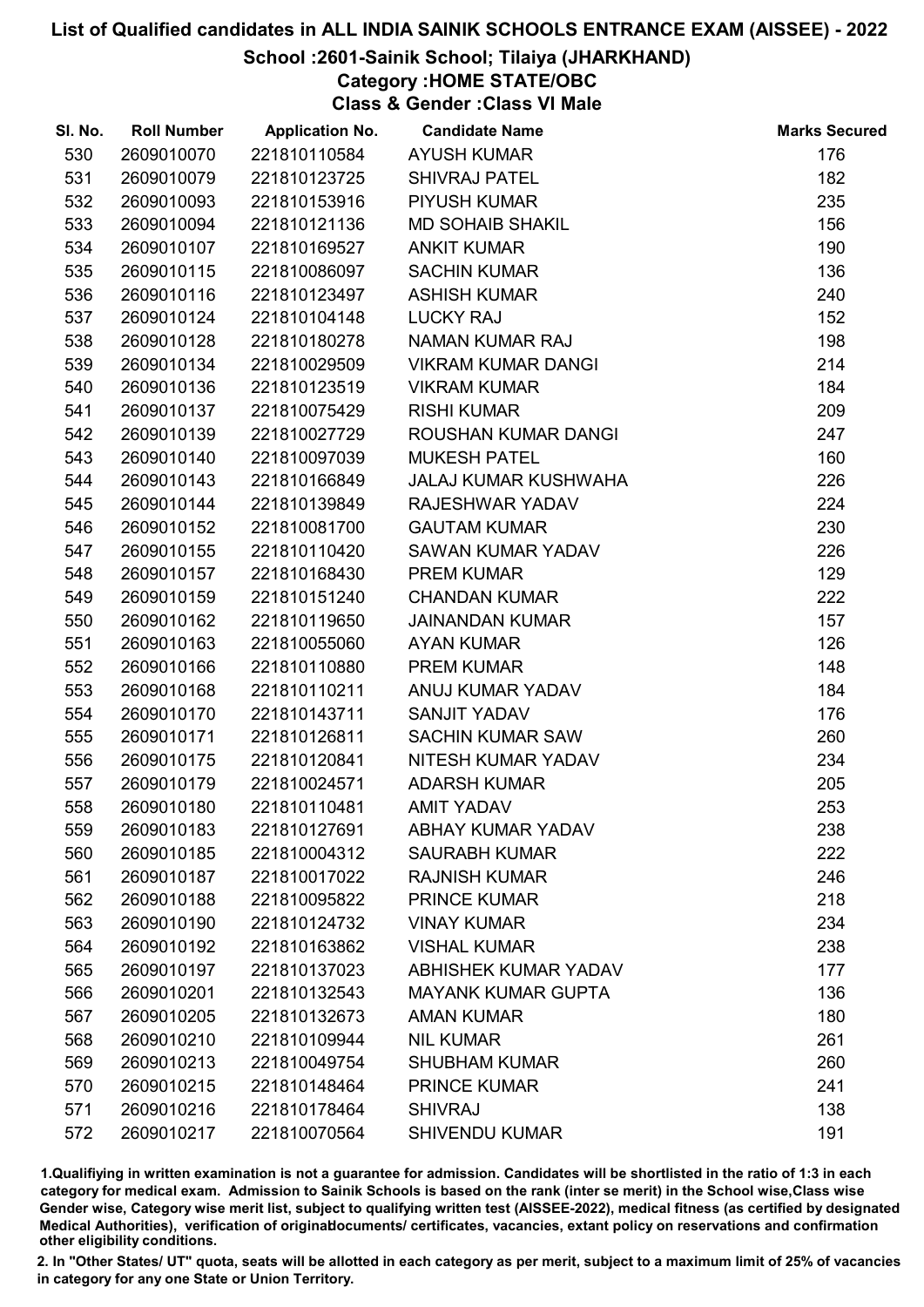### School :2601-Sainik School; Tilaiya (JHARKHAND)

Category :HOME STATE/OBC

Class & Gender :Class VI Male

| SI. No. | <b>Roll Number</b> | <b>Application No.</b> | <b>Candidate Name</b>     | <b>Marks Secured</b> |
|---------|--------------------|------------------------|---------------------------|----------------------|
| 573     | 2609010218         | 221810134564           | <b>NITESH KUMAR</b>       | 152                  |
| 574     | 2609010219         | 221810126174           | <b>DHIRENDRA YADAV</b>    | 210                  |
| 575     | 2609010221         | 221810167474           | <b>PAWAN KUMAR</b>        | 244                  |
| 576     | 2609010222         | 221810154384           | OM PRAKASH KUMAR          | 192                  |
| 577     | 2609010225         | 221810155594           | <b>RAVI RANA</b>          | 141                  |
| 578     | 2609010226         | 221810122694           | <b>ANISH KUMAR</b>        | 237                  |
| 579     | 2609010229         | 221810111105           | <b>ROUSHAN KUMAR</b>      | 189                  |
| 580     | 2609010232         | 221810135815           | <b>AYUSH KUMAR</b>        | 227                  |
| 581     | 2609010238         | 221810144525           | <b>SURAJDEV YADAV</b>     | 199                  |
| 582     | 2609010239         | 221810096135           | <b>KULDEEP KUMAR</b>      | 206                  |
| 583     | 2609010240         | 221810164545           | <b>BIKRAM KUMAR</b>       | 249                  |
| 584     | 2609010246         | 221810142955           | <b>VISHAL KUMAR YADAV</b> | 253                  |
| 585     | 2609010249         | 221810122675           | <b>AMAN KUMAR</b>         | 141                  |
| 586     | 2609010252         | 221810127685           | <b>SOURABH YADAV</b>      | 157                  |
| 587     | 2609010254         | 221810014306           | <b>RITIK KUMAR</b>        | 194                  |
| 588     | 2609010255         | 221810140406           | DHIRAJ KUMAR YADAV        | 193                  |
| 589     | 2609010257         | 221810023226           | <b>PRAVEEN KUMAR</b>      | 142                  |
| 590     | 2609010261         | 221810129726           | <b>AMIT KUMAR</b>         | 240                  |
| 591     | 2609010262         | 221810111046           | RAVISHANKAR KUMAR         | 160                  |
| 592     | 2609010267         | 221810111107           | <b>RITESH KUMAR</b>       | 191                  |
| 593     | 2609010268         | 221810124517           | <b>PRASHANT</b>           | 192                  |
| 594     | 2609010269         | 221810123927           | PRIYANSHU KUMAR           | 162                  |
| 595     | 2609010271         | 221810111047           | <b>RITIK KUMAR</b>        | 127                  |
| 596     | 2609010272         | 221810144747           | <b>BASANT KUMAR</b>       | 152                  |
| 597     | 2609010275         | 221810110077           | <b>SAMIR KUMAR</b>        | 225                  |
| 598     | 2609010280         | 221810110897           | <b>ABHISHEK YADAV</b>     | 220                  |
| 599     | 2609010283         | 221810019708           | <b>JHANKRIT KAUSHAL</b>   | 222                  |
| 600     | 2609010284         | 221810132118           | <b>VINIT KUSHWAHA</b>     | 232                  |
| 601     | 2609010285         | 221810127318           | <b>SONU YADAV</b>         | 199                  |
| 602     | 2609010286         | 221810141238           | <b>VIVEK RANA</b>         | 130                  |
| 603     | 2609010287         | 221810127238           | <b>RISHI KUMAR</b>        | 186                  |
| 604     | 2609010289         | 221810015448           | <b>SURAJ YADAV</b>        | 203                  |
| 605     | 2609010290         | 221810137758           | SOURBH KUMAR SAHU         | 243                  |
| 606     | 2609010291         | 221810143858           | <b>RITESH RAJ</b>         | 169                  |
| 607     | 2609010292         | 221810099468           | <b>SUJAL MEHTA</b>        | 225                  |
| 608     | 2609010294         | 221810036388           | PRABHAKAR YADAV           | 253                  |
| 609     | 2609010295         | 221810156588           | <b>PRINCE KUMAR</b>       | 193                  |
| 610     | 2609010301         | 221810111009           | <b>ASHISH KUMAR YADAV</b> | 242                  |
| 611     | 2609010303         | 221810126419           | <b>MOHIT KUMAR SAW</b>    | 207                  |
| 612     | 2609010304         | 221810090519           | <b>SHASHI KANT</b>        | 211                  |
| 613     | 2609010305         | 221810197329           | <b>HARSH RAJ</b>          | 128                  |
| 614     | 2609010306         | 221810110649           | <b>SONU KUMAR</b>         | 140                  |
| 615     | 2609010307         | 221810140159           | <b>PRINCE KUMAR</b>       | 232                  |

1.Qualifiying in written examination is not a guarantee for admission. Candidates will be shortlisted in the ratio of 1:3 in each category for medical exam. Admission to Sainik Schools is based on the rank (inter se merit) in the School wise,Class wise Gender wise, Category wise merit list, subject to qualifying written test (AISSEE-2022), medical fitness (as certified by designated Medical Authorities), verification of originablocuments/ certificates, vacancies, extant policy on reservations and confirmation other eligibility conditions.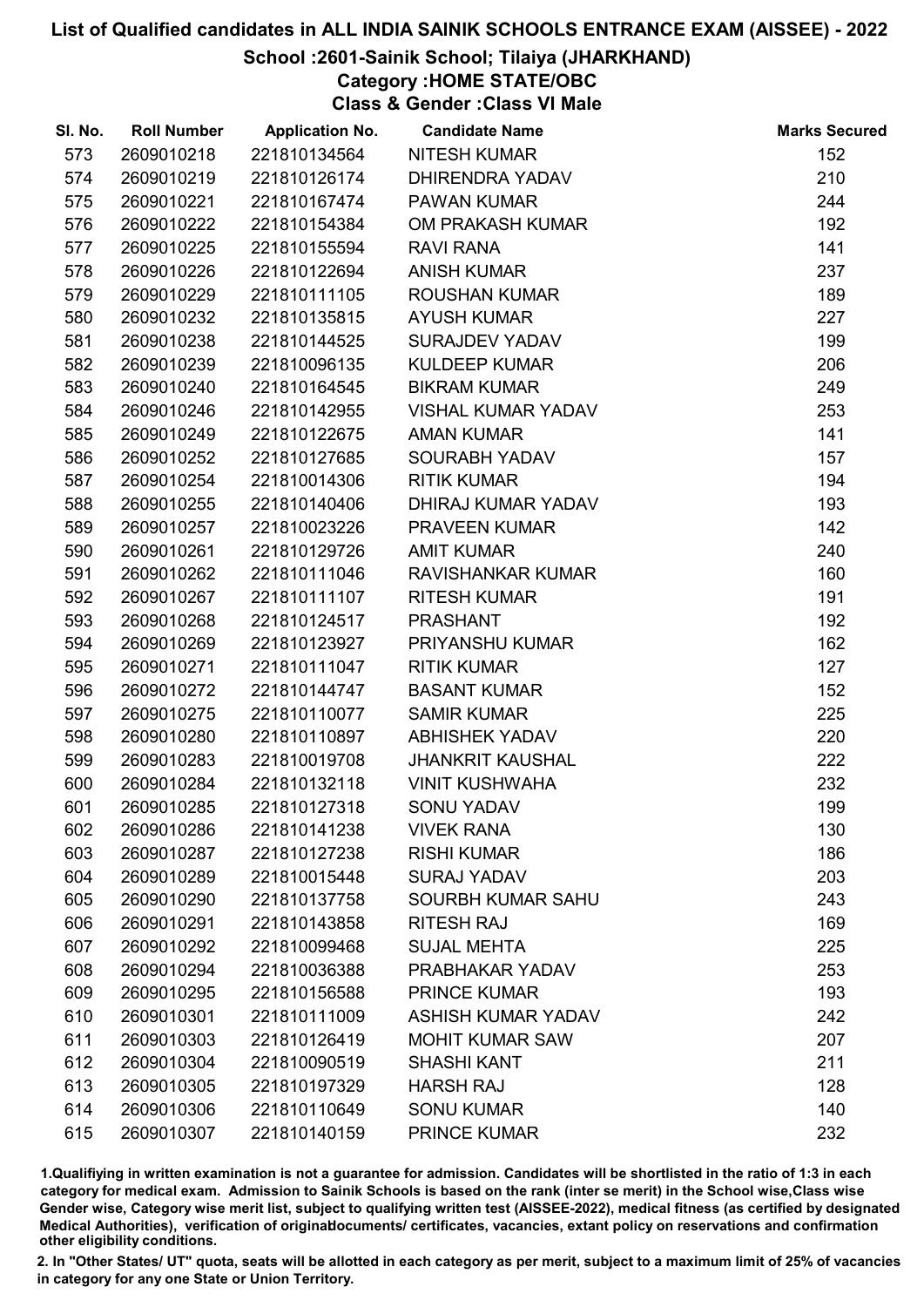### School :2601-Sainik School; Tilaiya (JHARKHAND)

# Category :HOME STATE/OBC

Class & Gender :Class VI Male

| SI. No. | <b>Roll Number</b> | <b>Application No.</b> | <b>Candidate Name</b>     | <b>Marks Secured</b> |
|---------|--------------------|------------------------|---------------------------|----------------------|
| 616     | 2609010309         | 221810135069           | <b>RONIT KUMAR</b>        | 202                  |
| 617     | 2609010310         | 221810123769           | <b>ROSHAN KUMAR</b>       | 170                  |
| 618     | 2610010049         | 221810058462           | <b>HITESH MAHTO</b>       | 187                  |
| 619     | 2610010060         | 221810116992           | <b>ARPIT MAHATO</b>       | 185                  |
| 620     | 2610010062         | 221810005013           | <b>AYUSH MAHTO</b>        | 164                  |
| 621     | 2610010070         | 221810164883           | <b>YUG RAJ</b>            | 264                  |
| 622     | 2610010149         | 221810192667           | SHASHWAT MAHATO           | 175                  |
| 623     | 2610010160         | 221810179638           | <b>GAURAV KUMAR</b>       | 191                  |
| 624     | 2610010213         | 221810080268           | <b>TUSHAR MAHATO</b>      | 128                  |
| 625     | 2611010001         | 221810076100           | PUSHKAR YADAV             | 257                  |
| 626     | 2611010002         | 221810086200           | SATISH KUMAR YADAV        | 232                  |
| 627     | 2611010005         | 221810095110           | PRIYANSHU KUMAR           | 231                  |
| 628     | 2611010006         | 221810069310           | PAWAN KUMAR YADAV         | 141                  |
| 629     | 2611010010         | 221810117820           | <b>MOHAN YADAV</b>        | 160                  |
| 630     | 2611010011         | 221810003920           | <b>SHIVAM KUMAR</b>       | 127                  |
| 631     | 2611010012         | 221810172230           | <b>NITISH YADAV</b>       | 138                  |
| 632     | 2611010014         | 221810194740           | <b>SIBTAIN RAZA</b>       | 164                  |
| 633     | 2611010015         | 221810033050           | PRIYANSHU KUMAR           | 229                  |
| 634     | 2611010022         | 221810104970           | <b>VIRAT SONI</b>         | 173                  |
| 635     | 2611010023         | 221810036180           | <b>RISHI RAJ</b>          | 239                  |
| 636     | 2611010028         | 221810135490           | <b>RITIK KUMAR</b>        | 215                  |
| 637     | 2611010037         | 221810134721           | ANMOL KUMAR YADAV         | 196                  |
| 638     | 2611010039         | 221810115331           | <b>ABHINAV RAJ</b>        | 253                  |
| 639     | 2611010042         | 221810197841           | <b>ARYAN KUMAR</b>        | 173                  |
| 640     | 2611010046         | 221810064361           | <b>GIRISH GIRI</b>        | 194                  |
| 641     | 2611010047         | 221810029171           | PRINCE KUMAR YADAV        | 206                  |
| 642     | 2611010048         | 221810118481           | <b>ANIKET KUMAR</b>       | 176                  |
| 643     | 2611010061         | 221810102552           | <b>VEDANSH KUMAR</b>      | 248                  |
| 644     | 2611010065         | 221810138362           | <b>BITTU KUMAR SHARMA</b> | 169                  |
| 645     | 2611010069         | 221810153282           | <b>ADITYA KUMAR</b>       | 134                  |
| 646     | 2611010073         | 221810141503           | <b>SATISH YADAV</b>       | 156                  |
| 647     | 2611010076         | 221810116523           | <b>SATISH KUMAR</b>       | 211                  |
| 648     | 2611010077         | 221810052333           | <b>DEEPAK KARMALI</b>     | 187                  |
| 649     | 2611010083         | 221810150853           | <b>NITISH KUMAR</b>       | 231                  |
| 650     | 2611010089         | 221810136773           | <b>SHAKTI RAJ SAHU</b>    | 156                  |
| 651     | 2611010091         | 221810146393           | <b>ISHANT KUMAR</b>       | 177                  |
| 652     | 2611010094         | 221810144514           | <b>ADITYA RAJ</b>         | 206                  |
| 653     | 2611010101         | 221810124164           | <b>ROSHAN KUMAR</b>       | 135                  |
| 654     | 2611010103         | 221810133174           | <b>KRISH KUMAR YADAV</b>  | 164                  |
| 655     | 2611010109         | 221810091705           | <b>SATYAM KUMAR</b>       | 180                  |
| 656     | 2611010111         | 221810169625           | <b>AMIT KUMAR</b>         | 177                  |
| 657     | 2611010119         | 221810030465           | <b>UTKARSH KUMAR</b>      | 164                  |
| 658     | 2611010122         | 221810043885           | <b>ABHIJEET ANAND</b>     | 251                  |

1.Qualifiying in written examination is not a guarantee for admission. Candidates will be shortlisted in the ratio of 1:3 in each category for medical exam. Admission to Sainik Schools is based on the rank (inter se merit) in the School wise,Class wise Gender wise, Category wise merit list, subject to qualifying written test (AISSEE-2022), medical fitness (as certified by designated Medical Authorities), verification of originablocuments/ certificates, vacancies, extant policy on reservations and confirmation other eligibility conditions.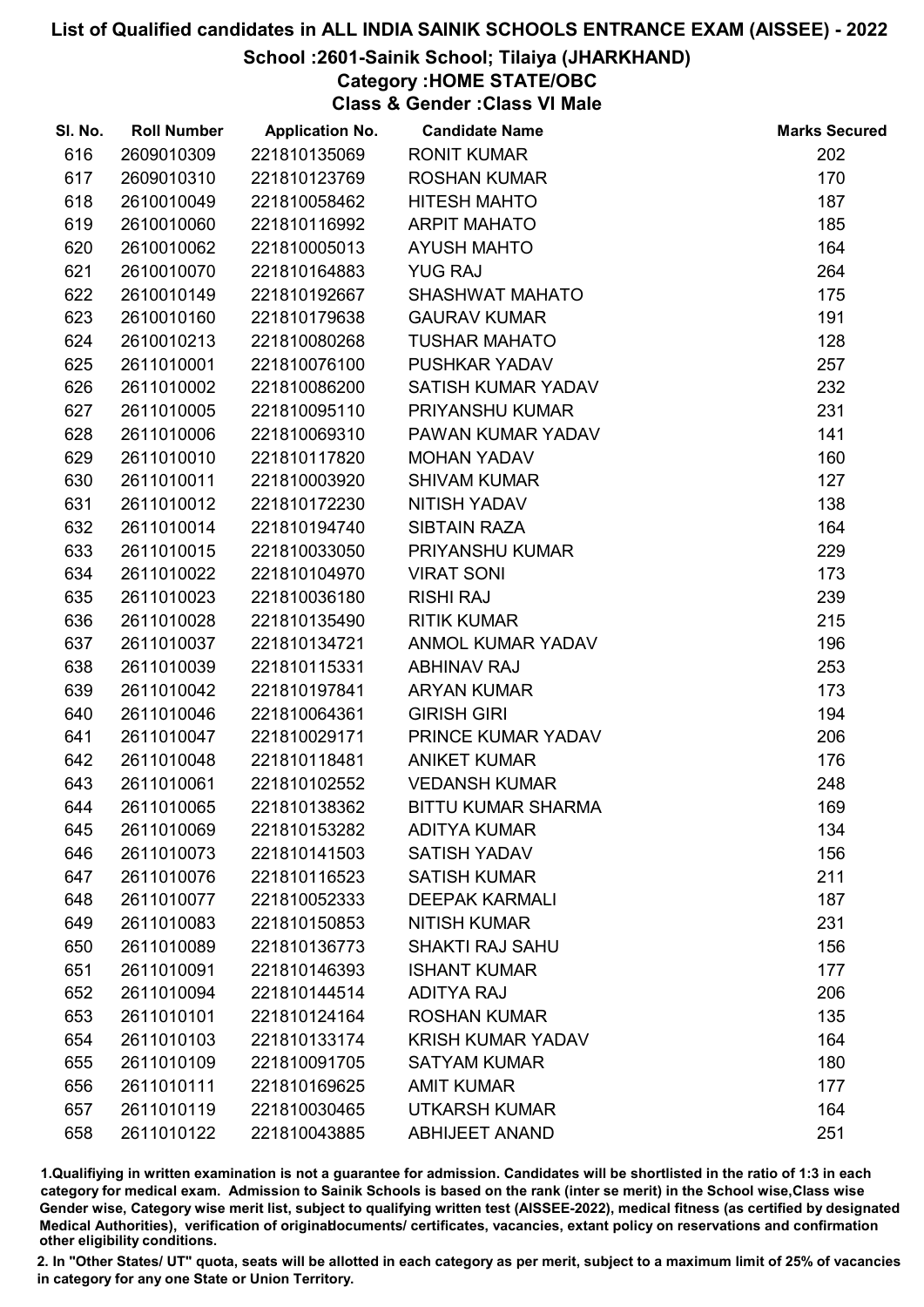### School :2601-Sainik School; Tilaiya (JHARKHAND)

Category :HOME STATE/OBC

Class & Gender :Class VI Male

| SI. No. | <b>Roll Number</b> | <b>Application No.</b> | <b>Candidate Name</b>     | <b>Marks Secured</b> |
|---------|--------------------|------------------------|---------------------------|----------------------|
| 659     | 2611010130         | 221810044316           | <b>SHREYASH KUMAR</b>     | 187                  |
| 660     | 2611010133         | 221810117736           | <b>ARYAN KUMAR</b>        | 201                  |
| 661     | 2611010135         | 221810115936           | <b>SATYAM YADAV</b>       | 259                  |
| 662     | 2611010144         | 221810129076           | <b>AKASH KUMAR</b>        | 235                  |
| 663     | 2611010145         | 221810077176           | PRIYANSHU KUMAR           | 176                  |
| 664     | 2611010146         | 221810105576           | ARYAN KUMAR YADAV         | 248                  |
| 665     | 2611010148         | 221810131586           | <b>ADITYA RAJ</b>         | 186                  |
| 666     | 2611010152         | 221810055317           | <b>ANURAG ARYAN</b>       | 229                  |
| 667     | 2611010153         | 221810150717           | KUNAL KUMAR KESHRI        | 218                  |
| 668     | 2611010154         | 221810120227           | <b>KUSH RAJ</b>           | 178                  |
| 669     | 2611010156         | 221810107737           | <b>KAUSHAL KUMAR</b>      | 182                  |
| 670     | 2611010158         | 221810141047           | UTSAV RAJ                 | 218                  |
| 671     | 2611010161         | 221810185277           | <b>VICKY KUMAR SAW</b>    | 214                  |
| 672     | 2611010166         | 221810101587           | <b>RITESH KUMAR</b>       | 224                  |
| 673     | 2611010172         | 221810114008           | YUVRAJ SINGH              | 139                  |
| 674     | 2611010181         | 221810053938           | <b>ABHISHEK KUMAR</b>     | 265                  |
| 675     | 2611010182         | 221810070158           | NIRANJAN KUMAR            | 211                  |
| 676     | 2611010183         | 221810124358           | <b>HARIOM YADAV</b>       | 177                  |
| 677     | 2611010184         | 221810115458           | <b>ARPIT KUMAR</b>        | 186                  |
| 678     | 2611010186         | 221810147868           | <b>AVINASH RAJ</b>        | 246                  |
| 679     | 2611010189         | 221810132278           | <b>ARYAN KUMAR</b>        | 221                  |
| 680     | 2611010190         | 221810004778           | PRINCE KUMAR YADAV        | 121                  |
| 681     | 2611010193         | 221810126209           | <b>UTKARSH YADAV</b>      | 216                  |
| 682     | 2611010196         | 221810123119           | <b>KUNDAN KUMAR</b>       | 185                  |
| 683     | 2611010202         | 221810123439           | <b>SHIVAM KUMAR</b>       | 162                  |
| 684     | 2611010209         | 221810043759           | <b>KRISHNA KUMAR</b>      | 251                  |
| 685     | 2611010210         | 221810134169           | RAMBOL KUMAR YADAV        | 193                  |
| 686     | 2611010211         | 221810076079           | <b>SURAJ KUMAR</b>        | 191                  |
| 687     | 2611010216         | 221810123530           | <b>TULSI YADAV</b>        | 182                  |
| 688     | 2611010219         | 221810056611           | <b>ADARSH KUMAR MAHTO</b> | 138                  |
| 689     | 2611010220         | 221810194641           | <b>MD DAIYAN ALAM</b>     | 229                  |
| 690     | 2611010232         | 221810180513           | PIYUSH KUMAR VERMA        | 189                  |
| 691     | 2611010235         | 221810057353           | NIRAJ YADAV               | 218                  |
| 692     | 2611010237         | 221810023673           | <b>PRINCE KUMAR</b>       | 171                  |
| 693     | 2611010238         | 221810110083           | <b>KARAN YADAV</b>        | 238                  |
| 694     | 2611010241         | 221810174414           | <b>AMARDIP KUMAR</b>      | 221                  |
| 695     | 2611010243         | 221810147624           | <b>VISHAL YADAV</b>       | 183                  |
| 696     | 2611010244         | 221810072664           | <b>VIPUL VAIBHAV</b>      | 257                  |
| 697     | 2611010245         | 221810148574           | RAVI RANJAN YADAV         | 171                  |
| 698     | 2611010246         | 221810127974           | <b>KESHAV RAJ</b>         | 242                  |
| 699     | 2611010253         | 221810148175           | <b>ASHISH YADAV</b>       | 192                  |
| 700     | 2611010254         | 221810172885           | <b>RAJ KUMAR</b>          | 204                  |
| 701     | 2611010255         | 221810024885           | <b>SURAJ KUMAR</b>        | 177                  |

1.Qualifiying in written examination is not a guarantee for admission. Candidates will be shortlisted in the ratio of 1:3 in each category for medical exam. Admission to Sainik Schools is based on the rank (inter se merit) in the School wise,Class wise Gender wise, Category wise merit list, subject to qualifying written test (AISSEE-2022), medical fitness (as certified by designated Medical Authorities), verification of originablocuments/ certificates, vacancies, extant policy on reservations and confirmation other eligibility conditions.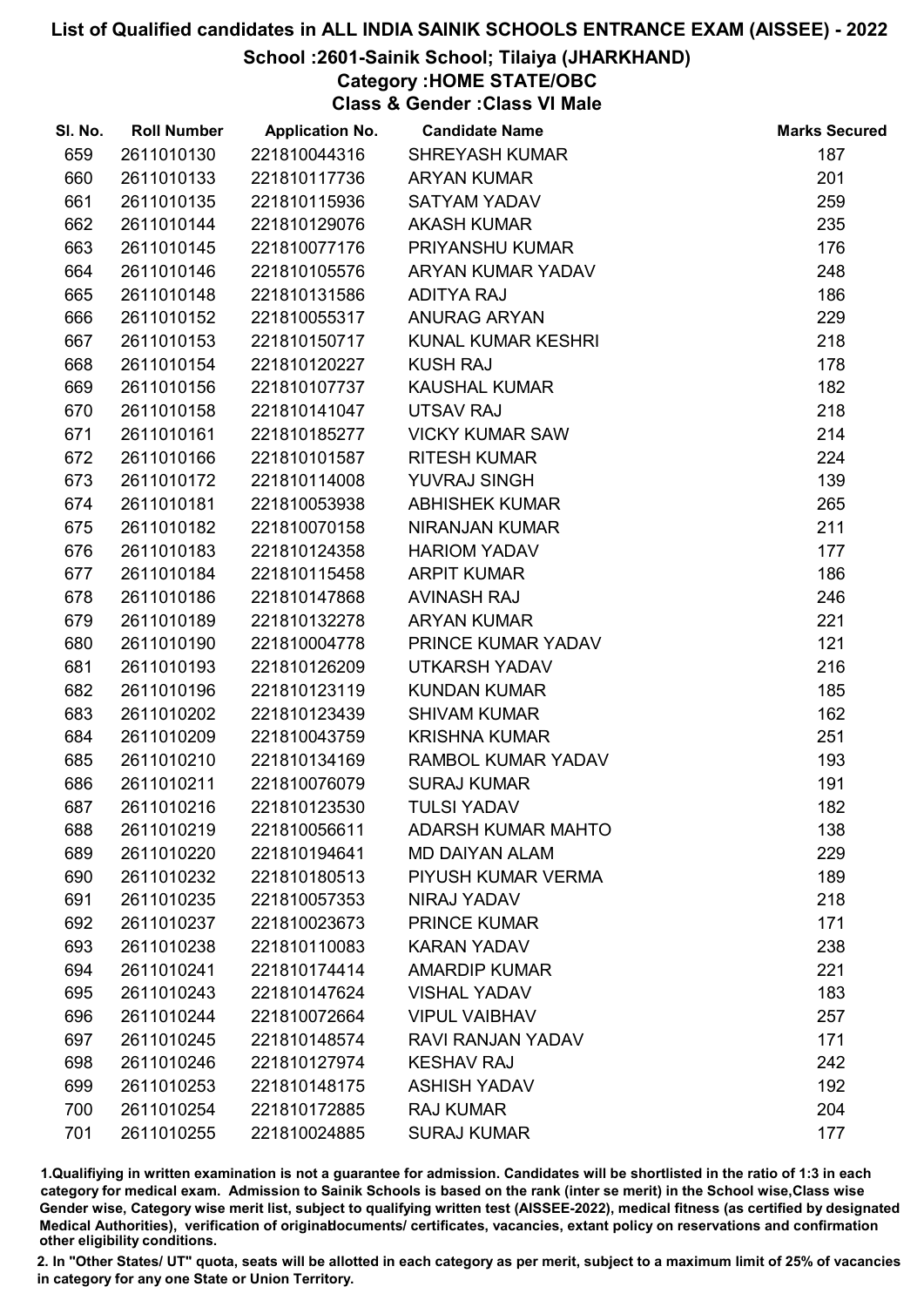### School :2601-Sainik School; Tilaiya (JHARKHAND)

# Category :HOME STATE/OBC

Class & Gender :Class VI Male

| SI. No. | <b>Roll Number</b> | <b>Application No.</b> | <b>Candidate Name</b>         | <b>Marks Secured</b> |
|---------|--------------------|------------------------|-------------------------------|----------------------|
| 702     | 2611010256         | 221810143095           | <b>SHIVAM KIRAN</b>           | 192                  |
| 703     | 2611010263         | 221810179046           | PRINCE YADAV                  | 227                  |
| 704     | 2611010265         | 221810117266           | <b>SHIVAM KUMAR YADAV</b>     | 160                  |
| 705     | 2611010267         | 221810128776           | <b>UTPAL CHAND</b>            | 249                  |
| 706     | 2611010269         | 221810028196           | <b>ADARSH RAJ</b>             | 237                  |
| 707     | 2611010270         | 221810123527           | <b>SURAJ KUMAR</b>            | 139                  |
| 708     | 2611010274         | 221810150757           | <b>HIMANSHU KUMAR</b>         | 154                  |
| 709     | 2611010277         | 221810119987           | <b>SHANKU KUMAR YADAV</b>     | 223                  |
| 710     | 2611010279         | 221810150638           | <b>AYUSH KUMAR</b>            | 235                  |
| 711     | 2611010280         | 221810174938           | <b>SAMARDIP KUMAR</b>         | 185                  |
| 712     | 2611010281         | 221810148348           | <b>RAJAN YADAV</b>            | 192                  |
| 713     | 2611010283         | 221810139558           | PAWAN KUMAR YADAV             | 241                  |
| 714     | 2611010284         | 221810197398           | ADITYA KUMAR YADAV            | 167                  |
| 715     | 2611010288         | 221810150719           | UJJWAL PRASAD VERMA           | 205                  |
| 716     | 2611010289         | 221810178039           | <b>SHIV PRAKASH PRAJAPATI</b> | 177                  |
| 717     | 2611010290         | 221810129539           | <b>SAURAV KUMAR</b>           | 230                  |
| 718     | 2611010291         | 221810102839           | <b>PRINCE KUMAR</b>           | 196                  |
| 719     | 2611010292         | 221810138249           | <b>RISHAV RAJ</b>             | 158                  |
| 720     | 2611010293         | 221810138759           | <b>VIVEK KUMAR YADAV</b>      | 183                  |
| 721     | 2612010011         | 221810103230           | <b>ADARSH KUMAR</b>           | 246                  |
| 722     | 2612010029         | 221810168170           | <b>SUDHANSHU KUMAR</b>        | 192                  |
| 723     | 2612010095         | 221810193272           | <b>AKASH KUMAR</b>            | 162                  |
| 724     | 2612010098         | 221810022082           | <b>RAJU PAL</b>               | 182                  |
| 725     | 2612010106         | 221810110092           | <b>ABHAY PRAKASH</b>          | 212                  |
| 726     | 2612010154         | 221810098893           | <b>CHANDAN KUMAR</b>          | 191                  |
| 727     | 2612010155         | 221810020804           | <b>AKSHAT GAUTAM</b>          | 234                  |
| 728     | 2612010159         | 221810008714           | <b>ADITYA MAHTO</b>           | 155                  |
| 729     | 2612010166         | 221810011734           | <b>ATIF HASSAN</b>            | 160                  |
| 730     | 2612010204         | 221810091145           | DHURUV KUMAR GUPTA            | 189                  |
| 731     | 2612010206         | 221810022345           | <b>RAJAN PAL</b>              | 210                  |
| 732     | 2612010213         | 221810117755           | <b>SHASHI BHUSHAN</b>         | 213                  |
| 733     | 2612010218         | 221810024285           | <b>ASHISH KUMAR</b>           | 184                  |
| 734     | 2612010290         | 221810115118           | AAYUSH CHANDRA SAHU           | 226                  |
| 735     | 2612010291         | 221810154218           | <b>AATISH KUMAR</b>           | 122                  |
| 736     | 2612010340         | 221810115959           | <b>ARMAAN RAJ YADAV</b>       | 127                  |
| 737     | 2612010369         | 221810181222           | <b>ABDUR RAHMAN</b>           | 204                  |
| 738     | 2612010371         | 221810013832           | PARVAT RAJ                    | 237                  |
| 739     | 2612010375         | 221810031882           | <b>DEVANSH SONI</b>           | 151                  |
| 740     | 2612010379         | 221810117243           | <b>PRITHVI RAJ</b>            | 150                  |
| 741     | 2612010380         | 221810086953           | <b>VIKRAM KUMAR SAHU</b>      | 193                  |
| 742     | 2612010382         | 221810136344           | <b>VAIBHAV BHASKAR</b>        | 148                  |
| 743     | 2612010383         | 221810133644           | <b>KULESHAR KUMAR</b>         | 122                  |
| 744     | 2612010386         | 221810023274           | <b>ADITYA KUMAR</b>           | 181                  |

1.Qualifiying in written examination is not a guarantee for admission. Candidates will be shortlisted in the ratio of 1:3 in each category for medical exam. Admission to Sainik Schools is based on the rank (inter se merit) in the School wise,Class wise Gender wise, Category wise merit list, subject to qualifying written test (AISSEE-2022), medical fitness (as certified by designated Medical Authorities), verification of originablocuments/ certificates, vacancies, extant policy on reservations and confirmation other eligibility conditions.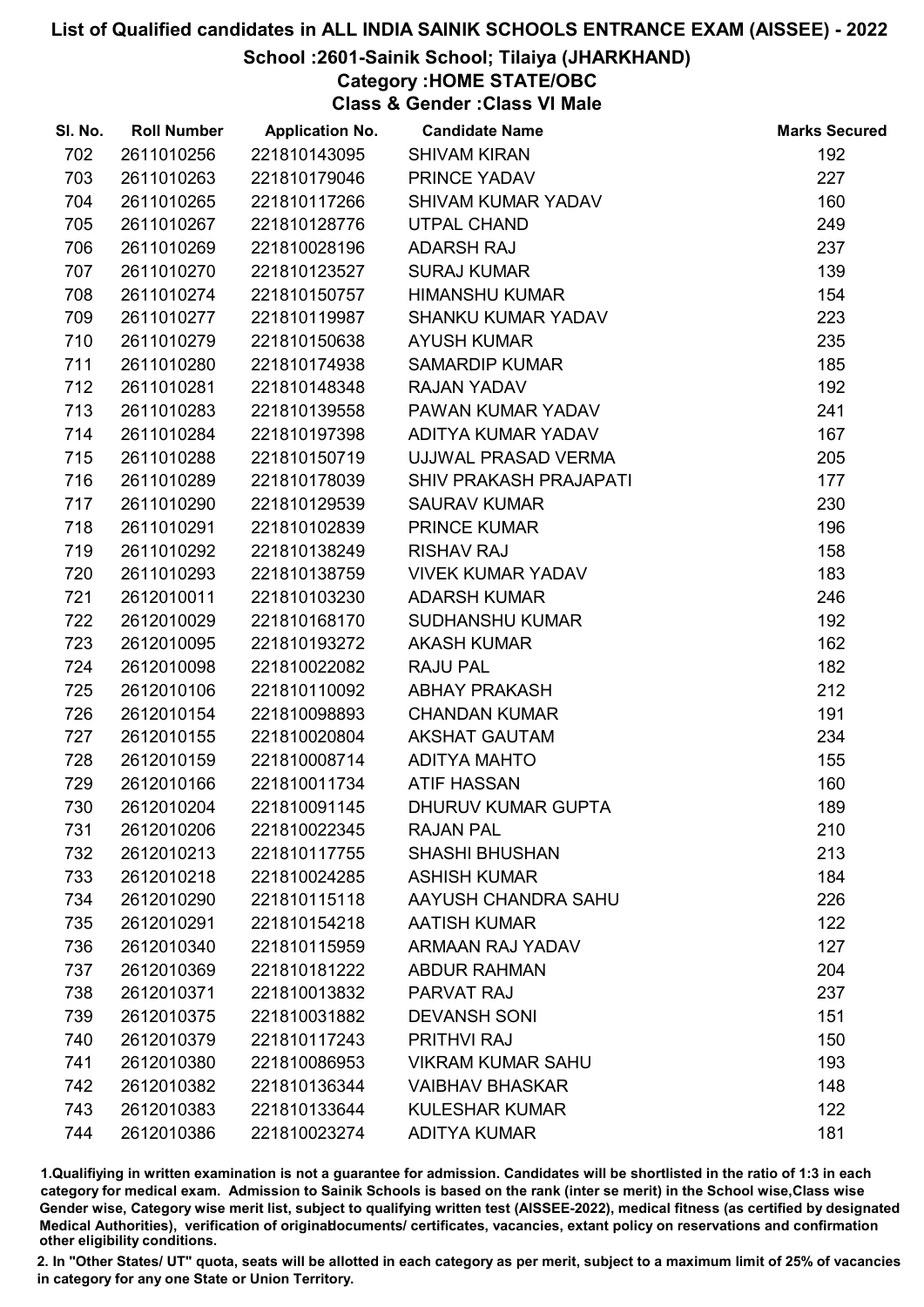### School :2601-Sainik School; Tilaiya (JHARKHAND)

# Category :HOME STATE/OBC

Class & Gender :Class VI Male

| SI. No. | <b>Roll Number</b> | <b>Application No.</b> | <b>Candidate Name</b> | <b>Marks Secured</b> |
|---------|--------------------|------------------------|-----------------------|----------------------|
| 745     | 2612010392         | 221810013135           | <b>RAHUL KUMAR</b>    | 174                  |
| 746     | 2612010393         | 221810129945           | <b>CHANDAN KUMAR</b>  | 152                  |
| 747     | 2612010394         | 221810016355           | PRIYANSHU KUMAR       | 162                  |
| 748     | 2612010395         | 221810048465           | TOUSIF ANSARI         | 169                  |
| 749     | 2612010400         | 221810085266           | <b>PAWAN KUMAR</b>    | 228                  |
| 750     | 2612010401         | 221810021576           | <b>TANMAY JEEVAN</b>  | 178                  |
| 751     | 2612010407         | 221810010147           | ARPIT KUMAR YADAV     | 181                  |
| 752     | 2612010412         | 221810113697           | <b>AYUSH KUMAR</b>    | 133                  |
| 753     | 2612010415         | 221810075038           | NIKHIL KUMAR          | 238                  |
| 754     | 2612010416         | 221810004658           | <b>PRAVEEN KISHOR</b> | 186                  |
| 755     | 2612010419         | 221810145288           | RAZZI MOBASSHAR       | 172                  |
| 756     | 2612010422         | 221810013598           | HRISHABH RANJAN       | 121                  |
| 757     | 2612010432         | 221810144069           | <b>HARSH RAJ</b>      | 189                  |
| 758     | 3003020229         | 221810132223           | <b>ARYAN KUMAR</b>    | 141                  |
| 759     | 3101010094         | 221810008606           | ANUJ KUMAR MAHTO      | 245                  |
| 760     | 3111020026         | 221810045871           | <b>DIVYANSH RAJ</b>   | 167                  |

1.Qualifiying in written examination is not a guarantee for admission. Candidates will be shortlisted in the ratio of 1:3 in each category for medical exam. Admission to Sainik Schools is based on the rank (inter se merit) in the School wise,Class wise Gender wise, Category wise merit list, subject to qualifying written test (AISSEE-2022), medical fitness (as certified by designated Medical Authorities), verification of originablocuments/ certificates, vacancies, extant policy on reservations and confirmation other eligibility conditions.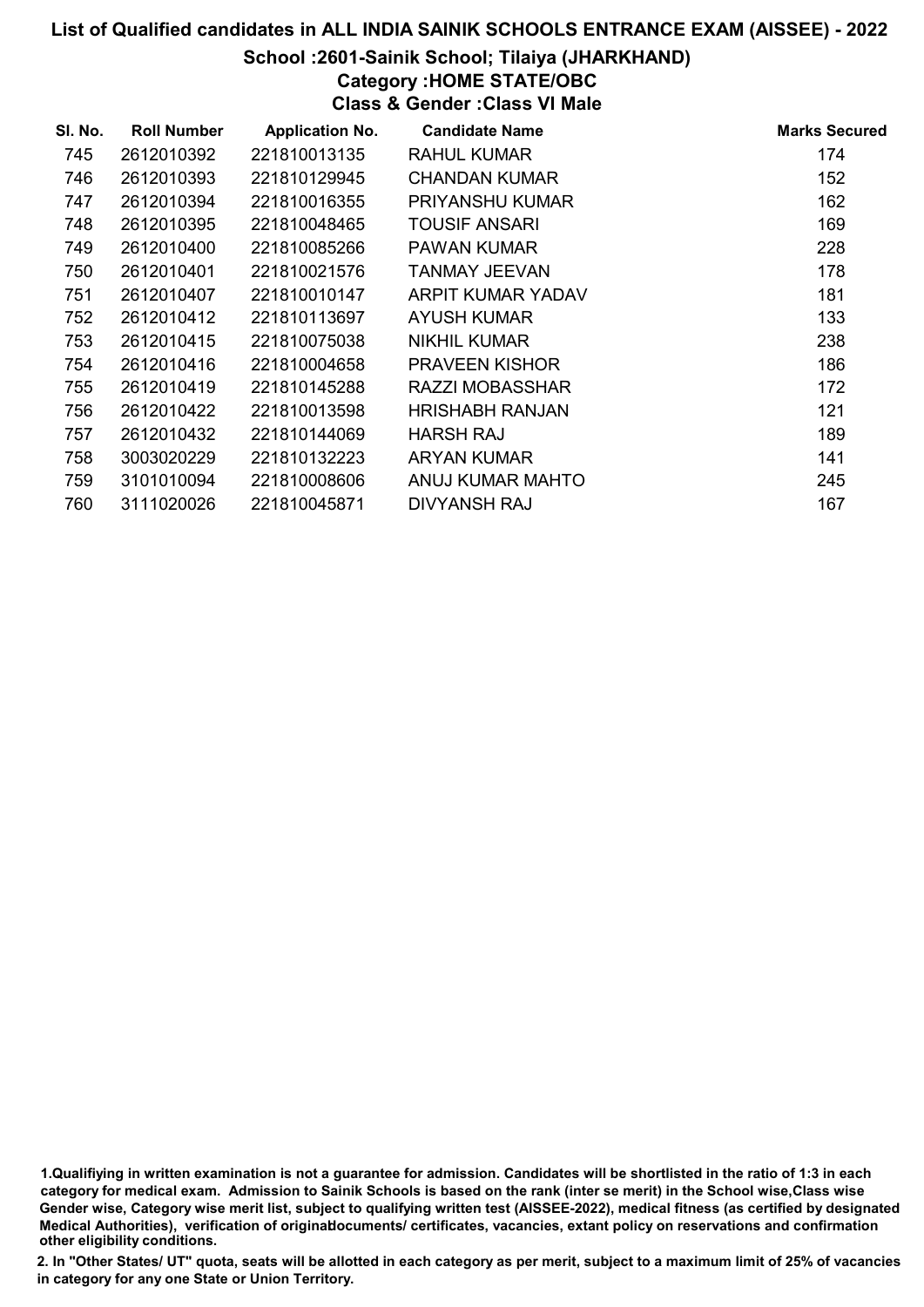### School :2601-Sainik School; Tilaiya (JHARKHAND)

# Category :HOME STATE/DEF

Class & Gender :Class VI Male

| SI. No. | <b>Roll Number</b> | <b>Application No.</b> | <b>Candidate Name</b>     | <b>Marks Secured</b> |
|---------|--------------------|------------------------|---------------------------|----------------------|
| 761     | 1403010142         | 221810145662           | <b>RUDRA RAJ SINGH</b>    | 196                  |
| 762     | 1505010066         | 221810106141           | <b>RAGHU RAJ</b>          | 249                  |
| 763     | 1505010113         | 221810106632           | <b>ARUP GORAI</b>         | 152                  |
| 764     | 1507010122         | 221810152434           | <b>HARSH</b>              | 170                  |
| 765     | 2001050967         | 221810036546           | <b>TUSAR SINGH</b>        | 125                  |
| 766     | 2001060997         | 221810089989           | NAVNIT KUMAR SHARMA       | 136                  |
| 767     | 2501040036         | 221810006485           | <b>ANURAG SINGH</b>       | 178                  |
| 768     | 2601010049         | 221810036485           | <b>SHASHANK SHEKHAR</b>   | 167                  |
| 769     | 2601010098         | 221810114950           | <b>ROHIT KUMAR</b>        | 248                  |
| 770     | 2603010005         | 221810026001           | AYUSH KUMAR YADAV         | 174                  |
| 771     | 2603010025         | 221810005173           | RAJNISH KUMAR YADAV       | 185                  |
| 772     | 2603010061         | 221810148919           | <b>PUSHKAR SINGH</b>      | 127                  |
| 773     | 2606010024         | 221810013602           | <b>BHANU PRATAP</b>       | 161                  |
| 774     | 2606010073         | 221810042979           | <b>SWAPNIL KUMAR</b>      | 181                  |
| 775     | 2609010045         | 221810049782           | <b>KUNAL RAJ</b>          | 226                  |
| 776     | 2609010076         | 221810006325           | <b>SHASHANK VATSA RAI</b> | 182                  |
| 777     | 2609010078         | 221810027525           | <b>ANIKET KUMAR</b>       | 169                  |
| 778     | 2610010044         | 221810066242           | <b>SARTHAK MISHRA</b>     | 200                  |
| 779     | 2610010048         | 221810164652           | <b>AYUSH DEEPAK</b>       | 171                  |
| 780     | 2610010179         | 221810015988           | <b>AYAN RAI</b>           | 145                  |
| 781     | 2611010188         | 221810044178           | <b>HARSHIT KUMAR</b>      | 209                  |
| 782     | 2611010285         | 221810160109           | <b>RAVI YADAV</b>         | 176                  |
| 783     | 2612010028         | 221810016960           | AYUSH KUMAR MAHTO         | 133                  |
| 784     | 2612010045         | 221810036521           | <b>AARUSH KUMAR</b>       | 173                  |
| 785     | 2612010060         | 221810103371           | <b>ADITYA KUMAR</b>       | 128                  |
| 786     | 2612010063         | 221810128591           | <b>JEMES JUNAS SANGA</b>  | 128                  |
| 787     | 2612010064         | 221810118102           | <b>VISHAL KHALKHO</b>     | 173                  |
| 788     | 2612010138         | 221810056963           | <b>SURBHIT SHEKHAR</b>    | 255                  |
| 789     | 2612010139         | 221810004073           | <b>ARYAN</b>              | 216                  |
| 790     | 2612010152         | 221810010893           | <b>BABU AKSHIT SINGH</b>  | 233                  |
| 791     | 2612010157         | 221810007804           | <b>MAYANK KUMAR</b>       | 171                  |
| 792     | 2612010231         | 221810021816           | <b>AVIKSHIT PARMAR</b>    | 199                  |
| 793     | 2612010255         | 221810036696           | <b>PRINCE KUMAR</b>       | 163                  |
| 794     | 2612010257         | 221810134507           | <b>RANVIR KUMAR SINGH</b> | 170                  |
| 795     | 2612010261         | 221810013907           | <b>AARAV PATHAK</b>       | 198                  |
| 796     | 2612010300         | 221810015838           | <b>ARJUN KUMAR</b>        | 238                  |
| 797     | 2612010321         | 221810033109           | <b>ANURAG</b>             | 141                  |
| 798     | 2612010346         | 221810187179           | SAURABH KASHYAP           | 165                  |
| 799     | 3901010082         | 221810033251           | <b>HARISH KUMAR SAHU</b>  | 186                  |
| 800     | 3901010109         | 221810007812           | <b>ARPAN ORAON</b>        | 163                  |
| 801     | 3901010174         | 221810041143           | <b>PUSHPAM TIWARI</b>     | 132                  |
| 802     | 3901010276         | 221810123655           | <b>HEMANT KUMAR YADAV</b> | 145                  |
| 803     | 3904040907         | 221810086897           | RAHUL ORAON               | 165                  |

1.Qualifiying in written examination is not a guarantee for admission. Candidates will be shortlisted in the ratio of 1:3 in each category for medical exam. Admission to Sainik Schools is based on the rank (inter se merit) in the School wise,Class wise Gender wise, Category wise merit list, subject to qualifying written test (AISSEE-2022), medical fitness (as certified by designated Medical Authorities), verification of originablocuments/ certificates, vacancies, extant policy on reservations and confirmation other eligibility conditions.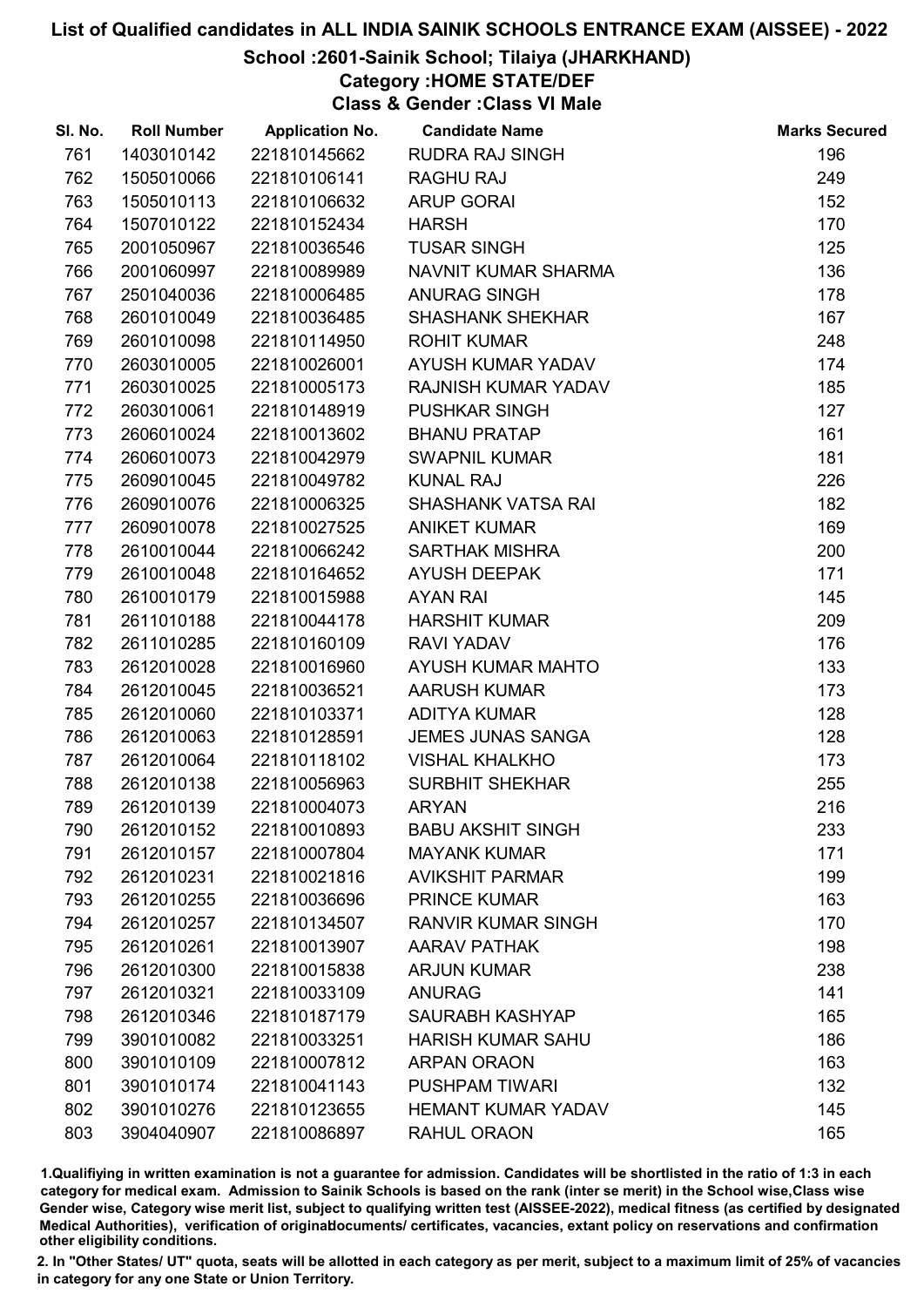## List of Qualified candidates in ALL INDIA SAINIK SCHOOLS ENTRANCE EXAM (AISSEE) - 2022 School :2601-Sainik School; Tilaiya (JHARKHAND) Category :HOME STATE/DEF Class & Gender :Class VI Male

| SI. No. | <b>Roll Number</b> | <b>Application No.</b> | <b>Candidate Name</b> | <b>Marks Secured</b> |
|---------|--------------------|------------------------|-----------------------|----------------------|
| 804     | 3905010264         | 221810161891           | <b>AYUSH VERMA</b>    | 206                  |
| 805     | 3905020231         | 221810034273           | ANIKETRAJ YADAV       | 152                  |
| 806     | 3905020418         | 221810122615           | ANKUR ANAND SINGH     | 218                  |
| 807     | 4201030327         | 221810044971           | ABHIMANYU DASH        | 239                  |
| 808     | 4407020034         | 221810150660           | RUDRA KUMAR SINGH     | 225                  |
| 809     | 4507010142         | 221810006482           | <b>ADITYA TIWARI</b>  | 194                  |
| 810     | 4604010172         | 221810138694           | UJJAWAL KUMAR YADAV   | 181                  |

<sup>1.</sup>Qualifiying in written examination is not a guarantee for admission. Candidates will be shortlisted in the ratio of 1:3 in each category for medical exam. Admission to Sainik Schools is based on the rank (inter se merit) in the School wise,Class wise Gender wise, Category wise merit list, subject to qualifying written test (AISSEE-2022), medical fitness (as certified by designated Medical Authorities), verification of originablocuments/ certificates, vacancies, extant policy on reservations and confirmation other eligibility conditions.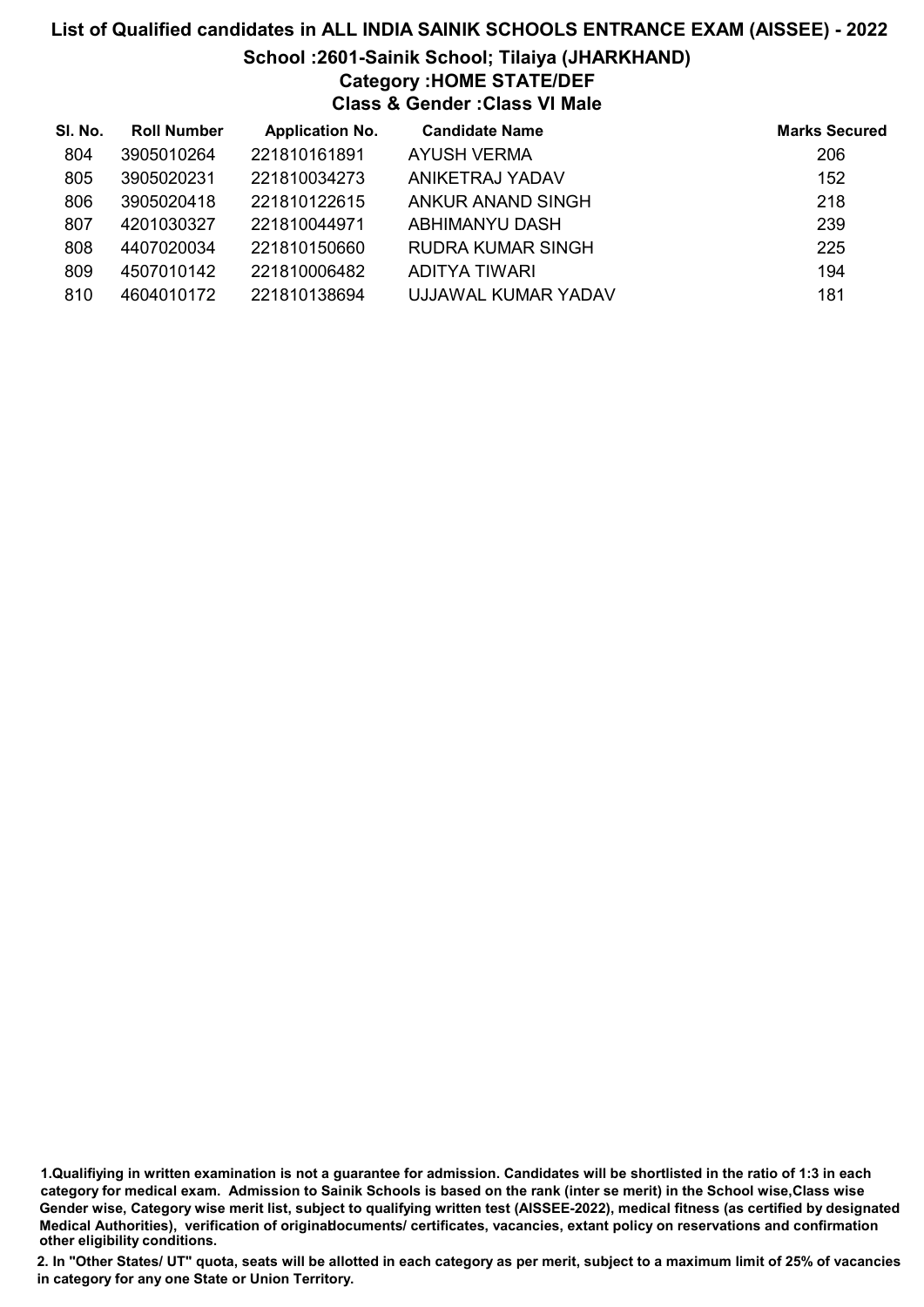### School :2601-Sainik School; Tilaiya (JHARKHAND)

Category :HOME STATE/GEN

Class & Gender :Class VI Male

| SI. No. | <b>Roll Number</b> | <b>Application No.</b> | <b>Candidate Name</b>      | <b>Marks Secured</b> |
|---------|--------------------|------------------------|----------------------------|----------------------|
| 811     | 1201020162         | 221810161807           | AARAV INESH SINGH          | 224                  |
| 812     | 1403010342         | 221810018409           | <b>SOPNIL KUMAR</b>        | 137                  |
| 813     | 1502010047         | 221810052612           | ARYAN KUMAR SINGH          | 139                  |
| 814     | 1502010165         | 221810011918           | <b>SHAURYA SAHAY</b>       | 239                  |
| 815     | 1503020060         | 221810113522           | <b>RANVIR SINGH</b>        | 172                  |
| 816     | 1505010057         | 221810151521           | <b>AYUSH KUMAR</b>         | 125                  |
| 817     | 1510020107         | 221810120491           | <b>SASHWAT SINGH</b>       | 207                  |
| 818     | 1511040010         | 221810144600           | <b>AYUSH RAJ</b>           | 200                  |
| 819     | 1511050190         | 221810104333           | <b>SHARVIN SHAMAK</b>      | 232                  |
| 820     | 1511060282         | 221810085817           | ANANT SRIVASTAVA           | 229                  |
| 821     | 1512020088         | 221810080174           | <b>MAYANK MUNDA</b>        | 239                  |
| 822     | 1513010236         | 221810129984           | <b>ARJUN VIRAT</b>         | 139                  |
| 823     | 1704020136         | 221810000538           | ADARSH KUMAR MISHRA        | 142                  |
| 824     | 2001030184         | 221810059360           | <b>TEJ PRATAP SINGH</b>    | 126                  |
| 825     | 2001050624         | 221810054725           | <b>HARSH KUMAR</b>         | 142                  |
| 826     | 2001060683         | 221810074688           | <b>VINAYAK</b>             | 238                  |
| 827     | 2202020521         | 221810035706           | <b>HREET PANDEY</b>        | 153                  |
| 828     | 2301020553         | 221810047767           | <b>KRITIK RAJ</b>          | 249                  |
| 829     | 2302030335         | 221810123275           | PRATYUSH SINGH             | 238                  |
| 830     | 2303070045         | 221810133994           | <b>ANAY PANDEY</b>         | 220                  |
| 831     | 2501020296         | 221810065812           | MD MUDDASIR MANZAR         | 191                  |
| 832     | 2601010001         | 221810094210           | <b>OJAS SHARMA</b>         | 213                  |
| 833     | 2601010005         | 221810109870           | <b>RONAK RAJ</b>           | 163                  |
| 834     | 2601010020         | 221810024612           | <b>HARSH RAJ</b>           | 233                  |
| 835     | 2601010022         | 221810049032           | KAVYANSH AGRAWAL           | 149                  |
| 836     | 2601010047         | 221810006285           | <b>TARAN RAI</b>           | 246                  |
| 837     | 2601010055         | 221810074616           | <b>VISHAL KUMAR BHARTI</b> | 171                  |
| 838     | 2601010056         | 221810100926           | <b>TEJAS PATHAK</b>        | 204                  |
| 839     | 2601010058         | 221810028446           | <b>SHREYAS RAJ GIRI</b>    | 152                  |
| 840     | 2601010060         | 221810037966           | <b>TEJAS PRASAD</b>        | 191                  |
| 841     | 2601010062         | 221810114886           | PRATYUSH SRIVASTAVA        | 132                  |
| 842     | 2601010078         | 221810118838           | <b>RISHAB RAJ</b>          | 152                  |
| 843     | 2601010081         | 221810039568           | <b>MD ADIL EKRAM</b>       | 142                  |
| 844     | 2601010094         | 221810148299           | OM PRAKASH MAHATO          | 233                  |
| 845     | 2601010105         | 221810099513           | <b>RITIK RAJ</b>           | 268                  |
| 846     | 2601010109         | 221810170194           | <b>RAJ PATEL</b>           | 239                  |
| 847     | 2601010119         | 221810111797           | <b>SAHAJ SAMBEG</b>        | 268                  |
| 848     | 2603010012         | 221810030891           | <b>ANKUSH KUMAR SINGH</b>  | 201                  |
| 849     | 2603010013         | 221810154802           | <b>SIDDHANT</b>            | 176                  |
| 850     | 2603010015         | 221810114022           | <b>AYUSH AGRAWAL</b>       | 147                  |
| 851     | 2603010019         | 221810009652           | <b>SUNNY KUMAR SINGH</b>   | 235                  |
| 852     | 2603010020         | 221810058952           | <b>RISHABH KUMAR DUBEY</b> | 128                  |
| 853     | 2603010024         | 221810025463           | <b>SURYANSH KUMAR</b>      | 206                  |

1.Qualifiying in written examination is not a guarantee for admission. Candidates will be shortlisted in the ratio of 1:3 in each category for medical exam. Admission to Sainik Schools is based on the rank (inter se merit) in the School wise,Class wise Gender wise, Category wise merit list, subject to qualifying written test (AISSEE-2022), medical fitness (as certified by designated Medical Authorities), verification of originablocuments/ certificates, vacancies, extant policy on reservations and confirmation other eligibility conditions.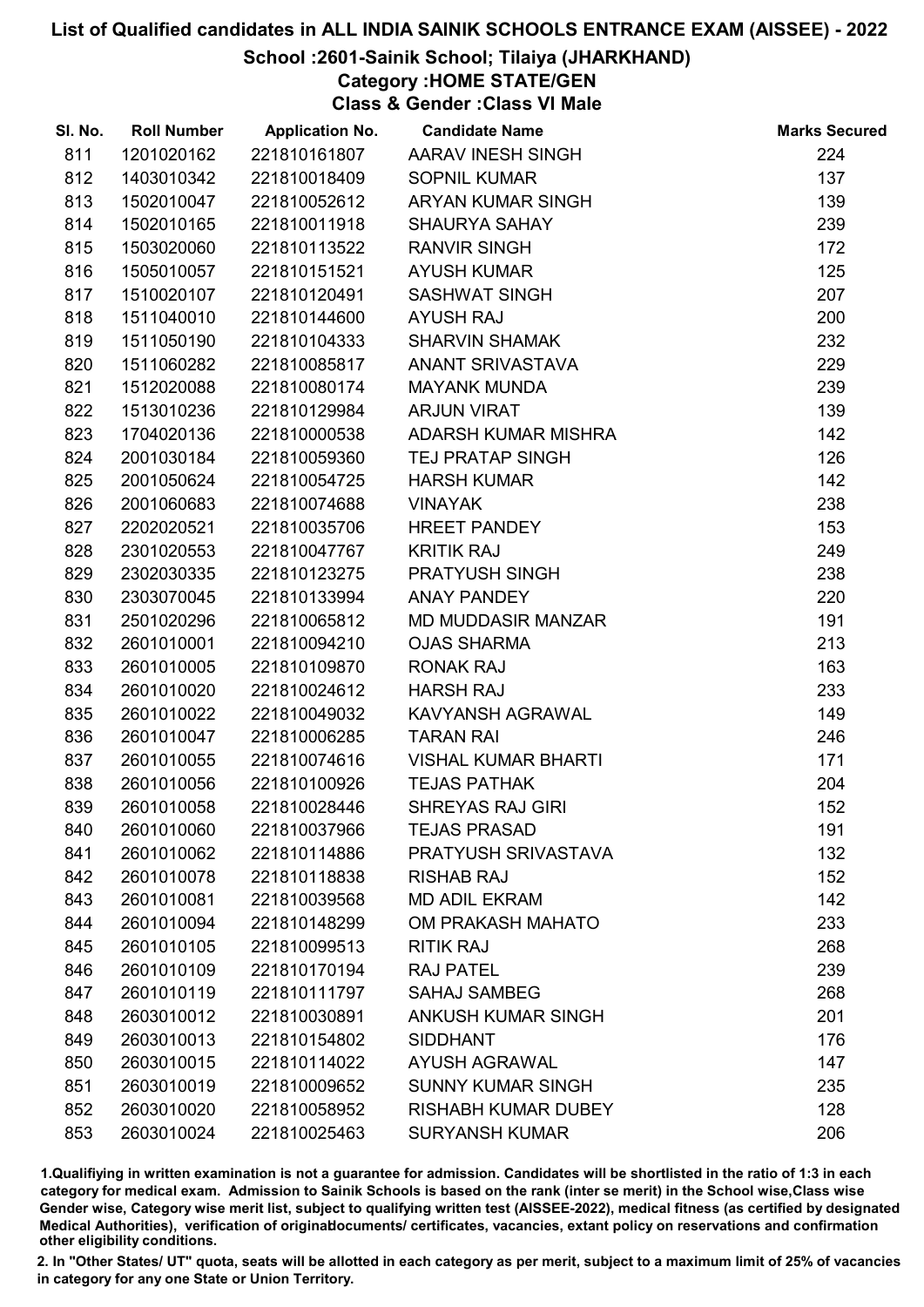### School :2601-Sainik School; Tilaiya (JHARKHAND)

Category :HOME STATE/GEN

Class & Gender :Class VI Male

| SI. No. | <b>Roll Number</b> | <b>Application No.</b> | <b>Candidate Name</b>       | <b>Marks Secured</b> |
|---------|--------------------|------------------------|-----------------------------|----------------------|
| 854     | 2603010036         | 221810196625           | KUMAR GAURAV TIWARI         | 173                  |
| 855     | 2603010043         | 221810137656           | <b>MUKUND SHRESTHA</b>      | 232                  |
| 856     | 2603010049         | 221810050847           | <b>HARSH RAJ</b>            | 173                  |
| 857     | 2603010053         | 221810079677           | <b>KUMAR HARSH</b>          | 269                  |
| 858     | 2603010054         | 221810155977           | <b>ABHAY RAJ</b>            | 167                  |
| 859     | 2603010070         | 221810116589           | SOURYA KASHYAP              | 134                  |
| 860     | 2603010071         | 221810115999           | <b>ASHMIT DIVYA</b>         | 127                  |
| 861     | 2603010074         | 221810007720           | YUVRAJ KUMAR SINGH          | 152                  |
| 862     | 2603010078         | 221810018650           | <b>VIVEK KUMAR SINGH</b>    | 239                  |
| 863     | 2603010080         | 221810112970           | <b>FARHAN AHMAD</b>         | 135                  |
| 864     | 2603010091         | 221810122742           | <b>NISHANT KISHOR SINGH</b> | 137                  |
| 865     | 2603010099         | 221810186443           | <b>MANORATH SINGH</b>       | 162                  |
| 866     | 2603010101         | 221810127093           | <b>KUMAR SHIVAJI</b>        | 163                  |
| 867     | 2603010105         | 221810176444           | PIYUSH DIVYANSHU DWIVEDI    | 248                  |
| 868     | 2603010116         | 221810075226           | SHUBHAM DHAR DUBEY          | 192                  |
| 869     | 2603010118         | 221810077356           | <b>SRIRAM SINGH</b>         | 242                  |
| 870     | 2603010119         | 221810124176           | <b>NITISH KUMAR</b>         | 192                  |
| 871     | 2604010011         | 221810191521           | <b>SHIVAM SINHA</b>         | 165                  |
| 872     | 2604010015         | 221810178781           | <b>BAIBHAV BHARDWAJ</b>     | 220                  |
| 873     | 2604010017         | 221810145712           | <b>ABHINAV KUMAR</b>        | 224                  |
| 874     | 2604010020         | 221810100492           | APURVA RANJAN               | 141                  |
| 875     | 2604010023         | 221810002543           | <b>ADARSH KUMAR</b>         | 268                  |
| 876     | 2604010025         | 221810133653           | <b>KRISHNA KUMAR SINGH</b>  | 151                  |
| 877     | 2604010028         | 221810110024           | <b>OM SHARAN</b>            | 183                  |
| 878     | 2604010032         | 221810102975           | <b>SAMEER SINGH</b>         | 155                  |
| 879     | 2604010033         | 221810116975           | <b>ADARSH KUMAR</b>         | 135                  |
| 880     | 2604010038         | 221810081276           | <b>ANSH</b>                 | 160                  |
| 881     | 2604010039         | 221810014676           | <b>OMDEEP MISHRA</b>        | 211                  |
| 882     | 2604010040         | 221810109776           | <b>AYUSH RANJAN</b>         | 166                  |
| 883     | 2604010042         | 221810159017           | <b>ANNAY NAYAN</b>          | 234                  |
| 884     | 2604010045         | 221810005327           | <b>ADVIT KASHYAP</b>        | 265                  |
| 885     | 2604010046         | 221810120047           | <b>ABHIGYAN GOSWAMI</b>     | 138                  |
| 886     | 2604010052         | 221810117867           | <b>TANISHQ KASHYAP</b>      | 210                  |
| 887     | 2604010054         | 221810027208           | <b>SHOURYA KUMAR</b>        | 220                  |
| 888     | 2604010055         | 221810153578           | <b>AARYAN KUMAR</b>         | 143                  |
| 889     | 2604010057         | 221810144998           | <b>AYANSH ARYAN</b>         | 183                  |
| 890     | 2604010062         | 221810075249           | <b>AYUSH KUMAR</b>          | 196                  |
| 891     | 2604010075         | 221810148573           | <b>AKASH ANAND</b>          | 208                  |
| 892     | 2604010086         | 221810127396           | <b>SANSKAR</b>              | 252                  |
| 893     | 2604010089         | 221810127557           | <b>KSHITIZ PANDEY</b>       | 121                  |
| 894     | 2604010094         | 221810037148           | <b>NAMAN KUMAR</b>          | 236                  |
| 895     | 2604010097         | 221810102539           | <b>ABHINAV SHEKHAR</b>      | 230                  |
| 896     | 2604010100         | 221810115269           | <b>BHANU PRATAP</b>         | 141                  |

1.Qualifiying in written examination is not a guarantee for admission. Candidates will be shortlisted in the ratio of 1:3 in each category for medical exam. Admission to Sainik Schools is based on the rank (inter se merit) in the School wise,Class wise Gender wise, Category wise merit list, subject to qualifying written test (AISSEE-2022), medical fitness (as certified by designated Medical Authorities), verification of originablocuments/ certificates, vacancies, extant policy on reservations and confirmation other eligibility conditions.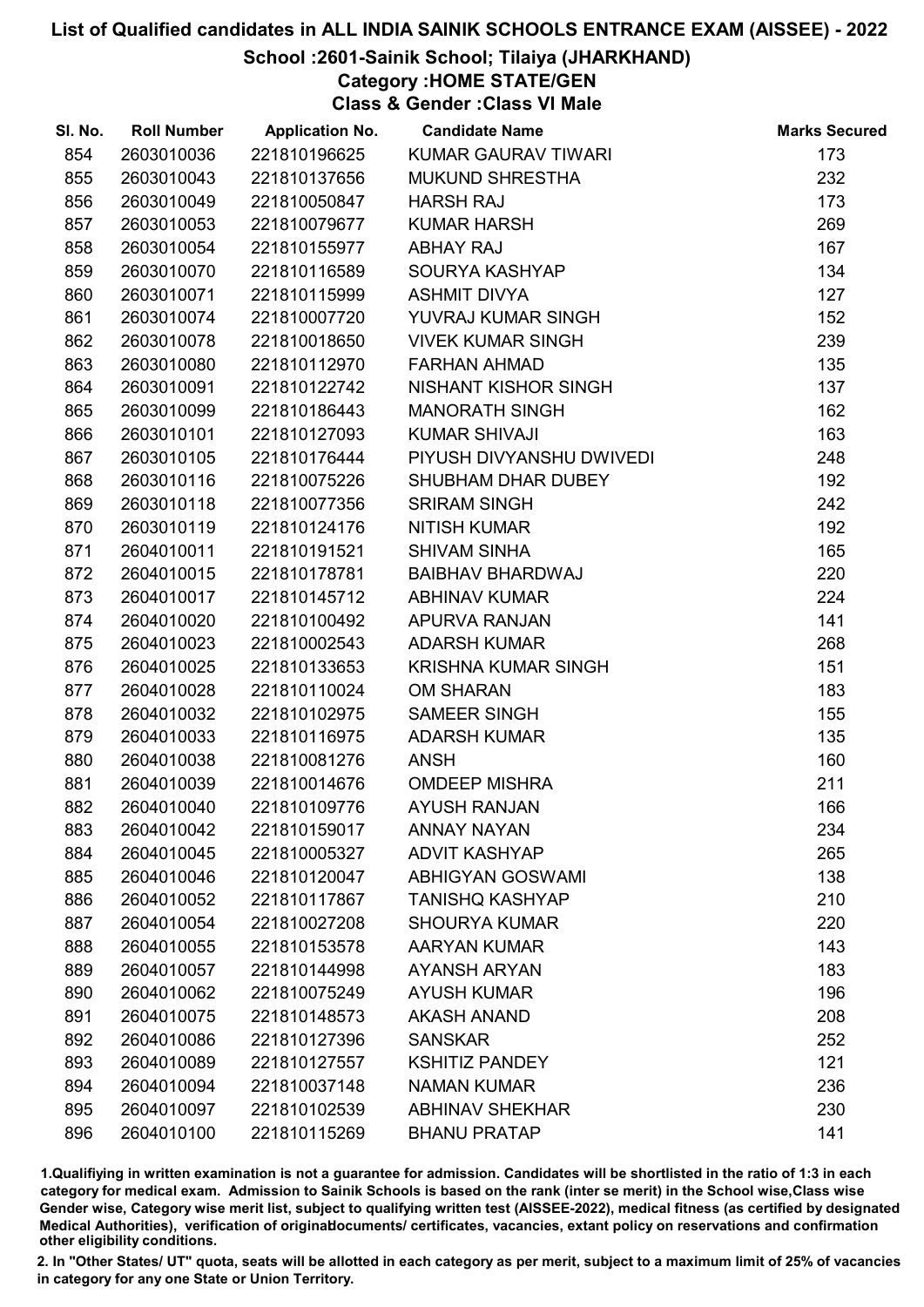### School :2601-Sainik School; Tilaiya (JHARKHAND)

Category :HOME STATE/GEN

Class & Gender :Class VI Male

| SI. No. | <b>Roll Number</b> | <b>Application No.</b> | <b>Candidate Name</b>      | <b>Marks Secured</b> |
|---------|--------------------|------------------------|----------------------------|----------------------|
| 897     | 2604010101         | 221810139769           | <b>ABHINAV</b>             | 131                  |
| 898     | 2605010015         | 221810004390           | <b>SHUBHAM KUMAR</b>       | 216                  |
| 899     | 2605010018         | 221810028211           | <b>VAIBHAV KUMAR SINGH</b> | 146                  |
| 900     | 2605010021         | 221810143841           | <b>VIBHASH KUMAR SINGH</b> | 154                  |
| 901     | 2605010024         | 221810017361           | <b>SURYAKANT SINHA</b>     | 227                  |
| 902     | 2605010047         | 221810080204           | <b>MEHUL SAW</b>           | 150                  |
| 903     | 2605010048         | 221810100824           | AAYUSH RAJ                 | 237                  |
| 904     | 2605010049         | 221810049544           | RUDRA KUMAR SINGH          | 158                  |
| 905     | 2605010053         | 221810152164           | <b>HARSH KUMAR</b>         | 251                  |
| 906     | 2605010055         | 221810004664           | <b>KRISHNA SINGH</b>       | 196                  |
| 907     | 2605010056         | 221810141864           | <b>MD. ADIB QUADRI</b>     | 194                  |
| 908     | 2605010057         | 221810145474           | <b>SATYAM KUMAR</b>        | 209                  |
| 909     | 2605010061         | 221810092325           | ROUNAK KUMAR DUTTA         | 132                  |
| 910     | 2605010068         | 221810106775           | <b>ASMIT GUPTA</b>         | 200                  |
| 911     | 2605010069         | 221810081485           | <b>MANJEET KUMAR SAW</b>   | 155                  |
| 912     | 2605010071         | 221810176495           | PRABHU DEV KUMAR           | 180                  |
| 913     | 2605010076         | 221810171736           | <b>RAVI RANJAN</b>         | 126                  |
| 914     | 2605010088         | 221810069257           | SHIVEN KUMAR RAWANI        | 242                  |
| 915     | 2605010096         | 221810068638           | <b>ANSHUMAN KUMAR</b>      | 201                  |
| 916     | 2605010100         | 221810120568           | <b>ANIKET VERMA</b>        | 202                  |
| 917     | 2605010101         | 221810043278           | <b>AYUSH KUMAR</b>         | 203                  |
| 918     | 2605010105         | 221810118609           | <b>PRATIK TIWARI</b>       | 131                  |
| 919     | 2605010127         | 221810152480           | <b>PREM KUMAR</b>          | 224                  |
| 920     | 2605010130         | 221810120311           | <b>AYUSH KUMAR</b>         | 229                  |
| 921     | 2605010140         | 221810162802           | <b>ANKUSH RAJ</b>          | 250                  |
| 922     | 2605010145         | 221810143882           | RAHUL KUMAR JHA            | 278                  |
| 923     | 2605010151         | 221810121063           | <b>NRIPESH KUMAR</b>       | 128                  |
| 924     | 2605010155         | 221810176083           | <b>NIKHIL PRATAP SINGH</b> | 233                  |
| 925     | 2605010166         | 221810150454           | RAUNAK PRIYADARSHI         | 178                  |
| 926     | 2605010170         | 221810119894           | <b>AKASH KUMAR RAY</b>     | 213                  |
| 927     | 2605010171         | 221810074805           | <b>BRAJESH PANDEY</b>      | 254                  |
| 928     | 2605010173         | 221810118615           | <b>ROHAN RAY</b>           | 234                  |
| 929     | 2605010176         | 221810130835           | <b>ARCHIT KUMAR SINGH</b>  | 162                  |
| 930     | 2605010188         | 221810154027           | <b>RUSTAM KUMAR SINGH</b>  | 248                  |
| 931     | 2605010195         | 221810150387           | <b>HARSHIT KUMAR</b>       | 192                  |
| 932     | 2605010197         | 221810096787           | <b>AYUSH KUMAR PANDEY</b>  | 199                  |
| 933     | 2605010204         | 221810158258           | <b>FAIZ AKHTAR KHAN</b>    | 149                  |
| 934     | 2605010205         | 221810123868           | <b>PRINCE KUMAR</b>        | 229                  |
| 935     | 2606010003         | 221810016820           | SHREYASH BHARDWAJ          | 135                  |
| 936     | 2606010039         | 221810108183           | PIYUSH MANDAL              | 146                  |
| 937     | 2606010047         | 221810152635           | <b>MD MIZANUR RAHAMAN</b>  | 196                  |
| 938     | 2606010051         | 221810140336           | <b>ARPIT RAJ</b>           | 248                  |
| 939     | 2606010063         | 221810090278           | <b>SATVIK SHUKLA</b>       | 182                  |

1.Qualifiying in written examination is not a guarantee for admission. Candidates will be shortlisted in the ratio of 1:3 in each category for medical exam. Admission to Sainik Schools is based on the rank (inter se merit) in the School wise,Class wise Gender wise, Category wise merit list, subject to qualifying written test (AISSEE-2022), medical fitness (as certified by designated Medical Authorities), verification of originablocuments/ certificates, vacancies, extant policy on reservations and confirmation other eligibility conditions.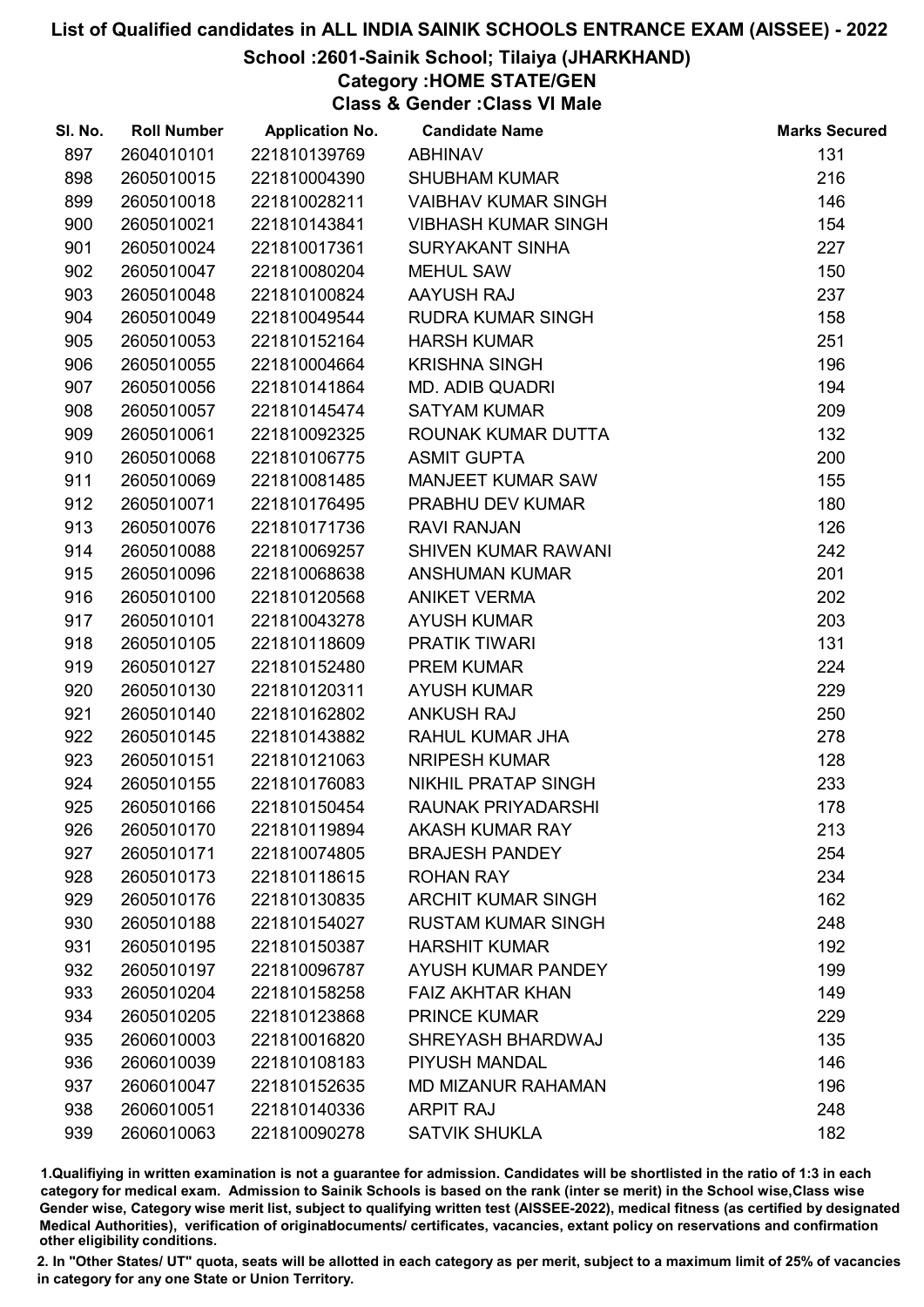### School :2601-Sainik School; Tilaiya (JHARKHAND)

Category :HOME STATE/GEN

Class & Gender :Class VI Male

| SI. No. | <b>Roll Number</b> | <b>Application No.</b> | <b>Candidate Name</b>      |    | <b>Marks Secured</b> |
|---------|--------------------|------------------------|----------------------------|----|----------------------|
| 940     | 2606010067         | 221810057529           | <b>SNEHIL MANI</b>         |    | 242                  |
| 941     | 2606010070         | 221810009069           | PRIYANSH PRIYADARSHI       |    | 144                  |
| 942     | 2606010143         | 221810126319           | <b>IQBAL HASAN</b>         |    | 162                  |
| 943     | 2606010149         | 221810016899           | <b>KRISH KUMAR</b>         |    | 171                  |
| 944     | 2607010001         | 221810120440           | <b>AMAN RAJ</b>            |    | 141                  |
| 945     | 2607010003         | 221810091540           | <b>PRINCE KUMAR</b>        |    | 180                  |
| 946     | 2607010005         | 221810162860           | <b>AKASH KUMAR</b>         |    | 192                  |
| 947     | 2607010006         | 221810132470           | RUDRA PRATAP SINGH         |    | 122                  |
| 948     | 2607010007         | 221810121990           | <b>ABHISHEK KUMAR</b>      |    | 160                  |
| 949     | 2607010009         | 221810122201           | <b>AKASH KUMAR</b>         |    | 204                  |
| 950     | 2607010012         | 221810182261           | <b>ATHAR KARIM</b>         |    | 196                  |
| 951     | 2607010031         | 221810169664           | <b>KUNDAN KUMAR</b>        |    | 224                  |
| 952     | 2607010038         | 221810165245           | <b>RANJAN KUMAR</b>        |    | 205                  |
| 953     | 2607010039         | 221810121645           | SUDHANSHU RANJAN           |    | 268                  |
| 954     | 2607010042         | 221810119985           | <b>HARSHBARDHAN</b>        |    | 232                  |
| 955     | 2607010046         | 221810122986           | <b>RAUTAM KUMAR</b>        |    | 134                  |
| 956     | 2607010048         | 221810122447           | <b>AMAR KUMAR</b>          |    | 162                  |
| 957     | 2607010049         | 221810166257           | <b>ALOK KUMAR</b>          |    | 251                  |
| 958     | 2607010052         | 221810162297           | <b>JAYKAR KUMAR</b>        |    | 154                  |
| 959     | 2607010053         | 221810152697           | ADITYA KUSHWAHA            |    | 152                  |
| 960     | 2607010059         | 221810122588           | <b>ANAND RAJ</b>           |    | 245                  |
| 961     | 2607010062         | 221810164109           | <b>AYUSH RAJ</b>           |    | 183                  |
| 962     | 2607010064         | 221810121519           | <b>SANJEEV KUMAR</b>       |    | 233                  |
| 963     | 2607010065         | 221810121719           | <b>SATYAM KUMAR</b>        |    | 163                  |
| 964     | 2607010069         | 221810092869           | AAYUSHMAAN SINGH           |    | 257                  |
| 965     | 2607010070         | 221810124389           | AYUSH KUMAR MANDAL         |    | 122                  |
| 966     | 2607010088         | 221810126491           | <b>AMAN KUMAR</b>          |    | 218                  |
| 967     | 2608010015         | 221810055266           | <b>ATHARV SINGH</b>        |    | 169                  |
| 968     | 2608010027         | 221810096270           | <b>ARYAN SINGH</b>         |    | 145                  |
| 969     | 2608010078         | 221810047828           | <b>SHANTNU SHASWAT</b>     |    | 183                  |
| 970     | 2608010090         | 221810076129           | <b>SOURABH KUMAR</b>       |    | 255                  |
| 971     | 2609010007         | 221810116730           | <b>AYUSH KUMAR</b>         |    | 158                  |
| 972     | 2609010009         | 221810069270           | <b>AYUSH RAJ</b>           |    | 150                  |
| 973     | 2609010012         | 221810006280           | <b>SHUBHAM KUMAR</b>       |    | 191                  |
| 974     | 2609010015         | 221810158111           | <b>GULSHAN KUMAR</b>       |    | 164                  |
| 975     | 2609010017         | 221810088331           | <b>KUNAL SINGH</b>         |    | 183                  |
| 976     | 2609010033         | 221810134142           | <b>ADITYA PRAKASH</b>      |    | 220                  |
| 977     | 2609010046         | 221810103392           | <b>SAKSHAN KUMAR GUPTA</b> | CG | 152                  |
| 978     | 2609010051         | 221810111333           | <b>LUCKY PANDEY</b>        |    | 150                  |
| 979     | 2609010055         | 221810153173           | <b>ADITYA PRAKASH</b>      |    | 167                  |
| 980     | 2609010056         | 221810121573           | <b>UTKARSH KUMAR</b>       |    | 127                  |
| 981     | 2609010059         | 221810139404           | <b>SUJAL KUMAR SINGH</b>   |    | 155                  |
| 982     | 2609010060         | 221810121434           | RAJ SHARMA                 |    | 205                  |

1.Qualifiying in written examination is not a guarantee for admission. Candidates will be shortlisted in the ratio of 1:3 in each category for medical exam. Admission to Sainik Schools is based on the rank (inter se merit) in the School wise,Class wise Gender wise, Category wise merit list, subject to qualifying written test (AISSEE-2022), medical fitness (as certified by designated Medical Authorities), verification of originablocuments/ certificates, vacancies, extant policy on reservations and confirmation other eligibility conditions.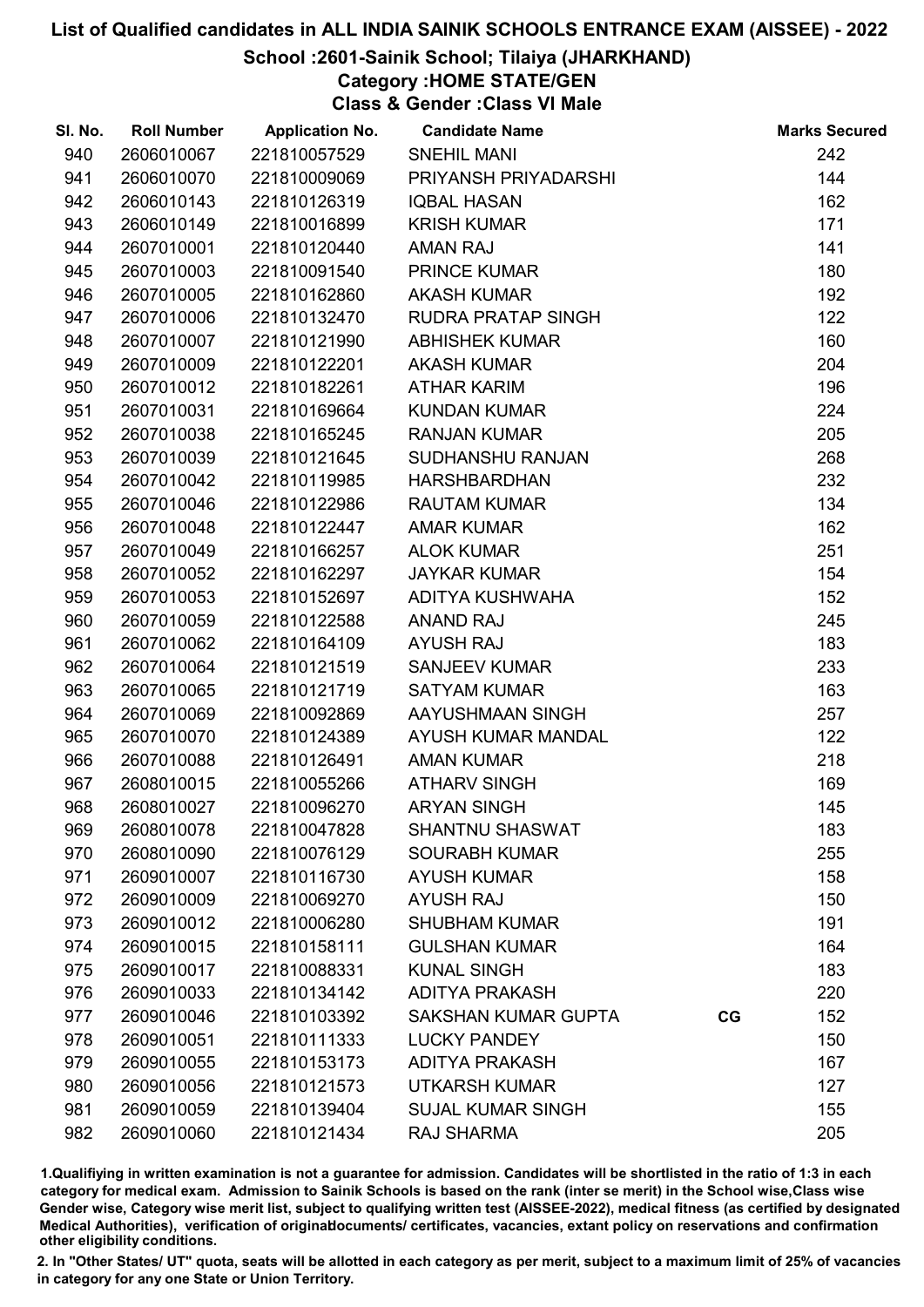### School :2601-Sainik School; Tilaiya (JHARKHAND)

Category :HOME STATE/GEN

Class & Gender :Class VI Male

| SI. No. | <b>Roll Number</b> | <b>Application No.</b> | <b>Candidate Name</b>       | <b>Marks Secured</b> |
|---------|--------------------|------------------------|-----------------------------|----------------------|
| 983     | 2609010066         | 221810179554           | PRATYAKSH KUMAR SINHA       | 140                  |
| 984     | 2609010068         | 221810138964           | <b>KRISHNAMURARI PANDEY</b> | 177                  |
| 985     | 2609010073         | 221810095115           | <b>PRATYAKSH</b>            | 230                  |
| 986     | 2609010075         | 221810084715           | <b>ASHISH KUMAR</b>         | 170                  |
| 987     | 2609010077         | 221810057425           | KAUSHIK KUMAR PANDEY        | 216                  |
| 988     | 2609010088         | 221810143885           | <b>HARSH KUMAR</b>          | 193                  |
| 989     | 2609010108         | 221810048337           | SOURAV KUSHWAHA             | 208                  |
| 990     | 2609010109         | 221810052447           | <b>RISHAV RAJ</b>           | 222                  |
| 991     | 2609010111         | 221810179677           | YASH MITTAL                 | 203                  |
| 992     | 2609010114         | 221810052487           | <b>OM SINGH</b>             | 151                  |
| 993     | 2609010119         | 221810141508           | <b>BHAVESH RAJ</b>          | 183                  |
| 994     | 2609010120         | 221810055608           | <b>ANKUSH RAJ</b>           | 243                  |
| 995     | 2609010145         | 221810148469           | <b>GYAN RISHI</b>           | 157                  |
| 996     | 2609010148         | 221810156279           | <b>ADITYA KUMAR</b>         | 232                  |
| 997     | 2609010156         | 221810123920           | <b>AKASH KUMAR</b>          | 211                  |
| 998     | 2609010199         | 221810055433           | <b>SHAURYA KUMAR SINGH</b>  | 164                  |
| 999     | 2609010212         | 221810025654           | <b>ANIKET KUMAR</b>         | 229                  |
| 1000    | 2609010227         | 221810156694           | <b>SUSHIL KUMAR</b>         | 201                  |
| 1001    | 2609010230         | 221810056305           | AYUSHMAN RANJAN             | 198                  |
| 1002    | 2609010231         | 221810048405           | <b>KRITIK RAUSHAN</b>       | 223                  |
| 1003    | 2609010237         | 221810108325           | <b>SUDHANSU KUMAR</b>       | 209                  |
| 1004    | 2609010259         | 221810152426           | <b>RAHUL YADAV</b>          | 166                  |
| 1005    | 2610010003         | 221810072110           | <b>GOURANG MITTAL</b>       | 196                  |
| 1006    | 2610010007         | 221810188940           | <b>SHREYAJ KUMAR</b>        | 130                  |
| 1007    | 2610010014         | 221810023201           | P.ADITYA KUMAR              | 237                  |
| 1008    | 2610010034         | 221810124561           | <b>DIVYANSHU</b>            | 185                  |
| 1009    | 2610010035         | 221810118471           | ABHINAV JHA                 | 182                  |
| 1010    | 2610010036         | 221810084971           | <b>SHREY SHARMA</b>         | 149                  |
| 1011    | 2610010040         | 221810027602           | <b>YUVRAJ SHARMA</b>        | 185                  |
| 1012    | 2610010052         | 221810107862           | <b>VEER SINGH</b>           | 137                  |
| 1013    | 2610010059         | 221810194692           | RAYYAN AHMAD EJAZI          | 124                  |
| 1014    | 2610010061         | 221810018303           | <b>ARYAN KUMAR</b>          | 165                  |
| 1015    | 2610010063         | 221810106713           | <b>ADHIRAJ RUNGTA</b>       | 239                  |
| 1016    | 2610010076         | 221810164424           | <b>SHAHZAIN SHAD</b>        | 208                  |
| 1017    | 2610010079         | 221810122834           | <b>ARINDAM PARIJAT</b>      | 172                  |
| 1018    | 2610010086         | 221810018364           | <b>ADHYAN KUMAR</b>         | 172                  |
| 1019    | 2610010087         | 221810067894           | <b>KSHITIJ</b>              | 153                  |
| 1020    | 2610010089         | 221810050015           | <b>ASMIT KUMAR</b>          | 177                  |
| 1021    | 2610010101         | 221810009855           | <b>PRITAM SARASWATI</b>     | 158                  |
| 1022    | 2610010102         | 221810039065           | <b>ABHIRAJ SINGH</b>        | 214                  |
| 1023    | 2610010106         | 221810050885           | <b>DEEPAK RAJ OJHA</b>      | 214                  |
| 1024    | 2610010107         | 221810094395           | <b>ADITYA MISHRA</b>        | 130                  |
| 1025    | 2610010118         | 221810182146           | <b>SHIVANSHU KUMAR</b>      | 166                  |

1.Qualifiying in written examination is not a guarantee for admission. Candidates will be shortlisted in the ratio of 1:3 in each category for medical exam. Admission to Sainik Schools is based on the rank (inter se merit) in the School wise,Class wise Gender wise, Category wise merit list, subject to qualifying written test (AISSEE-2022), medical fitness (as certified by designated Medical Authorities), verification of originablocuments/ certificates, vacancies, extant policy on reservations and confirmation other eligibility conditions.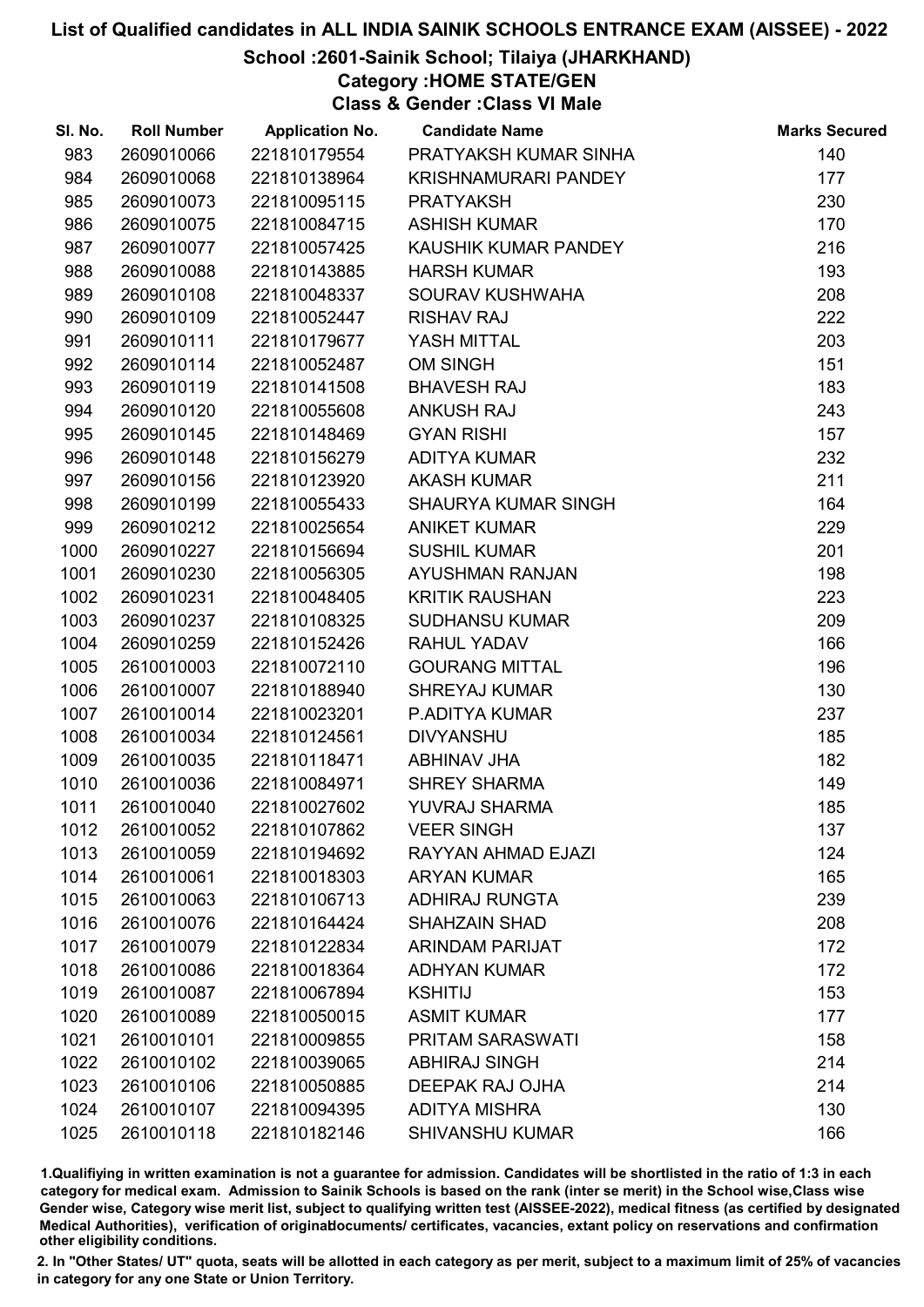### School :2601-Sainik School; Tilaiya (JHARKHAND)

Category :HOME STATE/GEN

Class & Gender :Class VI Male

| SI. No. | <b>Roll Number</b> | <b>Application No.</b> | <b>Candidate Name</b>        |            | <b>Marks Secured</b> |
|---------|--------------------|------------------------|------------------------------|------------|----------------------|
| 1026    | 2610010127         | 221810110086           | <b>KESHAV KUMAR</b>          |            | 154                  |
| 1027    | 2610010153         | 221810073597           | <b>RAJNISH RANJAN</b>        |            | 244                  |
| 1028    | 2610010164         | 221810073858           | <b>MD AYYAN SIDDIQUI</b>     |            | 156                  |
| 1029    | 2610010169         | 221810145868           | <b>RISHABH SINGH</b>         |            | 183                  |
| 1030    | 2610010177         | 221810012688           | <b>MOHIT RAJ</b>             |            | 206                  |
| 1031    | 2610010191         | 221810089719           | <b>ARNAV VATSA</b>           |            | 250                  |
| 1032    | 2610010194         | 221810175749           | PRINCE MAHATO                |            | 146                  |
| 1033    | 2610010198         | 221810004389           | <b>NIRAJ MAHATO</b>          |            | 152                  |
| 1034    | 2611010025         | 221810069880           | PARIKSHIT PANDEY             |            | 145                  |
| 1035    | 2611010032         | 221810035111           | <b>SUMIT KUMAR SINGH</b>     |            | 206                  |
| 1036    | 2611010033         | 221810064211           | <b>VAIBHAV SINGH</b>         |            | 127                  |
| 1037    | 2611010045         | 221810192361           | <b>ADARSH RAJ</b>            |            | 164                  |
| 1038    | 2611010049         | 221810018581           | <b>BHAVYA SINGH</b>          |            | 125                  |
| 1039    | 2611010054         | 221810052012           | SARTHAK SHEKHAWAT            |            | 252                  |
| 1040    | 2611010058         | 221810041922           | NAITIK UPADHYAY              | <b>WOS</b> | 209                  |
| 1041    | 2611010085         | 221810112663           | RAMENDRA PANDEY              |            | 183                  |
| 1042    | 2611010098         | 221810069824           | <b>DIVYANSH SINGH</b>        |            | 199                  |
| 1043    | 2611010114         | 221810047535           | <b>AVISH RAJ</b>             |            | 138                  |
| 1044    | 2611010117         | 221810009745           | <b>ADITYA KANT</b>           |            | 145                  |
| 1045    | 2611010118         | 221810082055           | <b>RUDRA PRATAP</b>          |            | 263                  |
| 1046    | 2611010123         | 221810100985           | <b>NAITIK KUMAR SINGH</b>    |            | 247                  |
| 1047    | 2611010128         | 221810080806           | <b>KUSHAGRA KUBER</b>        |            | 179                  |
| 1048    | 2611010134         | 221810124936           | <b>HARSH PARMAR</b>          |            | 220                  |
| 1049    | 2611010136         | 221810103046           | <b>ARYAN SINHA</b>           |            | 214                  |
| 1050    | 2611010165         | 221810008977           | <b>RISHI KUMAR</b>           |            | 212                  |
| 1051    | 2611010168         | 221810196887           | <b>SATYANSH PANDEY</b>       |            | 130                  |
| 1052    | 2611010171         | 221810196997           | <b>CHANDAN KUMAR</b>         |            | 230                  |
| 1053    | 2611010176         | 221810117618           | <b>SHOURYA RAJ</b>           |            | 252                  |
| 1054    | 2611010179         | 221810045438           | <b>SHASWAT SINGH</b>         |            | 210                  |
| 1055    | 2611010204         | 221810011059           | <b>MD SHAKEEB AKHTAR</b>     | <b>WOS</b> | 222                  |
| 1056    | 2611010208         | 221810036659           | <b>ADITYA KUMAR</b>          |            | 243                  |
| 1057    | 2611010212         | 221810044789           | ADITYA PRASAD KUSHWAHA       |            | 145                  |
| 1058    | 2611010215         | 221810073430           | <b>MOHIT PANDEY</b>          |            | 153                  |
| 1059    | 2611010221         | 221810042561           | <b>NAYAN KUMAR</b>           |            | 122                  |
| 1060    | 2611010222         | 221810115961           | <b>MANASH KUMAR</b>          |            | 261                  |
| 1061    | 2611010223         | 221810023471           | <b>PRATYUSH SINGH</b>        |            | 173                  |
| 1062    | 2611010224         | 221810147881           | <b>RAMAIYA JEE</b>           |            | 258                  |
| 1063    | 2611010266         | 221810126366           | <b>NIHAL KUMAR</b>           |            | 144                  |
| 1064    | 2611010296         | 221810019999           | <b>DEEPAK KUMAR</b>          |            | 221                  |
| 1065    | 2612010003         | 221810137600           | <b>HARSH RAJ</b>             |            | 149                  |
| 1066    | 2612010012         | 221810149330           | <b>VEER PRATAP SINGH</b>     |            | 212                  |
| 1067    | 2612010022         | 221810009360           | <b>SHRESTH SINGH RATHORE</b> |            | 158                  |
| 1068    | 2612010024         | 221810009560           | <b>BIBSHWAN NILAI</b>        |            | 201                  |

1.Qualifiying in written examination is not a guarantee for admission. Candidates will be shortlisted in the ratio of 1:3 in each category for medical exam. Admission to Sainik Schools is based on the rank (inter se merit) in the School wise,Class wise Gender wise, Category wise merit list, subject to qualifying written test (AISSEE-2022), medical fitness (as certified by designated Medical Authorities), verification of originablocuments/ certificates, vacancies, extant policy on reservations and confirmation other eligibility conditions.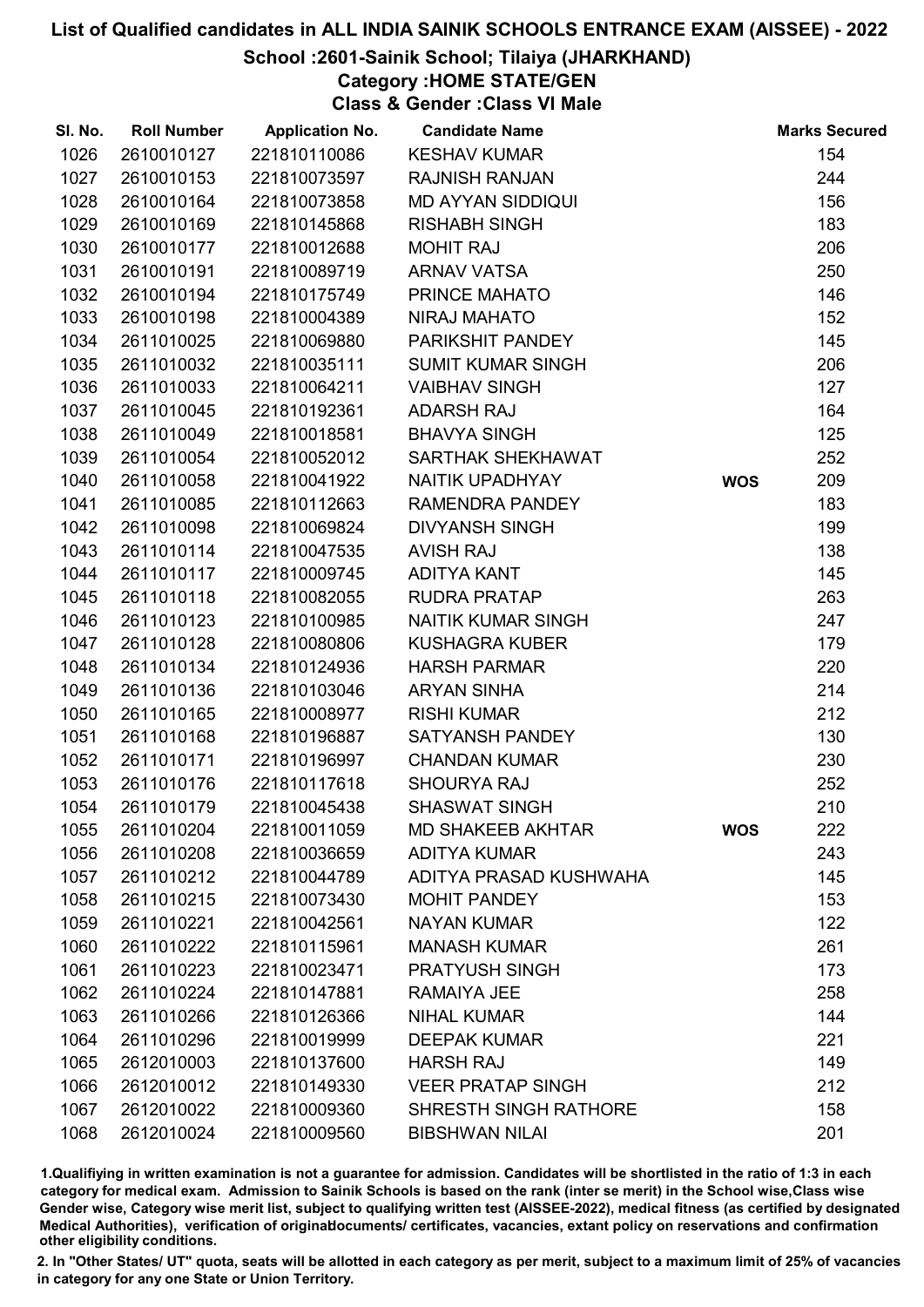### School :2601-Sainik School; Tilaiya (JHARKHAND)

Category :HOME STATE/GEN

Class & Gender :Class VI Male

| SI. No. | <b>Roll Number</b> | <b>Application No.</b> | <b>Candidate Name</b>        |    | <b>Marks Secured</b> |
|---------|--------------------|------------------------|------------------------------|----|----------------------|
| 1069    | 2612010039         | 221810076101           | <b>RUDRA RAJ</b>             |    | 144                  |
| 1070    | 2612010048         | 221810122531           | <b>AMITABH KUMAR</b>         | CG | 150                  |
| 1071    | 2612010069         | 221810007802           | <b>NAMAN KUMAR</b>           |    | 236                  |
| 1072    | 2612010075         | 221810116612           | UTKARSH RAJ RAGHUWANSHI      |    | 261                  |
| 1073    | 2612010083         | 221810063442           | <b>PRATIK RAJ</b>            |    | 185                  |
| 1074    | 2612010092         | 221810132362           | PRIYANSHU KUMAR              |    | 252                  |
| 1075    | 2612010101         | 221810070382           | ABHINAV PRATAP SINGH         |    | 216                  |
| 1076    | 2612010110         | 221810165892           | <b>ANSH TIWARI</b>           |    | 139                  |
| 1077    | 2612010116         | 221810047113           | <b>ANIKET KUMAR</b>          |    | 139                  |
| 1078    | 2612010120         | 221810058023           | <b>ADARSH KUMAR</b>          |    | 162                  |
| 1079    | 2612010132         | 221810069753           | <b>AARAV</b>                 |    | 128                  |
| 1080    | 2612010160         | 221810120814           | <b>NAITIK</b>                |    | 136                  |
| 1081    | 2612010175         | 221810000464           | <b>SHUBHAM SHEKHAR</b>       |    | 204                  |
| 1082    | 2612010179         | 221810048374           | <b>ABHINAV RAJ</b>           |    | 190                  |
| 1083    | 2612010194         | 221810169505           | <b>ADITYA RAJ</b>            |    | 157                  |
| 1084    | 2612010208         | 221810162545           | PRASUNAY PADMAKAR            |    | 194                  |
| 1085    | 2612010211         | 221810163355           | <b>SWARNIM RAJ</b>           |    | 152                  |
| 1086    | 2612010219         | 221810080885           | <b>NISHCHAL KARAN</b>        |    | 121                  |
| 1087    | 2612010221         | 221810098985           | <b>RAUNAK KUMAR</b>          |    | 166                  |
| 1088    | 2612010240         | 221810030866           | <b>HARSHA VARDHAN</b>        |    | 188                  |
| 1089    | 2612010241         | 221810013866           | <b>SHASHANK SHEKHAR</b>      |    | 243                  |
| 1090    | 2612010243         | 221810010966           | <b>AMAN KUMAR</b>            |    | 224                  |
| 1091    | 2612010244         | 221810026966           | <b>RAKSHIT MUDGIL</b>        |    | 194                  |
| 1092    | 2612010252         | 221810000586           | UTSAV PANDEY                 |    | 187                  |
| 1093    | 2612010265         | 221810095617           | <b>KAPISH BHUPATI</b>        |    | 243                  |
| 1094    | 2612010269         | 221810058537           | <b>KESHAV KUMAR</b>          |    | 208                  |
| 1095    | 2612010279         | 221810142967           | ABHISHEK KUMAR SHARMA        |    | 123                  |
| 1096    | 2612010284         | 221810072487           | SAUBHAGYA AMRIT              |    | 177                  |
| 1097    | 2612010285         | 221810026297           | <b>VISHWAS KISHOR</b>        |    | 186                  |
| 1098    | 2612010286         | 221810140597           | <b>AKSHAT TIWARY</b>         |    | 193                  |
| 1099    | 2612010288         | 221810185108           | <b>SANTOSH KUMAR</b>         |    | 139                  |
| 1100    | 2612010294         | 221810182228           | <b>ABHIRAJ KUMAR</b>         |    | 164                  |
| 1101    | 2612010303         | 221810029548           | AMRITANSHU KUMAR VATSA       |    | 134                  |
| 1102    | 2612010311         | 221810006078           | RAGHVENDRA PRATAP SINGH      |    | 170                  |
| 1103    | 2612010323         | 221810130119           | <b>SURAJ KUMAR MISHRA</b>    |    | 203                  |
| 1104    | 2612010337         | 221810085639           | <b>AMRIT KUMAR</b>           |    | 175                  |
| 1105    | 2612010339         | 221810008659           | PRATYUSH PANDEY              |    | 124                  |
| 1106    | 2612010351         | 221810084889           | SHAURYA PRAKASH SINGH        |    | 188                  |
| 1107    | 2612010355         | 221810104730           | <b>LAL AYUSH NATH SAHDEV</b> |    | 167                  |
| 1108    | 2612010365         | 221810174381           | <b>SHAURYA SHASHWAT</b>      |    | 222                  |
| 1109    | 2612010433         | 221810049269           | ANMAY KUMAR AMBASTA          |    | 131                  |
| 1110    | 3001030191         | 221810113352           | <b>ADARSH TIWARI</b>         |    | 242                  |
| 1111    | 3101010018         | 221810031680           | <b>AKSHAT CHOWDHARY</b>      |    | 129                  |

1.Qualifiying in written examination is not a guarantee for admission. Candidates will be shortlisted in the ratio of 1:3 in each category for medical exam. Admission to Sainik Schools is based on the rank (inter se merit) in the School wise,Class wise Gender wise, Category wise merit list, subject to qualifying written test (AISSEE-2022), medical fitness (as certified by designated Medical Authorities), verification of originablocuments/ certificates, vacancies, extant policy on reservations and confirmation other eligibility conditions.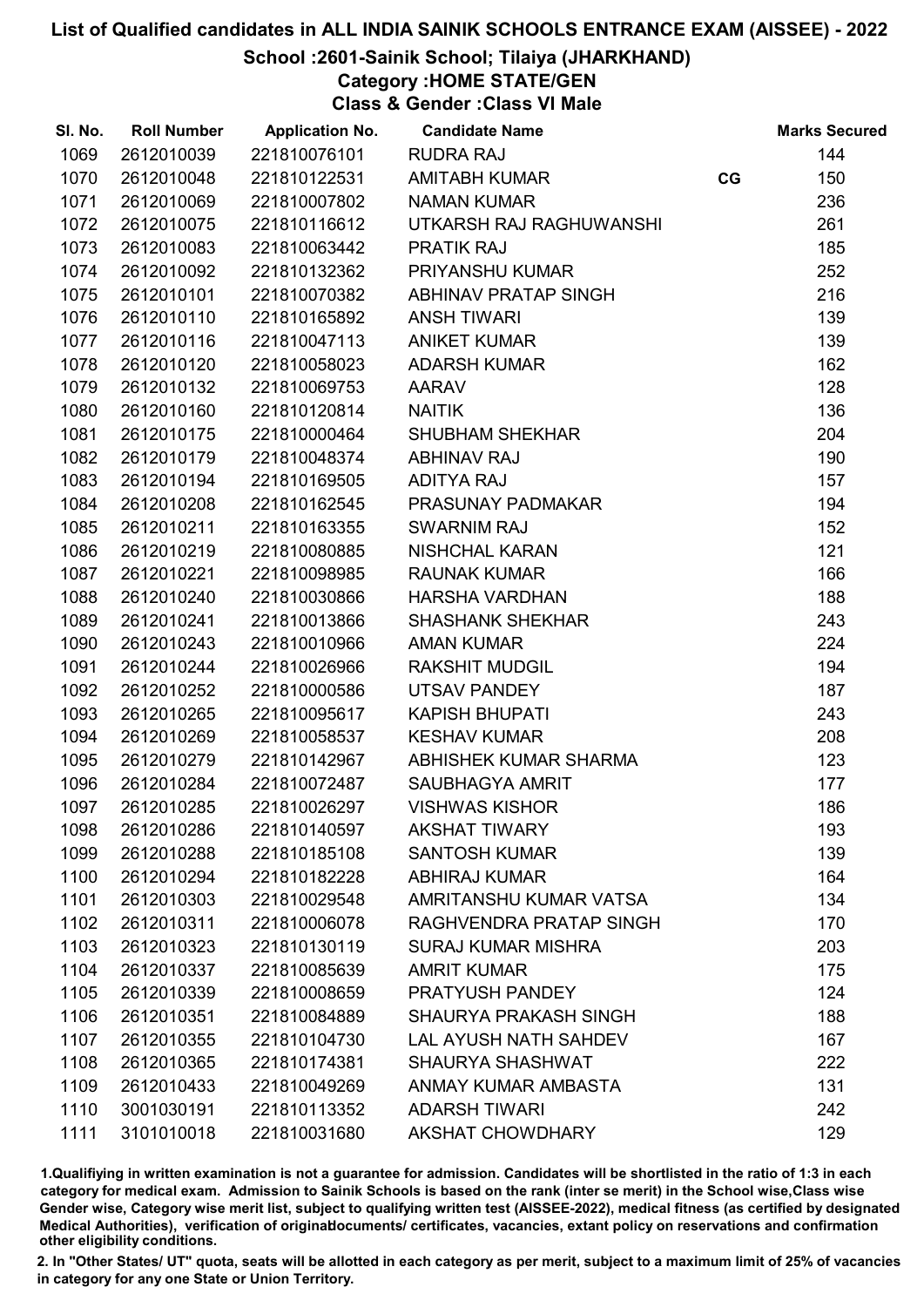## List of Qualified candidates in ALL INDIA SAINIK SCHOOLS ENTRANCE EXAM (AISSEE) - 2022 School :2601-Sainik School; Tilaiya (JHARKHAND) Category :HOME STATE/GEN Class & Gender :Class VI Male

| SI. No. | <b>Roll Number</b> | <b>Application No.</b> | <b>Candidate Name</b>  | <b>Marks Secured</b> |
|---------|--------------------|------------------------|------------------------|----------------------|
| 1112    | 3110010067         | 221810083480           | <b>VIVEK SHARMA</b>    | 150                  |
| 1113    | 3110020045         | 221810025273           | SATYAM KUMAR PANDEY    | 188                  |
| 1114    | 3201010049         | 221810024540           | ANURODH BHARDWAJ       | 231                  |
| 1115    | 3905030267         | 221810069578           | BADAL KUMAR SINGH      | 242                  |
| 1116    | 4502020465         | 221810043504           | TRINABH KUMAR DEO      | 137                  |
| 1117    | 4602010090         | 221810021770           | PRADYUMAN KUMAR PASWAN | 150                  |
| 1118    | 4602010243         | 221810083004           | ROHIT KUMAR            | 222                  |
| 1119    | 4602010253         | 221810059714           | KUMAR ANNANT           | 230                  |
| 1120    | 4602010347         | 221810013646           | ANSHUMAN DASH          | 196                  |
| 1121    | 4602010376         | 221810114386           | DEV MOHAN DAS          | 139                  |

<sup>1.</sup>Qualifiying in written examination is not a guarantee for admission. Candidates will be shortlisted in the ratio of 1:3 in each category for medical exam. Admission to Sainik Schools is based on the rank (inter se merit) in the School wise,Class wise Gender wise, Category wise merit list, subject to qualifying written test (AISSEE-2022), medical fitness (as certified by designated Medical Authorities), verification of originablocuments/ certificates, vacancies, extant policy on reservations and confirmation other eligibility conditions.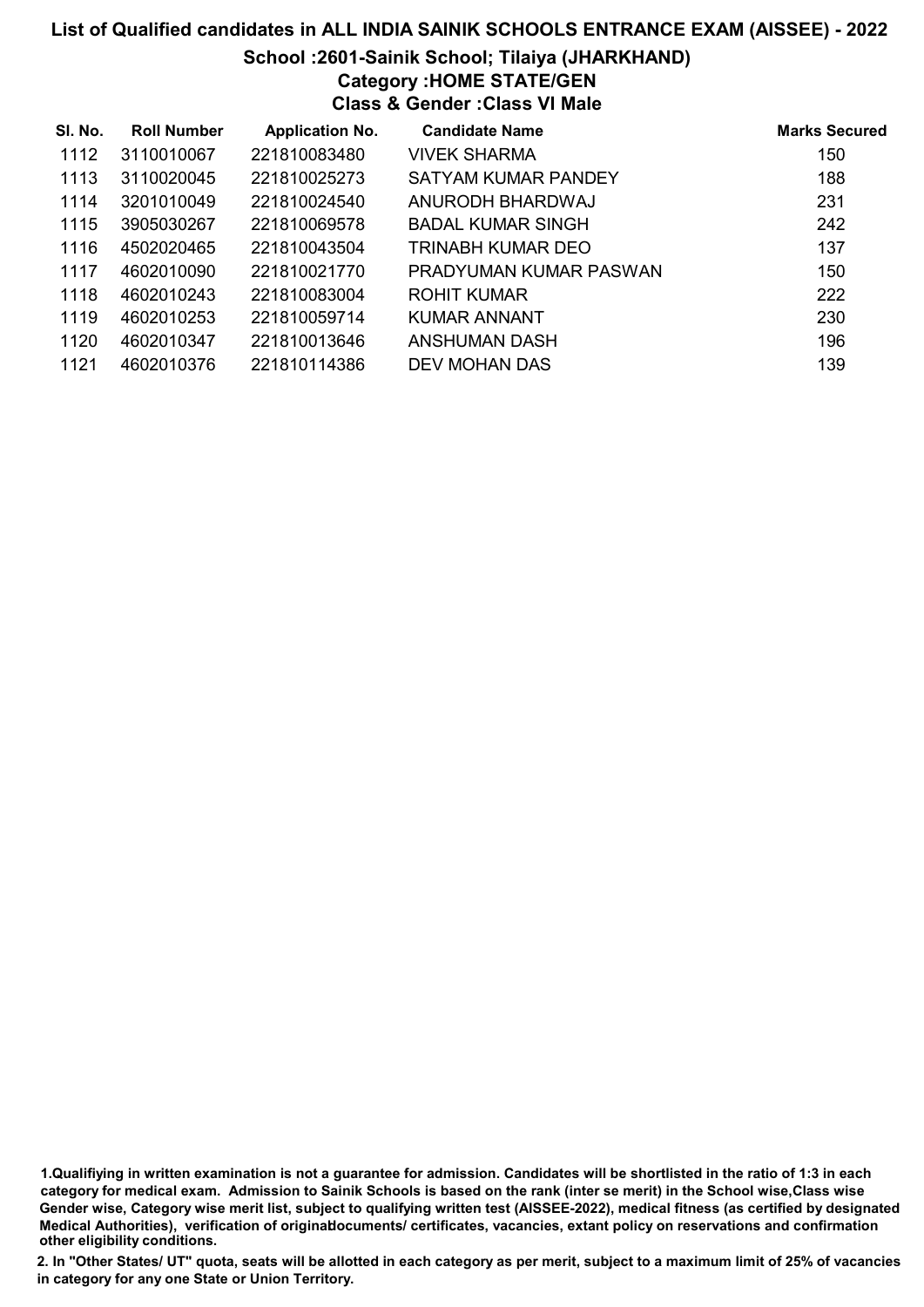### School :2601-Sainik School; Tilaiya (JHARKHAND)

Category :OTHER STATE/SC

Class & Gender :Class VI Male

| SI. No. | <b>Roll Number</b> | <b>Application No.</b> | <b>Candidate Name</b>      | <b>Marks Secured</b> |
|---------|--------------------|------------------------|----------------------------|----------------------|
| 1122    | 1213020077         | 221810075071           | <b>MAMIDI SATHWIK</b>      | 153                  |
| 1123    | 1501010324         | 221810134231           | <b>HARSH RAJ</b>           | 181                  |
| 1124    | 1501010387         | 221810120303           | <b>HARSH RAJ</b>           | 165                  |
| 1125    | 1501010437         | 221810176744           | <b>SAURABH KUMAR</b>       | 165                  |
| 1126    | 1501010473         | 221810101235           | ADITYA SHANKAR KUMAR       | 198                  |
| 1127    | 1501010562         | 221810177408           | <b>SONU KUMAR</b>          | 127                  |
| 1128    | 1501010591         | 221810165468           | <b>PRIYANSHU KUMAR</b>     | 125                  |
| 1129    | 1502010320         | 221810093144           | <b>SATYAM RAJ</b>          | 225                  |
| 1130    | 1502010435         | 221810186129           | <b>AMAN KUMAR</b>          | 125                  |
| 1131    | 1503010214         | 221810102395           | <b>ANURAG KUMAR</b>        | 236                  |
| 1132    | 1503020122         | 221810172683           | <b>RANVEER KUMAR</b>       | 155                  |
| 1133    | 1504010017         | 221810051160           | <b>ANKIT KUMAR</b>         | 125                  |
| 1134    | 1504020046         | 221810157423           | UTKARSH RAJ                | 193                  |
| 1135    | 1504020158         | 221810120307           | <b>GAURAV PRAKASH</b>      | 254                  |
| 1136    | 1504020180         | 221810050967           | <b>ROHAN KUMAR</b>         | 153                  |
| 1137    | 1505010055         | 221810169021           | <b>SATYA PRAKASH</b>       | 147                  |
| 1138    | 1505010115         | 221810119832           | <b>KUNAL KUMAR</b>         | 79                   |
| 1139    | 1505010187         | 221810022493           | <b>SUNNI KUMAR</b>         | 192                  |
| 1140    | 1505010222         | 221810076964           | <b>DAVID KUMAR</b>         | 90                   |
| 1141    | 1505010248         | 221810130515           | <b>ANSH RAJ</b>            | 156                  |
| 1142    | 1505010377         | 221810003918           | <b>AKSHAT KUMAR</b>        | 108                  |
| 1143    | 1505010387         | 221810140648           | <b>SHAURYA KUMAR</b>       | 204                  |
| 1144    | 1505010397         | 221810111978           | <b>SANJEEV SUMAN</b>       | 147                  |
| 1145    | 1505010401         | 221810111888           | <b>VIVAN CHAUDHARY</b>     | 110                  |
| 1146    | 1505010518         | 221810083990           | <b>AYUSH KUMAR</b>         | 142                  |
| 1147    | 1505010548         | 221810149431           | <b>TUSHAR KUMAR PASWAN</b> | 84                   |
| 1148    | 1505011074         | 221810053039           | PRINCE RAJ                 | 104                  |
| 1149    | 1506010232         | 221810147894           | <b>MANISH RAJ</b>          | 144                  |
| 1150    | 1506020029         | 221810148121           | <b>HANS RAJ</b>            | 93                   |
| 1151    | 1506020331         | 221810079449           | <b>HIMANSHU KUMAR</b>      | 170                  |
| 1152    | 1507010050         | 221810102002           | <b>HIMANSHU RAJ</b>        | 155                  |
| 1153    | 1507010108         | 221810152783           | <b>ATUL RAJ</b>            | 54                   |
| 1154    | 1507010141         | 221810149615           | <b>ROHIT RAJ</b>           | 215                  |
| 1155    | 1507010281         | 221810057201           | <b>TEJASV</b>              | 126                  |
| 1156    | 1509010113         | 221810109462           | PURUSHOTTAM KUMAR          | 142                  |
| 1157    | 1509020172         | 221810116831           | <b>SATVIK RAJ</b>          | 96                   |
| 1158    | 1509020264         | 221810192802           | <b>SUDHANSHU KUMAR</b>     | 115                  |
| 1159    | 1509030011         | 221810065432           | <b>AYUSH ADARSH</b>        | 211                  |
| 1160    | 1509030039         | 221810024452           | PRIYANSHU RAJ              | 125                  |
| 1161    | 1509030300         | 221810135944           | <b>DEEPAK KUMAR</b>        | 76                   |
| 1162    | 1509040071         | 221810120276           | <b>RISHABH RAJ</b>         | 217                  |
| 1163    | 1510030219         | 221810035727           | <b>ADITYA ANAND</b>        | 178                  |
| 1164    | 1511020009         | 221810123700           | <b>KRISHNA SAHAY</b>       | 223                  |

1.Qualifiying in written examination is not a guarantee for admission. Candidates will be shortlisted in the ratio of 1:3 in each category for medical exam. Admission to Sainik Schools is based on the rank (inter se merit) in the School wise,Class wise Gender wise, Category wise merit list, subject to qualifying written test (AISSEE-2022), medical fitness (as certified by designated Medical Authorities), verification of originablocuments/ certificates, vacancies, extant policy on reservations and confirmation other eligibility conditions.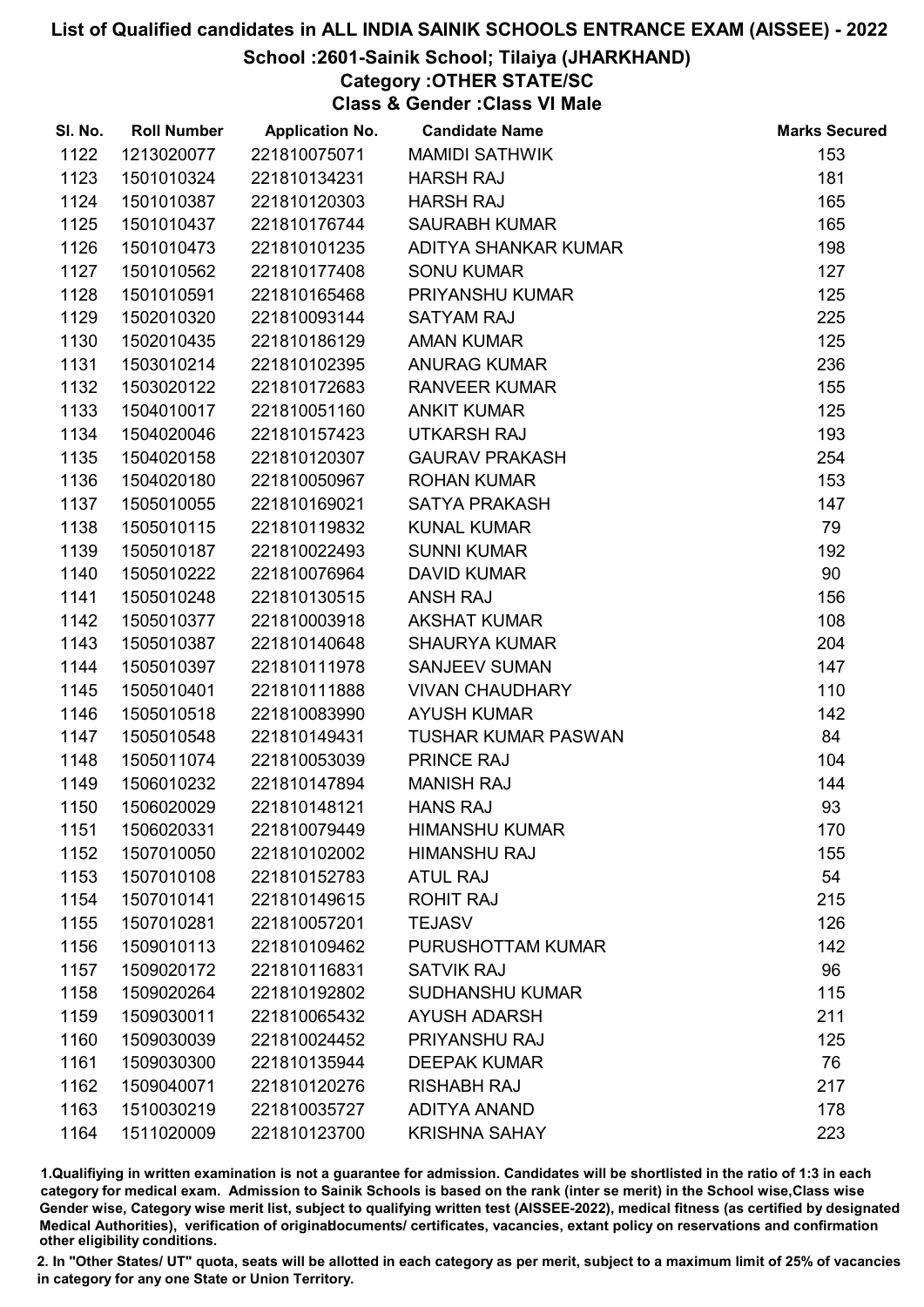### School :2601-Sainik School; Tilaiya (JHARKHAND)

Category :OTHER STATE/SC

Class & Gender :Class VI Male

| SI. No. | <b>Roll Number</b> | <b>Application No.</b> | <b>Candidate Name</b>        | <b>Marks Secured</b> |
|---------|--------------------|------------------------|------------------------------|----------------------|
| 1165    | 1511020014         | 221810087110           | <b>SONU KUMAR</b>            | 237                  |
| 1166    | 1511020059         | 221810123850           | PIYUSH KUMAR                 | 236                  |
| 1167    | 1511020115         | 221810135401           | <b>DEVYANSH PRAKASH</b>      | 230                  |
| 1168    | 1511030038         | 221810136705           | <b>ANKIT RAJ</b>             | 198                  |
| 1169    | 1511030156         | 221810140595           | <b>JITENDRA KUMAR</b>        | 154                  |
| 1170    | 1511030400         | 221810051997           | <b>ANAND SHREYAS</b>         | 98                   |
| 1171    | 1511030419         | 221810084518           | <b>ANIKET KUMAR</b>          | 131                  |
| 1172    | 1511040056         | 221810106920           | <b>PRINCE RAJ</b>            | 190                  |
| 1173    | 1511040082         | 221810020640           | <b>TEJAS SOURAV</b>          | 187                  |
| 1174    | 1511040340         | 221810176678           | <b>PARITOSH KUMAR</b>        | 249                  |
| 1175    | 1511050088         | 221810101272           | YASH RAJ                     | 196                  |
| 1176    | 1511050098         | 221810189082           | ADITYA KAUSHAL               | 133                  |
| 1177    | 1511050281         | 221810010204           | <b>ADITYA AMAN</b>           | 167                  |
| 1178    | 1511060176         | 221810147556           | <b>VAIBHAV</b>               | 184                  |
| 1179    | 1511060178         | 221810064656           | <b>ARYAN RAJ</b>             | 126                  |
| 1180    | 1511060390         | 221810007677           | <b>ARCHESH SRIKANTH</b>      | 266                  |
| 1181    | 1511070103         | 221810136198           | <b>SANJEET KUMAR</b>         | 97                   |
| 1182    | 1513010067         | 221810197251           | <b>SANTOSH SHIVA</b>         | 147                  |
| 1183    | 1513010115         | 221810196652           | <b>RAVI KUMAR</b>            | 205                  |
| 1184    | 1513010139         | 221810142892           | <b>DILIP KUMAR</b>           | 81                   |
| 1185    | 1513010261         | 221810108845           | <b>AYUSH KUMAR</b>           | 216                  |
| 1186    | 1513020083         | 221810181515           | <b>HARSH RAJ</b>             | 169                  |
| 1187    | 2001040203         | 221810103332           | RAGHAV ANAND                 | 158                  |
| 1188    | 2303030447         | 221810160286           | <b>SOHIT DAHIYA</b>          | 70                   |
| 1189    | 2303040326         | 221810119808           | <b>AJESH</b>                 | 103                  |
| 1190    | 2303040387         | 221810082258           | <b>YES</b>                   | 102                  |
| 1191    | 2303080243         | 221810153527           | <b>ABHAV</b>                 | 124                  |
| 1192    | 2604010080         | 221810124145           | <b>ADITYA RAJ</b>            | 178                  |
| 1193    | 2605010022         | 221810097841           | <b>SAMRIDH ARYA</b>          | 129                  |
| 1194    | 2605010039         | 221810067343           | <b>HIMANSHU KUMAR</b>        | 211                  |
| 1195    | 2605010118         | 221810042110           | <b>ANURAG KUMAR</b>          | 77                   |
| 1196    | 2609010133         | 221810051309           | <b>SHUBHAM SINGH CHAUHAN</b> | 119                  |
| 1197    | 2609010220         | 221810110374           | <b>ASHU KUMAR</b>            | 145                  |
| 1198    | 2610010131         | 221810173686           | <b>SHIVA KUMAR</b>           | 180                  |
| 1199    | 2610010138         | 221810038117           | <b>JIGNESH DEEPAK SHIV</b>   | 102                  |
| 1200    | 2610010200         | 221810148689           | <b>DEVINDER SONKAR</b>       | 100                  |
| 1201    | 2611010017         | 221810142350           | <b>VIVEK KUMAR</b>           | 186                  |
| 1202    | 2611010034         | 221810140311           | <b>KRISHNA KUMAR</b>         | 94                   |
| 1203    | 2611010099         | 221810143434           | <b>AMTI KUMAR</b>            | 60                   |
| 1204    | 2611010106         | 221810148384           | <b>NIMISH KUMAR</b>          | 262                  |
| 1205    | 2611010116         | 221810120445           | <b>SACHIN KUMAR</b>          | 91                   |
| 1206    | 2611010124         | 221810146985           | <b>RAUNAK KUMAR</b>          | 79                   |
| 1207    | 2611010185         | 221810109568           | <b>AUSH KUMAR</b>            | 156                  |

1.Qualifiying in written examination is not a guarantee for admission. Candidates will be shortlisted in the ratio of 1:3 in each category for medical exam. Admission to Sainik Schools is based on the rank (inter se merit) in the School wise,Class wise Gender wise, Category wise merit list, subject to qualifying written test (AISSEE-2022), medical fitness (as certified by designated Medical Authorities), verification of originablocuments/ certificates, vacancies, extant policy on reservations and confirmation other eligibility conditions.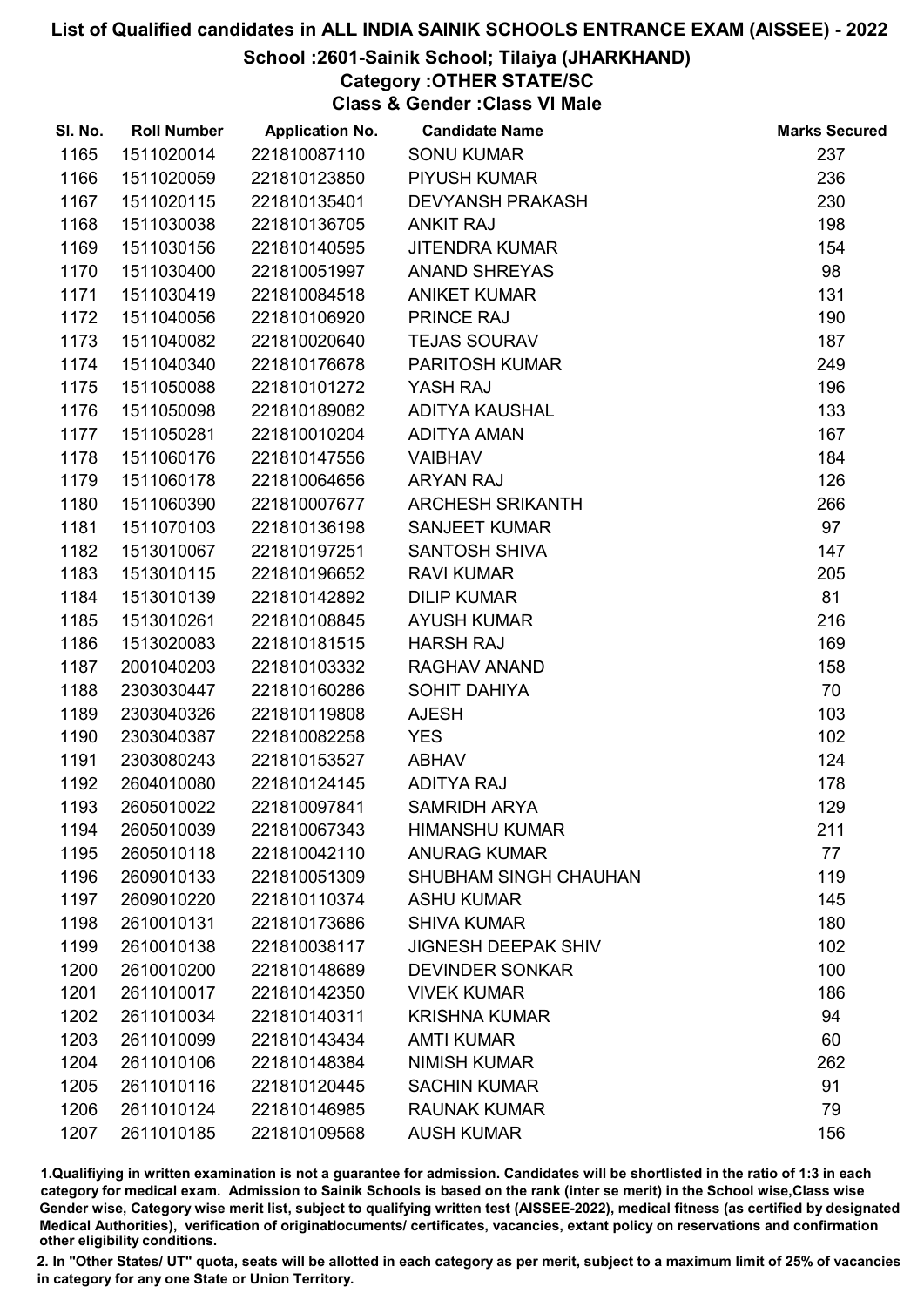### School :2601-Sainik School; Tilaiya (JHARKHAND)

## Category :OTHER STATE/SC

Class & Gender :Class VI Male

| SI. No. | <b>Roll Number</b> | <b>Application No.</b> | <b>Candidate Name</b>  | <b>Marks Secured</b> |
|---------|--------------------|------------------------|------------------------|----------------------|
| 1208    | 2611010236         | 221810146373           | <b>KESHAV KUMAR</b>    | 219                  |
| 1209    | 2612010214         | 221810021165           | <b>RITU RAJ</b>        | 145                  |
| 1210    | 2612010237         | 221810028436           | <b>SHIVAM KUMAR</b>    | 105                  |
| 1211    | 2612010338         | 221810054449           | <b>ADITYA KUMAR</b>    | 118                  |
| 1212    | 3002010009         | 221810022500           | <b>GAUTAM KUMAR</b>    | 145                  |
| 1213    | 3002010272         | 221810033532           | PRASHANT KAUSHAL       | 122                  |
| 1214    | 3002030586         | 221810150539           | ANSH GAJROLIYA         | 177                  |
| 1215    | 3002030705         | 221810138589           | <b>DEEPAK SINGH</b>    | 182                  |
| 1216    | 3116020060         | 221810047082           | DAKSH VISHAL BAHADURE  | 122                  |
| 1217    | 3901010308         | 221810049516           | <b>ISHU KUMAR</b>      | 167                  |
| 1218    | 3902010055         | 221810042992           | <b>NILESH KUMAR</b>    | 146                  |
| 1219    | 3902010165         | 221810171881           | <b>HARSHIT</b>         | 77                   |
| 1220    | 3905010255         | 221810138391           | <b>RAMAN</b>           | 103                  |
| 1221    | 3905020538         | 221810159626           | <b>RAKSHIT MAAN</b>    | 143                  |
| 1222    | 3905030111         | 221810029957           | <b>SAKSHAM</b>         | 228                  |
| 1223    | 4403010050         | 221810057071           | SOHAM DIVYADARSHI      | 182                  |
| 1224    | 4407020280         | 221810156316           | <b>DEEPANSHU KUMAR</b> | 122                  |
| 1225    | 4410030480         | 221810012899           | <b>SHOURYA SHASTRI</b> | 192                  |
| 1226    | 4412020370         | 221810014829           | <b>ANAND KUMAR</b>     | 124                  |
| 1227    | 4602010300         | 221810124215           | <b>SUBHAM ROY</b>      | 73                   |

1.Qualifiying in written examination is not a guarantee for admission. Candidates will be shortlisted in the ratio of 1:3 in each category for medical exam. Admission to Sainik Schools is based on the rank (inter se merit) in the School wise,Class wise Gender wise, Category wise merit list, subject to qualifying written test (AISSEE-2022), medical fitness (as certified by designated Medical Authorities), verification of originablocuments/ certificates, vacancies, extant policy on reservations and confirmation other eligibility conditions.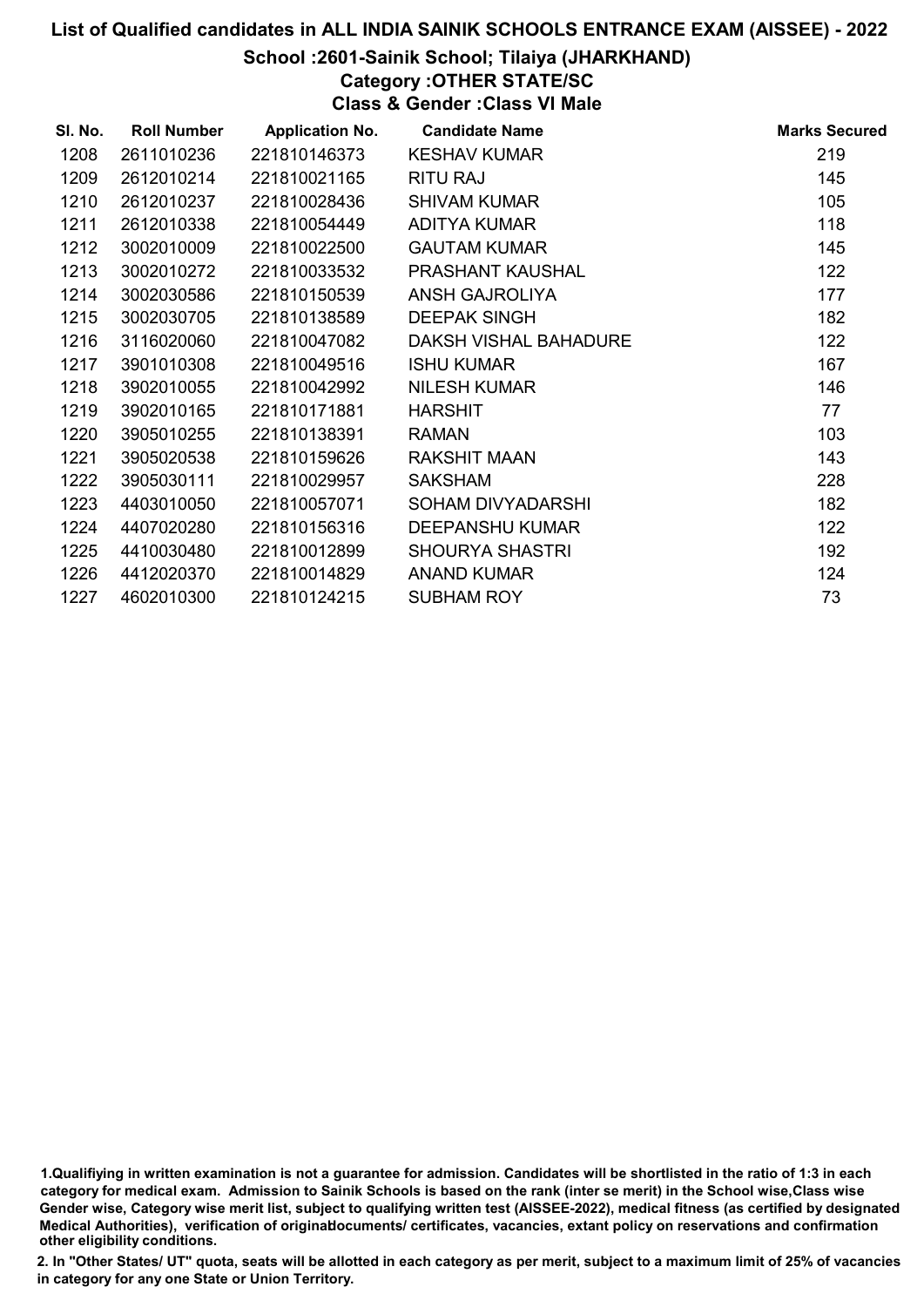# List of Qualified candidates in ALL INDIA SAINIK SCHOOLS ENTRANCE EXAM (AISSEE) - 2022 School :2601-Sainik School; Tilaiya (JHARKHAND) Category :OTHER STATE/ST Class & Gender :Class VI Male

| SI. No. | <b>Roll Number</b> | <b>Application No.</b> | <b>Candidate Name</b>             | <b>Marks Secured</b> |
|---------|--------------------|------------------------|-----------------------------------|----------------------|
| 1228    | 1210050141         | 221810055019           | <b>GUGULOTH AKHIL SOWRYA BHAI</b> | 95                   |
| 1229    | 1506010193         | 221810191414           | RAHUL KUMAR SHARMA                | 179                  |
| 1230    | 1511020132         | 221810072021           | ASHISH PREM KERKETTA              | 155                  |
| 1231    | 1512010145         | 221810112783           | NARENDRA DUTTA                    | 109                  |
| 1232    | 2301010016         | 221810110910           | <b>STANZIN ITHSAL</b>             | 121                  |
| 1233    | 3001040424         | 221810001659           | SHIVENDRA BHALAVI                 | 113                  |
| 1234    | 3802010065         | 221810053073           | ARINDAM POWRIA                    | 129                  |
| 1235    | 4405020137         | 221810063277           | ANUJ SHARMA                       | 189                  |

1.Qualifiying in written examination is not a guarantee for admission. Candidates will be shortlisted in the ratio of 1:3 in each category for medical exam. Admission to Sainik Schools is based on the rank (inter se merit) in the School wise,Class wise Gender wise, Category wise merit list, subject to qualifying written test (AISSEE-2022), medical fitness (as certified by designated Medical Authorities), verification of originablocuments/ certificates, vacancies, extant policy on reservations and confirmation other eligibility conditions.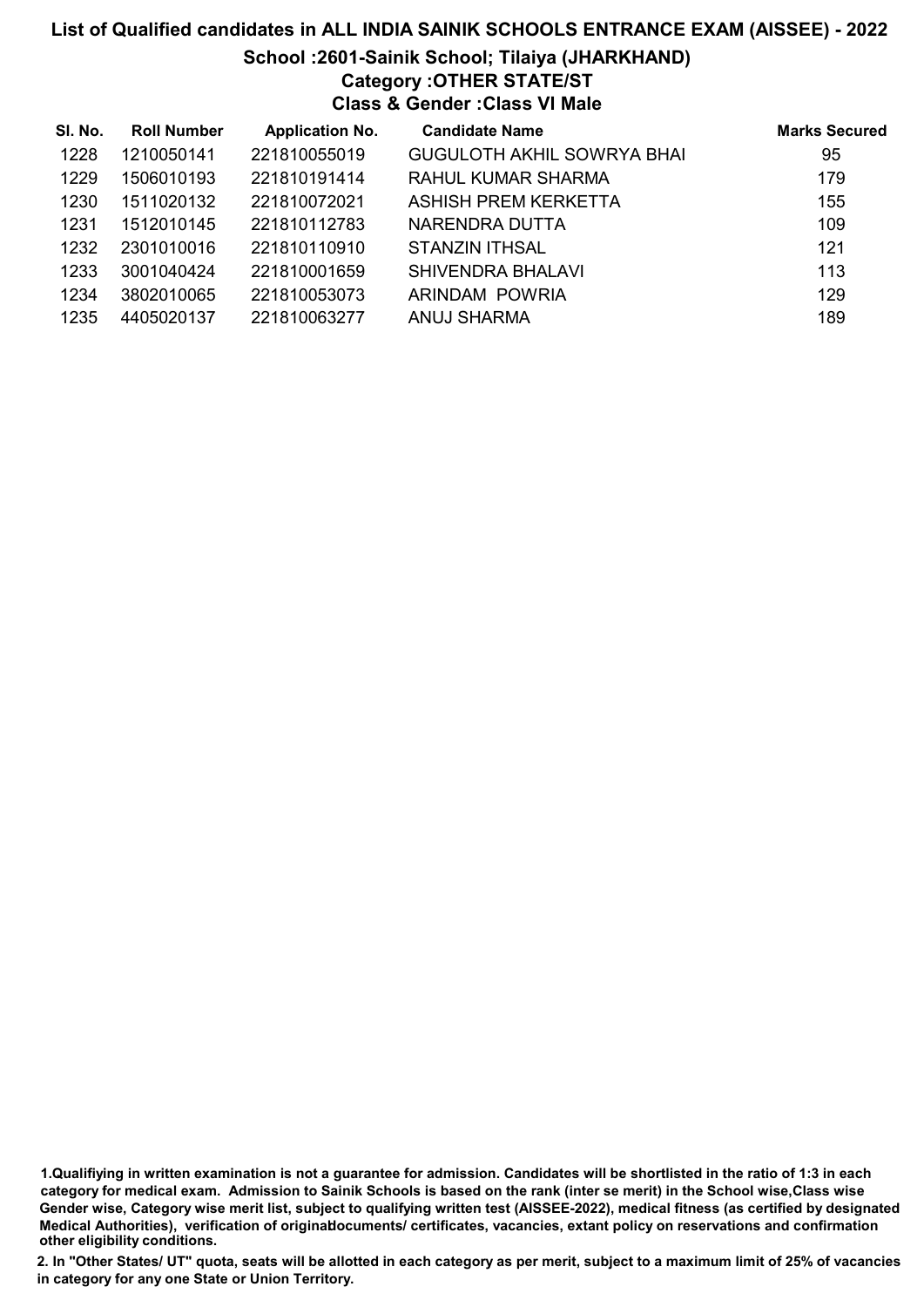### School :2601-Sainik School; Tilaiya (JHARKHAND)

Category :OTHER STATE/OBC

Class & Gender :Class VI Male

| SI. No. | <b>Roll Number</b> | <b>Application No.</b> | <b>Candidate Name</b>       | <b>Marks Secured</b> |
|---------|--------------------|------------------------|-----------------------------|----------------------|
| 1236    | 1210050010         | 221810046348           | <b>BHASA GOVARDHAN GOUD</b> | 192                  |
| 1237    | 1213010192         | 221810033960           | <b>KOTA BARGHAV SAI</b>     | 129                  |
| 1238    | 1213030112         | 221810018664           | <b>BOGI GOWTHAM</b>         | 223                  |
| 1239    | 1403010187         | 221810014804           | <b>ABHIMAN YADAV</b>        | 223                  |
| 1240    | 1404010065         | 221810117693           | <b>SHAURYA RAJ PRASAD</b>   | 220                  |
| 1241    | 1501010045         | 221810096551           | <b>ABHISHEK RAJ</b>         | 218                  |
| 1242    | 1501010076         | 221810107692           | <b>ABHINAV ANAND</b>        | 212                  |
| 1243    | 1501010242         | 221810091988           | <b>LUV KUMAR</b>            | 231                  |
| 1244    | 1501010246         | 221810185409           | <b>ADITYA KUMAR</b>         | 124                  |
| 1245    | 1501010277         | 221810076230           | <b>ALOK KUMAR</b>           | 213                  |
| 1246    | 1501010280         | 221810132930           | <b>AANAND KUMAR</b>         | 217                  |
| 1247    | 1501010347         | 221810078491           | <b>GOLU KUMAR</b>           | 176                  |
| 1248    | 1501010427         | 221810176214           | <b>NEWTAN KUMAR</b>         | 170                  |
| 1249    | 1501010430         | 221810023324           | <b>ABHASH</b>               | 145                  |
| 1250    | 1501010435         | 221810153044           | <b>ANSHU KUMAR</b>          | 221                  |
| 1251    | 1501010444         | 221810023364           | <b>ASHPARSH</b>             | 128                  |
| 1252    | 1501010452         | 221810115974           | <b>ANIMESH BHUSHAN</b>      | 193                  |
| 1253    | 1501010558         | 221810021387           | <b>ARNAV</b>                | 225                  |
| 1254    | 1501010589         | 221810152268           | <b>PREM KUMAR</b>           | 212                  |
| 1255    | 1501010607         | 221810098209           | <b>KALYAN KUMAR</b>         | 232                  |
| 1256    | 1502010036         | 221810042251           | <b>HARSH KUMAR</b>          | 148                  |
| 1257    | 1502010069         | 221810048423           | <b>DEEPANKAR BHARTI</b>     | 214                  |
| 1258    | 1502010096         | 221810121194           | <b>SHAKSHAM KUMAR</b>       | 243                  |
| 1259    | 1502010105         | 221810001135           | PRANAY CHAURASIA            | 262                  |
| 1260    | 1502010107         | 221810114245           | ANUJ KUMAR ARYAN            | 135                  |
| 1261    | 1502010112         | 221810177755           | <b>MISANSHU HIMESH</b>      | 172                  |
| 1262    | 1502010140         | 221810039176           | <b>ROCKY RAJ</b>            | 219                  |
| 1263    | 1502010179         | 221810157488           | <b>RAINBOW YADAV</b>        | 126                  |
| 1264    | 1502010208         | 221810101689           | <b>ANIKET KUMAR</b>         | 199                  |
| 1265    | 1502010235         | 221810124990           | <b>KESHAV ANAND</b>         | 212                  |
| 1266    | 1502010254         | 221810124551           | <b>ADVAIT ANAND</b>         | 210                  |
| 1267    | 1502010276         | 221810027032           | <b>KRISHNA KUMAR</b>        | 242                  |
| 1268    | 1502010382         | 221810141296           | <b>SHIVANSHU RAJ</b>        | 216                  |
| 1269    | 1502010408         | 221810024508           | <b>KAVISH RAJ</b>           | 190                  |
| 1270    | 1502010444         | 221810072959           | <b>DIVYANAND JEE</b>        | 185                  |
| 1271    | 1503010045         | 221810060030           | <b>KUMAR SATYAM</b>         | 238                  |
| 1272    | 1503010055         | 221810062850           | <b>ADITYA KUMAR</b>         | 253                  |
| 1273    | 1503010108         | 221810048852           | PIYUSH KUMAR MAURYA         | 238                  |
| 1274    | 1503010155         | 221810159993           | <b>VIVEKANAND YADAV</b>     | 127                  |
| 1275    | 1503010323         | 221810140809           | <b>RUPESH KUMAR</b>         | 148                  |
| 1276    | 1503020032         | 221810117141           | <b>PRINCE KUMAR</b>         | 133                  |
| 1277    | 1503020083         | 221810121782           | <b>SHUBHAM KUMAR</b>        | 208                  |
| 1278    | 1503020158         | 221810136584           | <b>RANDHEER KUMAR</b>       | 216                  |

1.Qualifiying in written examination is not a guarantee for admission. Candidates will be shortlisted in the ratio of 1:3 in each category for medical exam. Admission to Sainik Schools is based on the rank (inter se merit) in the School wise,Class wise Gender wise, Category wise merit list, subject to qualifying written test (AISSEE-2022), medical fitness (as certified by designated Medical Authorities), verification of originablocuments/ certificates, vacancies, extant policy on reservations and confirmation other eligibility conditions.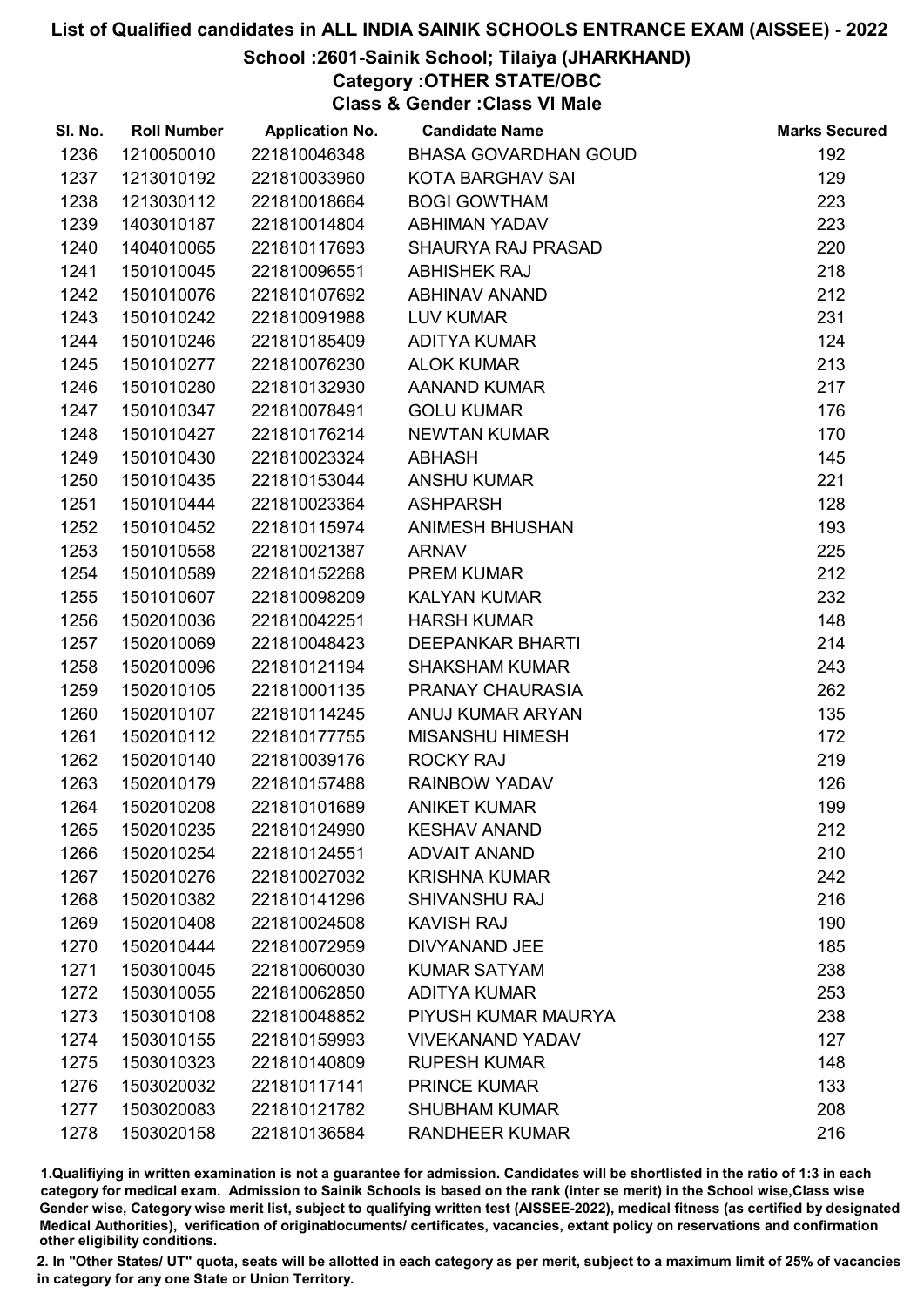### School :2601-Sainik School; Tilaiya (JHARKHAND)

Category :OTHER STATE/OBC

Class & Gender :Class VI Male

| SI. No. | <b>Roll Number</b> | <b>Application No.</b> | <b>Candidate Name</b>         | <b>Marks Secured</b> |
|---------|--------------------|------------------------|-------------------------------|----------------------|
| 1279    | 1503020190         | 221810108165           | <b>SUMIT KUMAR</b>            | 187                  |
| 1280    | 1504010052         | 221810078470           | <b>SATYAM KUMAR SINGH</b>     | 252                  |
| 1281    | 1504010098         | 221810137492           | <b>KUMAR PRINCE</b>           | 177                  |
| 1282    | 1504010223         | 221810080048           | <b>HARDIK KUMAR</b>           | 187                  |
| 1283    | 1504010227         | 221810168858           | <b>SAURAV KUMAR</b>           | 125                  |
| 1284    | 1504010245         | 221810053549           | <b>SHIVAM KUMAR</b>           | 222                  |
| 1285    | 1504020016         | 221810180622           | PRAKSHIT KUMAR                | 220                  |
| 1286    | 1504020055         | 221810057933           | <b>AYUSH MAHASETH</b>         | 163                  |
| 1287    | 1504020077         | 221810028904           | <b>ADITYA RAJ</b>             | 213                  |
| 1288    | 1504020138         | 221810136546           | <b>RISHI SHEKHAR</b>          | 248                  |
| 1289    | 1504020162         | 221810185017           | <b>NAMAN KUMAR</b>            | 166                  |
| 1290    | 1504020168         | 221810031237           | PRIYANSHU RAJ                 | 170                  |
| 1291    | 1504020178         | 221810023657           | <b>SHIVAM KUMAR</b>           | 265                  |
| 1292    | 1504020184         | 221810187397           | <b>SHUBHAM KUMAR</b>          | 148                  |
| 1293    | 1505010035         | 221810177870           | <b>UDBHAV</b>                 | 217                  |
| 1294    | 1505010037         | 221810135180           | <b>RANJAN KUMAR</b>           | 189                  |
| 1295    | 1505010052         | 221810117211           | <b>ANKIT KUMAR</b>            | 171                  |
| 1296    | 1505010098         | 221810117512           | <b>SHRESTH</b>                | 192                  |
| 1297    | 1505010124         | 221810008952           | <b>RAUSHAN KUMAR</b>          | 240                  |
| 1298    | 1505010137         | 221810115382           | UTTKARSH CHANDRA              | 151                  |
| 1299    | 1505010211         | 221810082244           | <b>VICKY KUMAR</b>            | 194                  |
| 1300    | 1505010234         | 221810128894           | <b>DEEPAK KUMAR</b>           | 199                  |
| 1301    | 1505010328         | 221810112417           | <b>ADITYA RAJ</b>             | 212                  |
| 1302    | 1505010341         | 221810028547           | <b>ANSHU KUMAR</b>            | 173                  |
| 1303    | 1505010353         | 221810040177           | <b>KISHAN RAJ</b>             | 174                  |
| 1304    | 1505010381         | 221810065828           | PRAYAN ADHIRAJ                | 232                  |
| 1305    | 1505010382         | 221810086828           | <b>NAVIN BHASKAR</b>          | 248                  |
| 1306    | 1505010438         | 221810100979           | <b>OWAIS MASUD</b>            | 147                  |
| 1307    | 1505010444         | 221810014889           | <b>AADIT KUMAR</b>            | 213                  |
| 1308    | 1505010480         | 221810128250           | <b>BHOLESHWAR KUMAR PRIYE</b> | 154                  |
| 1309    | 1505010515         | 221810150890           | <b>ANIKET KUMAR</b>           | 168                  |
| 1310    | 1505010591         | 221810150991           | <b>RAUSHAN KUMAR</b>          | 208                  |
| 1311    | 1505010611         | 221810017522           | <b>ANIK RAJ</b>               | 124                  |
| 1312    | 1505010622         | 221810093832           | <b>DAKSH RAJ</b>              | 263                  |
| 1313    | 1505010661         | 221810132592           | <b>HARSH KUMAR</b>            | 257                  |
| 1314    | 1505010718         | 221810048993           | <b>AASHIK KUMAR</b>           | 184                  |
| 1315    | 1505010747         | 221810190624           | <b>RAJA KUMAR</b>             | 218                  |
| 1316    | 1505010758         | 221810062444           | <b>SUJIT KUMAR</b>            | 230                  |
| 1317    | 1505010809         | 221810128825           | NAGESHWAR KUMAR PRIYE         | 187                  |
| 1318    | 1505010892         | 221810113286           | <b>SHUBHAM KUMAR PAL</b>      | 122                  |
| 1319    | 1505010920         | 221810101717           | <b>SOURABH ANAND</b>          | 178                  |
| 1320    | 1505011007         | 221810008338           | <b>SONU SARGAM</b>            | 143                  |
| 1321    | 1505011014         | 221810009448           | <b>ANISH KUMAR</b>            | 235                  |

1.Qualifiying in written examination is not a guarantee for admission. Candidates will be shortlisted in the ratio of 1:3 in each category for medical exam. Admission to Sainik Schools is based on the rank (inter se merit) in the School wise,Class wise Gender wise, Category wise merit list, subject to qualifying written test (AISSEE-2022), medical fitness (as certified by designated Medical Authorities), verification of originablocuments/ certificates, vacancies, extant policy on reservations and confirmation other eligibility conditions.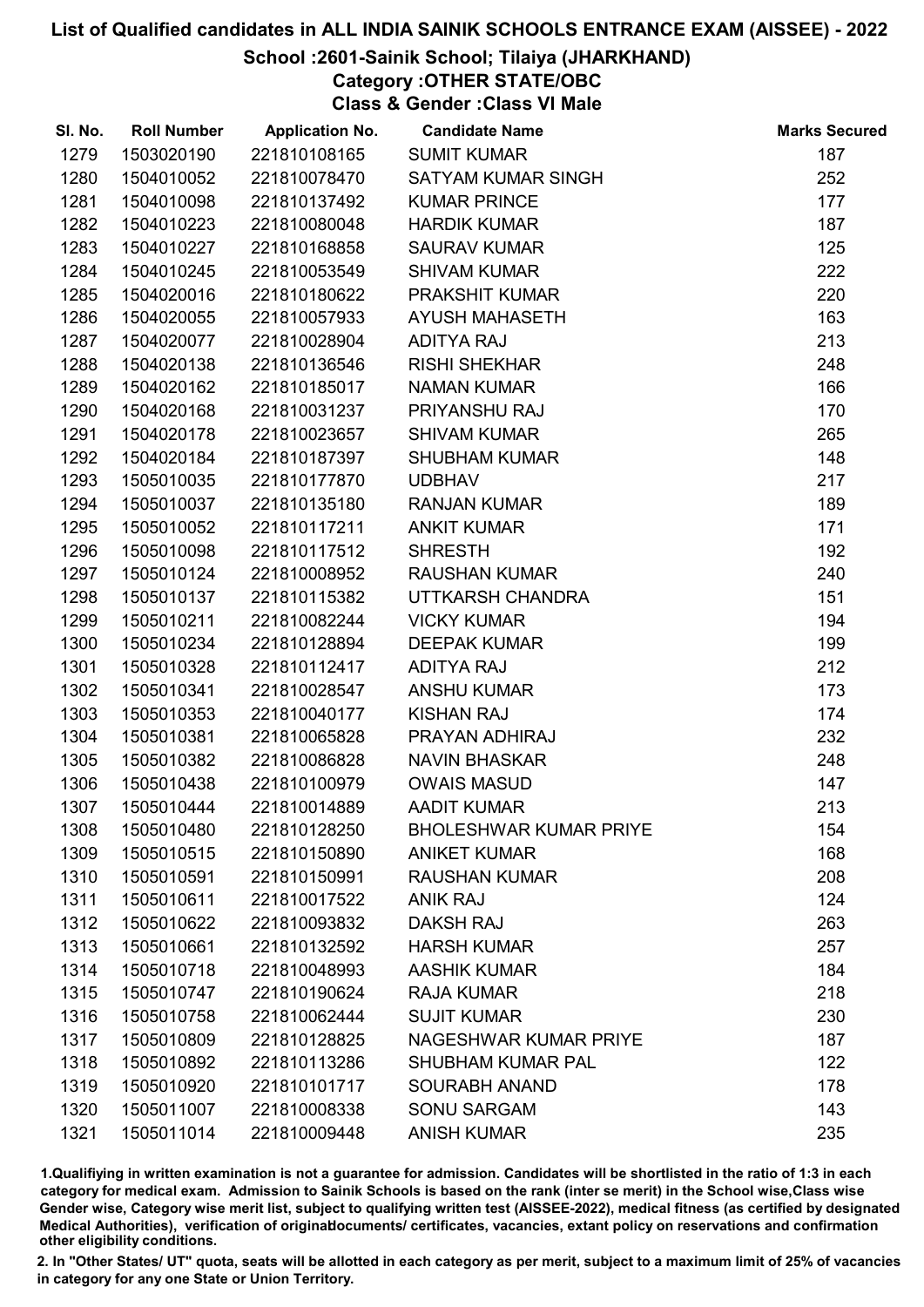### School :2601-Sainik School; Tilaiya (JHARKHAND)

Category :OTHER STATE/OBC

Class & Gender :Class VI Male

| SI. No. | <b>Roll Number</b> | <b>Application No.</b> | <b>Candidate Name</b>    | <b>Marks Secured</b> |
|---------|--------------------|------------------------|--------------------------|----------------------|
| 1322    | 1505011109         | 221810065699           | <b>PRATIK RAJ</b>        | 147                  |
| 1323    | 1506010056         | 221810162721           | <b>SAKSHAM SWARAJ</b>    | 205                  |
| 1324    | 1506010070         | 221810118941           | <b>AVINASH KUMAR</b>     | 210                  |
| 1325    | 1506010132         | 221810101813           | <b>AMITESH KISHORE</b>   | 214                  |
| 1326    | 1506010198         | 221810164524           | <b>ATUL KUMAR</b>        | 170                  |
| 1327    | 1506010206         | 221810051054           | <b>RAVI RANJAN</b>       | 269                  |
| 1328    | 1506010272         | 221810193175           | PRIYANSHU GUPTA          | 234                  |
| 1329    | 1506010323         | 221810052266           | <b>GOLDEN SINGH</b>      | 248                  |
| 1330    | 1506020019         | 221810120590           | <b>AYUSH RAJ</b>         | 189                  |
| 1331    | 1506020176         | 221810179767           | <b>SAMIR KUMAR YADAV</b> | 182                  |
| 1332    | 1506020190         | 221810088648           | <b>DANISH SHAMSUL</b>    | 163                  |
| 1333    | 1506020214         | 221810178159           | <b>ALEKH GOYAL</b>       | 145                  |
| 1334    | 1506020242         | 221810056657           | <b>ALOK KUMAR</b>        | 234                  |
| 1335    | 1506020260         | 221810119797           | <b>MOHIT KUMAR</b>       | 235                  |
| 1336    | 1506020314         | 221810153919           | <b>AYAN ANSARI</b>       | 245                  |
| 1337    | 1507010175         | 221810031366           | <b>KSHITIJ RAJ</b>       | 221                  |
| 1338    | 1507010411         | 221810003978           | <b>SATYAM KUMAR</b>      | 227                  |
| 1339    | 1508010089         | 221810018703           | RAHUL KUMAR CHAURASIYA   | 201                  |
| 1340    | 1508010118         | 221810128824           | <b>MD ARSHAD ALI</b>     | 195                  |
| 1341    | 1508010143         | 221810134835           | NIKUNJ KUMAR GUPTA       | 127                  |
| 1342    | 1508010269         | 221810162500           | <b>RAHUL KUMAR</b>       | 231                  |
| 1343    | 1508010389         | 221810106342           | <b>AMARDEEP</b>          | 182                  |
| 1344    | 1509010120         | 221810104503           | <b>GAURAV KUMAR</b>      | 203                  |
| 1345    | 1509020059         | 221810005050           | <b>RISHAV KUMAR</b>      | 191                  |
| 1346    | 1509020060         | 221810116050           | PRIYANSHU KUMAR          | 183                  |
| 1347    | 1509020128         | 221810029301           | <b>PRANAMY KUMAR</b>     | 220                  |
| 1348    | 1509020152         | 221810062221           | <b>RUDRANSH RAJ</b>      | 183                  |
| 1349    | 1509020169         | 221810089731           | UJJAWAL KUMAR CHAUDHARY  | 269                  |
| 1350    | 1509020218         | 221810138961           | AADIJAY KRISHNA          | 262                  |
| 1351    | 1509020297         | 221810103884           | <b>SAURAV KUMAR</b>      | 251                  |
| 1352    | 1509020383         | 221810143417           | <b>ABHINAV ANAND</b>     | 215                  |
| 1353    | 1509030043         | 221810162752           | <b>KRISHNA KUMAR</b>     | 209                  |
| 1354    | 1509030231         | 221810111093           | <b>SUNDRAM KUMAR</b>     | 168                  |
| 1355    | 1509030249         | 221810038304           | <b>AATISH KUMAR</b>      | 233                  |
| 1356    | 1509030253         | 221810185504           | <b>ADITYA RAJ</b>        | 220                  |
| 1357    | 1509030276         | 221810124234           | <b>ABHINAY GUPTA</b>     | 237                  |
| 1358    | 1509030344         | 221810114394           | <b>AKSHIT</b>            | 201                  |
| 1359    | 1509030409         | 221810127255           | <b>MD AYAN ANSARI</b>    | 151                  |
| 1360    | 1509040018         | 221810185626           | <b>DIVYANSHU KUMAR</b>   | 195                  |
| 1361    | 1509040259         | 221810033228           | <b>GAURAV KUMAR</b>      | 239                  |
| 1362    | 1509040359         | 221810080019           | <b>UTKARSH KUMAR</b>     | 220                  |
| 1363    | 1509040410         | 221810026059           | <b>VAIBHAV KESARI</b>    | 238                  |
| 1364    | 1510010014         | 221810174720           | <b>BHAVAN RAJ ROUNAK</b> | 230                  |

1.Qualifiying in written examination is not a guarantee for admission. Candidates will be shortlisted in the ratio of 1:3 in each category for medical exam. Admission to Sainik Schools is based on the rank (inter se merit) in the School wise,Class wise Gender wise, Category wise merit list, subject to qualifying written test (AISSEE-2022), medical fitness (as certified by designated Medical Authorities), verification of originablocuments/ certificates, vacancies, extant policy on reservations and confirmation other eligibility conditions.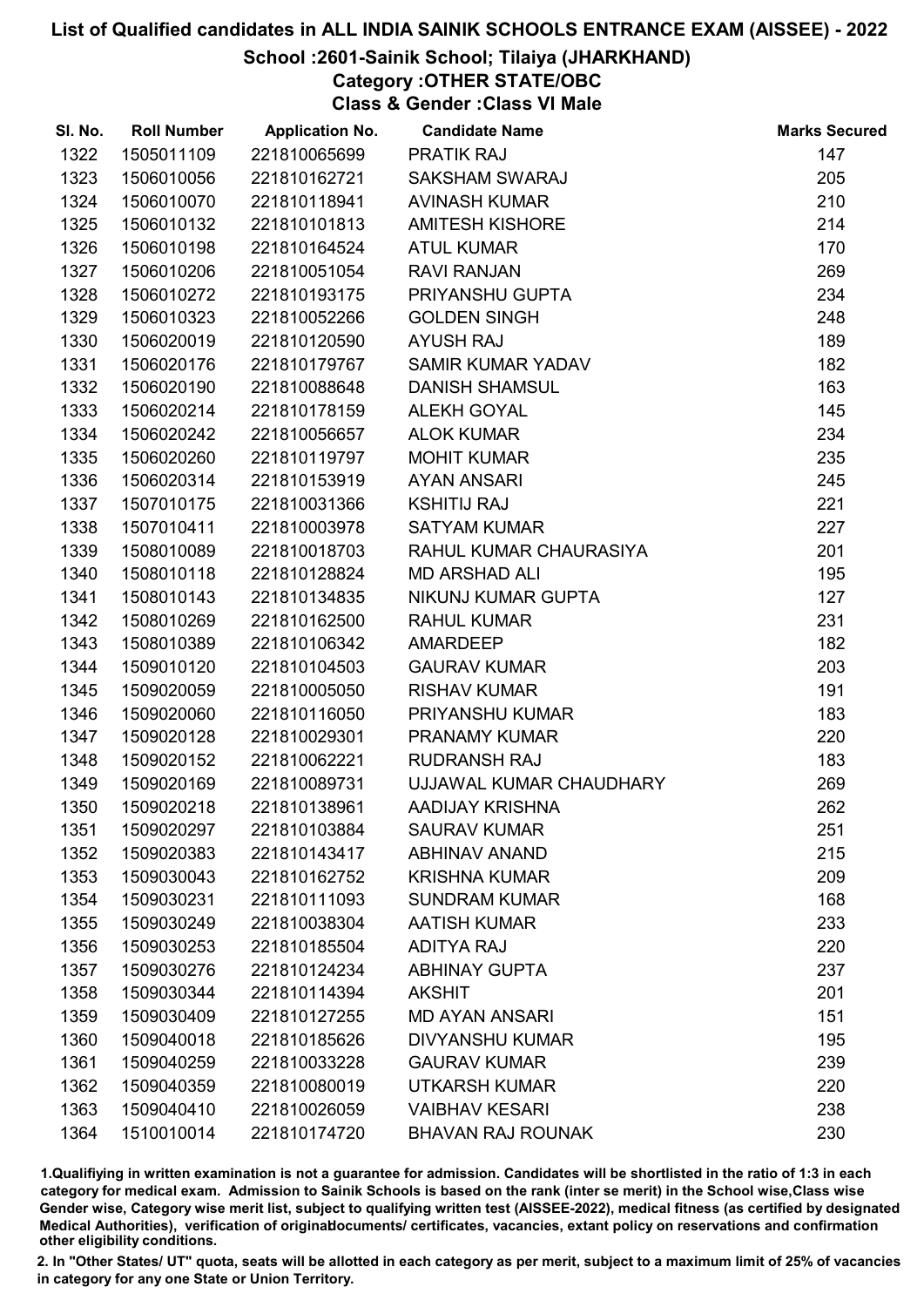### School :2601-Sainik School; Tilaiya (JHARKHAND)

Category :OTHER STATE/OBC

Class & Gender :Class VI Male

| SI. No. | <b>Roll Number</b> | <b>Application No.</b> | <b>Candidate Name</b>     |    | <b>Marks Secured</b> |
|---------|--------------------|------------------------|---------------------------|----|----------------------|
| 1365    | 1510010025         | 221810015440           | <b>ABHISHEK KUMAR</b>     |    | 226                  |
| 1366    | 1510010146         | 221810171572           | <b>SHUBHAM RAJ</b>        |    | 250                  |
| 1367    | 1510010191         | 221810172083           | <b>AMAN RAJ</b>           |    | 214                  |
| 1368    | 1510010211         | 221810150024           | <b>BITTU VAGHEL</b>       |    | 246                  |
| 1369    | 1510010224         | 221810158734           | <b>ANSHU RAJ</b>          |    | 214                  |
| 1370    | 1510020006         | 221810028700           | <b>ANANT KUMAR</b>        |    | 224                  |
| 1371    | 1510020029         | 221810031930           | ANUBHAV ANAND             |    | 211                  |
| 1372    | 1510020054         | 221810056980           | <b>SAHIL KUMAR</b>        | CG | 200                  |
| 1373    | 1510020091         | 221810139851           | <b>SATYAM KUMAR</b>       |    | 226                  |
| 1374    | 1510020097         | 221810126861           | <b>GULSHAN KUMAR</b>      |    | 204                  |
| 1375    | 1510020115         | 221810119212           | <b>KRITESHWAR RAJ</b>     |    | 160                  |
| 1376    | 1510020147         | 221810008562           | <b>SUMAN KUMAR</b>        |    | 255                  |
| 1377    | 1510020150         | 221810167072           | <b>AYUSH KUMAR</b>        |    | 177                  |
| 1378    | 1510020190         | 221810173306           | <b>AMAN KUMAR</b>         |    | 223                  |
| 1379    | 1510020205         | 221810161026           | <b>SAURAV KUMAR</b>       |    | 274                  |
| 1380    | 1510020222         | 221810071566           | <b>HEMANT KUMAR</b>       |    | 218                  |
| 1381    | 1510020282         | 221810083418           | <b>AASHISH RAJ</b>        |    | 262                  |
| 1382    | 1510030005         | 221810177203           | <b>AMAN RAJ</b>           |    | 129                  |
| 1383    | 1510030125         | 221810159555           | <b>ABHISHEK KUMAR</b>     |    | 138                  |
| 1384    | 1510030135         | 221810030765           | ADITYA PRAKASH            |    | 215                  |
| 1385    | 1510030136         | 221810021375           | <b>RAUNIT RAUSHAN</b>     |    | 246                  |
| 1386    | 1510030162         | 221810064116           | <b>RAHUL KUMAR</b>        |    | 209                  |
| 1387    | 1510030177         | 221810123646           | <b>ANKIT RAJ</b>          |    | 214                  |
| 1388    | 1510030220         | 221810193237           | YUVRAJ GUPTA              |    | 270                  |
| 1389    | 1510030246         | 221810060587           | <b>KRISHNA KANT KUMAR</b> |    | 213                  |
| 1390    | 1510030249         | 221810182397           | <b>SHIVAM KUMAR</b>       |    | 199                  |
| 1391    | 1510030254         | 221810045408           | <b>HEMANT VIJAY</b>       |    | 190                  |
| 1392    | 1510030334         | 221810125349           | <b>JALAJ KUMAR</b>        |    | 230                  |
| 1393    | 1511020058         | 221810182650           | <b>PRINCE KUMAR</b>       |    | 192                  |
| 1394    | 1511020085         | 221810123670           | <b>AMAN RAJ</b>           |    | 236                  |
| 1395    | 1511020091         | 221810082280           | <b>ANKIT RAJ</b>          |    | 259                  |
| 1396    | 1511020158         | 221810189541           | <b>GANESH KUMAR</b>       |    | 173                  |
| 1397    | 1511020169         | 221810018451           | <b>SUDHANSHU RAJ</b>      |    | 216                  |
| 1398    | 1511020176         | 221810113461           | <b>SUMIT KUMAR</b>        |    | 208                  |
| 1399    | 1511020192         | 221810163771           | <b>SANJIT KUMAR</b>       |    | 198                  |
| 1400    | 1511020244         | 221810137122           | <b>SHRAWAN KUMAR</b>      |    | 213                  |
| 1401    | 1511020256         | 221810007332           | <b>ANKIT RANJAN</b>       |    | 198                  |
| 1402    | 1511020289         | 221810092372           | <b>UJJWAL KUMAR</b>       |    | 131                  |
| 1403    | 1511020293         | 221810125672           | <b>RUDRA PRATAP SINGH</b> |    | 228                  |
| 1404    | 1511020495         | 221810118624           | <b>SAURAV KUMAR</b>       |    | 217                  |
| 1405    | 1511030003         | 221810156474           | <b>AMIT AMAN</b>          |    | 220                  |
| 1406    | 1511030072         | 221810136635           | <b>VIKASH KUMAR</b>       |    | 249                  |
| 1407    | 1511030096         | 221810133255           | <b>BRAJESH KUMAR PAL</b>  |    | 159                  |

1.Qualifiying in written examination is not a guarantee for admission. Candidates will be shortlisted in the ratio of 1:3 in each category for medical exam. Admission to Sainik Schools is based on the rank (inter se merit) in the School wise,Class wise Gender wise, Category wise merit list, subject to qualifying written test (AISSEE-2022), medical fitness (as certified by designated Medical Authorities), verification of originablocuments/ certificates, vacancies, extant policy on reservations and confirmation other eligibility conditions.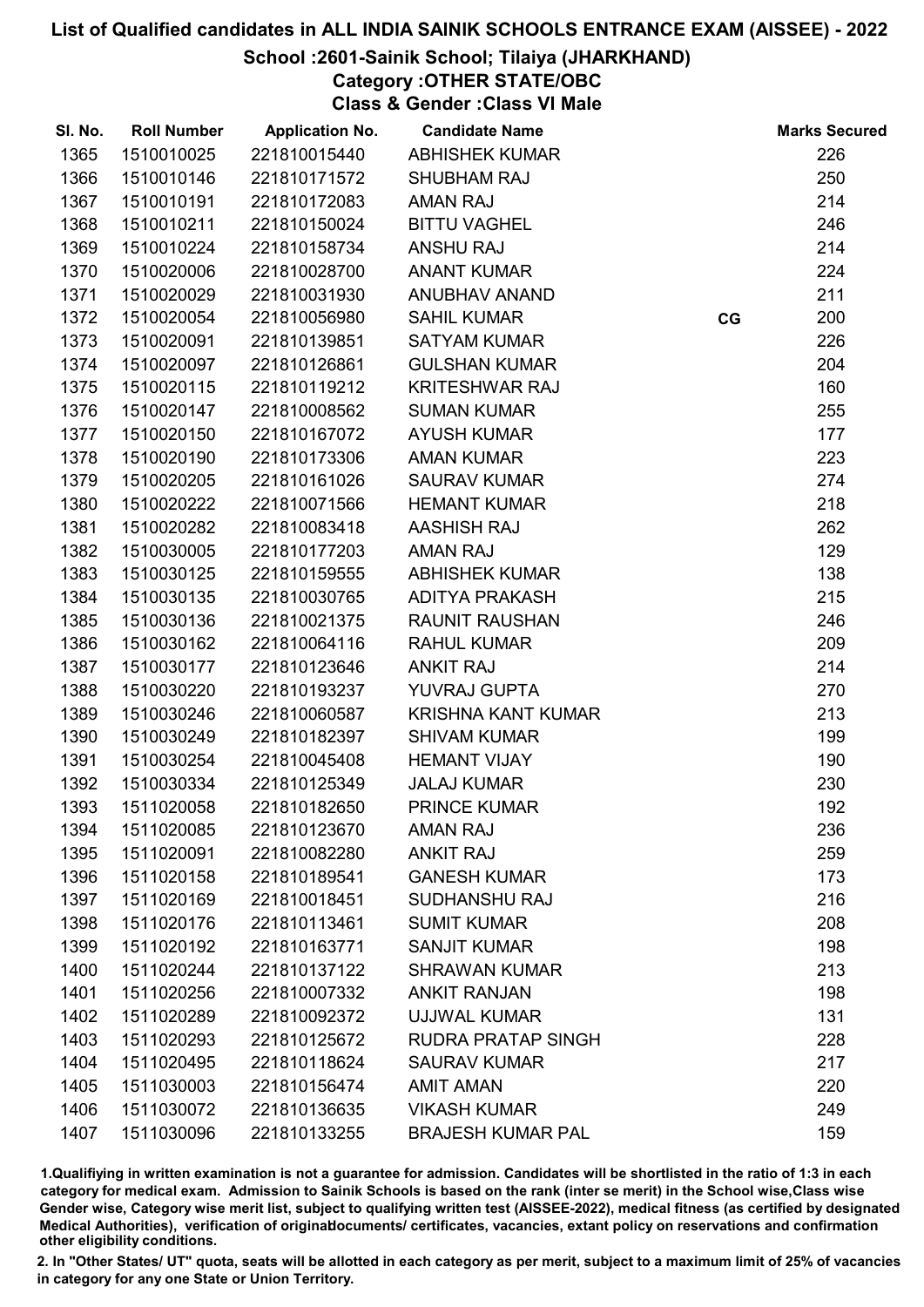### School :2601-Sainik School; Tilaiya (JHARKHAND)

Category :OTHER STATE/OBC

Class & Gender :Class VI Male

| SI. No. | <b>Roll Number</b> | <b>Application No.</b> | <b>Candidate Name</b>    | <b>Marks Secured</b> |
|---------|--------------------|------------------------|--------------------------|----------------------|
| 1408    | 1511030136         | 221810137775           | <b>ABHINAV GAURAV</b>    | 219                  |
| 1409    | 1511030171         | 221810128116           | <b>RAHUL KUMAR SINGH</b> | 150                  |
| 1410    | 1511030247         | 221810192576           | <b>ROHIT KUMAR</b>       | 166                  |
| 1411    | 1511030371         | 221810055377           | <b>SUMIT KUMAR</b>       | 167                  |
| 1412    | 1511030480         | 221810071558           | <b>AMAN RAJ</b>          | 137                  |
| 1413    | 1511040052         | 221810132620           | PIYUSH NAYAK             | 145                  |
| 1414    | 1511040058         | 221810075130           | JYNANENDRA KUMAR         | 203                  |
| 1415    | 1511040093         | 221810098450           | <b>CHITRANSH RAJ</b>     | 236                  |
| 1416    | 1511040346         | 221810013288           | DE BROGLIE               | 236                  |
| 1417    | 1511040419         | 221810082049           | <b>RITESH RAJ</b>        | 227                  |
| 1418    | 1511050090         | 221810132772           | <b>NEHAL KESHRI</b>      | 134                  |
| 1419    | 1511050134         | 221810060203           | <b>SHUBHAM KUMAR</b>     | 158                  |
| 1420    | 1511050193         | 221810008043           | <b>ANMOL SINGH</b>       | 248                  |
| 1421    | 1511050338         | 221810074234           | <b>RITIK RAJ</b>         | 192                  |
| 1422    | 1511060016         | 221810043535           | ADITYA RAJ RATNAM        | 250                  |
| 1423    | 1511060041         | 221810010155           | <b>HIMANSHU YADAV</b>    | 218                  |
| 1424    | 1511060075         | 221810009875           | SHIVANSH SHEKHAR DINKAR  | 235                  |
| 1425    | 1511060134         | 221810046626           | <b>SACHIN KUMAR</b>      | 181                  |
| 1426    | 1511060166         | 221810098746           | SUDHANSHU RAJ            | 181                  |
| 1427    | 1511060209         | 221810085376           | <b>VIVEKANAND PRASAD</b> | 149                  |
| 1428    | 1511060280         | 221810143817           | SIDDHARTHA KUMAR         | 187                  |
| 1429    | 1511060302         | 221810019827           | <b>UTSAV KUMAR</b>       | 173                  |
| 1430    | 1511060394         | 221810149877           | PIYUSH KUMAR             | 176                  |
| 1431    | 1511060402         | 221810155287           | <b>ANURAG KUMAR</b>      | 123                  |
| 1432    | 1511060462         | 221810027618           | <b>ANSH RAJ</b>          | 140                  |
| 1433    | 1512010122         | 221810100613           | AADESH KUMAR             | 168                  |
| 1434    | 1512010181         | 221810119884           | <b>VIKASH KUMAR</b>      | 207                  |
| 1435    | 1512010204         | 221810092945           | <b>ARYAN RAJ</b>         | 250                  |
| 1436    | 1512010332         | 221810134559           | <b>MD SHAHNAWAJ</b>      | 207                  |
| 1437    | 1512020175         | 221810153177           | <b>TEJASH KUMAR</b>      | 194                  |
| 1438    | 1512020230         | 221810063849           | <b>ADITYA KUMAR</b>      | 244                  |
| 1439    | 1513010020         | 221810123540           | <b>BITU KUMAR</b>        | 231                  |
| 1440    | 1513010023         | 221810064640           | NAVNEET RAJ              | 198                  |
| 1441    | 1513010134         | 221810046092           | <b>PRADEEP KUMAR</b>     | 202                  |
| 1442    | 1513010141         | 221810148003           | ANANT SHAMARTH GUPTA     | 144                  |
| 1443    | 1513010177         | 221810041953           | <b>ABHIJEET KUMAR</b>    | 239                  |
| 1444    | 1513010198         | 221810108004           | <b>KRISHNA KUMAR</b>     | 191                  |
| 1445    | 1513010238         | 221810132294           | <b>RAJ KUMAR</b>         | 166                  |
| 1446    | 1513010248         | 221810079815           | <b>RAUNAK RAJ</b>        | 134                  |
| 1447    | 1513020106         | 221810098466           | ADITYA RAJ MAURYA        | 199                  |
| 1448    | 1513020232         | 221810162197           | <b>PRINCE KUMAR</b>      | 178                  |
| 1449    | 1513020261         | 221810136398           | <b>BHANU PRATAP</b>      | 138                  |
| 1450    | 1513020281         | 221810146049           | <b>RANJEET KUMAR</b>     | 137                  |

1.Qualifiying in written examination is not a guarantee for admission. Candidates will be shortlisted in the ratio of 1:3 in each category for medical exam. Admission to Sainik Schools is based on the rank (inter se merit) in the School wise,Class wise Gender wise, Category wise merit list, subject to qualifying written test (AISSEE-2022), medical fitness (as certified by designated Medical Authorities), verification of originablocuments/ certificates, vacancies, extant policy on reservations and confirmation other eligibility conditions.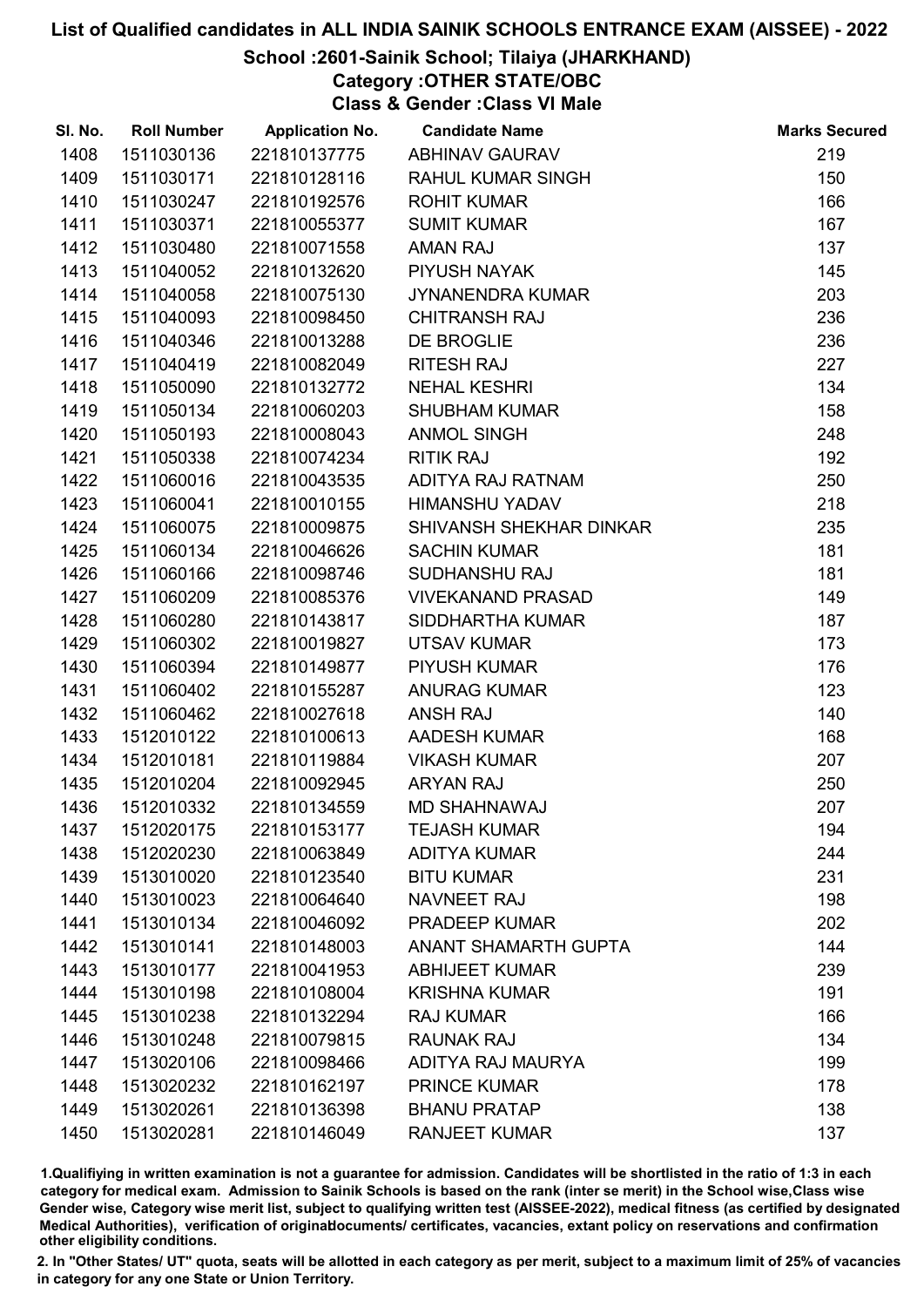### School :2601-Sainik School; Tilaiya (JHARKHAND)

Category :OTHER STATE/OBC

Class & Gender :Class VI Male

| SI. No. | <b>Roll Number</b> | <b>Application No.</b> | <b>Candidate Name</b>     |    | <b>Marks Secured</b> |
|---------|--------------------|------------------------|---------------------------|----|----------------------|
| 1451    | 1514010144         | 221810129618           | <b>GAURAV KUMAR YADAV</b> |    | 170                  |
| 1452    | 1705020184         | 221810159935           | PIYUSH RANJAN             |    | 175                  |
| 1453    | 2301010102         | 221810049380           | ROMIT PRASAD              |    | 237                  |
| 1454    | 2301020106         | 221810108772           | <b>BHASKER</b>            |    | 156                  |
| 1455    | 2303030350         | 221810041795           | <b>AYUSH</b>              |    | 145                  |
| 1456    | 2601010053         | 221810061906           | <b>PRINCE KUMAR</b>       |    | 172                  |
| 1457    | 2601010110         | 221810111825           | <b>MANISH KUMAR</b>       |    | 250                  |
| 1458    | 2601010114         | 221810120367           | <b>AMIT KUMAR</b>         |    | 172                  |
| 1459    | 2603010057         | 221810117148           | <b>ANAND KUMAR</b>        |    | 160                  |
| 1460    | 2604010024         | 221810116553           | <b>AYUSH RANJAN</b>       |    | 156                  |
| 1461    | 2605010034         | 221810071592           | <b>SRIJAN SUMAN</b>       |    | 223                  |
| 1462    | 2606010109         | 221810092484           | <b>DHIRAJ KUMAR</b>       |    | 145                  |
| 1463    | 2606010148         | 221810089189           | <b>MADHAV RAJ</b>         |    | 262                  |
| 1464    | 2607010041         | 221810058875           | <b>ADITYA RAJ</b>         |    | 227                  |
| 1465    | 2607010054         | 221810120308           | <b>ABHIJEET PATEL</b>     |    | 178                  |
| 1466    | 2609010112         | 221810089977           | <b>HIMANSHU VERMA</b>     |    | 146                  |
| 1467    | 2610010016         | 221810118211           | SHRESTH YADUVANSHI        |    | 123                  |
| 1468    | 2610010039         | 221810177002           | <b>SUJAY PRAKASH</b>      |    | 157                  |
| 1469    | 2610010053         | 221810172072           | <b>ABHIJIT KUMAR</b>      |    | 216                  |
| 1470    | 2610010075         | 221810169324           | <b>RAJHANSH KUMAR</b>     |    | 257                  |
| 1471    | 2610010115         | 221810155636           | <b>NANDLAL KUMAR</b>      |    | 229                  |
| 1472    | 2610010181         | 221810166198           | <b>ANKUSH RAJ</b>         |    | 253                  |
| 1473    | 2611010027         | 221810141390           | <b>SURAJ KUMAR</b>        |    | 236                  |
| 1474    | 2611010071         | 221810195192           | <b>ABHISHEK KUMAR</b>     |    | 180                  |
| 1475    | 2611010075         | 221810190423           | <b>ROBIN RAJ</b>          |    | 128                  |
| 1476    | 2611010107         | 221810137884           | <b>AYUSH RAJ</b>          |    | 175                  |
| 1477    | 2611010142         | 221810168166           | <b>NAVEEN KUMAR</b>       |    | 222                  |
| 1478    | 2611010200         | 221810073529           | <b>RAHUL KUMAR</b>        |    | 208                  |
| 1479    | 2611010207         | 221810028559           | <b>SAHIL KUMAR</b>        |    | 163                  |
| 1480    | 2612010052         | 221810033951           | ASHUTOSH KUMAR MAURYA     |    | 194                  |
| 1481    | 2612010104         | 221810060982           | <b>ANUBHAV RAJ SINGH</b>  |    | 127                  |
| 1482    | 2612010156         | 221810006804           | <b>DEEPANSHU YADAV</b>    |    | 147                  |
| 1483    | 2612010397         | 221810117916           | <b>DEEPAK KUMAR</b>       |    | 235                  |
| 1484    | 2703020141         | 221810129034           | <b>SHUBHAM RAJ</b>        |    | 151                  |
| 1485    | 2708020036         | 221810100070           | <b>SOMJIT</b>             |    | 184                  |
| 1486    | 3001020004         | 221810132400           | <b>RIDIT RAI</b>          |    | 179                  |
| 1487    | 3002010150         | 221810034631           | SHUDHANSHU PRAJAPATI      |    | 193                  |
| 1488    | 3002020061         | 221810117323           | <b>VIVEK DHAKAR</b>       |    | 125                  |
| 1489    | 3002020173         | 221810116434           | <b>ADITYA SINGH</b>       |    | 225                  |
| 1490    | 3002020402         | 221810018636           | <b>KANHAIYA YADAV</b>     |    | 234                  |
| 1491    | 3002030185         | 221810094492           | <b>SHIVAJI GURJAR</b>     |    | 123                  |
| 1492    | 3002030445         | 221810129317           | <b>YOGESH</b>             | AR | 153                  |
| 1493    | 3002030571         | 221810022609           | <b>ANSH YADAV</b>         |    | 144                  |

1.Qualifiying in written examination is not a guarantee for admission. Candidates will be shortlisted in the ratio of 1:3 in each category for medical exam. Admission to Sainik Schools is based on the rank (inter se merit) in the School wise,Class wise Gender wise, Category wise merit list, subject to qualifying written test (AISSEE-2022), medical fitness (as certified by designated Medical Authorities), verification of originablocuments/ certificates, vacancies, extant policy on reservations and confirmation other eligibility conditions.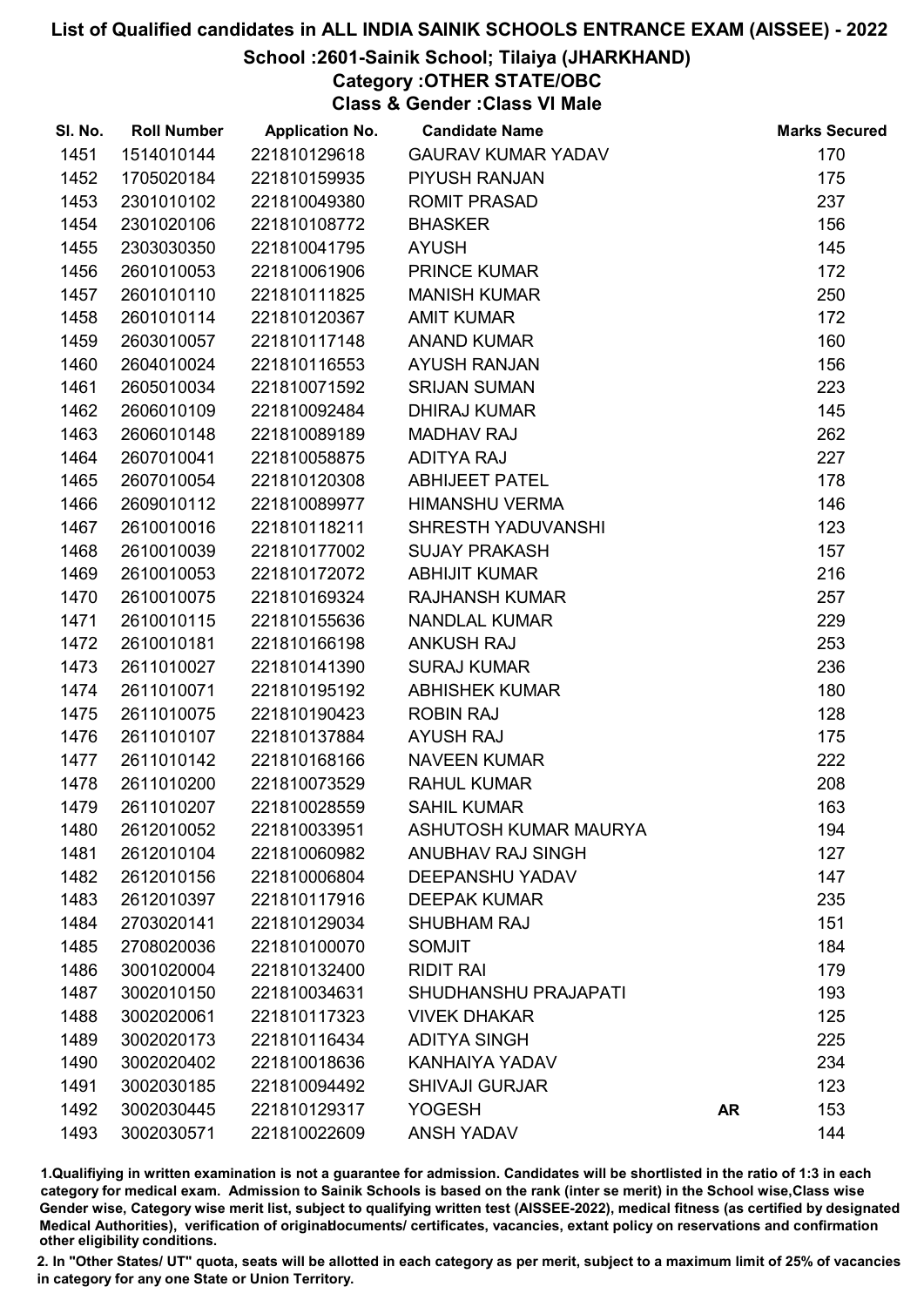### School :2601-Sainik School; Tilaiya (JHARKHAND)

# Category :OTHER STATE/OBC

Class & Gender :Class VI Male

| SI. No. | <b>Roll Number</b> | <b>Application No.</b> | <b>Candidate Name</b>          | <b>Marks Secured</b> |
|---------|--------------------|------------------------|--------------------------------|----------------------|
| 1494    | 3002030690         | 221810087079           | <b>HIMANSU</b>                 | 154                  |
| 1495    | 3003020011         | 221810107900           | AARUSH RAJ                     | 164                  |
| 1496    | 3111010098         | 221810085723           | <b>SUYOG NARENDRA AMRUTKAR</b> | 189                  |
| 1497    | 3901010100         | 221810102302           | <b>MANISH</b>                  | 143                  |
| 1498    | 3901020003         | 221810139200           | <b>DIPANSHU</b>                | 245                  |
| 1499    | 3901020379         | 221810112729           | PRIYANSHU SHARAN               | 127                  |
| 1500    | 3902010171         | 221810031272           | <b>HIMANSHU</b>                | 215                  |
| 1501    | 3902010206         | 221810027326           | <b>SHOURYA BAGHEL</b>          | 213                  |
| 1502    | 3904020475         | 221810173015           | YOGESH GURJAR                  | 190                  |
| 1503    | 3904040214         | 221810006372           | <b>ANSHUL RAJ</b>              | 120                  |
| 1504    | 3904040293         | 221810126433           | <b>AJAY CHOUDHARY</b>          | 172                  |
| 1505    | 3904041097         | 221810068139           | <b>KAPIL GURJAR</b>            | 228                  |
| 1506    | 3905020053         | 221810154932           | PRATEEK JANGIR                 | 152                  |
| 1507    | 3905020073         | 221810027552           | <b>AARAV JAISWAL</b>           | 248                  |
| 1508    | 3905020207         | 221810072153           | <b>RAVI JAKHAR</b>             | 144                  |
| 1509    | 3905020524         | 221810067416           | <b>SATYAM KUMAR</b>            | 126                  |
| 1510    | 3905050112         | 221810147435           | <b>MOHAMMED FARHAN</b>         | 239                  |
| 1511    | 3905060015         | 221810035387           | <b>NITIN</b>                   | 214                  |
| 1512    | 3905060097         | 221810111388           | <b>VINAY KHARINTA</b>          | 155                  |
| 1513    | 3906010643         | 221810009005           | ANKIT CHOUDHARY                | 126                  |
| 1514    | 4201070431         | 221810013889           | RAMAKOLU PUJITH                | 223                  |
| 1515    | 4401010062         | 221810057450           | <b>DILKHUS</b>                 | 134                  |
| 1516    | 4401020110         | 221810133792           | <b>VIJAY PRATAP SINGH</b>      | 145                  |
| 1517    | 4401020225         | 221810017214           | <b>RAVI</b>                    | 151                  |
| 1518    | 4401020260         | 221810048554           | <b>TARUN KUMAR</b>             | 125                  |
| 1519    | 4401020407         | 221810149416           | <b>PRABHAT</b>                 | 129                  |
| 1520    | 4401020418         | 221810017136           | <b>ASHKARAN</b>                | 188                  |
| 1521    | 4401020697         | 221810037239           | <b>ANKUR GANGWAR</b>           | 252                  |
| 1522    | 4401040073         | 221810040465           | YASHASHVI SINGH                | 121                  |
| 1523    | 4402010377         | 221810130879           | <b>ROHAN YADAV</b>             | 164                  |
| 1524    | 4405010080         | 221810006931           | <b>MOHAMMAD SAIF HADISH</b>    | 153                  |
| 1525    | 4405010323         | 221810142106           | <b>RAJNISH VERMA</b>           | 203                  |
| 1526    | 4405010336         | 221810108626           | <b>DESH DEEPAK GUPTA</b>       | 248                  |
| 1527    | 4405020251         | 221810149408           | <b>ROSHAN CHAUHAN</b>          | 192                  |
| 1528    | 4407020229         | 221810073105           | <b>ANSH YADAV</b>              | 183                  |
| 1529    | 4409010300         | 221810048506           | PRASOON SACHAN                 | 197                  |
| 1530    | 4410010142         | 221810125684           | <b>ABHISHEK</b>                | 129                  |
| 1531    | 4410020218         | 221810042422           | <b>ADITYA SHARMA</b>           | 163                  |
| 1532    | 4411020087         | 221810158671           | <b>RAM KUMAR</b>               | 133                  |
| 1533    | 4412020050         | 221810043741           | <b>ATHARV ANANY</b>            | 173                  |
| 1534    | 4412020289         | 221810072927           | <b>ANUSTHAN PRAKASH</b>        | 197                  |
| 1535    | 4602010416         | 221810049867           | RAYAN ARYA                     | 230                  |

1.Qualifiying in written examination is not a guarantee for admission. Candidates will be shortlisted in the ratio of 1:3 in each category for medical exam. Admission to Sainik Schools is based on the rank (inter se merit) in the School wise,Class wise Gender wise, Category wise merit list, subject to qualifying written test (AISSEE-2022), medical fitness (as certified by designated Medical Authorities), verification of originablocuments/ certificates, vacancies, extant policy on reservations and confirmation other eligibility conditions.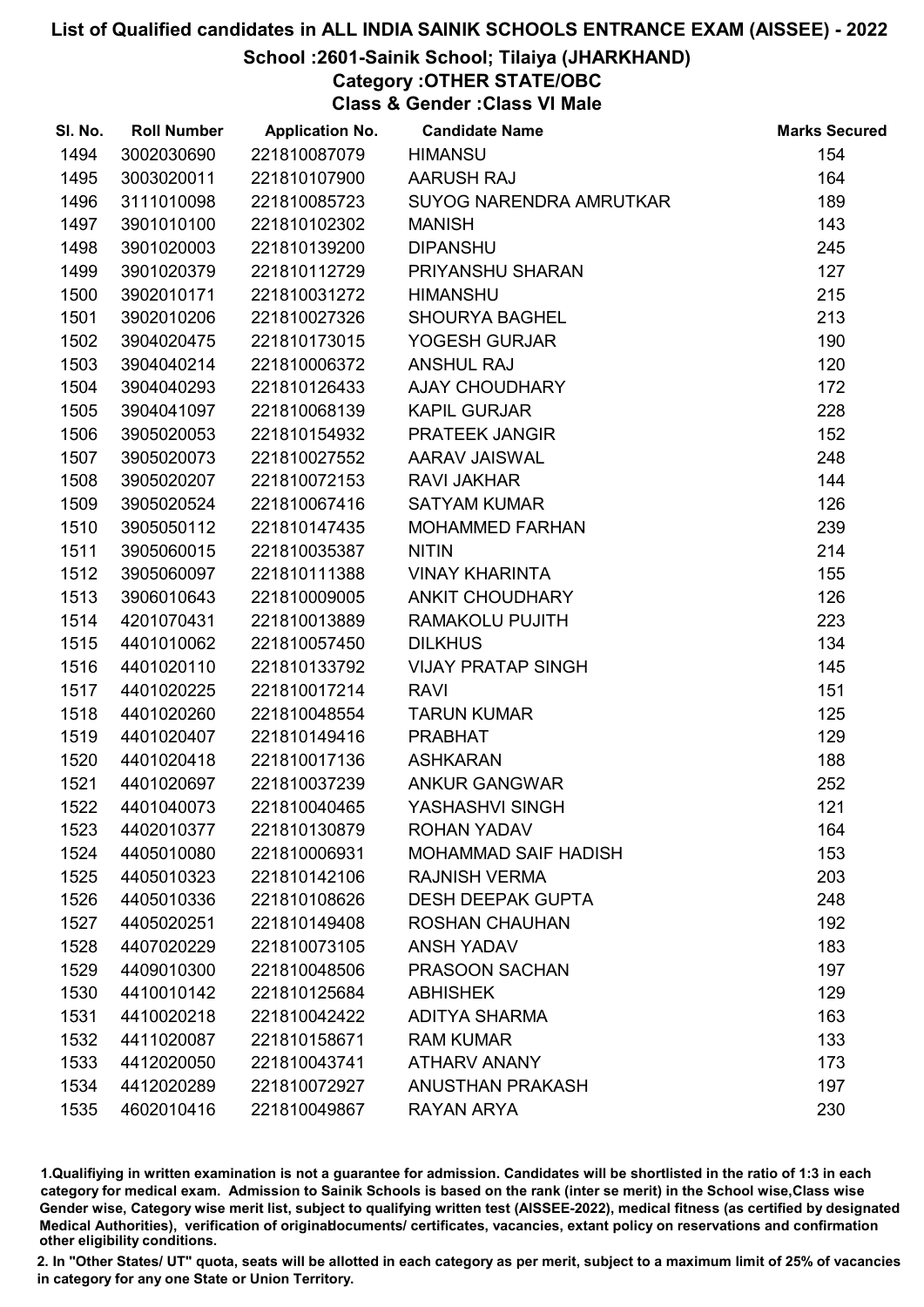### School :2601-Sainik School; Tilaiya (JHARKHAND)

# Category :OTHER STATE/DEF

Class & Gender :Class VI Male

| SI. No. | <b>Roll Number</b> | <b>Application No.</b> | <b>Candidate Name</b>        |    | <b>Marks Secured</b> |
|---------|--------------------|------------------------|------------------------------|----|----------------------|
| 1536    | 1202010041         | 221810025030           | <b>RHYTHM</b>                |    | 203                  |
| 1537    | 1212030228         | 221810031164           | <b>RAUNAK KUMAR</b>          |    | 127                  |
| 1538    | 1403010288         | 221810002047           | AAYUSH RAJ                   |    | 186                  |
| 1539    | 1501010008         | 221810060130           | <b>TUSHAR VERMA</b>          |    | 183                  |
| 1540    | 1501010142         | 221810110275           | <b>HARSH RAJ</b>             |    | 162                  |
| 1541    | 1501010189         | 221810020807           | <b>PRANAV RAJ</b>            |    | 224                  |
| 1542    | 1501010190         | 221810005807           | <b>VAIBHAV KUMAR</b>         |    | 238                  |
| 1543    | 1501010410         | 221810073263           | OM SAGAR YADAV               |    | 240                  |
| 1544    | 1503020236         | 221810000556           | <b>ASHISH KUMAR</b>          |    | 246                  |
| 1545    | 1503020252         | 221810011086           | <b>RAJEEV KUMAR RAY</b>      |    | 193                  |
| 1546    | 1503020287         | 221810017197           | <b>ARYAN KUMAR</b>           |    | 220                  |
| 1547    | 1505010069         | 221810028941           | <b>AVINASH KUMAR</b>         |    | 229                  |
| 1548    | 1505010237         | 221810126205           | PREMDEEP KUMAR               |    | 124                  |
| 1549    | 1505010287         | 221810040116           | <b>ROHIT RAJ</b>             |    | 152                  |
| 1550    | 1505010391         | 221810007258           | ASHWANI KUMAR YADAV          |    | 248                  |
| 1551    | 1505010554         | 221810061241           | <b>ADITYA KUMAR</b>          |    | 132                  |
| 1552    | 1508010020         | 221810022670           | <b>AMAN KUMAR</b>            |    | 180                  |
| 1553    | 1508010033         | 221810049901           | <b>NIKHIL KUMAR</b>          |    | 126                  |
| 1554    | 1508010225         | 221810066938           | <b>DISHANK</b>               |    | 198                  |
| 1555    | 1509010153         | 221810116593           | ABHINAV KUMAR SHUKLA         |    | 129                  |
| 1556    | 1509020154         | 221810103221           | <b>VEER KUMAR</b>            |    | 145                  |
| 1557    | 1509030018         | 221810005142           | <b>AKSHIT KASHYAP</b>        |    | 140                  |
| 1558    | 1509040263         | 221810153428           | PIRYANSHU RAJ                | CG | 166                  |
| 1559    | 1510020005         | 221810142700           | <b>MOHIT RAJ</b>             |    | 172                  |
| 1560    | 1511030010         | 221810043084           | PANKAJ KUMAR YADAV           |    | 206                  |
| 1561    | 1511030068         | 221810151235           | <b>TOSHEET KUMAR</b>         |    | 173                  |
| 1562    | 1511030336         | 221810086057           | <b>SACHIN KUMAR</b>          |    | 240                  |
| 1563    | 1511030354         | 221810052367           | <b>KUNDAN KUMAR</b>          |    | 177                  |
| 1564    | 1511030462         | 221810090348           | <b>MANAS KUMAR</b>           |    | 155                  |
| 1565    | 1511040217         | 221810108731           | <b>AYUSH KUMAR SINGH</b>     |    | 188                  |
| 1566    | 1511050176         | 221810142523           | <b>HEMANT KUMAR HIMANSHU</b> |    | 235                  |
| 1567    | 1511050179         | 221810036623           | <b>AYUSH KUMAR GUPTA</b>     |    | 257                  |
| 1568    | 1511050300         | 221810126114           | PRABHAT RANJAN               |    | 218                  |
| 1569    | 1511050356         | 221810150244           | <b>ARYAN RAJ ANURAG</b>      |    | 139                  |
| 1570    | 1511050464         | 221810125615           | <b>ANKIT PANDEY</b>          |    | 168                  |
| 1571    | 1511060002         | 221810089625           | <b>HIMANSHU KUMAR</b>        |    | 151                  |
| 1572    | 1511060067         | 221810123965           | <b>NAITIK ANAND</b>          |    | 189                  |
| 1573    | 1511060083         | 221810021685           | <b>PIYUSH KUMAR</b>          |    | 258                  |
| 1574    | 1511060160         | 221810051246           | <b>ROHIT KUMAR</b>           |    | 194                  |
| 1575    | 1511060190         | 221810086166           | <b>ARNAV YADAV</b>           |    | 190                  |
| 1576    | 1511060210         | 221810034476           | <b>TARUN OJHA</b>            |    | 176                  |
| 1577    | 1511060211         | 221810090576           | <b>ANURAG SINGH</b>          |    | 141                  |
| 1578    | 1511060222         | 221810086086           | <b>ARPIT KUMAR</b>           |    | 206                  |

1.Qualifiying in written examination is not a guarantee for admission. Candidates will be shortlisted in the ratio of 1:3 in each category for medical exam. Admission to Sainik Schools is based on the rank (inter se merit) in the School wise,Class wise Gender wise, Category wise merit list, subject to qualifying written test (AISSEE-2022), medical fitness (as certified by designated Medical Authorities), verification of originablocuments/ certificates, vacancies, extant policy on reservations and confirmation other eligibility conditions.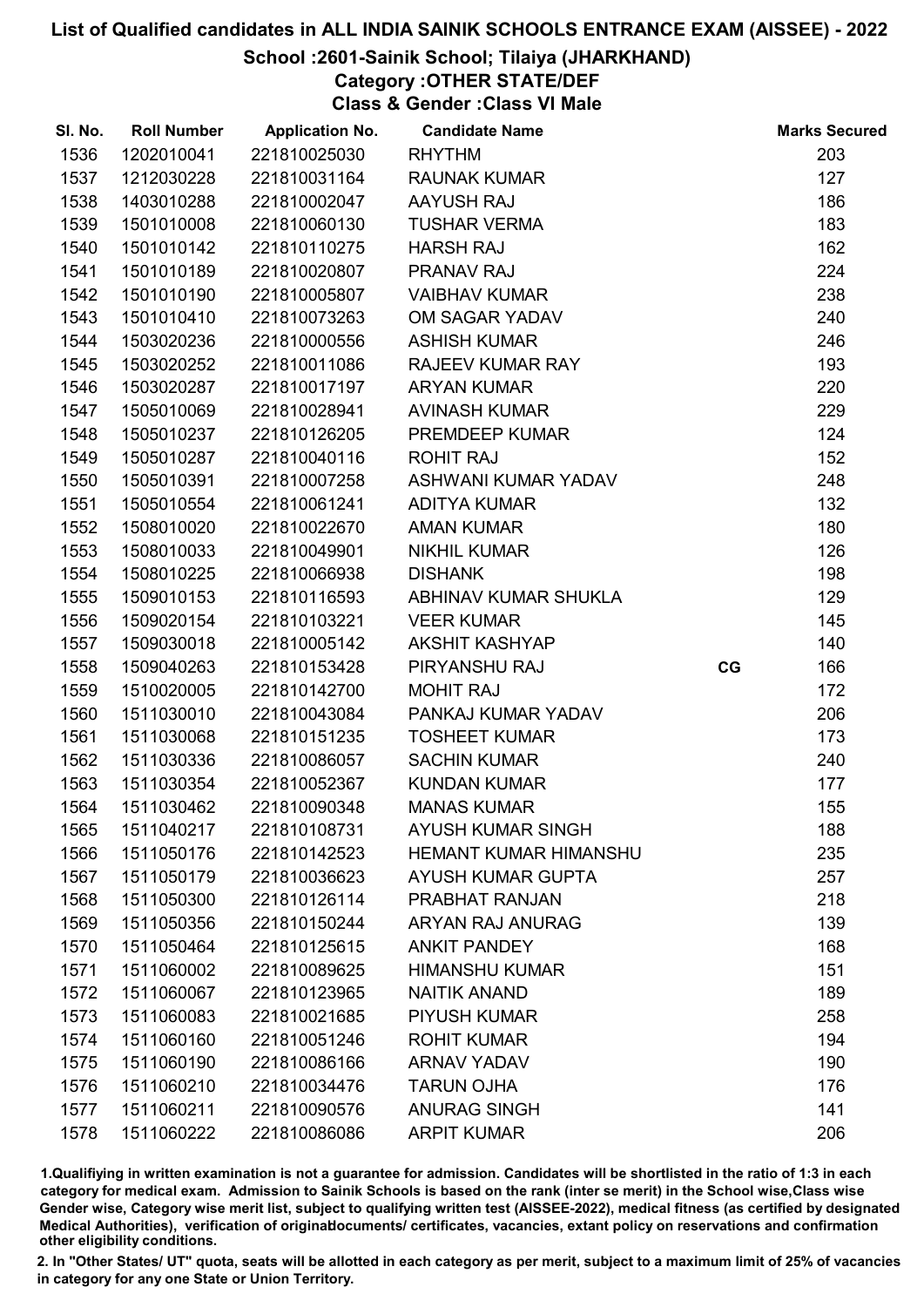### School :2601-Sainik School; Tilaiya (JHARKHAND)

Category :OTHER STATE/DEF

Class & Gender :Class VI Male

| SI. No. | <b>Roll Number</b> | <b>Application No.</b> | <b>Candidate Name</b>     |    | <b>Marks Secured</b> |
|---------|--------------------|------------------------|---------------------------|----|----------------------|
| 1579    | 1511070058         | 221810112268           | <b>PRATIK PRAKASH</b>     |    | 183                  |
| 1580    | 1511070089         | 221810148088           | <b>DEV RANJAN</b>         |    | 159                  |
| 1581    | 1511070106         | 221810057298           | <b>AYUSH RAJ</b>          |    | 242                  |
| 1582    | 1511070144         | 221810026529           | <b>SAURAV KUMAR</b>       |    | 203                  |
| 1583    | 1511070208         | 221810024769           | AAYUSH KUAMR GUPTA        |    | 200                  |
| 1584    | 1512020119         | 221810009955           | <b>ALOK KUMAR</b>         |    | 144                  |
| 1585    | 1513020014         | 221810047170           | <b>ABHAY RAJ SINGH</b>    |    | 219                  |
| 1586    | 1513020066         | 221810027134           | <b>SHIVAM</b>             | CG | 153                  |
| 1587    | 1514010188         | 221810076231           | <b>ABHAY KUMAR</b>        |    | 124                  |
| 1588    | 1705010119         | 221810111091           | <b>SHOURYA VARDHAN</b>    |    | 134                  |
| 1589    | 2001030307         | 221810119301           | PINKESH KUMAR             |    | 239                  |
| 1590    | 2001050123         | 221810178363           | <b>ARYAN RAJ</b>          |    | 134                  |
| 1591    | 2001050330         | 221810097724           | <b>ADARSH</b>             |    | 234                  |
| 1592    | 2001060594         | 221810027858           | <b>ARYAN</b>              |    | 268                  |
| 1593    | 2001060664         | 221810023088           | ANSH PRATAP SINGH         |    | 275                  |
| 1594    | 2301010044         | 221810004440           | <b>M.D NAVED</b>          |    | 143                  |
| 1595    | 2301020009         | 221810010671           | <b>RAJAN KUMAR</b>        |    | 223                  |
| 1596    | 2301020124         | 221810073982           | <b>ADITYA KUMAR</b>       |    | 218                  |
| 1597    | 2303040305         | 221810041697           | RONAK RAJ                 |    | 210                  |
| 1598    | 2601010077         | 221810114738           | <b>VIVEK KUMAR YADAV</b>  |    | 122                  |
| 1599    | 2601010088         | 221810115409           | <b>KIRSHU KUMAR</b>       |    | 180                  |
| 1600    | 2606010069         | 221810160359           | <b>ADITYA KUMAR</b>       |    | 159                  |
| 1601    | 2611010008         | 221810060020           | <b>PRAVEEN KUMAR</b>      |    | 189                  |
| 1602    | 2611010021         | 221810140570           | <b>MUDIT SINGH</b>        |    | 132                  |
| 1603    | 2611010035         | 221810131421           | <b>HARIOM KUMAR</b>       |    | 167                  |
| 1604    | 2611010051         | 221810000981           | AAYUSH RAJ                |    | 215                  |
| 1605    | 2611010138         | 221810124346           | <b>PIYUSH KUMAR</b>       |    | 227                  |
| 1606    | 2612010014         | 221810160040           | <b>ANIKET KUMAR</b>       |    | 122                  |
| 1607    | 2612010023         | 221810022560           | <b>VIRAT SINGH</b>        |    | 188                  |
| 1608    | 2612010026         | 221810006860           | <b>RISHAV KUMAR</b>       |    | 139                  |
| 1609    | 2612010044         | 221810013711           | <b>PIYUSH KUMAR</b>       |    | 199                  |
| 1610    | 2612010051         | 221810191851           | PRIYANSHU KUMAR           |    | 177                  |
| 1611    | 2612010089         | 221810190652           | <b>AAYUSH KUMAR</b>       |    | 131                  |
| 1612    | 2612010126         | 221810115933           | <b>NILESH KUMAR</b>       |    | 139                  |
| 1613    | 2612010134         | 221810125263           | <b>SANSKAR PRASAD</b>     |    | 214                  |
| 1614    | 2612010181         | 221810072874           | <b>VEDANT SINGH</b>       |    | 194                  |
| 1615    | 2612010186         | 221810020094           | <b>SHIVAM KUMAR</b>       |    | 168                  |
| 1616    | 2701010145         | 221810081311           | <b>AYUSH KUMAR SINGH</b>  |    | 141                  |
| 1617    | 2701030355         | 221810021687           | ARYAN JHA                 |    | 143                  |
| 1618    | 2701040034         | 221810045368           | <b>AASHAV KUMAR</b>       |    | 190                  |
| 1619    | 3001030501         | 221810017825           | <b>SHUBH VERMA</b>        |    | 183                  |
| 1620    | 3002010031         | 221810024520           | <b>KAUSHLENDRA PRATAP</b> |    | 185                  |
| 1621    | 3002020295         | 221810052345           | <b>JAIVEER SINGH</b>      |    | 121                  |

1.Qualifiying in written examination is not a guarantee for admission. Candidates will be shortlisted in the ratio of 1:3 in each category for medical exam. Admission to Sainik Schools is based on the rank (inter se merit) in the School wise,Class wise Gender wise, Category wise merit list, subject to qualifying written test (AISSEE-2022), medical fitness (as certified by designated Medical Authorities), verification of originablocuments/ certificates, vacancies, extant policy on reservations and confirmation other eligibility conditions.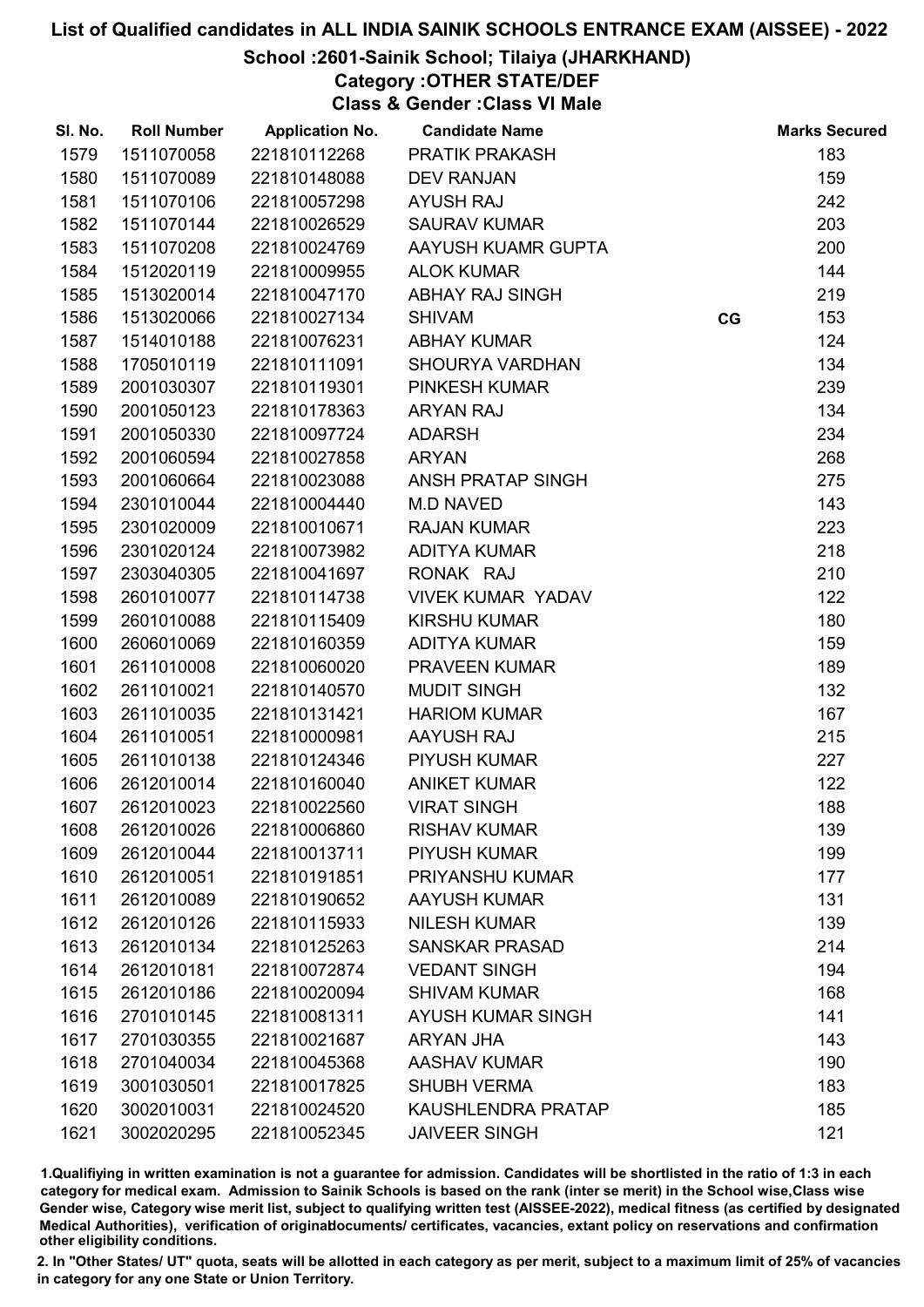### School :2601-Sainik School; Tilaiya (JHARKHAND)

Category :OTHER STATE/DEF

Class & Gender :Class VI Male

| SI. No. | <b>Roll Number</b> | <b>Application No.</b> | <b>Candidate Name</b>       | <b>Marks Secured</b> |
|---------|--------------------|------------------------|-----------------------------|----------------------|
| 1622    | 3002030305         | 221810002684           | <b>KRISHNA SINGH</b>        | 254                  |
| 1623    | 3002030565         | 221810018888           | <b>KSHITIJ SHARMA</b>       | 217                  |
| 1624    | 3002030688         | 221810080079           | <b>ADDHAYAN SINGH</b>       | 126                  |
| 1625    | 3101010119         | 221810010437           | <b>SUSHANT PRATAP SINGH</b> | 221                  |
| 1626    | 3101010132         | 221810124138           | <b>AADARSH SINGH</b>        | 175                  |
| 1627    | 3114020240         | 221810142152           | <b>RISHAV</b>               | 132                  |
| 1628    | 3116020129         | 221810047826           | <b>VIGHNESH</b>             | 170                  |
| 1629    | 3802010103         | 221810187006           | JAYANI JAYANT               | 183                  |
| 1630    | 3901010043         | 221810123780           | RAHUL NITHARWAL             | 220                  |
| 1631    | 3901010066         | 221810075031           | <b>JAI DEV PAL</b>          | 211                  |
| 1632    | 3901010128         | 221810020832           | <b>ANSHUMAN</b>             | 193                  |
| 1633    | 3901010285         | 221810054275           | <b>AYUSH KUMAR</b>          | 179                  |
| 1634    | 3901010318         | 221810021926           | <b>DEVASHISHY SINGH</b>     | 176                  |
| 1635    | 3901020263         | 221810017717           | ANUBHAV AZAD                | 195                  |
| 1636    | 3901020310         | 221810054418           | <b>PIYUSH KUMAR</b>         | 177                  |
| 1637    | 3904040372         | 221810082783           | <b>SATYAM</b>               | 233                  |
| 1638    | 3905030073         | 221810024127           | <b>KUNAL CHAHAR</b>         | 242                  |
| 1639    | 3905030136         | 221810054777           | <b>ADITYA BISWAS</b>        | 227                  |
| 1640    | 3906010353         | 221810043307           | <b>ABHISHEKH YADAV</b>      | 228                  |
| 1641    | 4401020650         | 221810021988           | <b>ANMOL KUMAR</b>          | 247                  |
| 1642    | 4402010272         | 221810112696           | CHAITANYA KUMAR GYANU       | 122                  |
| 1643    | 4402010551         | 221810072379           | <b>ANIKET SHARMA</b>        | 154                  |
| 1644    | 4403020057         | 221810111214           | <b>DEVANSH SINGH</b>        | 260                  |
| 1645    | 4406020171         | 221810113602           | <b>ADHRIT RAJ</b>           | 173                  |
| 1646    | 4408020254         | 221810146065           | <b>SUJAN GHORAI</b>         | 152                  |
| 1647    | 4409010484         | 221810135679           | <b>UDAY MAAN</b>            | 146                  |
| 1648    | 4412020034         | 221810165190           | <b>VIVEK KUMAR</b>          | 134                  |
| 1649    | 4412020036         | 221810008890           | <b>MAYANK KUMAR</b>         | 225                  |
| 1650    | 4602010151         | 221810033212           | <b>VIRAJ AGARWAL</b>        | 218                  |
| 1651    | 4602010223         | 221810042963           | PRIYANSHU KUMAR             | 154                  |
| 1652    | 4602010422         | 221810010977           | <b>SHRIHAN SINGH</b>        | 156                  |
|         |                    |                        |                             |                      |

<sup>1.</sup>Qualifiying in written examination is not a guarantee for admission. Candidates will be shortlisted in the ratio of 1:3 in each category for medical exam. Admission to Sainik Schools is based on the rank (inter se merit) in the School wise,Class wise Gender wise, Category wise merit list, subject to qualifying written test (AISSEE-2022), medical fitness (as certified by designated Medical Authorities), verification of originablocuments/ certificates, vacancies, extant policy on reservations and confirmation other eligibility conditions.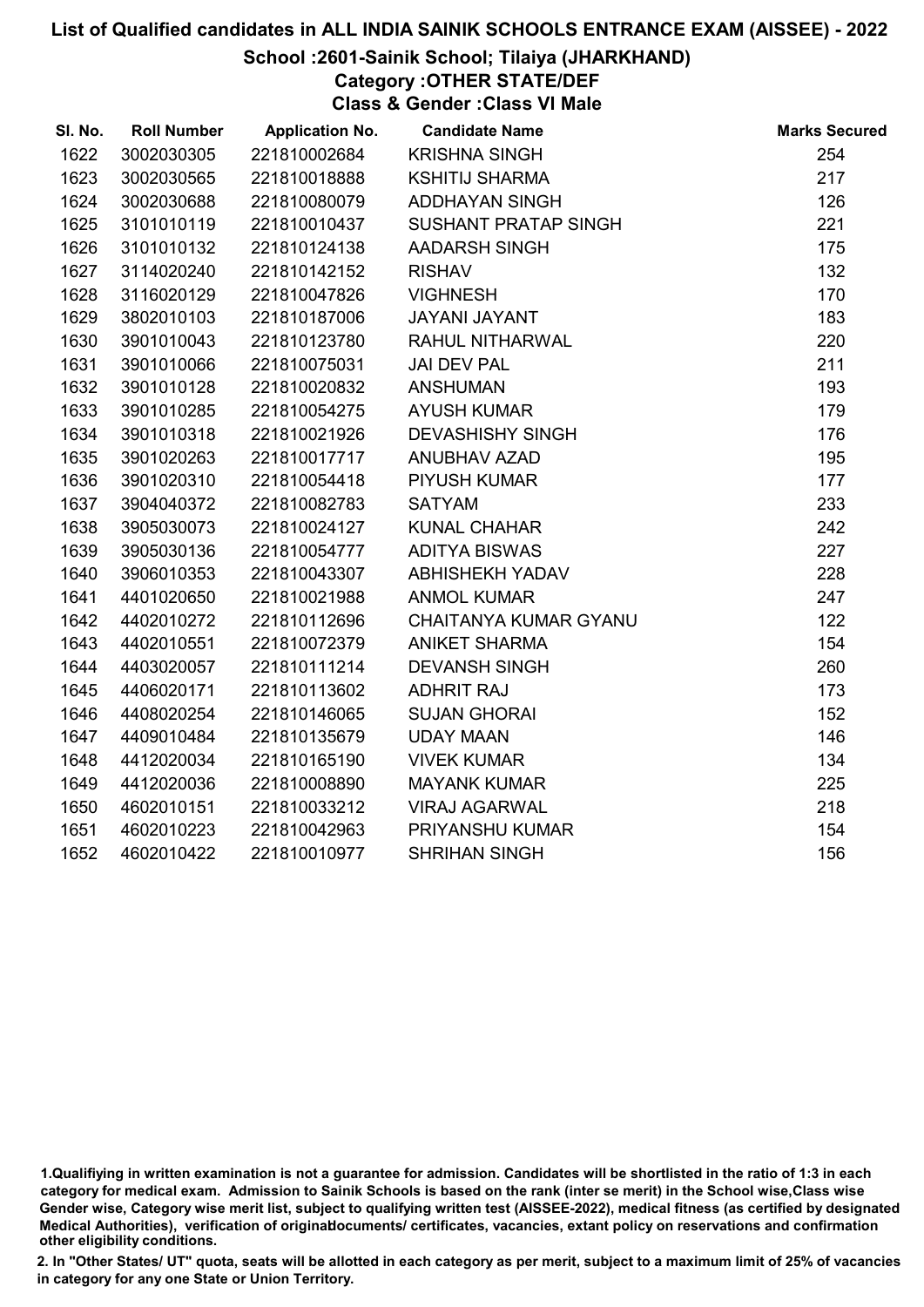### School :2601-Sainik School; Tilaiya (JHARKHAND)

Category :OTHER STATE/GEN

Class & Gender :Class VI Male

| SI. No. | <b>Roll Number</b> | <b>Application No.</b> | <b>Candidate Name</b>       | <b>Marks Secured</b> |
|---------|--------------------|------------------------|-----------------------------|----------------------|
| 1653    | 1208020137         | 221810030283           | KODAVATI KUMAR ADITYA       | 137                  |
| 1654    | 1210040124         | 221810167947           | KUPPIREDDY KISHAN SAI REDDY | 131                  |
| 1655    | 1211010110         | 221810126201           | <b>AVDHESH KUMAR</b>        | 123                  |
| 1656    | 1212050268         | 221810000149           | <b>SAMINENI SURYANSH</b>    | 186                  |
| 1657    | 1403010333         | 221810003088           | <b>VATTS DWIVEDI</b>        | 175                  |
| 1658    | 1403010355         | 221810091329           | PRATIK KUMAR                | 130                  |
| 1659    | 1404010126         | 221810116597           | RAUSHAN KUMAR OJHA          | 238                  |
| 1660    | 1501010039         | 221810015141           | <b>KUMAR PRIYANK</b>        | 162                  |
| 1661    | 1501010047         | 221810152461           | YUVRAJ KASHYAP              | 142                  |
| 1662    | 1501010049         | 221810032071           | <b>VISHWARANJAN KUMAR</b>   | 226                  |
| 1663    | 1501010052         | 221810143881           | <b>RAJ MAYANK</b>           | 269                  |
| 1664    | 1501010111         | 221810185534           | SNEHIL SRIJAN               | 206                  |
| 1665    | 1501010114         | 221810080044           | <b>AYUSH BHARTI</b>         | 147                  |
| 1666    | 1501010178         | 221810062976           | PIYUSH KUMAR                | 178                  |
| 1667    | 1501010236         | 221810056468           | ANSH ARYAN THAKUR           | 200                  |
| 1668    | 1501010304         | 221810029390           | <b>BAIBHAV ANAND</b>        | 146                  |
| 1669    | 1501010313         | 221810161601           | <b>HARDIK SINGH</b>         | 142                  |
| 1670    | 1501010412         | 221810156563           | <b>NITIN KUMAR</b>          | 211                  |
| 1671    | 1501010418         | 221810145583           | <b>RITU RAJ</b>             | 242                  |
| 1672    | 1501010450         | 221810082474           | <b>SPARSH KUMAR</b>         | 228                  |
| 1673    | 1501010500         | 221810083106           | <b>HARSH RANJAN</b>         | 215                  |
| 1674    | 1501010564         | 221810065318           | <b>AYUSH KUMAR</b>          | 240                  |
| 1675    | 1501010576         | 221810139348           | <b>SHIVAM KUMAR</b>         | 141                  |
| 1676    | 1501010639         | 221810146479           | <b>MUKUND KUMAR</b>         | 219                  |
| 1677    | 1501010640         | 221810152679           | YASH PRATAP SINGH           | 183                  |
| 1678    | 1502010061         | 221810053882           | YASH RAJ                    | 198                  |
| 1679    | 1502010066         | 221810013803           | <b>SAMAR SINGH</b>          | 122                  |
| 1680    | 1502010123         | 221810033806           | AYUSH KUMAR RAJ             | 149                  |
| 1681    | 1502010152         | 221810155447           | <b>ADARSH KUMAR</b>         | 202                  |
| 1682    | 1502010155         | 221810063757           | <b>SWABHIMAN SINGH</b>      | 183                  |
| 1683    | 1502010209         | 221810004499           | YATIN ANAND                 | 133                  |
| 1684    | 1502010283         | 221810010662           | <b>RAJMANEE KUMAR</b>       | 168                  |
| 1685    | 1503010237         | 221810175846           | <b>ADARSH KUMAR</b>         | 193                  |
| 1686    | 1503020021         | 221810187411           | <b>AMAN KUMAR TIWARY</b>    | 126                  |
| 1687    | 1503020106         | 221810075033           | <b>SHASHANK RAJ</b>         | 207                  |
| 1688    | 1503020197         | 221810151675           | <b>SAKSHAM SHANDILYA</b>    | 178                  |
| 1689    | 1503020301         | 221810097318           | <b>ABHIMAN SINGH</b>        | 238                  |
| 1690    | 1503020317         | 221810055058           | <b>SAHIL KUMAR</b>          | 185                  |
| 1691    | 1504020057         | 221810131143           | YASHASHVI RAJ               | 154                  |
| 1692    | 1504020082         | 221810084924           | <b>LAXMI NARAYAN</b>        | 223                  |
| 1693    | 1504020159         | 221810194407           | <b>TRILOK GOSWAMI</b>       | 141                  |
| 1694    | 1504020176         | 221810162257           | <b>ISHAN KUMAR JHA</b>      | 228                  |
| 1695    | 1505010016         | 221810093420           | <b>NISHANT KUMAR</b>        | 211                  |

1.Qualifiying in written examination is not a guarantee for admission. Candidates will be shortlisted in the ratio of 1:3 in each category for medical exam. Admission to Sainik Schools is based on the rank (inter se merit) in the School wise,Class wise Gender wise, Category wise merit list, subject to qualifying written test (AISSEE-2022), medical fitness (as certified by designated Medical Authorities), verification of originablocuments/ certificates, vacancies, extant policy on reservations and confirmation other eligibility conditions.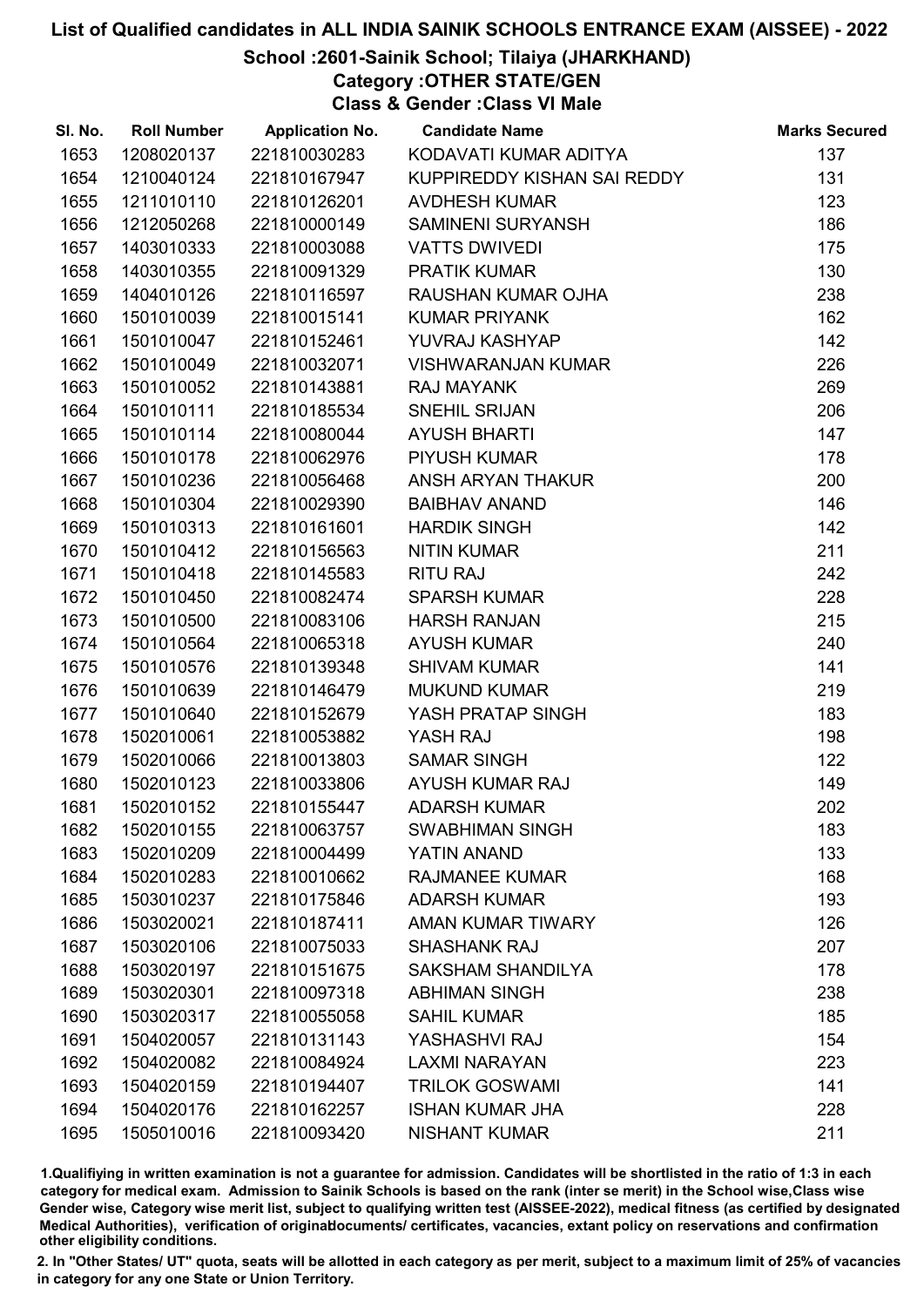### School :2601-Sainik School; Tilaiya (JHARKHAND)

Category :OTHER STATE/GEN

Class & Gender :Class VI Male

| SI. No. | <b>Roll Number</b> | <b>Application No.</b> | <b>Candidate Name</b>       | <b>Marks Secured</b> |
|---------|--------------------|------------------------|-----------------------------|----------------------|
| 1696    | 1505010043         | 221810156290           | <b>MD MISBAHUL</b>          | 128                  |
| 1697    | 1505010049         | 221810142701           | <b>ANSH KUMAR</b>           | 221                  |
| 1698    | 1505010051         | 221810113011           | <b>ADARSH ARYA</b>          | 256                  |
| 1699    | 1505010064         | 221810170041           | <b>ARYAN RAJ</b>            | 174                  |
| 1700    | 1505010116         | 221810140442           | <b>VIKALP KUMAR</b>         | 162                  |
| 1701    | 1505010138         | 221810031682           | <b>RANGNATH KUMAR</b>       | 187                  |
| 1702    | 1505010139         | 221810050782           | AARYAN RAJ                  | 261                  |
| 1703    | 1505010162         | 221810049443           | RANVEER KUMAR SINGH         | 224                  |
| 1704    | 1505010198         | 221810064514           | <b>HIMANSHU KUMAR</b>       | 140                  |
| 1705    | 1505010199         | 221810166024           | <b>NAITIK KUMAR</b>         | 207                  |
| 1706    | 1505010258         | 221810013735           | <b>UTKARSH SINGH</b>        | 132                  |
| 1707    | 1505010272         | 221810190765           | <b>AMAN ARYAN</b>           | 146                  |
| 1708    | 1505010290         | 221810057426           | PRABHAT KUMAR SAHI          | 202                  |
| 1709    | 1505010334         | 221810172227           | <b>ASHWIN SHAWARN</b>       | 142                  |
| 1710    | 1505010346         | 221810082457           | <b>KHAMISH RAJ</b>          | 198                  |
| 1711    | 1505010358         | 221810062877           | <b>AARAV KUMAR</b>          | 253                  |
| 1712    | 1505010367         | 221810072697           | AADARSH RAJ                 | 206                  |
| 1713    | 1505010398         | 221810102688           | <b>AMRIT RAJ</b>            | 125                  |
| 1714    | 1505010404         | 221810079598           | <b>HARSHIT RAJ</b>          | 191                  |
| 1715    | 1505010433         | 221810131169           | <b>SATYAM KUMAR</b>         | 195                  |
| 1716    | 1505010445         | 221810072099           | <b>SHIVAM RAJ</b>           | 211                  |
| 1717    | 1505010623         | 221810005042           | <b>SHUBHAM KUMAR</b>        | 201                  |
| 1718    | 1505010702         | 221810092863           | <b>GAURAV SINGH</b>         | 243                  |
| 1719    | 1505010708         | 221810028483           | <b>RISHABH RAJ</b>          | 149                  |
| 1720    | 1505010721         | 221810127204           | <b>RISHAV KUMAR</b>         | 126                  |
| 1721    | 1505010768         | 221810174064           | <b>PIYUSH KUMAR</b>         | 207                  |
| 1722    | 1505010833         | 221810022265           | <b>SAURABH KUMAR</b>        | 237                  |
| 1723    | 1505010888         | 221810031476           | <b>RAUSHAN KUMAR</b>        | 162                  |
| 1724    | 1505010910         | 221810183207           | <b>MANORANJAN SINGH</b>     | 136                  |
| 1725    | 1505010944         | 221810175257           | <b>RISHIKESH</b>            | 222                  |
| 1726    | 1506010110         | 221810118162           | <b>MD IFTEKHAR</b>          | 269                  |
| 1727    | 1506010270         | 221810125465           | <b>ADITYA KUMAR</b>         | 212                  |
| 1728    | 1506010296         | 221810049716           | <b>ANIKET KUMAR CHAUBEY</b> | 191                  |
| 1729    | 1506020110         | 221810062094           | <b>ABHINAV KUMAR</b>        | 162                  |
| 1730    | 1506020118         | 221810122025           | <b>ADITYA KUMAR SINGH</b>   | 138                  |
| 1731    | 1506020137         | 221810025795           | <b>RUDRA PRATAP SINGH</b>   | 200                  |
| 1732    | 1506020151         | 221810008556           | <b>HIMANSU KUMAR SINGH</b>  | 206                  |
| 1733    | 1506020164         | 221810018317           | <b>SHIVANSH RAJ</b>         | 122                  |
| 1734    | 1506020187         | 221810187338           | <b>SHLOK KUMAR</b>          | 150                  |
| 1735    | 1506020227         | 221810106299           | <b>ASHUTOSH KUMAR</b>       | 213                  |
| 1736    | 1506020312         | 221810128519           | AAYUSH RAJ                  | 244                  |
| 1737    | 1506020340         | 221810049559           | <b>ARISH AIJAZ</b>          | 231                  |
| 1738    | 1507010010         | 221810065630           | AADARSH RAJ                 | 245                  |

1.Qualifiying in written examination is not a guarantee for admission. Candidates will be shortlisted in the ratio of 1:3 in each category for medical exam. Admission to Sainik Schools is based on the rank (inter se merit) in the School wise,Class wise Gender wise, Category wise merit list, subject to qualifying written test (AISSEE-2022), medical fitness (as certified by designated Medical Authorities), verification of originablocuments/ certificates, vacancies, extant policy on reservations and confirmation other eligibility conditions.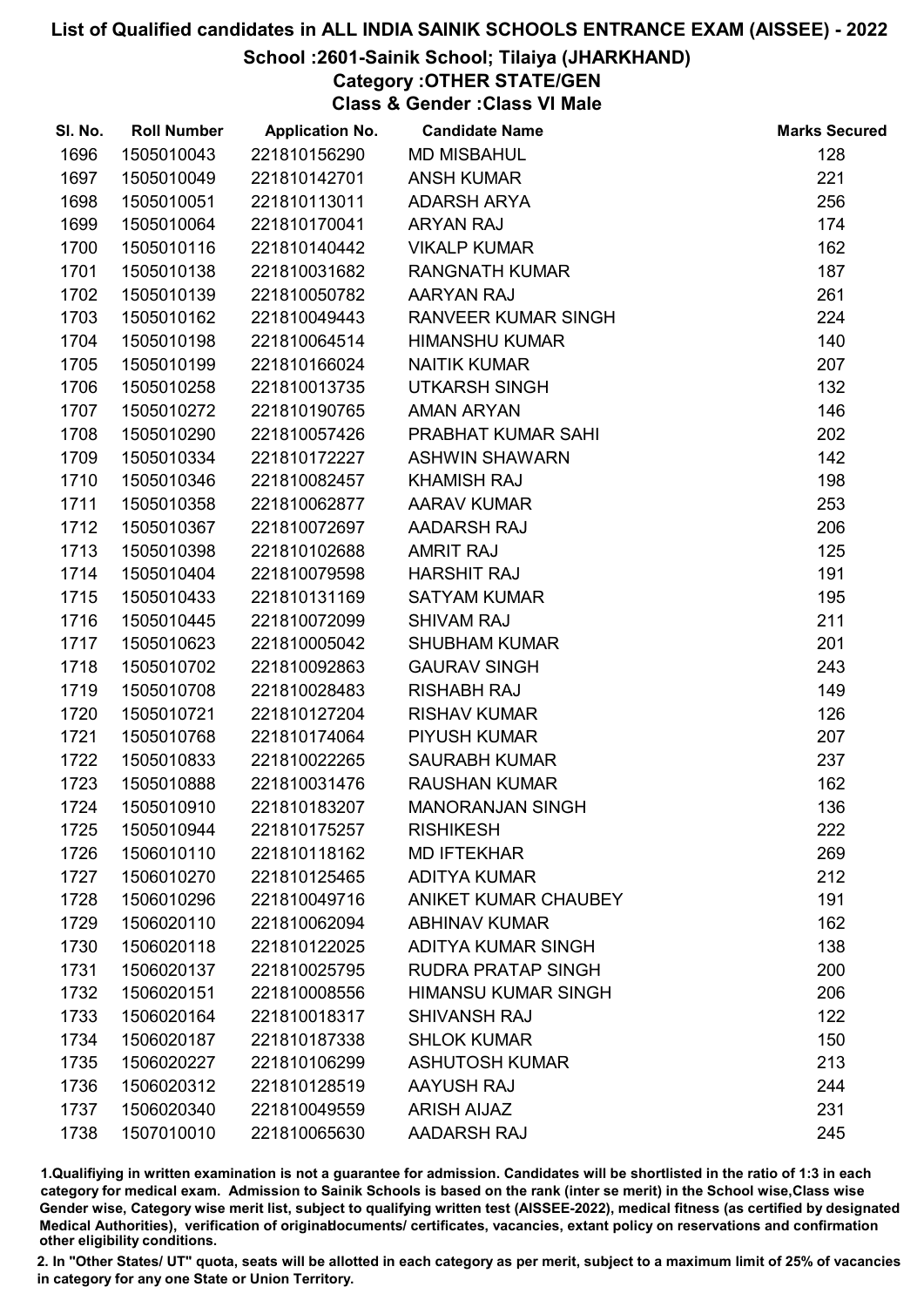### School :2601-Sainik School; Tilaiya (JHARKHAND)

Category :OTHER STATE/GEN

Class & Gender :Class VI Male

| SI. No. | <b>Roll Number</b> | <b>Application No.</b> | <b>Candidate Name</b>     | <b>Marks Secured</b> |
|---------|--------------------|------------------------|---------------------------|----------------------|
| 1739    | 1507010012         | 221810003140           | VIJEET KUMAR PRIYADARSHI  | 226                  |
| 1740    | 1507010057         | 221810065322           | <b>AYUSH PRATAP SINGH</b> | 277                  |
| 1741    | 1507010066         | 221810039362           | PRIYANSH BHARDWAJ         | 178                  |
| 1742    | 1507010094         | 221810013243           | <b>NAITIK BHARDWAJ</b>    | 184                  |
| 1743    | 1507010117         | 221810032614           | <b>NILABH KUMAR</b>       | 160                  |
| 1744    | 1507010189         | 221810086017           | YASH RAJ                  | 179                  |
| 1745    | 1507010233         | 221810021588           | RISHAV ANAND              | 136                  |
| 1746    | 1507010383         | 221810010417           | <b>KRISHNA KUMAR</b>      | 169                  |
| 1747    | 1507010418         | 221810119119           | SIDDHARTH KUMAR           | 227                  |
| 1748    | 1508010162         | 221810150516           | YASH RAJ                  | 270                  |
| 1749    | 1508010186         | 221810074196           | ABSHAR AHMAD SIDDIQUE     | 132                  |
| 1750    | 1508010190         | 221810069007           | SHOURYA BHARDWAJ          | 124                  |
| 1751    | 1508010195         | 221810100127           | <b>AMRIT VATS</b>         | 230                  |
| 1752    | 1508010235         | 221810084558           | <b>TEJASWA RAJ SUMAN</b>  | 237                  |
| 1753    | 1509010027         | 221810146360           | UJJAWAL RAJ               | 203                  |
| 1754    | 1509010039         | 221810149680           | <b>ABHIGYAN</b>           | 264                  |
| 1755    | 1509010127         | 221810015323           | <b>DIVYANSHU KUMAR</b>    | 161                  |
| 1756    | 1509020142         | 221810107011           | <b>ABHISHEK KUMAR</b>     | 205                  |
| 1757    | 1509020157         | 221810133321           | ADITYA DUTTA              | 276                  |
| 1758    | 1509020175         | 221810169041           | <b>ASHISH RANJAN</b>      | 139                  |
| 1759    | 1509020212         | 221810010661           | AYUSHMAAN SINGH GAUTAM    | 244                  |
| 1760    | 1509020240         | 221810055091           | <b>SAUMYA</b>             | 234                  |
| 1761    | 1509020399         | 221810004467           | ADITYA KUMAR JHA          | 185                  |
| 1762    | 1509020465         | 221810144859           | AARAV UPADHYAY            | 247                  |
| 1763    | 1509030066         | 221810117272           | <b>SAUNDARY KUMAR</b>     | 221                  |
| 1764    | 1509030069         | 221810102472           | <b>BHAVESH KUMAR</b>      | 163                  |
| 1765    | 1509030105         | 221810022492           | <b>RISHAV RAJ</b>         | 214                  |
| 1766    | 1509030125         | 221810134503           | <b>UTKARSH KUMAR</b>      | 223                  |
| 1767    | 1509030196         | 221810158463           | <b>DEVESH RAJ</b>         | 220                  |
| 1768    | 1509030254         | 221810153804           | PRIYANSHU SAWARN          | 195                  |
| 1769    | 1509030261         | 221810113314           | <b>UTKARSH RAJ</b>        | 262                  |
| 1770    | 1509030264         | 221810151514           | <b>KRISH RAJ</b>          | 151                  |
| 1771    | 1509030289         | 221810146244           | <b>SATYAM KUMAR</b>       | 177                  |
| 1772    | 1509030290         | 221810163344           | <b>PIYUSH RAJ</b>         | 188                  |
| 1773    | 1509030364         | 221810174805           | <b>RISHI</b>              | 214                  |
| 1774    | 1509030416         | 221810172855           | <b>NABIL AHMAD</b>        | 219                  |
| 1775    | 1509030431         | 221810116965           | <b>ASHISH KUMAR</b>       | 132                  |
| 1776    | 1509030471         | 221810101506           | <b>AMBAR KUMAR</b>        | 273                  |
| 1777    | 1509040013         | 221810185026           | <b>ASHUTOSH KUMAR</b>     | 166                  |
| 1778    | 1509040025         | 221810117236           | <b>ASHISH RAJ</b>         | 223                  |
| 1779    | 1509040027         | 221810030636           | <b>ADARSH KUMAR</b>       | 257                  |
| 1780    | 1509040046         | 221810053156           | <b>HARSH KUMAR</b>        | 173                  |
| 1781    | 1509040066         | 221810082666           | <b>ADITYA RAJ</b>         | 249                  |

1.Qualifiying in written examination is not a guarantee for admission. Candidates will be shortlisted in the ratio of 1:3 in each category for medical exam. Admission to Sainik Schools is based on the rank (inter se merit) in the School wise,Class wise Gender wise, Category wise merit list, subject to qualifying written test (AISSEE-2022), medical fitness (as certified by designated Medical Authorities), verification of originablocuments/ certificates, vacancies, extant policy on reservations and confirmation other eligibility conditions.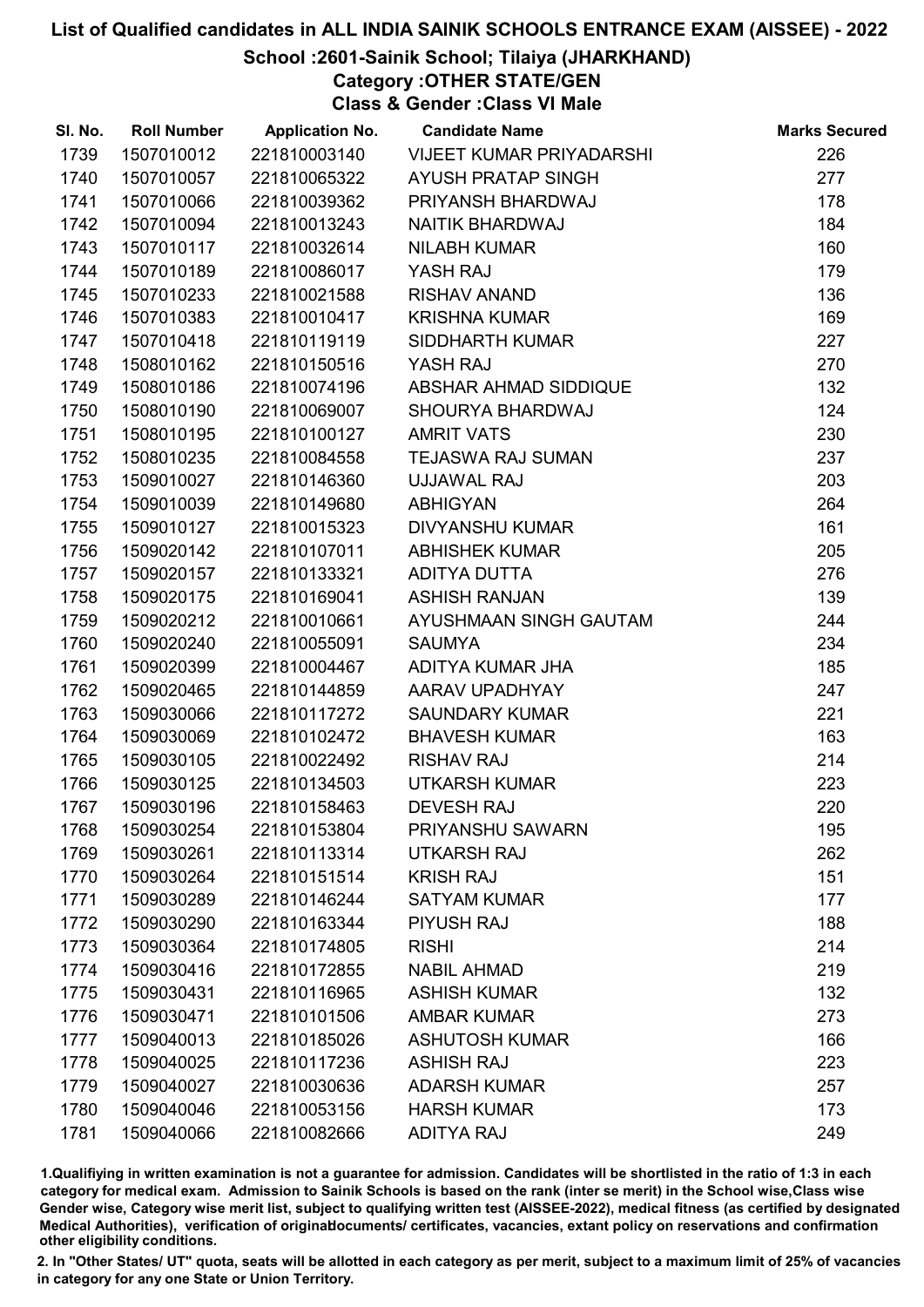### School :2601-Sainik School; Tilaiya (JHARKHAND)

Category :OTHER STATE/GEN

Class & Gender :Class VI Male

| SI. No. | <b>Roll Number</b> | <b>Application No.</b> | <b>Candidate Name</b>      | <b>Marks Secured</b> |
|---------|--------------------|------------------------|----------------------------|----------------------|
| 1782    | 1509040077         | 221810025476           | <b>ADHIRAJ SINGH</b>       | 163                  |
| 1783    | 1509040091         | 221810084286           | AKSHIT SRIVASTAVA          | 166                  |
| 1784    | 1509040162         | 221810024137           | <b>AYUSH SHANDILYA</b>     | 247                  |
| 1785    | 1509040177         | 221810185057           | <b>ASHWINI CHOUDHARY</b>   | 245                  |
| 1786    | 1509040205         | 221810027677           | ADARSH KUMAR SINGH         | 121                  |
| 1787    | 1509040209         | 221810109387           | <b>NITYA NAMAN</b>         | 180                  |
| 1788    | 1509040226         | 221810130308           | <b>AKSHAY KUMAR</b>        | 197                  |
| 1789    | 1509040232         | 221810148508           | <b>ARYAMAN KASHYAP</b>     | 167                  |
| 1790    | 1509040261         | 221810092428           | <b>ABHINAV KUMAR</b>       | 149                  |
| 1791    | 1509040280         | 221810186248           | PRATYUSH KASHYAP           | 140                  |
| 1792    | 1509040318         | 221810189178           | <b>SHUBHAM KUMAR</b>       | 186                  |
| 1793    | 1509040319         | 221810012278           | <b>ARYAN RAJ</b>           | 198                  |
| 1794    | 1509040332         | 221810091388           | <b>NAMAN KUMAR</b>         | 253                  |
| 1795    | 1509040426         | 221810167469           | <b>VINAYAK CHAUDHARY</b>   | 201                  |
| 1796    | 1510010137         | 221810000162           | <b>SUMAN RAJ</b>           | 190                  |
| 1797    | 1510010157         | 221810118592           | <b>MUKUND KUMAR</b>        | 239                  |
| 1798    | 1510010249         | 221810013274           | <b>SHANTANU KUMAR</b>      | 278                  |
| 1799    | 1510020062         | 221810060811           | <b>ASHUTOSH KUMAR</b>      | 147                  |
| 1800    | 1510020128         | 221810139932           | <b>HRIDAYANSH PUROHIT</b>  | 218                  |
| 1801    | 1510020338         | 221810170619           | <b>PRINCE KUMAR</b>        | 266                  |
| 1802    | 1510030173         | 221810116236           | <b>UTKARSH SHREST</b>      | 225                  |
| 1803    | 1510030199         | 221810066296           | <b>RISHABH KUMAR</b>       | 166                  |
| 1804    | 1510030205         | 221810081996           | PUSHAPRAJ KUMAR            | 248                  |
| 1805    | 1511020032         | 221810177920           | <b>NIKESH KUMAR</b>        | 252                  |
| 1806    | 1511020082         | 221810075570           | <b>VINAYAK KUMAR</b>       | 277                  |
| 1807    | 1511020474         | 221810005604           | <b>UMANG ARYA</b>          | 222                  |
| 1808    | 1511020533         | 221810117654           | <b>RITESH KUMAR</b>        | 234                  |
| 1809    | 1511030032         | 221810086105           | NIKHIL KUMAR SINGH         | 176                  |
| 1810    | 1511030056         | 221810081125           | AMAN KUMAR OJHA            | 189                  |
| 1811    | 1511030073         | 221810102835           | <b>GULSHAN KUMAR SINGH</b> | 135                  |
| 1812    | 1511030188         | 221810026226           | <b>ANKUSH RAJ</b>          | 176                  |
| 1813    | 1511030283         | 221810107896           | PRATIK RANJAN              | 249                  |
| 1814    | 1511030316         | 221810162427           | <b>ARPIT DUBEY</b>         | 127                  |
| 1815    | 1511040126         | 221810144180           | <b>HARSH</b>               | 161                  |
| 1816    | 1511040135         | 221810004680           | <b>ANAND KUMAR SINGH</b>   | 126                  |
| 1817    | 1511040136         | 221810129680           | KISLAY KISHOR PANDEY       | 173                  |
| 1818    | 1511040152         | 221810077790           | SIDDHARTHA JHA             | 238                  |
| 1819    | 1511040201         | 221810144721           | <b>HARSHIT KUMAR</b>       | 222                  |
| 1820    | 1511040211         | 221810151631           | <b>ANKUSH RAJ</b>          | 214                  |
| 1821    | 1511040225         | 221810106341           | <b>ARIHANT KUMAR</b>       | 264                  |
| 1822    | 1511040243         | 221810020551           | <b>ASHISH RANJAN</b>       | 127                  |
| 1823    | 1511050031         | 221810158722           | <b>ABHINAV CHOUDHARY</b>   | 134                  |
| 1824    | 1511050032         | 221810132032           | <b>UJJAWAL</b>             | 139                  |

1.Qualifiying in written examination is not a guarantee for admission. Candidates will be shortlisted in the ratio of 1:3 in each category for medical exam. Admission to Sainik Schools is based on the rank (inter se merit) in the School wise,Class wise Gender wise, Category wise merit list, subject to qualifying written test (AISSEE-2022), medical fitness (as certified by designated Medical Authorities), verification of originablocuments/ certificates, vacancies, extant policy on reservations and confirmation other eligibility conditions.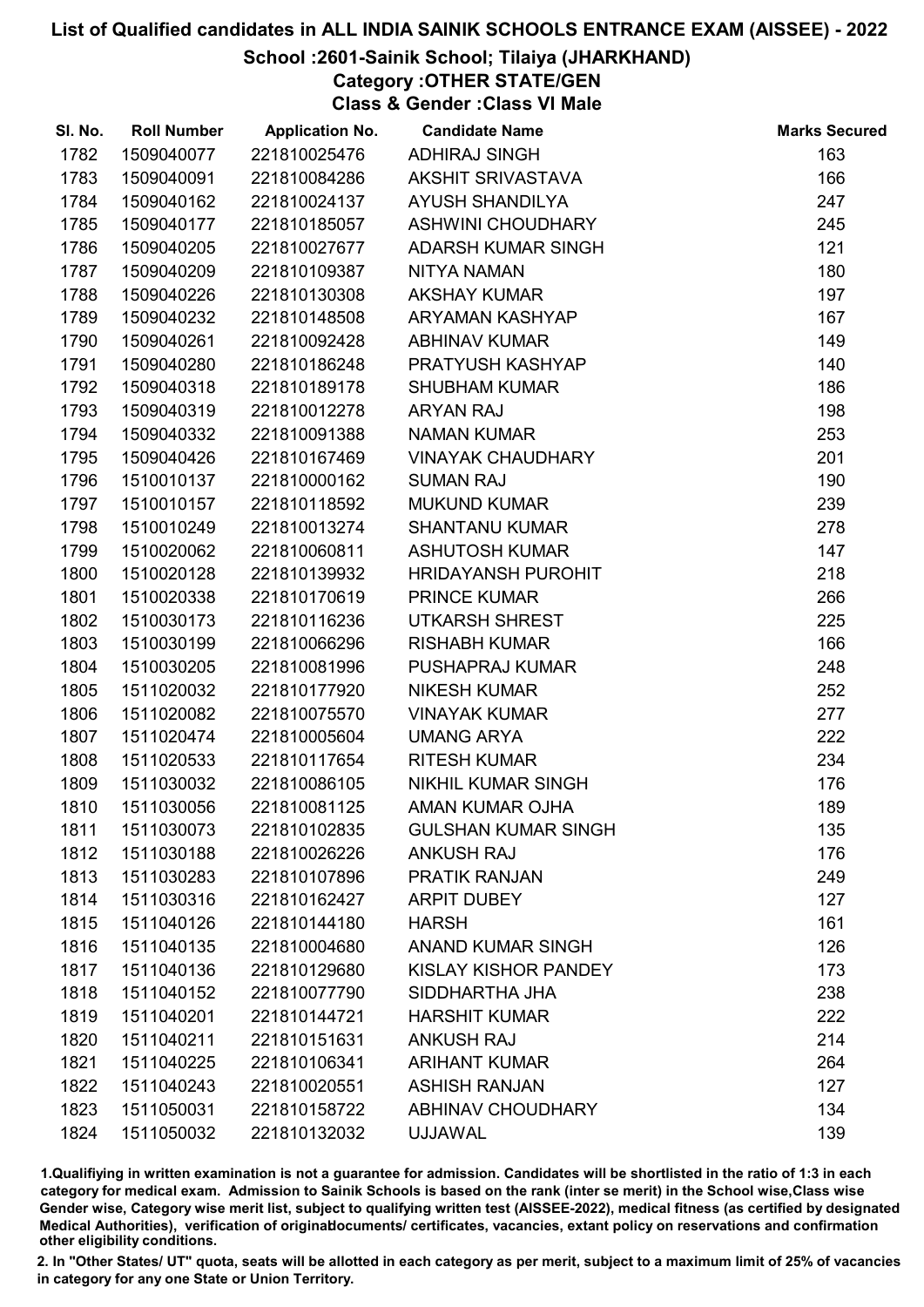### School :2601-Sainik School; Tilaiya (JHARKHAND)

Category :OTHER STATE/GEN Class & Gender :Class VI Male

| SI. No. | <b>Roll Number</b> | <b>Application No.</b> | <b>Candidate Name</b>         |           | <b>Marks Secured</b> |
|---------|--------------------|------------------------|-------------------------------|-----------|----------------------|
| 1825    | 1511050046         | 221810071442           | <b>KARTIK SINGH</b>           |           | 176                  |
| 1826    | 1511050063         | 221810075652           | <b>VIBHU SINGH</b>            |           | 182                  |
| 1827    | 1511050086         | 221810072072           | <b>ARPAN KUMAR</b>            |           | 144                  |
| 1828    | 1511050133         | 221810099103           | <b>VIVEK SHARMA</b>           |           | 164                  |
| 1829    | 1511050136         | 221810023303           | <b>PIYUSH KUMAR</b>           |           | 172                  |
| 1830    | 1511050138         | 221810138303           | <b>AKASH KUMAR</b>            |           | 163                  |
| 1831    | 1511050141         | 221810092603           | <b>SUKET RAJ</b>              |           | 230                  |
| 1832    | 1511050145         | 221810123803           | <b>RISHAV RAJ</b>             |           | 145                  |
| 1833    | 1511050171         | 221810159323           | ABHIJIT OJHA                  |           | 154                  |
| 1834    | 1511050209         | 221810122553           | AKSHAT KUMAR PANDEY           |           | 179                  |
| 1835    | 1511050217         | 221810102363           | YUVRAJ SINGH                  |           | 248                  |
| 1836    | 1511050220         | 221810068463           | <b>TEJASHVI KUMAR</b>         |           | 179                  |
| 1837    | 1511050243         | 221810054873           | <b>PIYUSH RAJ</b>             |           | 142                  |
| 1838    | 1511050258         | 221810114783           | KSHITIJ UPADHAYAY             |           | 181                  |
| 1839    | 1511050259         | 221810029783           | <b>HARSHIT RAJ</b>            |           | 186                  |
| 1840    | 1511050326         | 221810164824           | <b>SHREYANSH KUMAR</b>        |           | 141                  |
| 1841    | 1511050349         | 221810026834           | <b>SHWETANK KUMAR</b>         |           | 162                  |
| 1842    | 1511050423         | 221810017784           | <b>AVINASH KUMAR</b>          | <b>AR</b> | 222                  |
| 1843    | 1511050454         | 221810105705           | <b>UTSAV KUMAR</b>            |           | 239                  |
| 1844    | 1511050458         | 221810058805           | ANUJ KUMAR PANDEY             |           | 131                  |
| 1845    | 1511050468         | 221810026815           | AKSHAT BHARADWAJ              |           | 222                  |
| 1846    | 1511050470         | 221810148815           | AKSHIT SINHA                  |           | 157                  |
| 1847    | 1511050476         | 221810119325           | <b>AISHWARY SINGH RATHORE</b> |           | 165                  |
| 1848    | 1511050477         | 221810119425           | <b>AADIT SINGH</b>            |           | 155                  |
| 1849    | 1511050480         | 221810110625           | <b>ARPIT SINGH</b>            |           | 220                  |
| 1850    | 1511060022         | 221810011145           | <b>ABHINAV KRISHAN</b>        |           | 175                  |
| 1851    | 1511060043         | 221810046155           | <b>DHEERAJ KUMAR</b>          |           | 238                  |
| 1852    | 1511060051         | 221810114755           | YAJASH KUMAR                  |           | 260                  |
| 1853    | 1511060053         | 221810144755           | PRIYANSHU PRATAP              |           | 223                  |
| 1854    | 1511060078         | 221810043185           | RAGHWENDRA CHOUBEY            |           | 148                  |
| 1855    | 1511060095         | 221810167795           | <b>VIVAAN KUMAR</b>           |           | 154                  |
| 1856    | 1511060107         | 221810106306           | SUDHANSHU VAIBHAV             |           | 171                  |
| 1857    | 1511060158         | 221810105146           | <b>ATULYA PAWAN</b>           |           | 218                  |
| 1858    | 1511060208         | 221810174376           | PRIYANSHU DIVYAM              |           | 216                  |
| 1859    | 1511060351         | 221810142457           | YOGESH RAJ RANJAN             |           | 205                  |
| 1860    | 1511060409         | 221810104887           | <b>BRAHM</b>                  |           | 159                  |
| 1861    | 1511060410         | 221810166887           | <b>AMISH YUVRAJ</b>           |           | 179                  |
| 1862    | 1511060415         | 221810120987           | PIYUSH KUMAR SINGH            |           | 150                  |
| 1863    | 1511060426         | 221810151497           | <b>GOURAV RAJ</b>             |           | 140                  |
| 1864    | 1511060451         | 221810009218           | <b>SHAURYA ANANT</b>          |           | 236                  |
| 1865    | 1511060459         | 221810102618           | PRANJAL SINHA                 |           | 157                  |
| 1866    | 1511070015         | 221810009828           | <b>AYUSH RAJ</b>              |           | 152                  |
| 1867    | 1511070017         | 221810079038           | AMAN RAJ                      |           | 143                  |

1.Qualifiying in written examination is not a guarantee for admission. Candidates will be shortlisted in the ratio of 1:3 in each category for medical exam. Admission to Sainik Schools is based on the rank (inter se merit) in the School wise,Class wise Gender wise, Category wise merit list, subject to qualifying written test (AISSEE-2022), medical fitness (as certified by designated Medical Authorities), verification of originablocuments/ certificates, vacancies, extant policy on reservations and confirmation other eligibility conditions.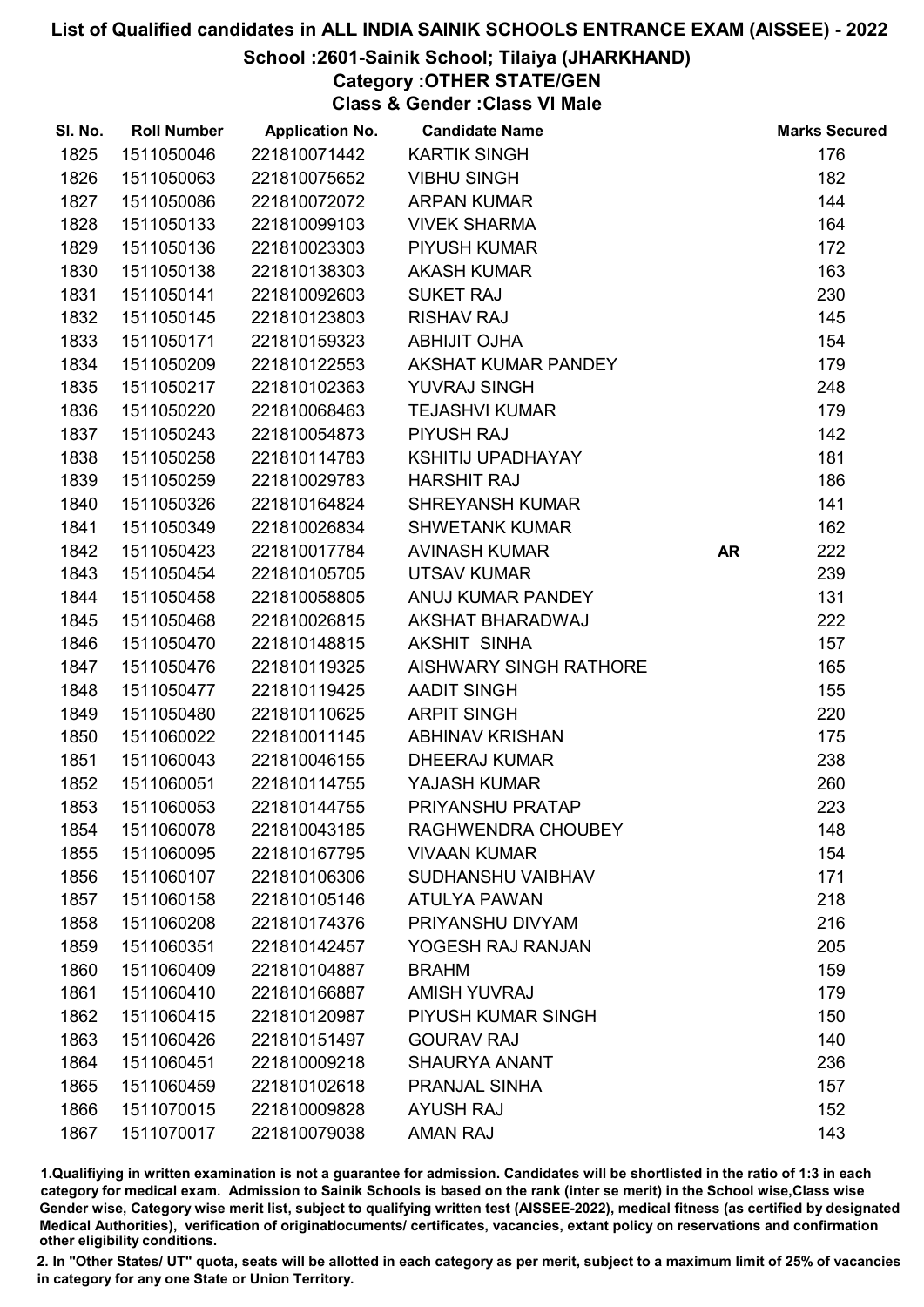### School :2601-Sainik School; Tilaiya (JHARKHAND)

Category :OTHER STATE/GEN

Class & Gender :Class VI Male

| SI. No. | <b>Roll Number</b> | <b>Application No.</b> | <b>Candidate Name</b>        |           | <b>Marks Secured</b> |
|---------|--------------------|------------------------|------------------------------|-----------|----------------------|
| 1868    | 1511070067         | 221810030768           | <b>MAYANK RAJ</b>            |           | 219                  |
| 1869    | 1511070087         | 221810016978           | ANSHU MISHRA                 |           | 132                  |
| 1870    | 1511070091         | 221810046288           | <b>KUMAR KARTIKEN</b>        |           | 186                  |
| 1871    | 1511070108         | 221810096798           | <b>ATHRAV KUMAR</b>          |           | 132                  |
| 1872    | 1511070126         | 221810105809           | <b>KUMARI ANNU</b>           |           | 138                  |
| 1873    | 1511070156         | 221810060439           | <b>ANAND RAJ</b>             |           | 181                  |
| 1874    | 1511070165         | 221810064839           | <b>GYAN SINGH</b>            |           | 247                  |
| 1875    | 1511070186         | 221810010159           | <b>SAHIL VAIBHAV</b>         |           | 227                  |
| 1876    | 1511070198         | 221810089659           | <b>SARTHAK SINGH</b>         |           | 210                  |
| 1877    | 1511070230         | 221810098979           | <b>ASHISH RAJ</b>            |           | 176                  |
| 1878    | 1511070249         | 221810091299           | <b>RITU RAJ</b>              |           | 140                  |
| 1879    | 1512010007         | 221810180230           | <b>ARKA ROY</b>              |           | 146                  |
| 1880    | 1512010093         | 221810187022           | PORASH PRINCE                | <b>AR</b> | 148                  |
| 1881    | 1512010211         | 221810196365           | <b>KUNAL KUMAR</b>           |           | 140                  |
| 1882    | 1512010331         | 221810121359           | <b>KESHAV RAJ</b>            |           | 144                  |
| 1883    | 1512020009         | 221810005721           | <b>GARV KUMAR JHA</b>        |           | 221                  |
| 1884    | 1512020022         | 221810008871           | NIRVAAN BAISHYANTRI          |           | 122                  |
| 1885    | 1512020030         | 221810055612           | <b>AARUSH</b>                |           | 227                  |
| 1886    | 1512020044         | 221810069392           | <b>NAMAN RAJ</b>             |           | 243                  |
| 1887    | 1512020084         | 221810183554           | <b>SUYASH KUMAR</b>          | <b>AR</b> | 126                  |
| 1888    | 1512020117         | 221810108355           | PRATYUSH SINGH               |           | 252                  |
| 1889    | 1512020122         | 221810144865           | <b>ANUPAM VATSA</b>          |           | 267                  |
| 1890    | 1512020146         | 221810096746           | <b>OMKAR JHA</b>             |           | 273                  |
| 1891    | 1512020156         | 221810107107           | <b>MAYANK KUMAR</b>          |           | 284                  |
| 1892    | 1512020163         | 221810031627           | <b>NOOR SHAHI</b>            |           | 186                  |
| 1893    | 1512020173         | 221810124267           | <b>ARREJIT MISHRA</b>        |           | 237                  |
| 1894    | 1512020194         | 221810142238           | PARAMBIR BHAARAT             |           | 175                  |
| 1895    | 1513020022         | 221810079831           | RAUSHAN RAJ SHARMA           |           | 194                  |
| 1896    | 1513020070         | 221810070644           | <b>NAMAN TIWARI</b>          |           | 158                  |
| 1897    | 1513020075         | 221810135364           | <b>AYUSH RAJ</b>             |           | 120                  |
| 1898    | 1513020090         | 221810097445           | <b>KUSHAGRA</b>              |           | 193                  |
| 1899    | 1513020208         | 221810022537           | <b>NIKHIL RAJ</b>            |           | 248                  |
| 1900    | 1705020026         | 221810175282           | <b>RIGVED SINGH BHADORIA</b> |           | 142                  |
| 1901    | 2001030030         | 221810102800           | <b>VARSHNEY MISHRA</b>       |           | 128                  |
| 1902    | 2001030263         | 221810024780           | <b>HARSH RAJ SHARMA</b>      |           | 210                  |
| 1903    | 2001030377         | 221810149821           | <b>HRISHAAN SAH</b>          |           | 224                  |
| 1904    | 2001040160         | 221810148912           | <b>HRISHAAL SAH</b>          |           | 173                  |
| 1905    | 2001040419         | 221810046303           | <b>SURENDRA BANSAL</b>       |           | 258                  |
| 1906    | 2001050281         | 221810151014           | <b>ABHIRAJ</b>               |           | 166                  |
| 1907    | 2001050448         | 221810061564           | <b>ATULYA MISHRA</b>         |           | 141                  |
| 1908    | 2001050477         | 221810063574           | <b>NITISH TYAGI</b>          |           | 223                  |
| 1909    | 2001060093         | 221810129786           | <b>ANSH GUPTA</b>            |           | 197                  |
| 1910    | 2001060104         | 221810047196           | <b>MUKUND SEHRAWAT</b>       |           | 206                  |

1.Qualifiying in written examination is not a guarantee for admission. Candidates will be shortlisted in the ratio of 1:3 in each category for medical exam. Admission to Sainik Schools is based on the rank (inter se merit) in the School wise,Class wise Gender wise, Category wise merit list, subject to qualifying written test (AISSEE-2022), medical fitness (as certified by designated Medical Authorities), verification of originablocuments/ certificates, vacancies, extant policy on reservations and confirmation other eligibility conditions.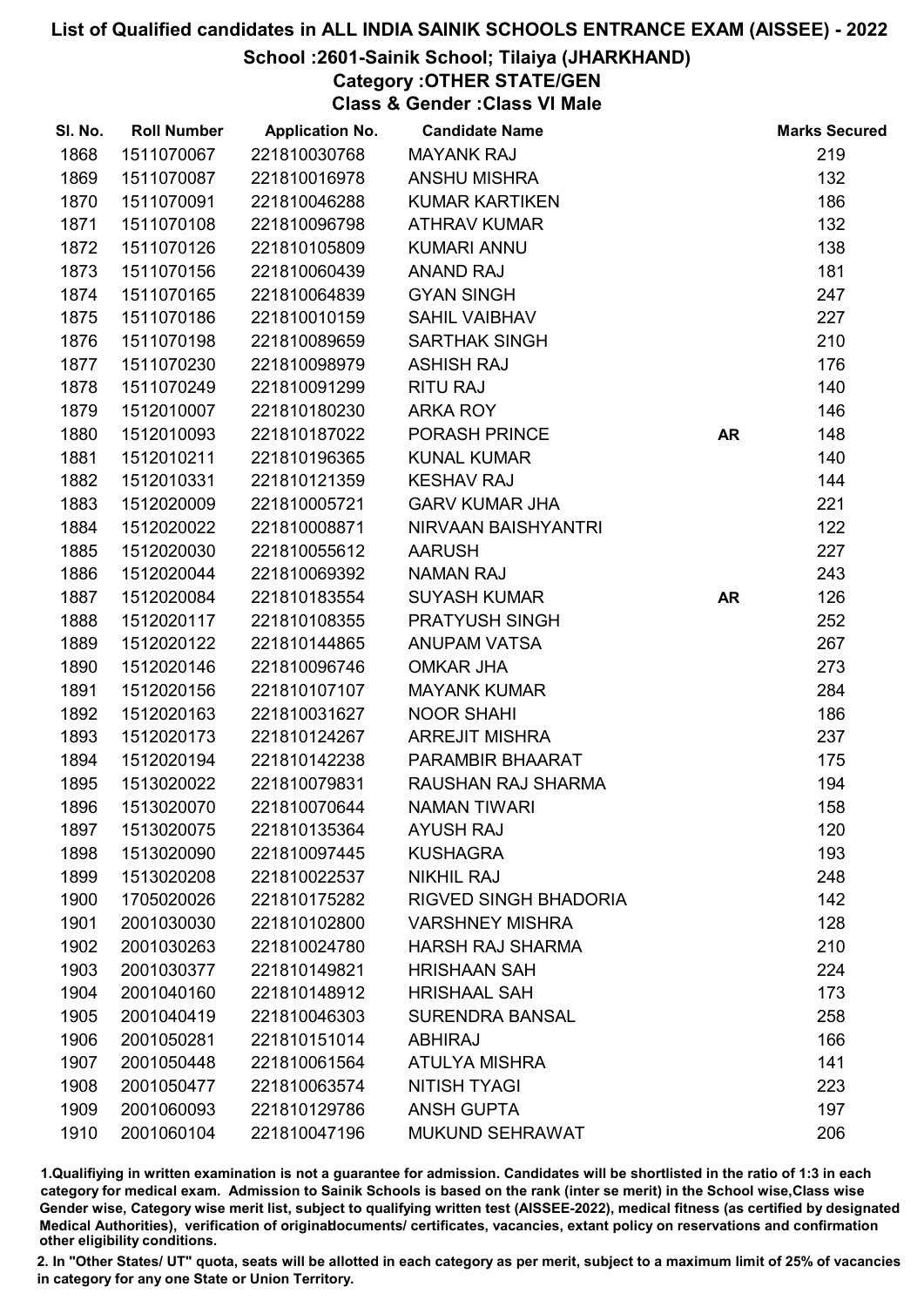### School :2601-Sainik School; Tilaiya (JHARKHAND)

Category :OTHER STATE/GEN

Class & Gender :Class VI Male

| SI. No. | <b>Roll Number</b> | <b>Application No.</b> | <b>Candidate Name</b>      |           | <b>Marks Secured</b> |
|---------|--------------------|------------------------|----------------------------|-----------|----------------------|
| 1911    | 2001060410         | 221810064697           | KRISHNA BHADAURIYA         |           | 253                  |
| 1912    | 2001060530         | 221810175738           | <b>AMULYA MISHRA</b>       |           | 207                  |
| 1913    | 2001060663         | 221810130088           | <b>TEJASH KUMAR</b>        |           | 152                  |
| 1914    | 2001060853         | 221810165249           | ROHAN ADITYA SINHA         |           | 138                  |
| 1915    | 2201020276         | 221810067146           | ATIKSH CHOUDHARY           |           | 186                  |
| 1916    | 2201020415         | 221810011449           | AADITYACHANDRAMANI DUBEY   |           | 213                  |
| 1917    | 2301020317         | 221810016005           | <b>MILAN GURHAR</b>        |           | 165                  |
| 1918    | 2301020414         | 221810015616           | <b>MADHUR GURHAR</b>       |           | 132                  |
| 1919    | 2303070065         | 221810051405           | <b>ANKIT KUMAR</b>         |           | 161                  |
| 1920    | 2304030392         | 221810068932           | <b>VEER PRATAP SINGH</b>   |           | 163                  |
| 1921    | 2601010018         | 221810023791           | ANSHUDEO UDIT              |           | 147                  |
| 1922    | 2601010028         | 221810045982           | <b>GOVIND TIWARI</b>       |           | 142                  |
| 1923    | 2601010029         | 221810020692           | <b>DEV PARASAR</b>         |           | 166                  |
| 1924    | 2601010041         | 221810180605           | SNEHIT RAJ SINGH           |           | 226                  |
| 1925    | 2601010085         | 221810183098           | SOMESH KUMAR SINGH         |           | 167                  |
| 1926    | 2603010062         | 221810025329           | ADARSH KUMAR SINGH         |           | 210                  |
| 1927    | 2603010067         | 221810086669           | <b>ANUPAM KUMAR</b>        |           | 223                  |
| 1928    | 2604010053         | 221810128387           | <b>VAIBHAV VIRAT KARN</b>  |           | 232                  |
| 1929    | 2604010063         | 221810017959           | <b>DHARMVEER KUMAR</b>     |           | 134                  |
| 1930    | 2604010076         | 221810123964           | <b>AMARJEET KUMAR</b>      |           | 246                  |
| 1931    | 2604010092         | 221810123908           | <b>HARIOM SHARAN</b>       |           | 279                  |
| 1932    | 2605010017         | 221810149011           | ANSHUMAN KUMAR PANDEY      | <b>AR</b> | 143                  |
| 1933    | 2605010019         | 221810168811           | <b>RISHABH KUMAR SINGH</b> |           | 174                  |
| 1934    | 2606010046         | 221810051535           | <b>SAKSHAM SINHA</b>       |           | 133                  |
| 1935    | 2606010049         | 221810192475           | <b>TEJASWA VATSA</b>       |           | 152                  |
| 1936    | 2607010023         | 221810003753           | <b>ANKUSH RAJ</b>          |           | 196                  |
| 1937    | 2609010025         | 221810095691           | <b>ANKIT RAJ</b>           |           | 216                  |
| 1938    | 2609010065         | 221810016454           | <b>ADITYA TIWARI</b>       |           | 249                  |
| 1939    | 2609010127         | 221810043168           | <b>SHIVAM KUMAR SINGH</b>  |           | 219                  |
| 1940    | 2609010300         | 221810037798           | <b>ABHIJEET TIWARI</b>     |           | 132                  |
| 1941    | 2610010013         | 221810031201           | <b>PRINCE RAJ</b>          |           | 272                  |
| 1942    | 2610010031         | 221810092851           | <b>MITHILESH PV</b>        |           | 204                  |
| 1943    | 2610010037         | 221810181491           | <b>SHIVAM KUMAR</b>        |           | 257                  |
| 1944    | 2610010067         | 221810033343           | <b>VISHWAJEET SINGH</b>    |           | 135                  |
| 1945    | 2610010071         | 221810026193           | ARIHANT ALOK BHARADWAJ     |           | 172                  |
| 1946    | 2610010116         | 221810145836           | <b>ADITYA ANAL</b>         |           | 167                  |
| 1947    | 2611010016         | 221810146050           | <b>SHUBHAM KUMAR</b>       |           | 189                  |
| 1948    | 2611010074         | 221810145503           | <b>ANANT ANAND BHARTI</b>  |           | 120                  |
| 1949    | 2611010177         | 221810168028           | <b>RAUKEE KUMAR</b>        |           | 184                  |
| 1950    | 2612010009         | 221810034420           | <b>SANTANU TIWARI</b>      |           | 165                  |
| 1951    | 2612010013         | 221810026430           | <b>AMAN ANAND</b>          |           | 137                  |
| 1952    | 2612010020         | 221810164260           | <b>KUMAR SAURABH</b>       |           | 144                  |
| 1953    | 2612010041         | 221810002301           | PIYUSH PANDEY              |           | 154                  |

1.Qualifiying in written examination is not a guarantee for admission. Candidates will be shortlisted in the ratio of 1:3 in each category for medical exam. Admission to Sainik Schools is based on the rank (inter se merit) in the School wise,Class wise Gender wise, Category wise merit list, subject to qualifying written test (AISSEE-2022), medical fitness (as certified by designated Medical Authorities), verification of originablocuments/ certificates, vacancies, extant policy on reservations and confirmation other eligibility conditions.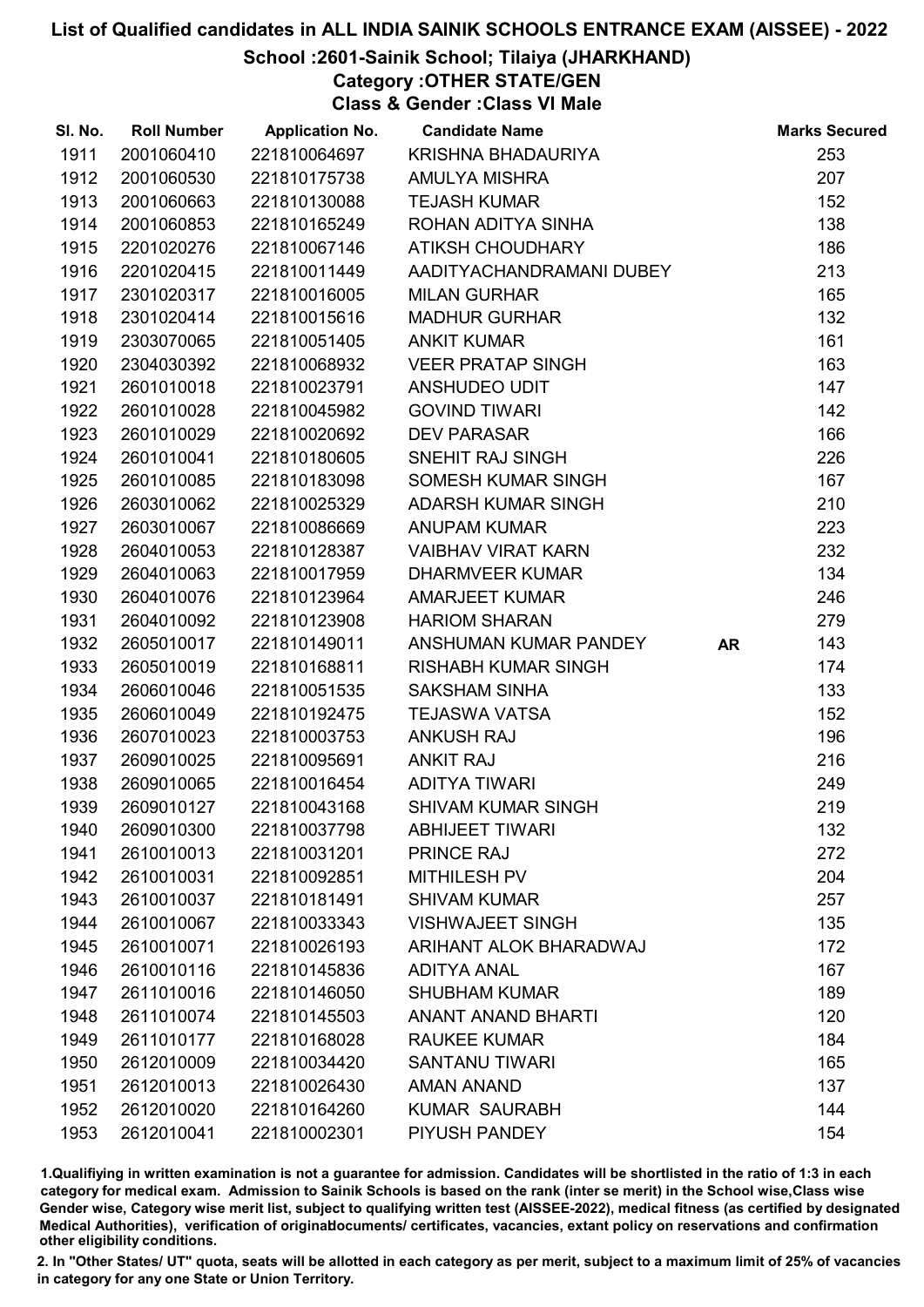### School :2601-Sainik School; Tilaiya (JHARKHAND)

Category :OTHER STATE/GEN

Class & Gender :Class VI Male

| SI. No. | <b>Roll Number</b> | <b>Application No.</b> | <b>Candidate Name</b>            |           | <b>Marks Secured</b> |
|---------|--------------------|------------------------|----------------------------------|-----------|----------------------|
| 1954    | 2612010057         | 221810060961           | <b>ADITYA KUMAR</b>              |           | 140                  |
| 1955    | 2612010149         | 221810000783           | SHREYASH CHOUBEY                 |           | 234                  |
| 1956    | 2612010153         | 221810021893           | YASH JHA                         |           | 207                  |
| 1957    | 2612010183         | 221810068974           | <b>JIVTESH KUMAR</b>             |           | 129                  |
| 1958    | 2612010200         | 221810131735           | <b>SAHIL KUMAR</b>               |           | 142                  |
| 1959    | 2612010223         | 221810097306           | <b>ANEEK KUMAR</b>               |           | 221                  |
| 1960    | 2612010245         | 221810064176           | <b>ABHAS KUMAR</b>               |           | 207                  |
| 1961    | 2612010258         | 221810184607           | <b>AMIT KUMAR RAJ</b>            |           | 161                  |
| 1962    | 2612010266         | 221810083817           | <b>AYUSH MAHATO</b>              |           | 172                  |
| 1963    | 2612010296         | 221810116338           | <b>NIKHIL ANAND</b>              |           | 166                  |
| 1964    | 2612010319         | 221810006798           | <b>RAUNAK YADAV</b>              |           | 191                  |
| 1965    | 2701030325         | 221810036857           | PRATEEK PANDEY                   |           | 185                  |
| 1966    | 3001020044         | 221810051240           | <b>SAMARJEET MISHRA</b>          |           | 147                  |
| 1967    | 3001030523         | 221810025545           | <b>SHAURYA KUMAR SINGH</b>       |           | 273                  |
| 1968    | 3002020332         | 221810046085           | <b>VAIBHAV SINGH RAJAWAT</b>     |           | 252                  |
| 1969    | 3002020438         | 221810017466           | DHRUV SINGH TOMAR                |           | 137                  |
| 1970    | 3002020454         | 221810050186           | <b>DEV SHARMA</b>                |           | 150                  |
| 1971    | 3002020607         | 221810048318           | LAKSHYA PRATAP SINGH             |           | 214                  |
| 1972    | 3002020717         | 221810156798           | <b>VIVEK DHAKAR</b>              |           | 218                  |
| 1973    | 3002030109         | 221810121351           | <b>PRIYANSHU</b>                 |           | 169                  |
| 1974    | 3002030153         | 221810132822           | SARTHAK DHAKAREY                 |           | 202                  |
| 1975    | 3002030188         | 221810129992           | <b>MAYANK SINGH CHAUHAN</b>      |           | 139                  |
| 1976    | 3002030189         | 221810178403           | <b>RANVEER PRATAP SINGH</b>      |           | 139                  |
| 1977    | 3002030195         | 221810169603           | <b>GOVIL SINGH</b>               |           | 239                  |
| 1978    | 3002030197         | 221810150513           | <b>KARTIKEY SINGH CHOUHAN</b>    |           | 232                  |
| 1979    | 3002030287         | 221810115944           | <b>RUDRA PRATAP SINGH</b>        |           | 122                  |
| 1980    | 3002030382         | 221810122706           | <b>DHURUP SHARMA</b>             |           | 219                  |
| 1981    | 3002030414         | 221810150356           | ANSHUMAN YADAV                   | <b>AR</b> | 172                  |
| 1982    | 3002030416         | 221810177756           | <b>GOVIND RAJAWAT</b>            |           | 226                  |
| 1983    | 3002030453         | 221810048527           | <b>HARSHIT SHRIVASTAVA</b>       |           | 131                  |
| 1984    | 3002030561         | 221810094088           | <b>DUSHYANT SINGH JADOUN</b>     |           | 171                  |
| 1985    | 3110010012         | 221810062610           | <b>GITESH AJAY SALUNKE</b>       |           | 164                  |
| 1986    | 3116020046         | 221810073432           | <b>TEJASKUMAR GHANASHAM</b>      |           | 134                  |
| 1987    | 3116020142         | 221810000217           | <b>PRANAV SACHIN PATIL</b>       |           | 163                  |
| 1988    | 3804010024         | 221810048790           | SAHITYA CHANDRA JHA              |           | 143                  |
| 1989    | 3901010042         | 221810033580           | KUNDAN SINGH SHEKHAWAT           |           | 204                  |
| 1990    | 3904030007         | 221810171400           | <b>MANVENDRA SINGH SHEKHAWAT</b> |           | 212                  |
| 1991    | 3904030325         | 221810086297           | <b>NIKHIL MISHRA</b>             |           | 201                  |
| 1992    | 3904040502         | 221810054094           | <b>VIVEK SINGH</b>               |           | 252                  |
| 1993    | 3904040508         | 221810086494           | <b>ANAY RAI</b>                  |           | 218                  |
| 1994    | 3904040621         | 221810054385           | <b>ABHISHEK RAJAURA</b>          |           | 237                  |
| 1995    | 3905010016         | 221810047710           | <b>SWARIT SINGH</b>              |           | 183                  |
| 1996    | 3905020133         | 221810030792           | <b>ACHYUT TRIPATHI</b>           |           | 239                  |

1.Qualifiying in written examination is not a guarantee for admission. Candidates will be shortlisted in the ratio of 1:3 in each category for medical exam. Admission to Sainik Schools is based on the rank (inter se merit) in the School wise,Class wise Gender wise, Category wise merit list, subject to qualifying written test (AISSEE-2022), medical fitness (as certified by designated Medical Authorities), verification of originablocuments/ certificates, vacancies, extant policy on reservations and confirmation other eligibility conditions.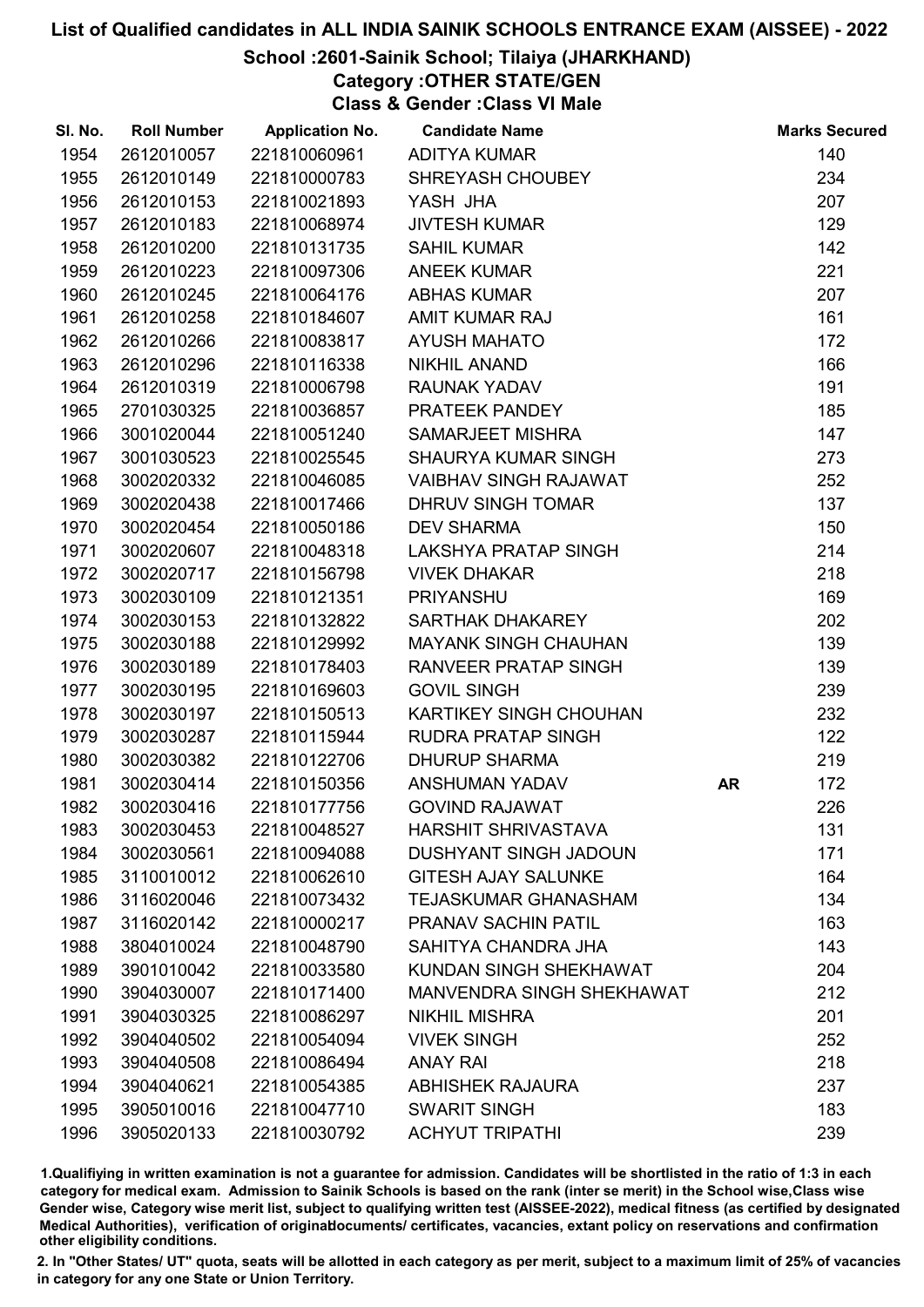### School :2601-Sainik School; Tilaiya (JHARKHAND)

Category :OTHER STATE/GEN

Class & Gender :Class VI Male

| SI. No. | <b>Roll Number</b> | <b>Application No.</b> | <b>Candidate Name</b>     | <b>Marks Secured</b> |
|---------|--------------------|------------------------|---------------------------|----------------------|
| 1997    | 3905020162         | 221810152713           | <b>PUNIT VATS</b>         | 242                  |
| 1998    | 3905040089         | 221810116890           | <b>DIKSH</b>              | 143                  |
| 1999    | 3905040098         | 221810045801           | <b>YESH</b>               | 196                  |
| 2000    | 3905040305         | 221810127543           | ADARSH RAWAT              | 232                  |
| 2001    | 3906010040         | 221810013660           | <b>SAHIL SUMAN</b>        | 175                  |
| 2002    | 4201030752         | 221810075892           | <b>JULURU VIVEK</b>       | 127                  |
| 2003    | 4201070221         | 221810145829           | BHURLA SRI SIDDARTHA      | 222                  |
| 2004    | 4401020006         | 221810044191           | PRASHANT GAUTAM           | 137                  |
| 2005    | 4401020312         | 221810048115           | <b>MOHIT GAUTAM</b>       | 123                  |
| 2006    | 4401020594         | 221810152038           | <b>ABHISHEK KUMAR</b>     | 169                  |
| 2007    | 4401030397         | 221810110434           | AJEETESH GAUTAM           | 262                  |
| 2008    | 4401040041         | 221810120045           | SHRIDHAR JINDAL           | 192                  |
| 2009    | 4402010529         | 221810028358           | <b>MOHD AHMAD</b>         | 229                  |
| 2010    | 4407020080         | 221810009961           | <b>RISHI RAJ</b>          | 165                  |
| 2011    | 4407020100         | 221810075612           | KARTIKEYA MISHRA          | 199                  |
| 2012    | 4407020107         | 221810162722           | <b>SATYARTH SINGH</b>     | 183                  |
| 2013    | 4407020211         | 221810005344           | HARSHVARDHAN SINGH        | 176                  |
| 2014    | 4407020297         | 221810076456           | PRATYUSH PRATAP SINGH     | 222                  |
| 2015    | 4409010167         | 221810049223           | SOURYA PRATAP SINGH       | 175                  |
| 2016    | 4409010266         | 221810098235           | SHIVANSHU KUMAR MISHRA    | 202                  |
| 2017    | 4410030213         | 221810097996           | SIDHANT KASHYAP           | 164                  |
| 2018    | 4411020350         | 221810047579           | <b>UTKARSH</b>            | 207                  |
| 2019    | 4412020031         | 221810074180           | <b>SARTHAK SINGH</b>      | 144                  |
| 2020    | 4412020212         | 221810165045           | <b>SAMARTH SINGH</b>      | 166                  |
| 2021    | 4601010024         | 221810072000           | <b>AKASH KUMAR</b>        | 153                  |
| 2022    | 4604010048         | 221810053760           | <b>RISHI RAJ</b>          | 211                  |
| 2023    | 4604010253         | 221810004538           | <b>KSHITIJ RAI</b>        | 141                  |
| 2024    | 4604010288         | 221810053034           | <b>GHANASHYAM GOSWAMI</b> | 176                  |

<sup>1.</sup>Qualifiying in written examination is not a guarantee for admission. Candidates will be shortlisted in the ratio of 1:3 in each category for medical exam. Admission to Sainik Schools is based on the rank (inter se merit) in the School wise,Class wise Gender wise, Category wise merit list, subject to qualifying written test (AISSEE-2022), medical fitness (as certified by designated Medical Authorities), verification of originablocuments/ certificates, vacancies, extant policy on reservations and confirmation other eligibility conditions.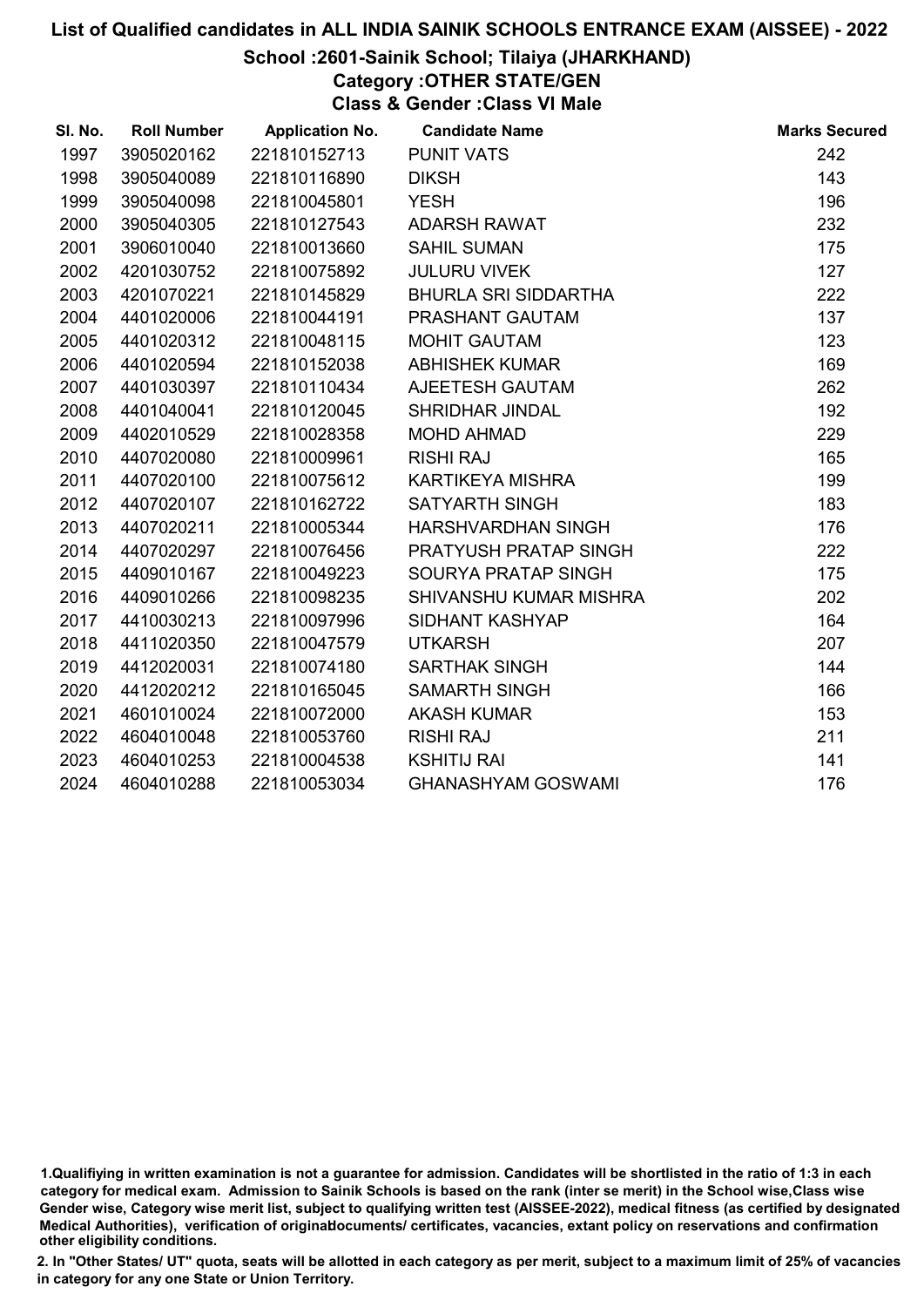### School :2601-Sainik School; Tilaiya (JHARKHAND)

### Category :HOME STATE/SC

Class & Gender :Class VI Female

| SI. No. | <b>Roll Number</b> | <b>Application No.</b> | <b>Candidate Name</b>  | <b>Marks Secured</b> |
|---------|--------------------|------------------------|------------------------|----------------------|
| 2025    | 2601010016         | 221810000271           | <b>ANU KUMARI</b>      | 121                  |
| 2026    | 2601010100         | 221810195480           | <b>RUPALI KUMARI</b>   | 90                   |
| 2027    | 2603010032         | 221810110164           | <b>NIHARIKA</b>        | 96                   |
| 2028    | 2603010041         | 221810124426           | <b>ARCHANA KUMARI</b>  | 116                  |
| 2029    | 2603010051         | 221810095157           | <b>ISHANI BHASKAR</b>  | 87                   |
| 2030    | 2603010104         | 221810117704           | <b>ARADHNA KUMARI</b>  | 122                  |
| 2031    | 2605010016         | 221810040801           | <b>HARSHITA RANI</b>   | 226                  |
| 2032    | 2606010022         | 221810079381           | <b>RIYA RAJ</b>        | 192                  |
| 2033    | 2607010130         | 221810099528           | <b>ADITI KUMARI</b>    | 145                  |
| 2034    | 2609010104         | 221810119007           | <b>ISHITA RAJ</b>      | 139                  |
| 2035    | 2609010169         | 221810161611           | <b>SUMAN KUMARI</b>    | 116                  |
| 2036    | 2609010258         | 221810096326           | <b>BYUTI KUMARI</b>    | 79                   |
| 2037    | 2611010018         | 221810011450           | <b>ANANYA KUMARI</b>   | 75                   |
| 2038    | 2611010020         | 221810107170           | <b>JANVI</b>           | 194                  |
| 2039    | 2611010050         | 221810024781           | ANANYA PRIYA           | 175                  |
| 2040    | 2611010053         | 221810121702           | <b>KHUSHI RANJAN</b>   | 140                  |
| 2041    | 2611010057         | 221810027522           | <b>SREJAL NANDANI</b>  | 201                  |
| 2042    | 2611010081         | 221810124053           | <b>RITU RANJAN</b>     | 109                  |
| 2043    | 2611010082         | 221810115053           | <b>SHRUTI NAYAN</b>    | 153                  |
| 2044    | 2611010096         | 221810063614           | <b>SANSKRITI NISHA</b> | 97                   |
| 2045    | 2611010113         | 221810069235           | <b>NITI KUMARI</b>     | 230                  |
| 2046    | 2611010143         | 221810109566           | <b>ANKITA BHARTI</b>   | 85                   |
| 2047    | 2611010213         | 221810131899           | PRACHI PRERNA          | 91                   |
| 2048    | 2611010242         | 221810057814           | <b>KHUSHI KUMARI</b>   | 110                  |
| 2049    | 2611010252         | 221810032465           | <b>MANISHA KUMARI</b>  | 49                   |
| 2050    | 3003030151         | 221810177616           | <b>GYANVI KUMARI</b>   | 134                  |

<sup>1.</sup>Qualifiying in written examination is not a guarantee for admission. Candidates will be shortlisted in the ratio of 1:3 in each category for medical exam. Admission to Sainik Schools is based on the rank (inter se merit) in the School wise,Class wise Gender wise, Category wise merit list, subject to qualifying written test (AISSEE-2022), medical fitness (as certified by designated Medical Authorities), verification of originablocuments/ certificates, vacancies, extant policy on reservations and confirmation other eligibility conditions.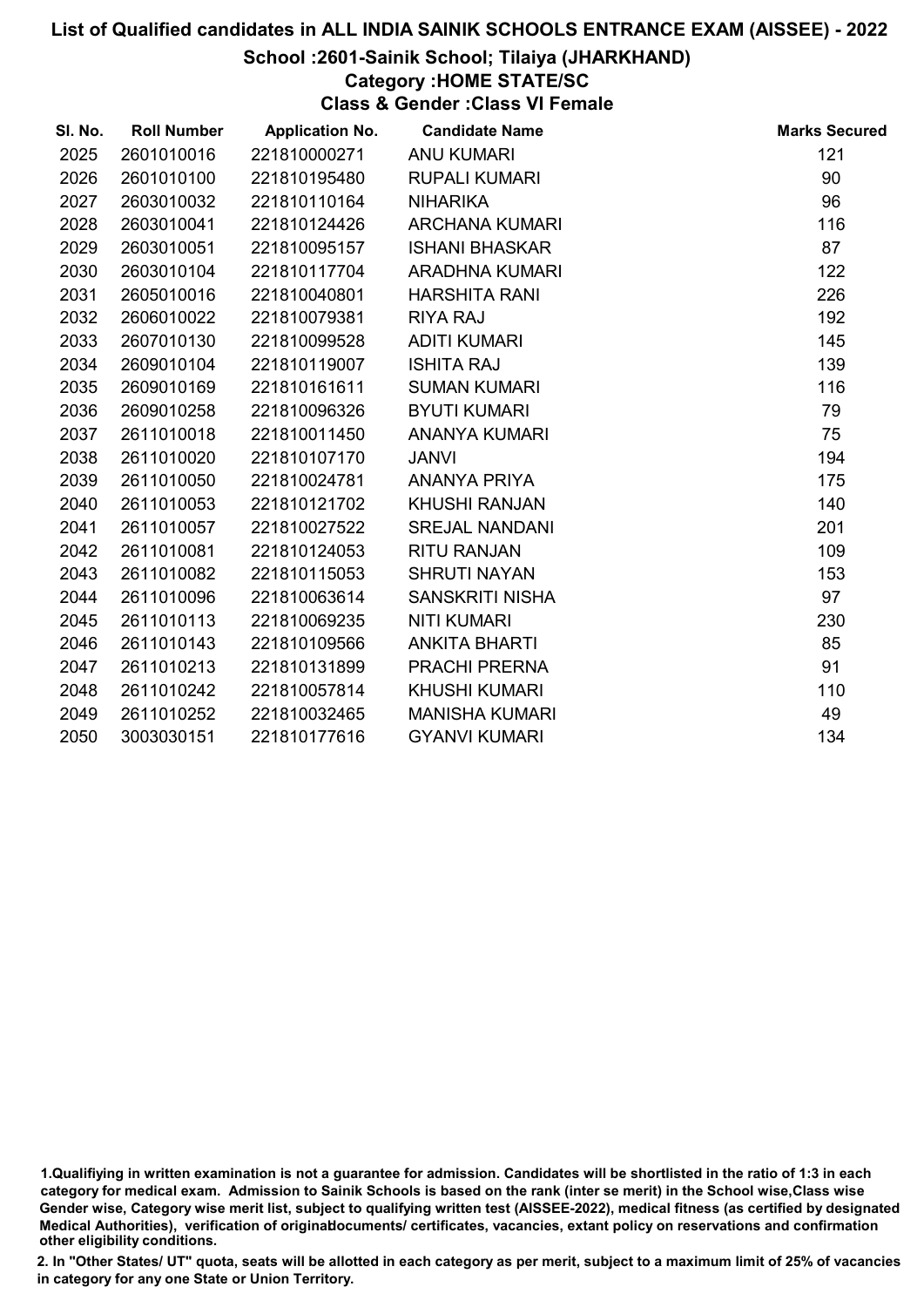### School :2601-Sainik School; Tilaiya (JHARKHAND)

### Category :HOME STATE/ST

Class & Gender :Class VI Female

| SI. No. | <b>Roll Number</b> | <b>Application No.</b> | <b>Candidate Name</b>      |           | <b>Marks Secured</b> |
|---------|--------------------|------------------------|----------------------------|-----------|----------------------|
| 2051    | 2603010096         | 221810143913           | <b>SUMIRAN KUMARI</b>      |           | 109                  |
| 2052    | 2603010132         | 221810117598           | <b>RASHEE ORAON</b>        |           | 60                   |
| 2053    | 2604010035         | 221810141895           | SUKHIMA SONI HANSDA        |           | 86                   |
| 2054    | 2604010091         | 221810192287           | <b>RUPALI MURMU</b>        |           | 108                  |
| 2055    | 2605010063         | 221810134725           | SHUCHI SHAILY BALMUCHU     |           | 139                  |
| 2056    | 2605010129         | 221810189501           | PAYAL HANSDA               |           | 152                  |
| 2057    | 2605010147         | 221810012003           | <b>VISHAKA HEMBRAM</b>     |           | 74                   |
| 2058    | 2605010169         | 221810191894           | <b>SUMAN MURMU</b>         |           | 145                  |
| 2059    | 2605010209         | 221810115919           | SANGEETA HANSDA            |           | 156                  |
| 2060    | 2606010040         | 221810017604           | <b>ROZY MURMU</b>          |           | 132                  |
| 2061    | 2606010041         | 221810074704           | <b>NIKITA MARANDI</b>      |           | 151                  |
| 2062    | 2606010045         | 221810074015           | ARPANA UJALA TUDU          |           | 169                  |
| 2063    | 2606010068         | 221810112439           | <b>ANUPRIYA KISKU</b>      |           | 85                   |
| 2064    | 2606010100         | 221810118093           | <b>NISHA MARANDI</b>       |           | 95                   |
| 2065    | 2606010113         | 221810121325           | <b>SEIONA RAJWANSH</b>     |           | 126                  |
| 2066    | 2606010115         | 221810116935           | <b>ROJ MARY TUDU</b>       |           | 70                   |
| 2067    | 2606010139         | 221810141678           | <b>ANU BHARTI</b>          |           | 105                  |
| 2068    | 2607010008         | 221810084001           | <b>ANTARA ORAON</b>        |           | 208                  |
| 2069    | 2608010019         | 221810039218           | <b>ELIZA PANNA</b>         |           | 102                  |
| 2070    | 2608010043         | 221810177172           | AAHNA PRERNA MANJHI        |           | 189                  |
| 2071    | 2608010047         | 221810179483           | <b>EKTA ISANT AMRITA</b>   |           | 137                  |
| 2072    | 2608010081         | 221810184358           | <b>SHWETA ORAON</b>        |           | 105                  |
| 2073    | 2608010085         | 221810180398           | ANUGYA IPSA MANJHI         |           | 125                  |
| 2074    | 2608010088         | 221810180809           | <b>MIKKEY KUMARI</b>       |           | 92                   |
| 2075    | 2609010090         | 221810153595           | ANWESHA RICHEL SANGA       |           | 93                   |
| 2076    | 2609010095         | 221810128456           | YASHASVI KACHHAP           |           | 140                  |
| 2077    | 2610010046         | 221810034942           | AASHMI BIRUA               |           | 181                  |
| 2078    | 2610010137         | 221810128407           | <b>NISHU BANRA</b>         |           | 156                  |
| 2079    | 2610010171         | 221810113378           | <b>AASHI BANRA</b>         |           | 190                  |
| 2080    | 2610010207         | 221810032855           | <b>RIYA SIRKA</b>          | CG        | 65                   |
| 2081    | 2612010062         | 221810103781           | <b>SRISHTI TOPPO</b>       | <b>AR</b> | 88                   |
| 2082    | 2612010180         | 221810150874           | <b>AKRITI ORAON</b>        |           | 159                  |
| 2083    | 2612010184         | 221810120484           | <b>LIZZA KACHHAP</b>       |           | 89                   |
| 2084    | 2612010197         | 221810094315           | <b>TANIYA KUMARI</b>       |           | 95                   |
| 2085    | 2612010242         | 221810063866           | <b>TRISHA TOPPO</b>        |           | 102                  |
| 2086    | 2612010307         | 221810131958           | KASHISH KOMAL LAKRA        |           | 73                   |
| 2087    | 2612010310         | 221810052868           | <b>ISHIKA EPIL KACHHAP</b> |           | 121                  |
| 2088    | 2612010330         | 221810039029           | <b>ANUSHKA HEMROM</b>      |           | 74                   |
| 2089    | 2612010357         | 221810026160           | <b>TANISHA TIRKEY</b>      |           | 132                  |
| 2090    | 2612010372         | 221810165162           | <b>AMISHA HEMROM</b>       |           | 104                  |
| 2091    | 2612010387         | 221810058094           | <b>TRISHNA ORAON</b>       |           | 144                  |

1.Qualifiying in written examination is not a guarantee for admission. Candidates will be shortlisted in the ratio of 1:3 in each category for medical exam. Admission to Sainik Schools is based on the rank (inter se merit) in the School wise,Class wise Gender wise, Category wise merit list, subject to qualifying written test (AISSEE-2022), medical fitness (as certified by designated Medical Authorities), verification of originablocuments/ certificates, vacancies, extant policy on reservations and confirmation other eligibility conditions.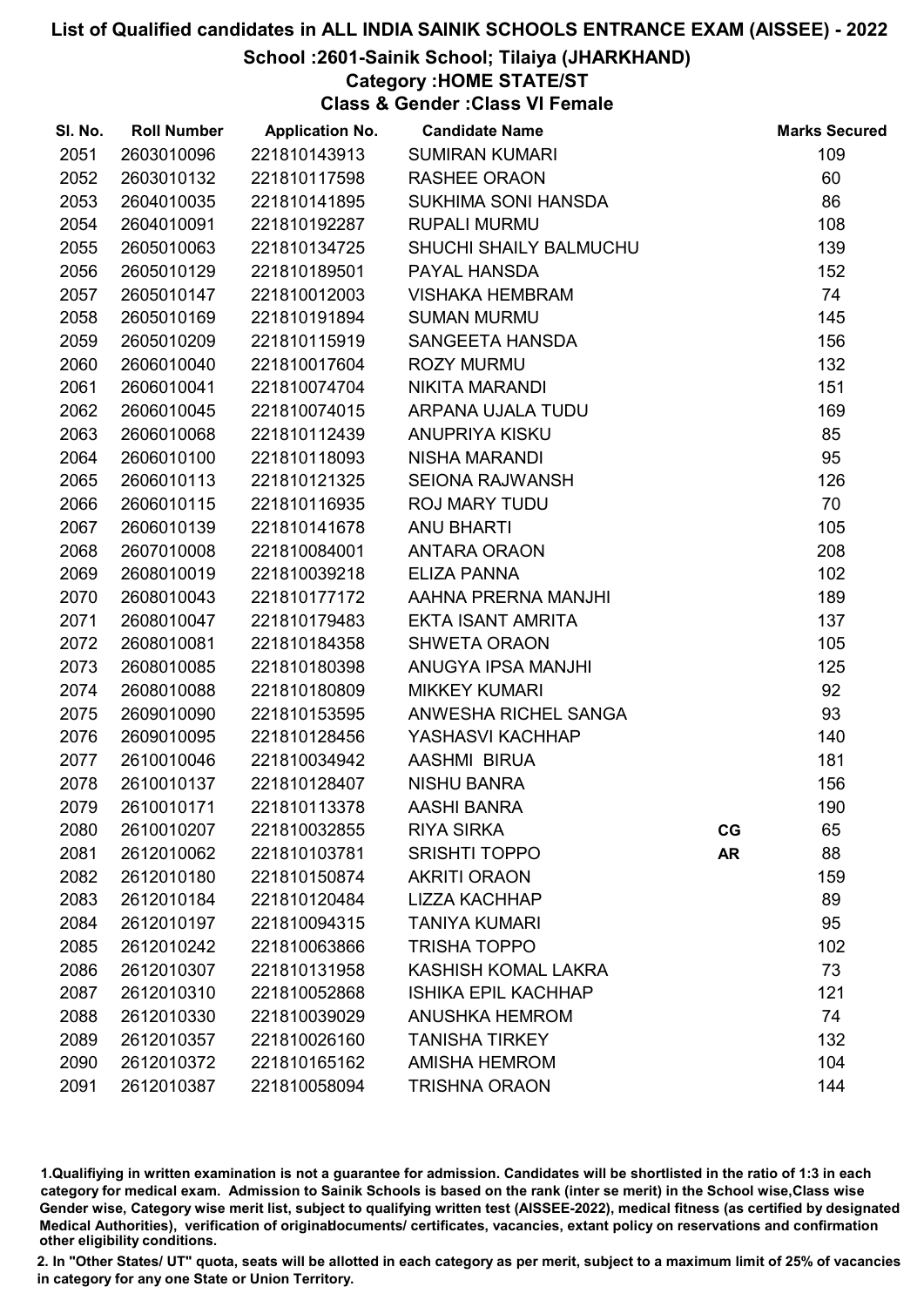### School :2601-Sainik School; Tilaiya (JHARKHAND)

## Category :HOME STATE/OBC

Class & Gender :Class VI Female

| SI. No. | <b>Roll Number</b> | <b>Application No.</b> | <b>Candidate Name</b>      | <b>Marks Secured</b> |
|---------|--------------------|------------------------|----------------------------|----------------------|
| 2092    | 1505011058         | 221810169609           | <b>DRISHTY KUMARI</b>      | 217                  |
| 2093    | 1510030289         | 221810196278           | <b>MANSHI NANDAN PATEL</b> | 181                  |
| 2094    | 2601010091         | 221810102059           | <b>SAKSHI KUMARI</b>       | 196                  |
| 2095    | 2601010102         | 221810116431           | <b>AAKRITI VERMA</b>       | 247                  |
| 2096    | 2603010011         | 221810073091           | <b>RIYA KUMARI</b>         | 128                  |
| 2097    | 2603010040         | 221810171016           | <b>ADITI PATEL</b>         | 220                  |
| 2098    | 2603010058         | 221810105358           | <b>ANJALI VERMA</b>        | 132                  |
| 2099    | 2603010073         | 221810101710           | AARUSHI CHAUHAN            | 215                  |
| 2100    | 2603010075         | 221810112820           | <b>DIVYA KUMARI</b>        | 135                  |
| 2101    | 2603010090         | 221810152132           | <b>AARTI KUMARI</b>        | 241                  |
| 2102    | 2603010102         | 221810002993           | DIPANJALI KUMARI           | 217                  |
| 2103    | 2603010115         | 221810145616           | <b>APARNA KUMARI</b>       | 163                  |
| 2104    | 2604010014         | 221810131361           | <b>SHAILJA KUMARI</b>      | 211                  |
| 2105    | 2604010049         | 221810113467           | <b>RIMJHIM RAGANI</b>      | 211                  |
| 2106    | 2604010082         | 221810073965           | <b>VARSHA RANI</b>         | 151                  |
| 2107    | 2605010148         | 221810168323           | <b>SWETA KUMARI</b>        | 188                  |
| 2108    | 2605010149         | 221810153143           | KUMARI HARSHA              | 182                  |
| 2109    | 2605010152         | 221810019063           | <b>JYOTSNA GUPTA</b>       | 205                  |
| 2110    | 2605010183         | 221810151706           | KUMARI SANDHYA             | 215                  |
| 2111    | 2605010193         | 221810167357           | <b>SOMYA KUMARI</b>        | 199                  |
| 2112    | 2605010216         | 221810159799           | <b>NANCY KUMARI</b>        | 148                  |
| 2113    | 2606010031         | 221810140672           | <b>AHLAM FIRDOUS</b>       | 195                  |
| 2114    | 2606010044         | 221810189384           | <b>TANYA BHARTI</b>        | 237                  |
| 2115    | 2606010057         | 221810078867           | <b>ARADHAYA SHREE</b>      | 160                  |
| 2116    | 2606010140         | 221810137878           | <b>MOSHMI RAJ</b>          | 158                  |
| 2117    | 2607010137         | 221810114909           | <b>SONAM KUMARI</b>        | 181                  |
| 2118    | 2608010017         | 221810102647           | <b>IESHIKA RAJ</b>         | 131                  |
| 2119    | 2608010023         | 221810076010           | <b>BYUTI RANI</b>          | 209                  |
| 2120    | 2608010067         | 221810076586           | <b>SALONI KUMARI</b>       | 166                  |
| 2121    | 2609010013         | 221810161590           | <b>KHYATI KUMARI</b>       | 126                  |
| 2122    | 2609010027         | 221810020702           | <b>SRISHTI KUMARI</b>      | 235                  |
| 2123    | 2609010030         | 221810112222           | <b>SUPRIYA KUMARI</b>      | 171                  |
| 2124    | 2609010034         | 221810025442           | <b>SARIKA KUMARI</b>       | 120                  |
| 2125    | 2609010042         | 221810129972           | <b>KARINA KUMARI</b>       | 131                  |
| 2126    | 2609010100         | 221810055496           | <b>JIYA KUMARI</b>         | 148                  |
| 2127    | 2609010132         | 221810123498           | <b>KHUSHBU RAJ</b>         | 241                  |
| 2128    | 2609010161         | 221810123840           | <b>SHIVANI KUMARI</b>      | 169                  |
| 2129    | 2609010173         | 221810141621           | <b>KAVYA KRITEE</b>        | 215                  |
| 2130    | 2609010174         | 221810111231           | <b>ANKITA KUMARI</b>       | 224                  |
| 2131    | 2609010177         | 221810171551           | <b>SANIYA KUMARI</b>       | 201                  |
| 2132    | 2609010178         | 221810025651           | <b>VARSHA MEHTA</b>        | 178                  |
| 2133    | 2609010189         | 221810162132           | <b>SAKSHI SUMAN</b>        | 212                  |
| 2134    | 2609010193         | 221810004092           | <b>JYOTI KUMARI</b>        | 188                  |

1.Qualifiying in written examination is not a guarantee for admission. Candidates will be shortlisted in the ratio of 1:3 in each category for medical exam. Admission to Sainik Schools is based on the rank (inter se merit) in the School wise,Class wise Gender wise, Category wise merit list, subject to qualifying written test (AISSEE-2022), medical fitness (as certified by designated Medical Authorities), verification of originablocuments/ certificates, vacancies, extant policy on reservations and confirmation other eligibility conditions.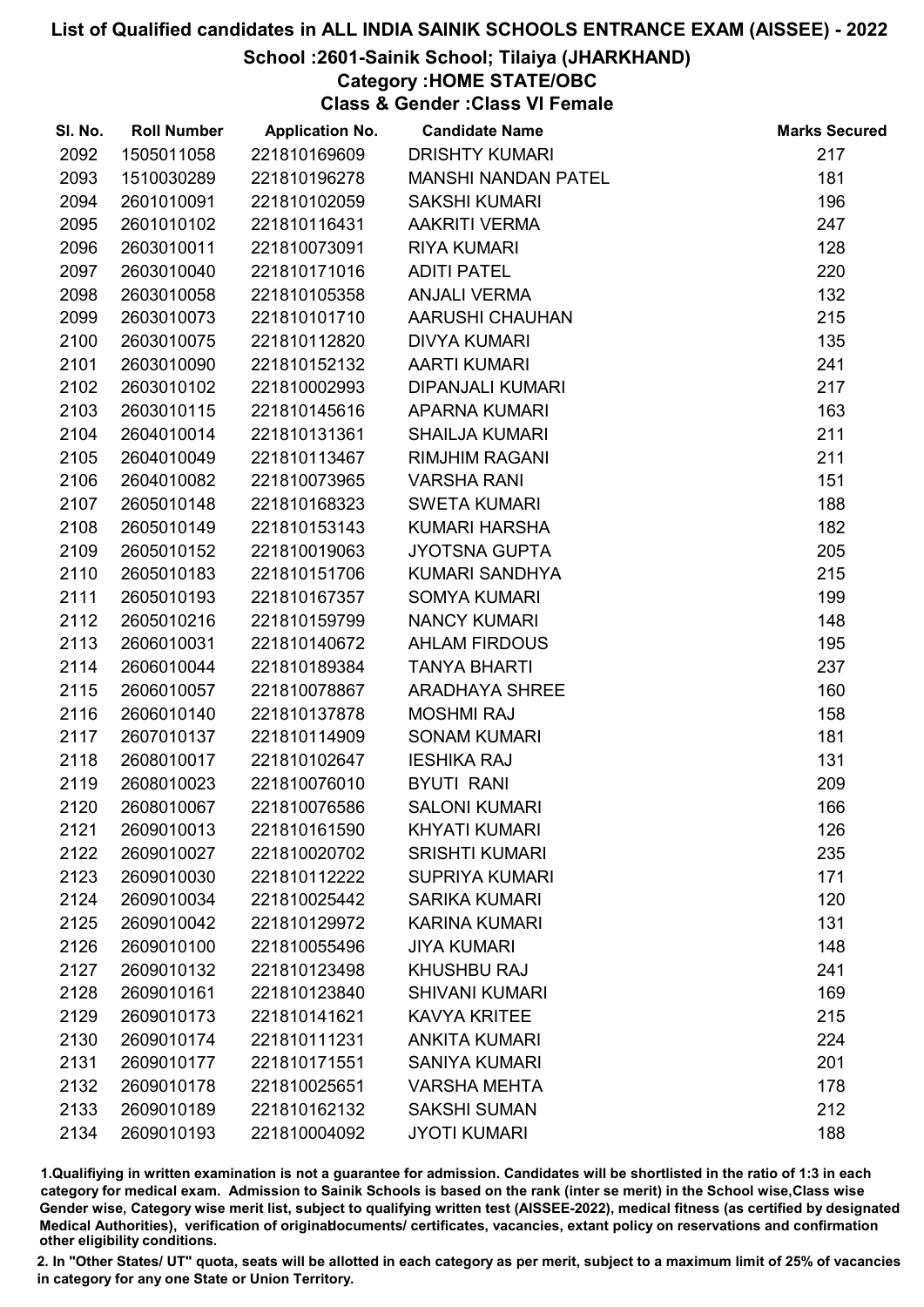#### School :2601-Sainik School; Tilaiya (JHARKHAND)

## Category :HOME STATE/OBC

Class & Gender :Class VI Female

| SI. No. | <b>Roll Number</b> | <b>Application No.</b> | <b>Candidate Name</b>   | <b>Marks Secured</b> |
|---------|--------------------|------------------------|-------------------------|----------------------|
| 2135    | 2609010198         | 221810058333           | AAYUSHI KUMARI MANDAL   | 219                  |
| 2136    | 2609010203         | 221810043943           | PARI BARNWAL            | 161                  |
| 2137    | 2609010206         | 221810094773           | <b>SRISTI GUPTA</b>     | 144                  |
| 2138    | 2609010207         | 221810125873           | <b>NEHA KUMARI</b>      | 185                  |
| 2139    | 2609010241         | 221810071645           | SHRADHA KUMARI MAHTO    | 212                  |
| 2140    | 2609010250         | 221810164975           | <b>VARSHA RANI</b>      | 147                  |
| 2141    | 2609010251         | 221810137285           | <b>SUPRIYA KUMARI</b>   | 132                  |
| 2142    | 2609010253         | 221810122695           | ARADHANA KUMARI         | 193                  |
| 2143    | 2609010265         | 221810162086           | <b>RITU BHARTI</b>      | 136                  |
| 2144    | 2609010266         | 221810125396           | <b>ANSHU BHARTI</b>     | 184                  |
| 2145    | 2609010270         | 221810063237           | <b>SUSHMITA KUMARI</b>  | 158                  |
| 2146    | 2609010277         | 221810055987           | <b>MINAKSHI KUMARI</b>  | 169                  |
| 2147    | 2609010279         | 221810103197           | <b>DEEPSHIKHA PATEL</b> | 179                  |
| 2148    | 2609010296         | 221810091888           | PARINITA MEHTA          | 199                  |
| 2149    | 2609010297         | 221810138888           | <b>SONAM KUMARI</b>     | 168                  |
| 2150    | 2610010148         | 221810173657           | <b>SAIJANI SARA</b>     | 128                  |
| 2151    | 2611010007         | 221810106910           | <b>SAUMYA KUMARI</b>    | 201                  |
| 2152    | 2611010139         | 221810056946           | <b>DRISHYA</b>          | 205                  |
| 2153    | 2611010151         | 221810136807           | <b>ANSHIKA KUMARI</b>   | 172                  |
| 2154    | 2611010163         | 221810022677           | KUMARI ANANYA GUPTA     | 191                  |
| 2155    | 2611010169         | 221810164297           | <b>TUBA KAYENAT</b>     | 122                  |
| 2156    | 2611010174         | 221810060018           | <b>SAKSHI KUMARI</b>    | 157                  |
| 2157    | 2611010178         | 221810113528           | PRITY KUMARI            | 191                  |
| 2158    | 2611010217         | 221810090290           | <b>NEELAM KUMARI</b>    | 197                  |
| 2159    | 2611010260         | 221810170716           | SANSTUTI SAUMYA         | 191                  |
| 2160    | 2611010261         | 221810116126           | <b>SAKSHI KUMARI</b>    | 177                  |
| 2161    | 2611010272         | 221810145347           | RADHA KUMARI            | 141                  |
| 2162    | 2611010282         | 221810015948           | <b>SWEETY KUMARI</b>    | 171                  |
| 2163    | 2611010286         | 221810120309           | <b>SHIVANI YADAV</b>    | 150                  |
| 2164    | 2612010140         | 221810010173           | <b>MOULI CHANDRA</b>    | 130                  |
| 2165    | 2612010349         | 221810126289           | SIDDHI SONI             | 144                  |
| 2166    | 2612010356         | 221810025950           | <b>KANIKA KUMARI</b>    | 259                  |
| 2167    | 2612010367         | 221810104091           | <b>DEEPIKA GUPTA</b>    | 131                  |
| 2168    | 2612010406         | 221810067037           | <b>KHUSHI KUMARI</b>    | 147                  |
| 2169    | 2612010417         | 221810078078           | <b>CHHAVI KUMARI</b>    | 130                  |
| 2170    | 2612010418         | 221810169278           | <b>ARPITA KUMARI</b>    | 227                  |
| 2171    | 3906010475         | 221810082739           | <b>SHREYASI</b>         | 162                  |

1.Qualifiying in written examination is not a guarantee for admission. Candidates will be shortlisted in the ratio of 1:3 in each category for medical exam. Admission to Sainik Schools is based on the rank (inter se merit) in the School wise,Class wise Gender wise, Category wise merit list, subject to qualifying written test (AISSEE-2022), medical fitness (as certified by designated Medical Authorities), verification of originablocuments/ certificates, vacancies, extant policy on reservations and confirmation other eligibility conditions.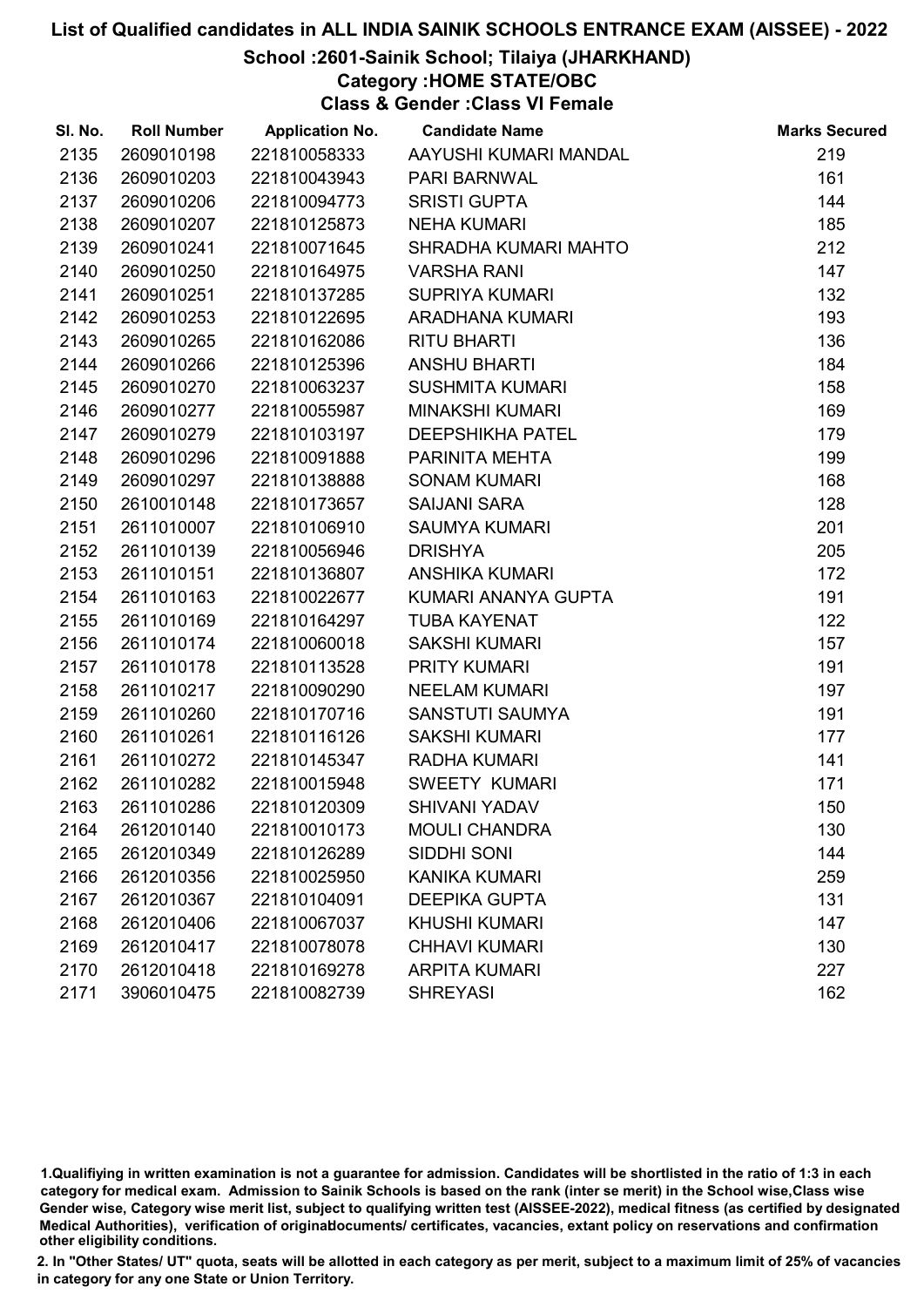### School :2601-Sainik School; Tilaiya (JHARKHAND)

## Category :HOME STATE/DEF

Class & Gender :Class VI Female

| SI. No. | <b>Roll Number</b> | <b>Application No.</b> | <b>Candidate Name</b>    |    | <b>Marks Secured</b> |
|---------|--------------------|------------------------|--------------------------|----|----------------------|
| 2172    | 1505010243         | 221810047905           | ADLINE MISHA BARA        |    | 156                  |
| 2173    | 2001050800         | 221810014195           | <b>ANUSKA RANI</b>       |    | 157                  |
| 2174    | 2501030256         | 221810017354           | <b>SHIVANGI YADAV</b>    |    | 154                  |
| 2175    | 2604010009         | 221810051011           | AAYUSHI RAJ              |    | 133                  |
| 2176    | 2606010009         | 221810195080           | AARADHYA                 |    | 207                  |
| 2177    | 2609010001         | 221810022000           | <b>RIYA KUMARI</b>       |    | 222                  |
| 2178    | 2610010187         | 221810087609           | <b>ARTI SAMAD</b>        |    | 176                  |
| 2179    | 2612010007         | 221810081610           | <b>TANISHKA KUMARI</b>   |    | 183                  |
| 2180    | 2612010079         | 221810105522           | <b>TANIYA KUMARI</b>     | AR | 185                  |
| 2181    | 2612010080         | 221810087622           | <b>KHUSHBOO RANI</b>     |    | 130                  |
| 2182    | 2612010109         | 221810086792           | <b>JAGRITI</b>           |    | 126                  |
| 2183    | 2612010177         | 221810118464           | ANUSHKA MAHTO            |    | 132                  |
| 2184    | 2612010185         | 221810181684           | <b>SABYA SANCHI SAHU</b> |    | 150                  |
| 2185    | 2612010209         | 221810150155           | <b>SAKSHI OJHA</b>       |    | 125                  |
| 2186    | 2612010239         | 221810071056           | PRATIGYA KUMARI          |    | 164                  |
| 2187    | 2612010304         | 221810113748           | <b>VIBHI PRASAD</b>      |    | 197                  |
| 2188    | 3801020137         | 221810091557           | AADYA KUMARI             |    | 251                  |
| 2189    | 4201050283         | 221810128706           | <b>SIDHI SINGH</b>       |    | 121                  |
| 2190    | 4201060503         | 221810120448           | <b>RIDHI SINGH</b>       |    | 134                  |

1.Qualifiying in written examination is not a guarantee for admission. Candidates will be shortlisted in the ratio of 1:3 in each category for medical exam. Admission to Sainik Schools is based on the rank (inter se merit) in the School wise,Class wise Gender wise, Category wise merit list, subject to qualifying written test (AISSEE-2022), medical fitness (as certified by designated Medical Authorities), verification of originablocuments/ certificates, vacancies, extant policy on reservations and confirmation other eligibility conditions.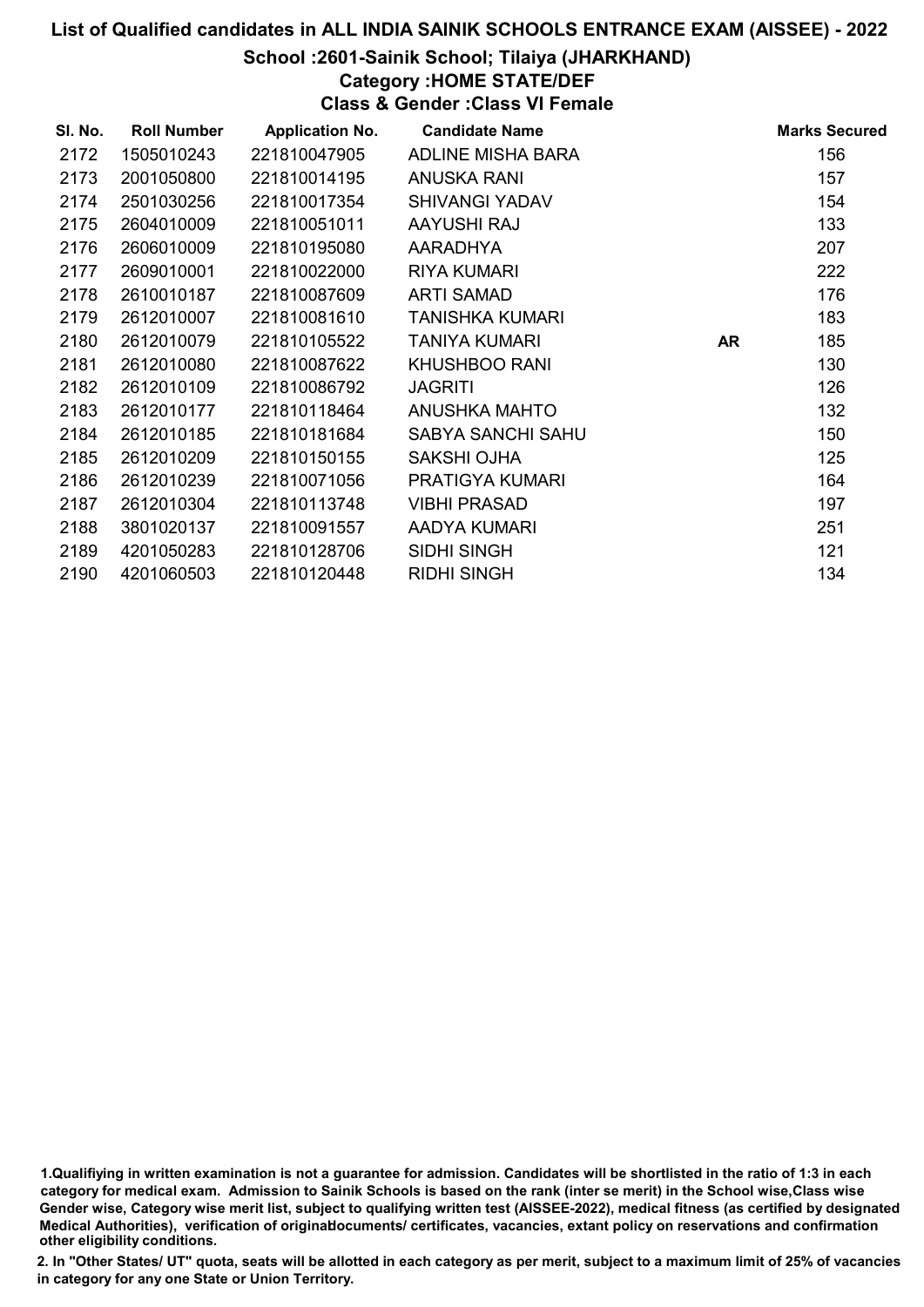### School :2601-Sainik School; Tilaiya (JHARKHAND)

## Category :HOME STATE/GEN

Class & Gender :Class VI Female

| SI. No. | <b>Roll Number</b> | <b>Application No.</b> | <b>Candidate Name</b>     |    | <b>Marks Secured</b> |
|---------|--------------------|------------------------|---------------------------|----|----------------------|
| 2191    | 1505010299         | 221810151856           | <b>RITIKA RANI</b>        |    | 159                  |
| 2192    | 1511030454         | 221810158838           | ANUSHKA SINGH             |    | 248                  |
| 2193    | 2601010040         | 221810116884           | PRATEEKSHA SRIVASTAVA     |    | 169                  |
| 2194    | 2601010043         | 221810121525           | <b>AAKRITI KUMARI</b>     |    | 196                  |
| 2195    | 2601010046         | 221810121465           | <b>JAYA BARANWAL</b>      |    | 249                  |
| 2196    | 2601010059         | 221810000856           | <b>RITIKA GUPTA</b>       |    | 197                  |
| 2197    | 2603010002         | 221810115050           | <b>ASHIKA DEEP</b>        |    | 175                  |
| 2198    | 2603010004         | 221810023180           | <b>KHUSHI KUMARI</b>      |    | 195                  |
| 2199    | 2603010023         | 221810169723           | <b>VARIKA PANDEY</b>      |    | 167                  |
| 2200    | 2603010046         | 221810116986           | SHIPRA KASHYAP            |    | 140                  |
| 2201    | 2603010097         | 221810099233           | <b>RIYA KUMARI</b>        |    | 164                  |
| 2202    | 2603010108         | 221810095484           | <b>PRAGYA SHREE</b>       |    | 157                  |
| 2203    | 2604010034         | 221810173095           | AKANKSHA SAHAY            |    | 155                  |
| 2204    | 2604010044         | 221810121227           | <b>RAGINI KUMARI</b>      |    | 135                  |
| 2205    | 2604010047         | 221810109047           | <b>BHAVYA</b>             |    | 132                  |
| 2206    | 2604010064         | 221810175379           | <b>SHLESHA</b>            |    | 148                  |
| 2207    | 2605010008         | 221810027350           | <b>HARSHIKA</b>           |    | 161                  |
| 2208    | 2605010041         | 221810123863           | PRIYANSHU KUMARI          |    | 151                  |
| 2209    | 2605010062         | 221810026525           | <b>AMANYA</b>             |    | 209                  |
| 2210    | 2605010082         | 221810075596           | <b>REMOLITA PRIYAL</b>    |    | 222                  |
| 2211    | 2605010086         | 221810108537           | <b>LAXMI SHREE RAJPUT</b> |    | 193                  |
| 2212    | 2605010092         | 221810079287           | <b>ANAHITA SINGH</b>      |    | 230                  |
| 2213    | 2605010111         | 221810171489           | <b>SREYOSHI KUMAR</b>     |    | 176                  |
| 2214    | 2605010126         | 221810150480           | KISHU DARSHANA            |    | 121                  |
| 2215    | 2605010128         | 221810034301           | <b>SRISHTI SUMAN</b>      |    | 159                  |
| 2216    | 2605010134         | 221810027051           | <b>NIKITA RAJ</b>         |    | 149                  |
| 2217    | 2605010158         | 221810073783           | SHATAKSHI BHARDWAJ        |    | 157                  |
| 2218    | 2606010029         | 221810109542           | <b>AARNA SINHA</b>        |    | 173                  |
| 2219    | 2606010086         | 221810094181           | <b>RIYA KUMARI</b>        |    | 168                  |
| 2220    | 2606010102         | 221810184204           | <b>MINAKSHI KUMARI</b>    |    | 168                  |
| 2221    | 2606010121         | 221810068126           | <b>PRAGATI KUMARI</b>     |    | 176                  |
| 2222    | 2607010076         | 221810079830           | <b>RISHIKA KUMARI</b>     |    | 149                  |
| 2223    | 2607010109         | 221810173375           | <b>RASHI KUMARI</b>       |    | 190                  |
| 2224    | 2607010113         | 221810158526           | <b>SHRUTI MISHRA</b>      |    | 139                  |
| 2225    | 2609010129         | 221810097488           | <b>ANSHU PRIYA</b>        |    | 219                  |
| 2226    | 2609010141         | 221810086939           | <b>ANUSHKA SINGH</b>      |    | 207                  |
| 2227    | 2609010164         | 221810189960           | <b>AARTI KUMARI</b>       | CG | 137                  |
| 2228    | 2609010186         | 221810190612           | <b>LAXMI BHARTI</b>       |    | 148                  |
| 2229    | 2609010200         | 221810075933           | <b>SUHANI KUMARI</b>      |    | 212                  |
| 2230    | 2609010242         | 221810127845           | <b>KRITIKA KUMARI</b>     |    | 122                  |
| 2231    | 2610010018         | 221810197611           | <b>SNEHA PRIYA</b>        |    | 206                  |
| 2232    | 2610010022         | 221810022421           | <b>AKANSHA</b>            |    | 198                  |
| 2233    | 2610010041         | 221810137712           | <b>AYUSHI</b>             |    | 154                  |

1.Qualifiying in written examination is not a guarantee for admission. Candidates will be shortlisted in the ratio of 1:3 in each category for medical exam. Admission to Sainik Schools is based on the rank (inter se merit) in the School wise,Class wise Gender wise, Category wise merit list, subject to qualifying written test (AISSEE-2022), medical fitness (as certified by designated Medical Authorities), verification of originablocuments/ certificates, vacancies, extant policy on reservations and confirmation other eligibility conditions.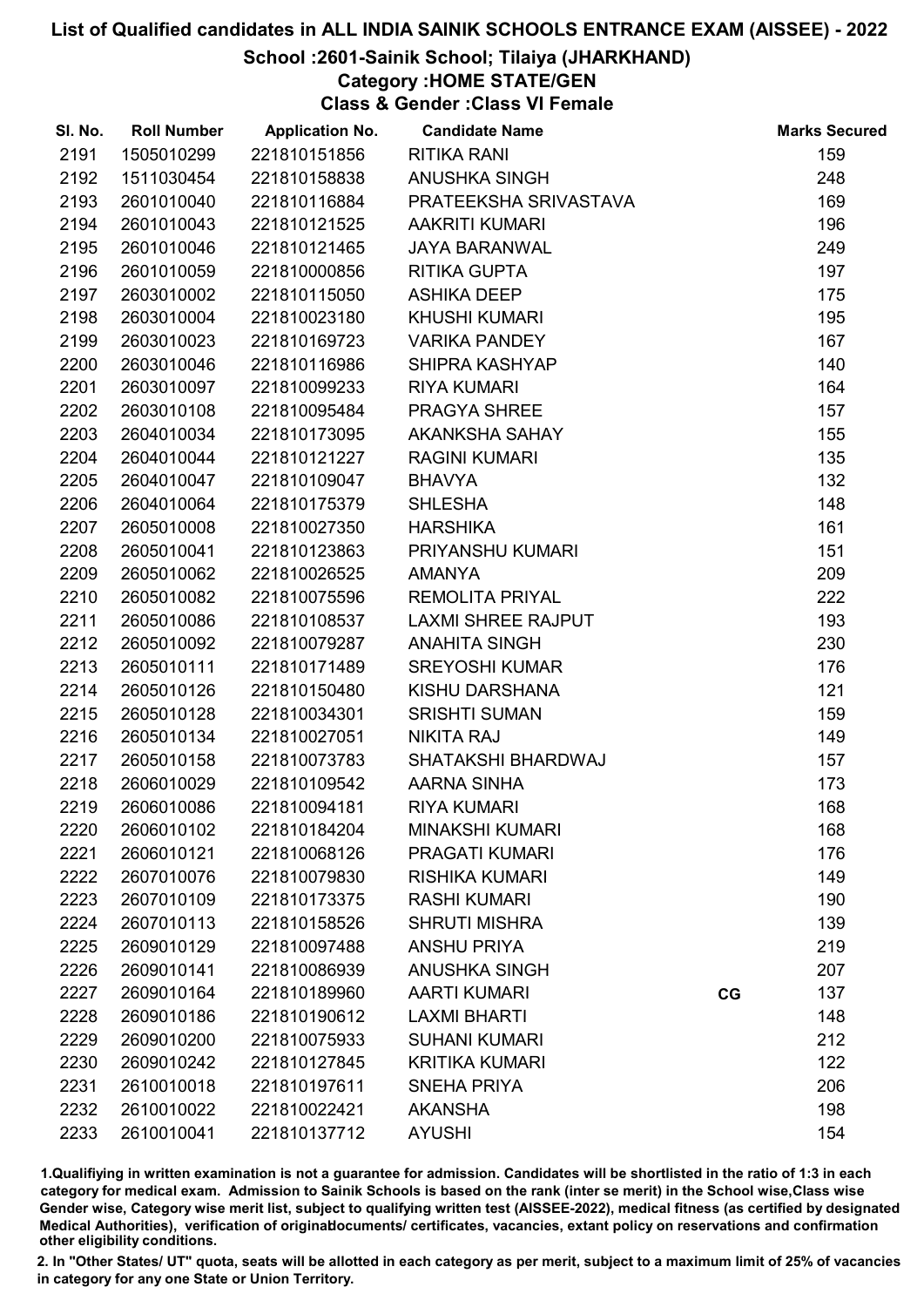### School :2601-Sainik School; Tilaiya (JHARKHAND)

Category :HOME STATE/GEN

Class & Gender :Class VI Female

| SI. No. | <b>Roll Number</b> | <b>Application No.</b> | <b>Candidate Name</b>    |            | <b>Marks Secured</b> |
|---------|--------------------|------------------------|--------------------------|------------|----------------------|
| 2234    | 2610010064         | 221810175123           | <b>KRITI SINGH</b>       |            | 151                  |
| 2235    | 2610010065         | 221810001423           | SHREE PRIYA              |            | 187                  |
| 2236    | 2610010129         | 221810138486           | <b>ANSHIKA KUMARI</b>    |            | 194                  |
| 2237    | 2610010152         | 221810004397           | <b>KOMLANGI KOMAL</b>    |            | 135                  |
| 2238    | 2610010203         | 221810087421           | <b>BIDUSHI PRAJAPATI</b> |            | 176                  |
| 2239    | 2611010019         | 221810063860           | <b>SIMRAN KUMARI</b>     |            | 218                  |
| 2240    | 2611010157         | 221810108937           | <b>VAISHNAVI ANAND</b>   |            | 242                  |
| 2241    | 2611010159         | 221810120847           | <b>SAMRIDHI SINGH</b>    |            | 155                  |
| 2242    | 2611010160         | 221810088557           | <b>INSHA WARIS</b>       |            | 209                  |
| 2243    | 2611010175         | 221810038418           | PRAKRITI SINGH           | <b>WOS</b> | 206                  |
| 2244    | 2611010191         | 221810147698           | <b>ANUSHKA KUMARI</b>    |            | 212                  |
| 2245    | 2611010194         | 221810131509           | <b>ANSHIKA KUMARI</b>    | <b>WOS</b> | 127                  |
| 2246    | 2611010198         | 221810069919           | <b>SONIKA VERMA</b>      |            | 186                  |
| 2247    | 2611010295         | 221810098199           | <b>KITTU SINGH</b>       |            | 139                  |
| 2248    | 2612010002         | 221810145200           | <b>SOUMYA SINGH</b>      |            | 220                  |
| 2249    | 2612010032         | 221810088570           | <b>SHREYA KUMARI</b>     |            | 134                  |
| 2250    | 2612010050         | 221810067741           | <b>JAHANVI SINGH</b>     |            | 155                  |
| 2251    | 2612010144         | 221810062673           | <b>SOUMYA RAJ</b>        |            | 138                  |
| 2252    | 2612010147         | 221810172383           | NISHTHA PRIYA            |            | 169                  |
| 2253    | 2612010164         | 221810119434           | <b>ANUSHKA TIWARI</b>    |            | 214                  |
| 2254    | 2612010173         | 221810055264           | AANYA SRIVASTAVA         |            | 163                  |
| 2255    | 2612010256         | 221810123307           | PALAK SRIVASTAVA         |            | 147                  |
| 2256    | 2612010260         | 221810092707           | <b>KRITI SINGH</b>       |            | 128                  |
| 2257    | 2612010267         | 221810087027           | <b>AARVI BHADANI</b>     |            | 138                  |
| 2258    | 2612010295         | 221810009228           | AASTHA PANDEY            |            | 159                  |
| 2259    | 2612010320         | 221810090109           | <b>KANISHTHA KUMARI</b>  |            | 210                  |
| 2260    | 2612010333         | 221810009229           | <b>VANYA KRISHNA</b>     |            | 167                  |
| 2261    | 2612010389         | 221810014794           | <b>SOUMYA KUMARI</b>     |            | 185                  |
| 2262    | 4502020174         | 221810150041           | <b>TWARITA KUMAR</b>     |            | 141                  |
| 2263    | 4601010152         | 221810002137           | SHREEPARNA KHAN          |            | 175                  |
| 2264    | 4602010128         | 221810149951           | <b>ADWIKA PARIMAL</b>    |            | 263                  |

<sup>1.</sup>Qualifiying in written examination is not a guarantee for admission. Candidates will be shortlisted in the ratio of 1:3 in each category for medical exam. Admission to Sainik Schools is based on the rank (inter se merit) in the School wise,Class wise Gender wise, Category wise merit list, subject to qualifying written test (AISSEE-2022), medical fitness (as certified by designated Medical Authorities), verification of originablocuments/ certificates, vacancies, extant policy on reservations and confirmation other eligibility conditions.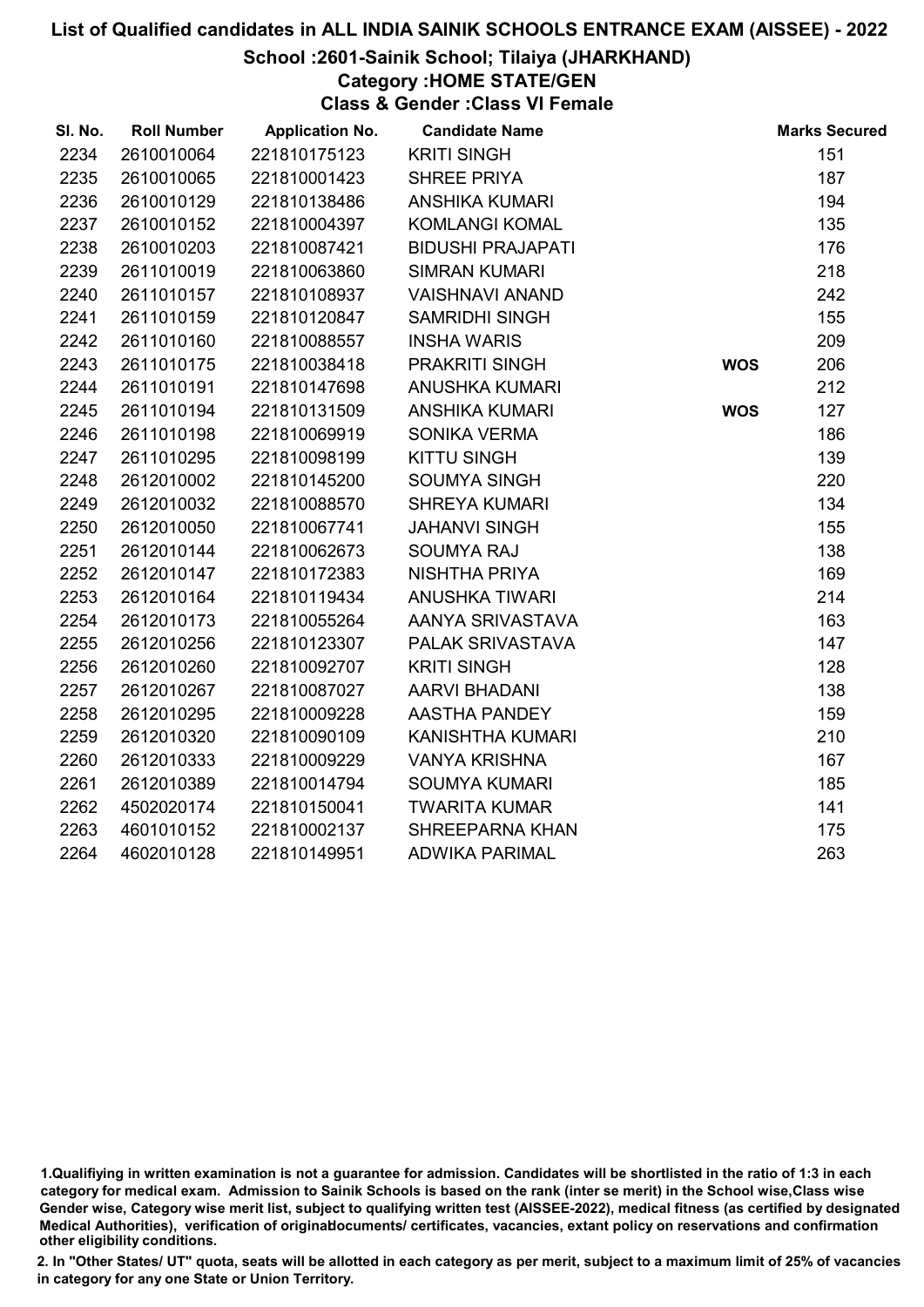## School :2601-Sainik School; Tilaiya (JHARKHAND)

## Category :OTHER STATE/SC

Class & Gender :Class VI Female

| SI. No. | <b>Roll Number</b> | <b>Application No.</b> | <b>Candidate Name</b> | <b>Marks Secured</b> |
|---------|--------------------|------------------------|-----------------------|----------------------|
| 2265    | 1504020132         | 221810120816           | <b>SAKSHI SUMAN</b>   | 147                  |
| 2266    | 1505010073         | 221810103551           | RITIKA RANJAN         | 238                  |
| 2267    | 1505010110         | 221810116332           | <b>MANSI KUMARI</b>   | 112                  |
| 2268    | 1505010826         | 221810174255           | ANU PRIYA             | 106                  |
| 2269    | 1506020084         | 221810163593           | KUMARI ARCHANA        | 116                  |
| 2270    | 1506020221         | 221810165169           | <b>NISHI KUMARI</b>   | 98                   |
| 2271    | 1507010116         | 221810130514           | <b>MAHI RAJBIKA</b>   | 183                  |
| 2272    | 1510010054         | 221810043301           | <b>RATI KUMARI</b>    | 177                  |
| 2273    | 1511020264         | 221810003242           | <b>TANU</b>           | 95                   |
| 2274    | 1511050234         | 221810134373           | <b>RITIKA RAJ</b>     | 178                  |
| 2275    | 2303030222         | 221810091694           | ANJALI                | 59                   |
| 2276    | 2601010027         | 221810017582           | PRISHA RAGHUDEV       | 124                  |
| 2277    | 2609010105         | 221810052207           | SUHANA KUMARI CHAUHAN | 76                   |
| 2278    | 2611010084         | 221810121463           | RANI KUMARI           | 78                   |
| 2279    | 2611010147         | 221810103286           | AWANTIKA RANJAN       | 128                  |
| 2280    | 3906010399         | 221810012777           | <b>PARI</b>           | 132                  |

<sup>1.</sup>Qualifiying in written examination is not a guarantee for admission. Candidates will be shortlisted in the ratio of 1:3 in each category for medical exam. Admission to Sainik Schools is based on the rank (inter se merit) in the School wise,Class wise Gender wise, Category wise merit list, subject to qualifying written test (AISSEE-2022), medical fitness (as certified by designated Medical Authorities), verification of originablocuments/ certificates, vacancies, extant policy on reservations and confirmation other eligibility conditions.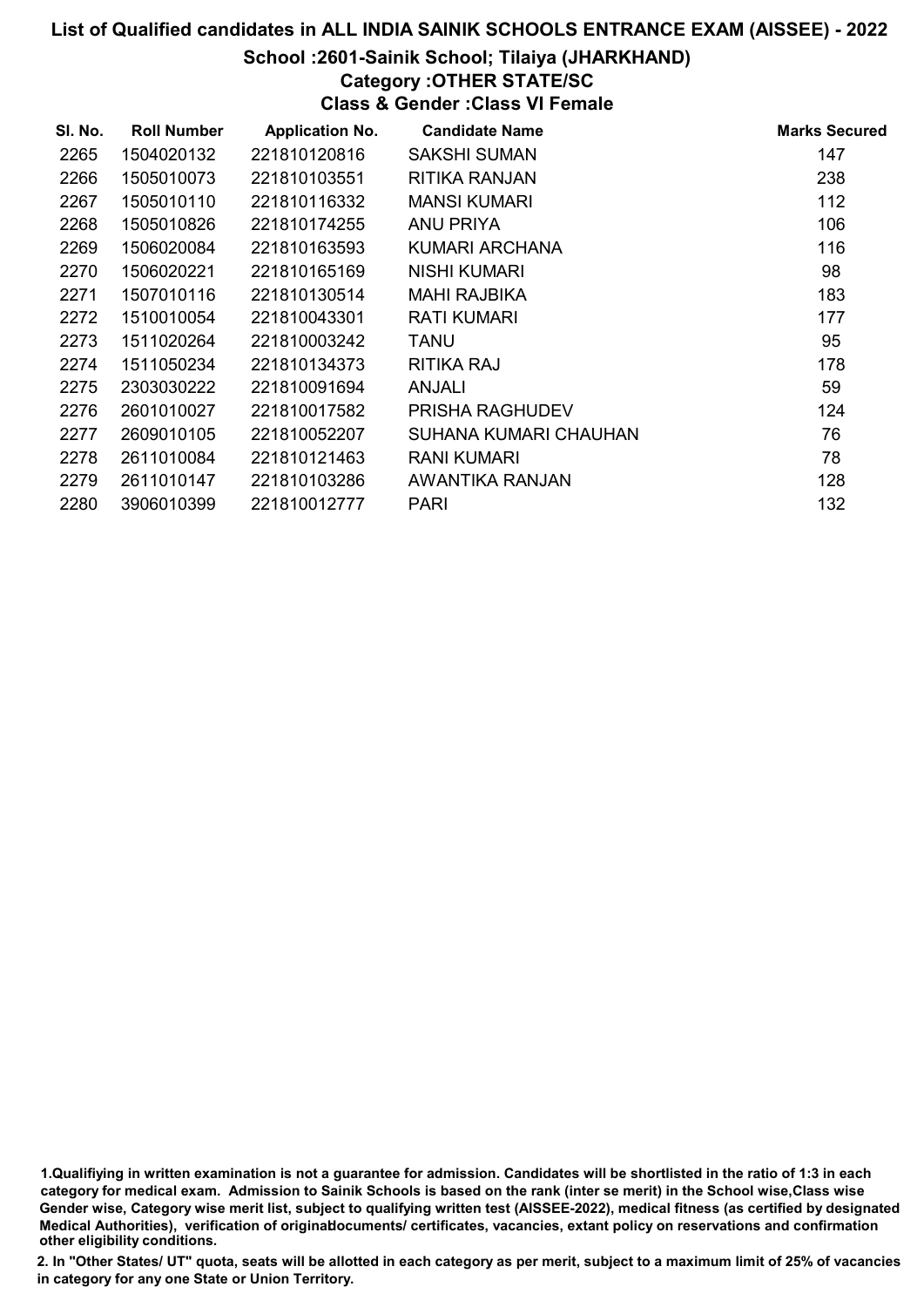# List of Qualified candidates in ALL INDIA SAINIK SCHOOLS ENTRANCE EXAM (AISSEE) - 2022 School :2601-Sainik School; Tilaiya (JHARKHAND)

# Category :OTHER STATE/ST

Class & Gender :Class VI Female

| SI. No. | <b>Roll Number</b> | <b>Application No.</b> | <b>Candidate Name</b> | <b>Marks Secured</b> |
|---------|--------------------|------------------------|-----------------------|----------------------|
| 2281    | 1513010049         | 221810197121           | KUMUD KUMARI          | 164                  |
| 2282    | 2303040117         | 221810153140           | <b>CHETNA</b>         | 144                  |

<sup>1.</sup>Qualifiying in written examination is not a guarantee for admission. Candidates will be shortlisted in the ratio of 1:3 in each category for medical exam. Admission to Sainik Schools is based on the rank (inter se merit) in the School wise,Class wise Gender wise, Category wise merit list, subject to qualifying written test (AISSEE-2022), medical fitness (as certified by designated Medical Authorities), verification of originablocuments/ certificates, vacancies, extant policy on reservations and confirmation other eligibility conditions.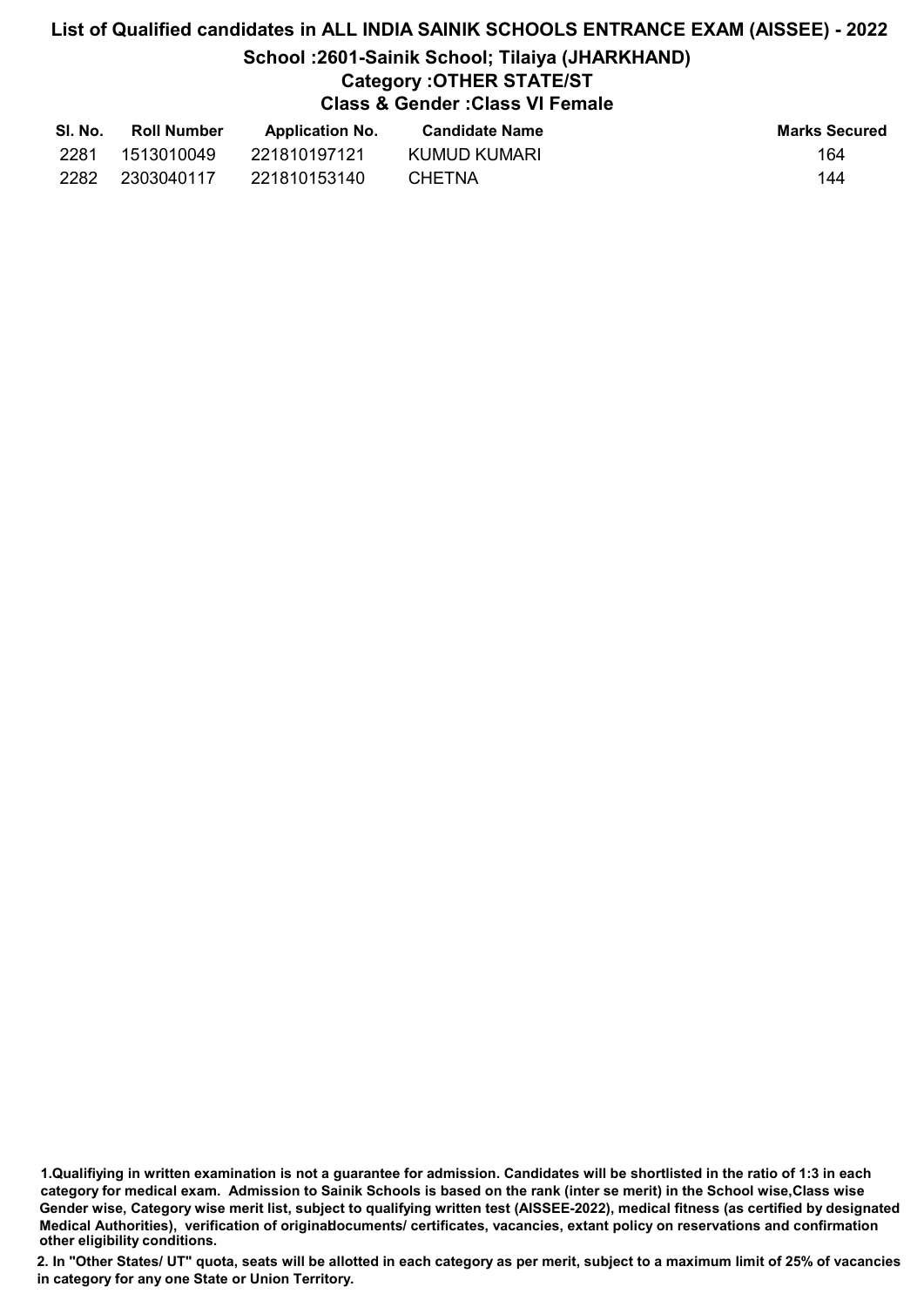## School :2601-Sainik School; Tilaiya (JHARKHAND)

Category :OTHER STATE/OBC

Class & Gender :Class VI Female

| SI. No. | <b>Roll Number</b> | <b>Application No.</b> | <b>Candidate Name</b>      | <b>Marks Secured</b> |
|---------|--------------------|------------------------|----------------------------|----------------------|
| 2283    | 1501010353         | 221810107212           | <b>NUTAN KUMARI</b>        | 219                  |
| 2284    | 1505010414         | 221810134019           | <b>SUHANI KUMARI</b>       | 181                  |
| 2285    | 1505010469         | 221810119620           | <b>DIVYA BHARTI</b>        | 232                  |
| 2286    | 1505010584         | 221810137781           | PRIYAM BHARTI              | 258                  |
| 2287    | 1505010684         | 221810120533           | PRIYA RANI                 | 146                  |
| 2288    | 1505010749         | 221810024624           | <b>SAKSHI PRIYA</b>        | 261                  |
| 2289    | 1505010790         | 221810156794           | PALLVI KUMARI              | 157                  |
| 2290    | 1505010898         | 221810164886           | <b>PARIDHI</b>             | 199                  |
| 2291    | 1505010990         | 221810141218           | <b>RIDHI KUMARI</b>        | 226                  |
| 2292    | 1506010004         | 221810136200           | <b>AAROHI RAY</b>          | 235                  |
| 2293    | 1507010111         | 221810138393           | <b>TANNU KUMARI</b>        | 222                  |
| 2294    | 1507010234         | 221810082298           | <b>DIGYANSHI KUMARI</b>    | 131                  |
| 2295    | 1509010012         | 221810154130           | SHREYA RAJ                 | 208                  |
| 2296    | 1509020336         | 221810068985           | <b>SRISHTI SHREYA</b>      | 235                  |
| 2297    | 1510010226         | 221810081834           | <b>SHUBHAM KUMARI</b>      | 208                  |
| 2298    | 1510020230         | 221810013886           | <b>SHAMBHAWI</b>           | 195                  |
| 2299    | 1510030176         | 221810026146           | ARADHYA RAJ                | 271                  |
| 2300    | 1511020039         | 221810075630           | <b>RIYA KUMARI</b>         | 235                  |
| 2301    | 1511020174         | 221810138951           | <b>VAISHNAVI KUMARI</b>    | 238                  |
| 2302    | 1511020403         | 221810121453           | <b>GITANJALI KUMARI</b>    | 154                  |
| 2303    | 1511030234         | 221810080566           | PALLAVI KUMARI             | 255                  |
| 2304    | 1511030337         | 221810081257           | <b>SONAL PRIYA</b>         | 265                  |
| 2305    | 1511030356         | 221810151467           | <b>SIMRAN</b>              | 214                  |
| 2306    | 1511040014         | 221810048600           | POORVI PATEL               | 246                  |
| 2307    | 1511040055         | 221810197720           | SHREYA RAJ                 | 237                  |
| 2308    | 1511040173         | 221810050111           | SAMRIDHI YADAV             | 184                  |
| 2309    | 1511050355         | 221810195144           | <b>TANISHA KUMARI</b>      | 193                  |
| 2310    | 1511060127         | 221810084226           | <b>SHRISTI KUMARI</b>      | 175                  |
| 2311    | 1513020179         | 221810109646           | <b>APURVA SANVI</b>        | 194                  |
| 2312    | 1513020258         | 221810133098           | <b>REKHA KUMARI</b>        | 120                  |
| 2313    | 1514010008         | 221810120220           | <b>SHREYA KUMARI</b>       | 250                  |
| 2314    | 2501020462         | 221810181203           | KUMARI SAKSHI SINHA        | 159                  |
| 2315    | 2605010117         | 221810145900           | <b>VARSHA KUMARI</b>       | 217                  |
| 2316    | 2610010132         | 221810033296           | <b>MAHI BHARTI</b>         | 166                  |
| 2317    | 2611010173         | 221810047408           | <b>RAJNI KUMARI</b>        | 144                  |
| 2318    | 2612010043         | 221810037611           | <b>SMRITI THAKUR</b>       | 142                  |
| 2319    | 2612010199         | 221810079325           | <b>DARSHITA VINI</b>       | 188                  |
| 2320    | 3101010200         | 221810176291           | PRANITA PARSHURAM PACHPUTE | 197                  |
| 2321    | 4401020479         | 221810041907           | <b>TANISHA KUSHAWAH</b>    | 168                  |
| 2322    | 4401030111         | 221810168321           | <b>KHYATI SINGH</b>        | 263                  |

1.Qualifiying in written examination is not a guarantee for admission. Candidates will be shortlisted in the ratio of 1:3 in each category for medical exam. Admission to Sainik Schools is based on the rank (inter se merit) in the School wise,Class wise Gender wise, Category wise merit list, subject to qualifying written test (AISSEE-2022), medical fitness (as certified by designated Medical Authorities), verification of originablocuments/ certificates, vacancies, extant policy on reservations and confirmation other eligibility conditions.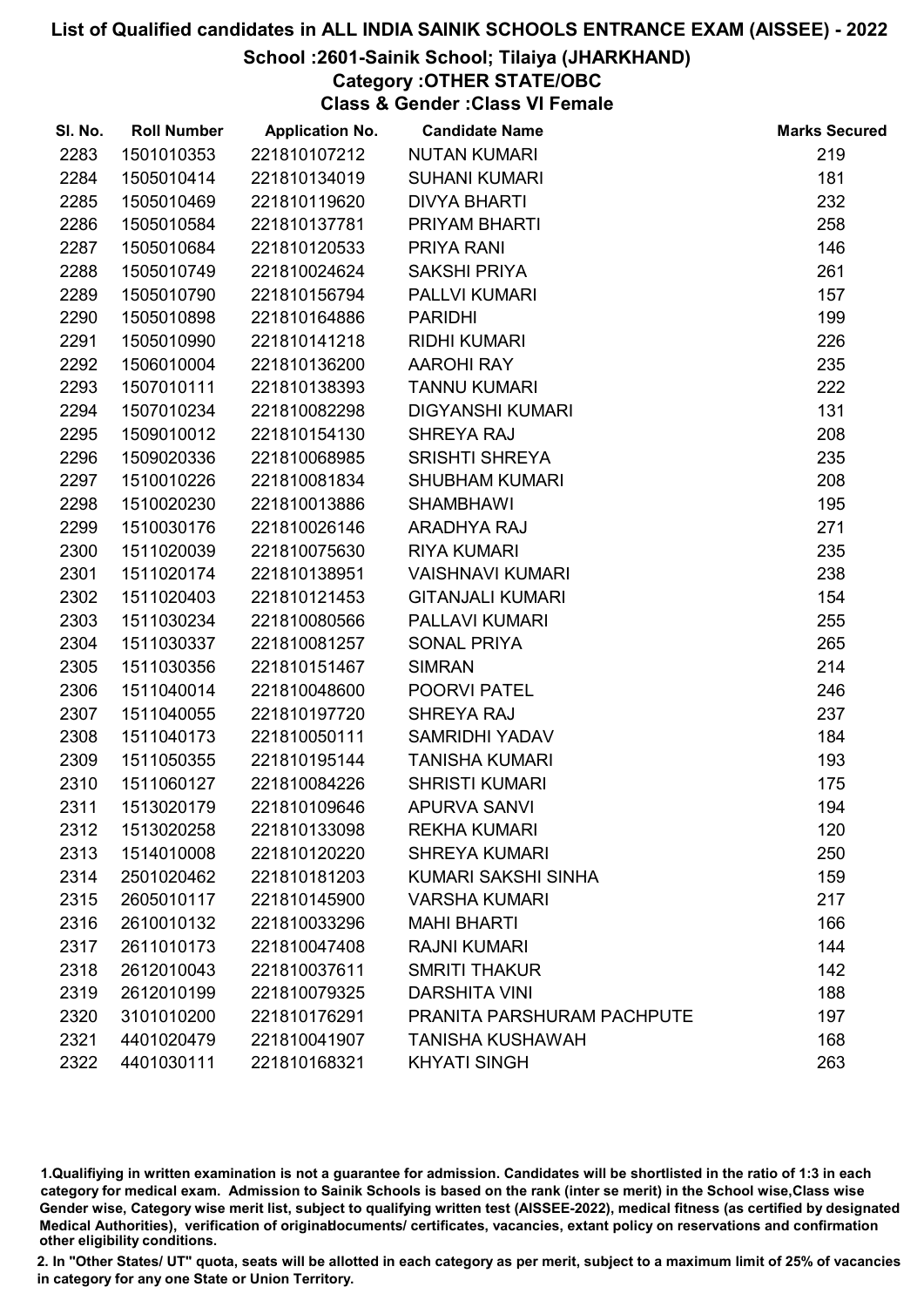## School :2601-Sainik School; Tilaiya (JHARKHAND)

# Category :OTHER STATE/DEF

Class & Gender :Class VI Female

| SI. No. | <b>Roll Number</b> | <b>Application No.</b> | <b>Candidate Name</b> | <b>Marks Secured</b> |
|---------|--------------------|------------------------|-----------------------|----------------------|
| 2323    | 1505010122         | 221810196552           | KUMARI HARSHITA       | 129                  |
| 2324    | 1505010761         | 221810144744           | <b>SWATI KUMARI</b>   | 208                  |
| 2325    | 1505010856         | 221810146306           | <b>RIYA KUMARI</b>    | 121                  |
| 2326    | 1511050324         | 221810126624           | <b>MANSI</b>          | 126                  |
| 2327    | 1511050443         | 221810171205           | <b>VIDYA RAJ</b>      | 126                  |
| 2328    | 1512010017         | 221810017850           | <b>ADYA K SINGH</b>   | 159                  |
| 2329    | 1705020216         | 221810194485           | NISHA VERMA           | 164                  |
| 2330    | 2001030192         | 221810175660           | PIHU KUMARI           | 188                  |
| 2331    | 2001050464         | 221810066174           | SIYA SINGH            | 134                  |
| 2332    | 2612010073         | 221810004012           | ANANYA SINHA          | 139                  |
| 2333    | 2612010087         | 221810051452           | <b>DIVYA KUMARI</b>   | 137                  |
| 2334    | 2612010259         | 221810098607           | AVNI GAUR             | 156                  |
| 2335    | 2701010022         | 221810074510           | PEEHU ROY             | 183                  |
| 2336    | 3110020427         | 221810034019           | <b>ADITI RAJ</b>      | 259                  |
| 2337    | 4602010108         | 221810067501           | RUDRANI SARKAR        | 173                  |
| 2338    | 4602010418         | 221810005077           | <b>ROSHNI GUPTA</b>   | 158                  |

1.Qualifiying in written examination is not a guarantee for admission. Candidates will be shortlisted in the ratio of 1:3 in each category for medical exam. Admission to Sainik Schools is based on the rank (inter se merit) in the School wise,Class wise Gender wise, Category wise merit list, subject to qualifying written test (AISSEE-2022), medical fitness (as certified by designated Medical Authorities), verification of originablocuments/ certificates, vacancies, extant policy on reservations and confirmation other eligibility conditions.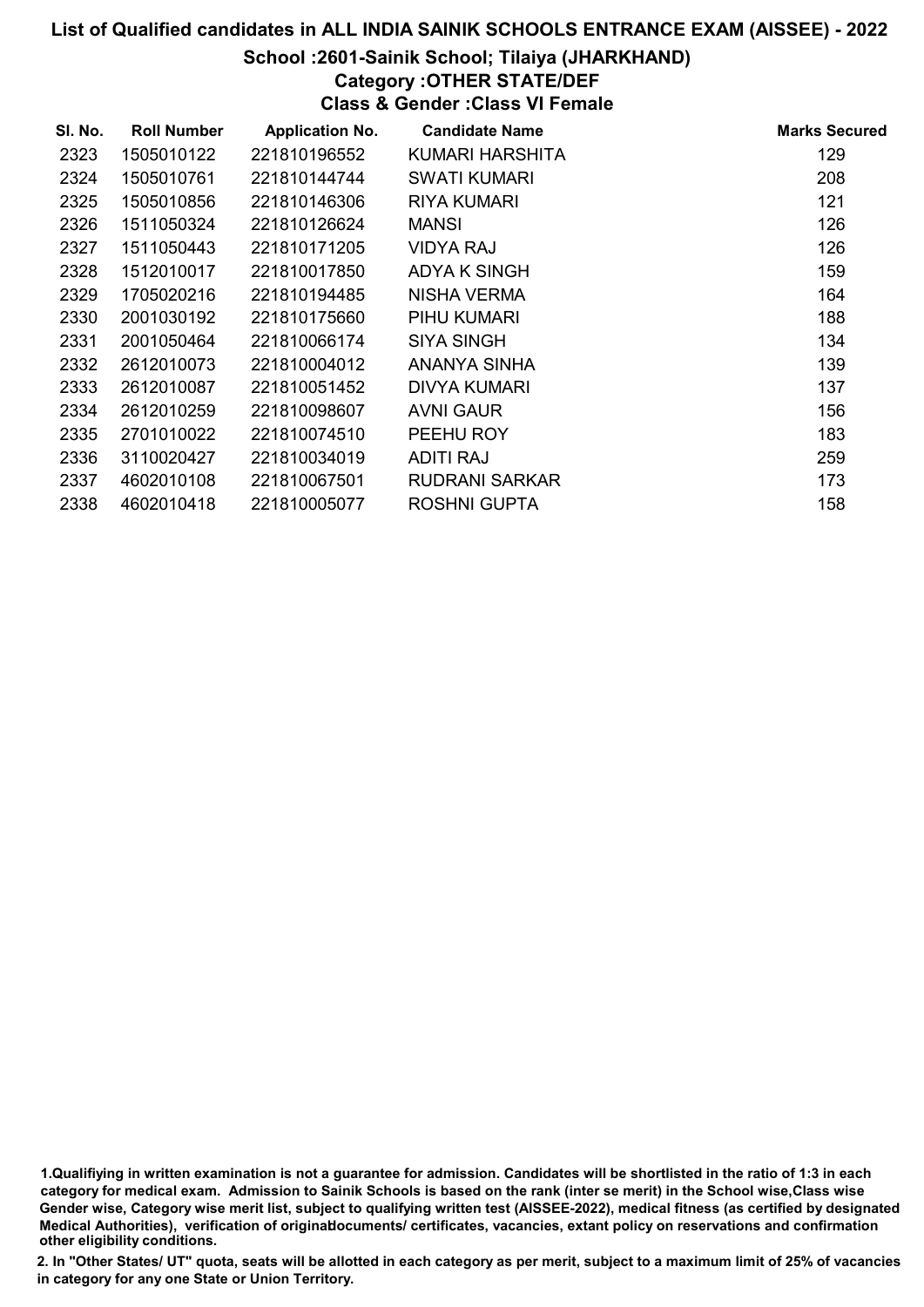### School :2601-Sainik School; Tilaiya (JHARKHAND)

# Category :OTHER STATE/GEN

Class & Gender :Class VI Female

| SI. No. | <b>Roll Number</b> | <b>Application No.</b> | <b>Candidate Name</b>  | <b>Marks Secured</b> |
|---------|--------------------|------------------------|------------------------|----------------------|
| 2339    | 1501010464         | 221810068505           | <b>AWANTIKA SUMAN</b>  | 146                  |
| 2340    | 1502010045         | 221810046502           | YASHVI KUMARI          | 139                  |
| 2341    | 1503010010         | 221810064630           | SINDHUJA VIKRAM        | 137                  |
| 2342    | 1503010049         | 221810106730           | <b>RIMJHIM</b>         | 134                  |
| 2343    | 1503010318         | 221810174498           | <b>MANVI KESHARI</b>   | 235                  |
| 2344    | 1503010339         | 221810058549           | <b>RITIKA KUMARI</b>   | 141                  |
| 2345    | 1503020057         | 221810050812           | <b>DEEPTKRITI</b>      | 202                  |
| 2346    | 1503020098         | 221810094413           | <b>ANSHIKA SINGH</b>   | 206                  |
| 2347    | 1505010247         | 221810039315           | AARADHAYA PREYSHI      | 161                  |
| 2348    | 1505010354         | 221810129177           | <b>CHICKY KUMARI</b>   | 209                  |
| 2349    | 1505010430         | 221810110759           | <b>INSHERAH ZEYA</b>   | 154                  |
| 2350    | 1506010175         | 221810129973           | <b>SHIVANGI</b>        | 190                  |
| 2351    | 1506010186         | 221810138793           | RITIKA KUSHWAHA        | 182                  |
| 2352    | 1506010231         | 221810096894           | <b>RITIKA KUMARI</b>   | 162                  |
| 2353    | 1506020077         | 221810088063           | PRATIKSHA KUMARI       | 156                  |
| 2354    | 1506020141         | 221810196126           | <b>SAANVI KUMARI</b>   | 183                  |
| 2355    | 1507010031         | 221810046411           | SAKSHI SINHA           | 130                  |
| 2356    | 1508010051         | 221810092291           | <b>ANUPRIYA YASHI</b>  | 235                  |
| 2357    | 1509010015         | 221810162240           | SANSKRITI SHRIVASTAVA  | 198                  |
| 2358    | 1509010125         | 221810163223           | <b>RISHIKA KUMARI</b>  | 218                  |
| 2359    | 1509020374         | 221810143686           | <b>SHRISHTI KUMARI</b> | 210                  |
| 2360    | 1509030076         | 221810080972           | <b>BHAKTI KUMARI</b>   | 165                  |
| 2361    | 1509030162         | 221810144233           | <b>PALAK KUMARI</b>    | 144                  |
| 2362    | 1509030174         | 221810021343           | ARADHYA SINHA          | 137                  |
| 2363    | 1509030198         | 221810114663           | <b>ANUSHKA</b>         | 199                  |
| 2364    | 1509040149         | 221810156227           | YASHASVINI KUMARI      | 189                  |
| 2365    | 1509040385         | 221810137139           | <b>RICHA KUMARI</b>    | 188                  |
| 2366    | 1510030030         | 221810142463           | PRERANA RAJ            | 216                  |
| 2367    | 1510030251         | 221810107397           | <b>SURUCHI PRIYA</b>   | 258                  |
| 2368    | 1511020105         | 221810009790           | <b>NAVYA KANT</b>      | 243                  |
| 2369    | 1511030094         | 221810053155           | <b>LAKSHMI PRAKASH</b> | 151                  |
| 2370    | 1511040251         | 221810165061           | <b>MANNAT MISHRA</b>   | 157                  |
| 2371    | 1511050035         | 221810119232           | <b>VARNIKA SINGH</b>   | 186                  |
| 2372    | 1511050178         | 221810138523           | <b>KASHISH RANJAN</b>  | 225                  |
| 2373    | 1511050415         | 221810155184           | YASHIKA RAJ            | 203                  |
| 2374    | 1511060064         | 221810025565           | <b>RIDHI KUMARI</b>    | 175                  |
| 2375    | 1511070024         | 221810041438           | <b>ARANAVI RAJ</b>     | 121                  |
| 2376    | 1511070199         | 221810094759           | AADYA PRIYA            | 157                  |
| 2377    | 1513010159         | 221810169833           | PRIYANSHU KUMARI       | 180                  |
| 2378    | 1513020017         | 221810111890           | <b>AMBI RAJ</b>        | 171                  |
| 2379    | 1513020030         | 221810022902           | RITAMBHARA RANI        | 158                  |
| 2380    | 1513020042         | 221810032713           | <b>SINEE KUMARI</b>    | 189                  |
| 2381    | 1513020201         | 221810144807           | <b>SOMYA SINGH</b>     | 142                  |

1.Qualifiying in written examination is not a guarantee for admission. Candidates will be shortlisted in the ratio of 1:3 in each category for medical exam. Admission to Sainik Schools is based on the rank (inter se merit) in the School wise,Class wise Gender wise, Category wise merit list, subject to qualifying written test (AISSEE-2022), medical fitness (as certified by designated Medical Authorities), verification of originablocuments/ certificates, vacancies, extant policy on reservations and confirmation other eligibility conditions.